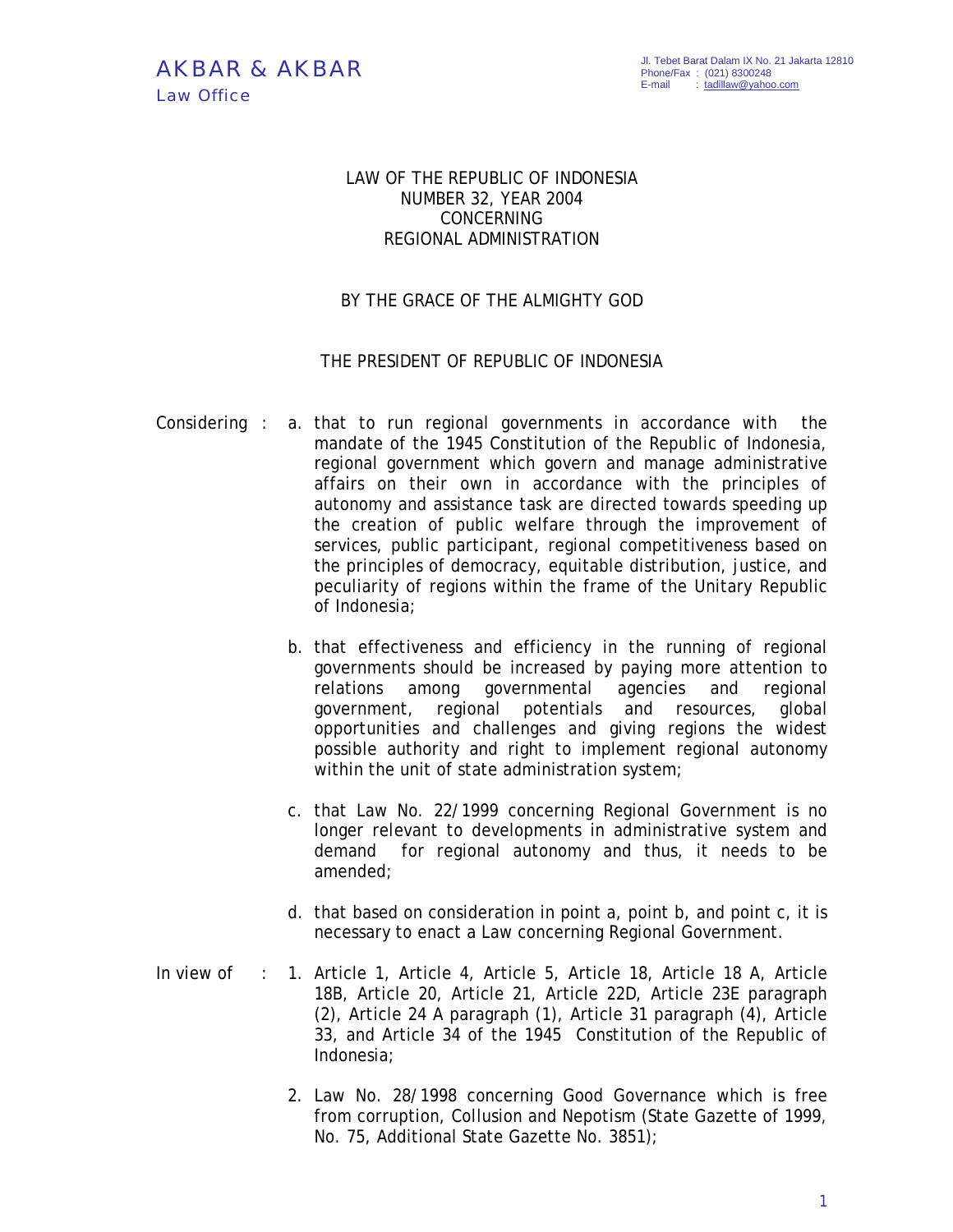# AKBAR & AKBAR Law Office

- 3. Law No. 17/2003 concerning State Finance (State Gazette of 2003, No. 47, Additional State Gazette No. 4286);
- 4. Law No. 22/2003 concerning the Organizational Structure and Position of the People's Consultative Assembly, the House of Representative, the Regional Representative Council and Regional Legislative Councils (State Gazette of 2003, No. 92, Additional State Gazette No. 4310);
- 5. Law No. 1/2004 concerning the State Treasury (State Gazette of 2004 No. 5, Additional State Gazette No. 4355);
- 6. Law No. 10/2004 concerning the Enactment of Legislation (State Gazette of 2004, Additional State Gazette No. 4389);
- 7. Law No. 15/ 2004 concerning the Audit of the Management and Accountability of the State Finance (State Gazette Of 2004 No. 66, Additional State Gazette No. 4400).

With the approval of

THE HOUSE OF REPRESENTATIVES OF THE REPUBLIC OF INDONESIA

HAS DECIDED:

To stipulate : LAW CONCERNING REGIONAL ADMINISTRATION

## CHAPTER I GENERAL PROVISIONS

- 1. Central government, hereinafter referred to as the Government, means the President of The Republic Of Indonesia who holds the administrative power of the Republic of Indonesia as meant in the 1945 Constitution of The Republic of Indonesia.
- 2. Regional administration means the running of state affairs by the regional government and Regional Legislative Council (DPRD) in accordance with the principle of wide ranging autonomy within the frame of Unitary Republic of Indonesia as meant in the 1945 constitution of the Republic of Indonesia.
- 3. Regional Government means the Governor, Regent or Mayor and regional apparatuses as the element of the operator of regional administration.
- 4. Regional Legislative Council, hereinafter referred to as DPRD, means regional legislative council as the element of the operator of regional administration.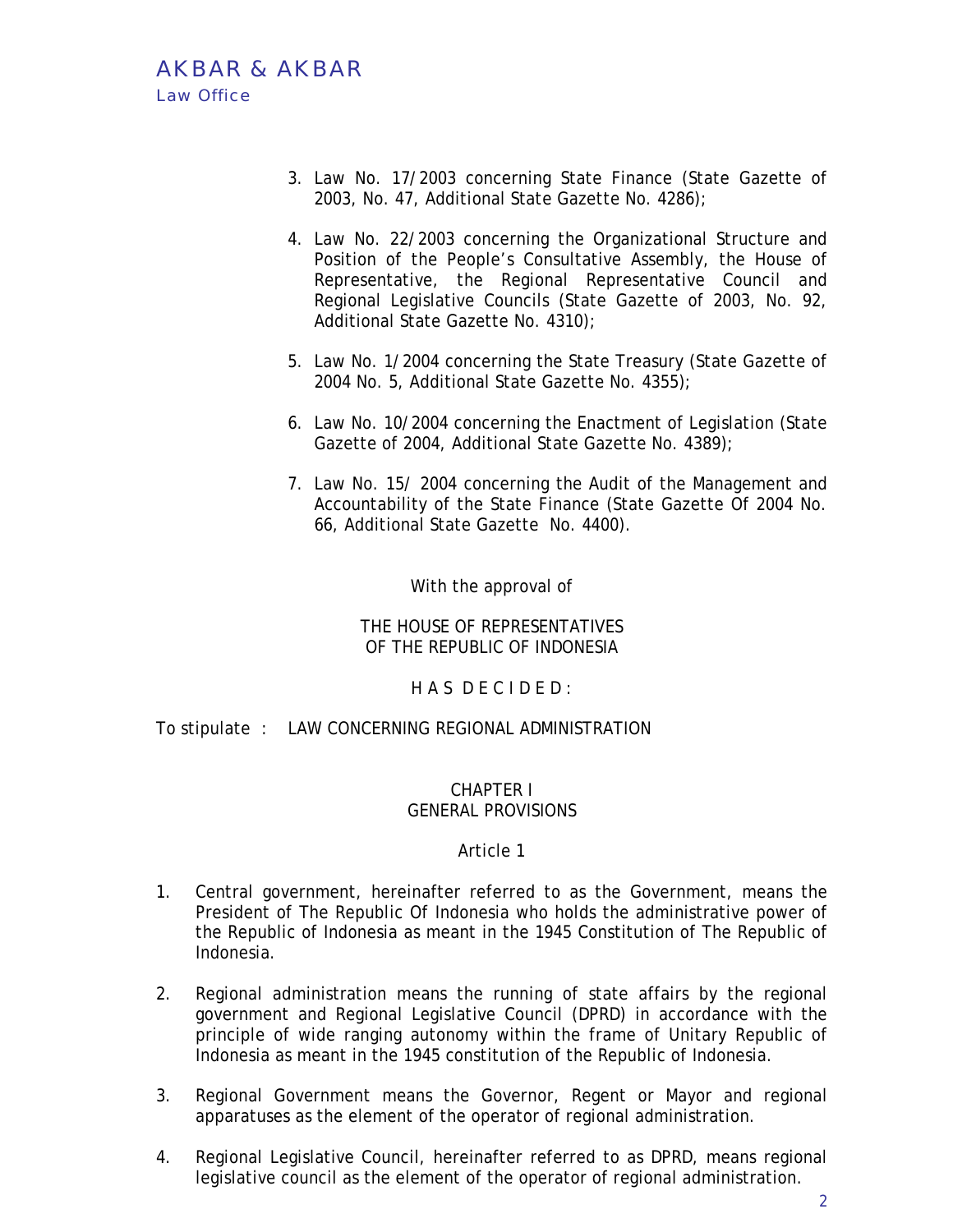- 5. Regional autonomy, means the right, authority and obligation of an autonomous region to govern and manage state affairs and interest of the local people on its own in accordance with the existing law
- 6. Autonomous region, affairs and interest of the local people on its own based on aspirations of the community within the frame of the Unitary Republic of Indonesia.
- 7. Decentralization means the transfer of government authority by the Government to autonomous regions to govern and manage administrative affairs within the frame of the Unitary Republic of Indonesia.
- 8. Deconcentration means the transfer of government authority by the Government to Governors as representative of the Government and/or to vertical agencies in certain areas.
- 9. Assistance task means the assignment from the Government to region/or villages, from provincial government to regencies/municipalities and/or villages to carry out certain tasks.
- 10. Regional regulation means provincial regulation and/or regental/municipal regulation.
- 11. Regulation of regional head means the regulation of governor and/or the regulation of regent/mayor.
- 12. Village or the like means a unity of constitutional community which has borders and the authority to govern and manage the interest of the local people based on the history and custom of the local community acknowledge and respected within the frame of the Unitary Republic of Indonesia.
- 13. Financial sharing between the Government and regional governments means a system of distributing funds in a fair, proportional, democratic, transparent and responsible way within the framework of financing the implementation of decentralization by paying attention to the potentials, conditions and needs of regions and the scale of financing the implementation of decentralization and assistance task.
- 14. Regional budget of income and expenditure, hereinafter referred to as APBD, means annual financial plan or regional administration stipulated by a regional regulation.
- 15. Regional income means all rights of region acknowledge as addition to the net value of wealth within a period of one budget year.
- 16. Regional expenditure means all obligation of region acknowledge as reduction of the net value of wealth within a period of one budget year.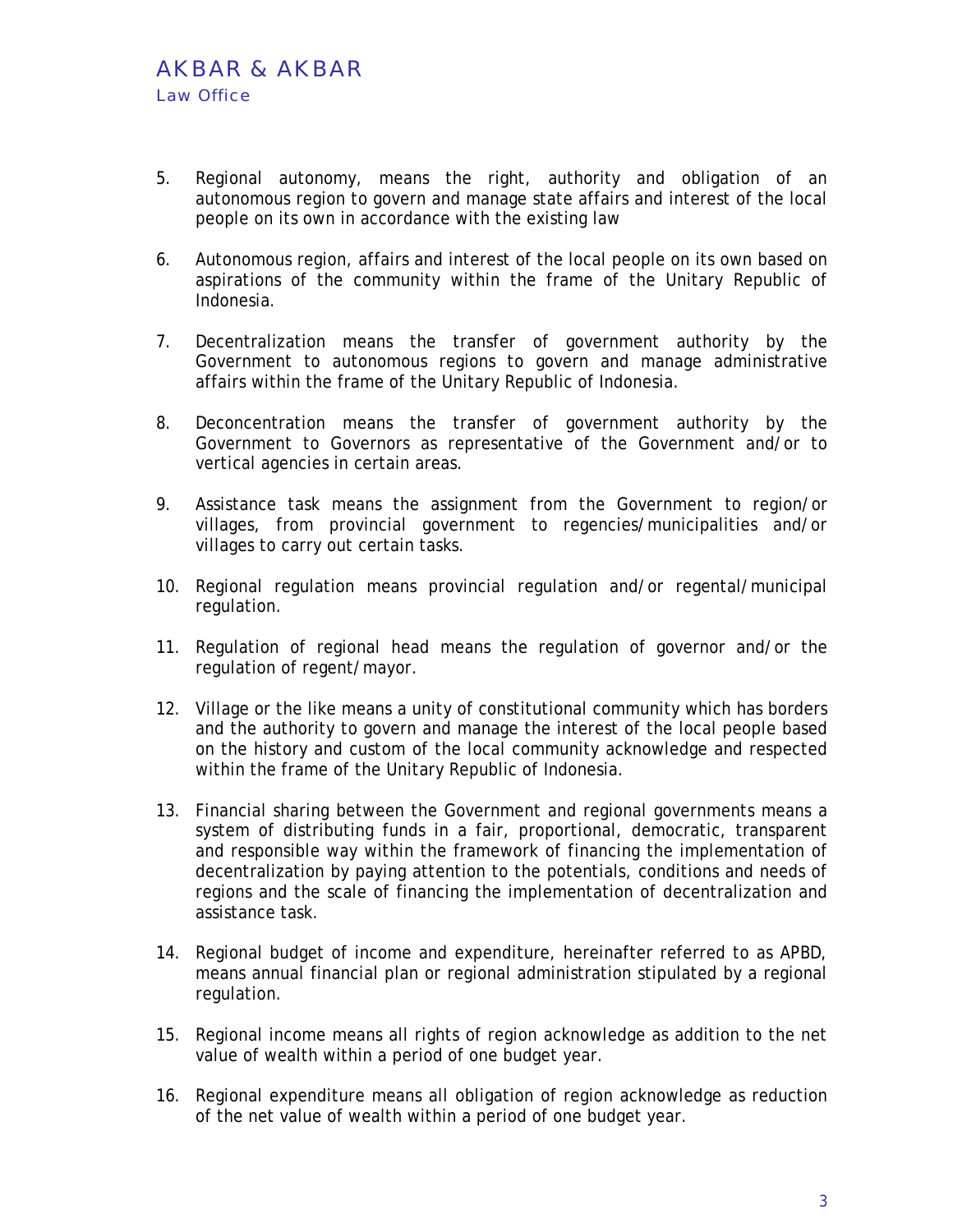- 17. Financing means any receipt that needs to be repaid and/or expenditure that will be received again, either in the relevant budget year or in the next budget years.
- 18. Regional loan means all transactions that cause regions to receive a sum of money or benefit in the form of money from other parties so that the regions are required to repay the loan.
- 19. Special area means part of an area within a province and/or regency/municipally declared by the Government to carry out special administrative functions in the interest of the country.
- 20. A pair of regional head and deputy regional head candidates, hereinafter referred to as a pair of candidates means a pair of candidates that has met qualification for the post of regional head and deputy regional head.
- 21. Regional General Elections Commission, hereinafter referred to as KPUD, means Provincial General Election Commission (Provincial KPUD) or Regental/Municipal General Election Commission (Regental/Municipal KPU) as meant in Law No. 12/2003 that is given special authority by this law to elect a regional head and deputy regional head in each province and/or regency/municipality.
- 22. Subdistrict Election Committee, Voting Committee, and Voting Organizing Group, hereinafter referred to as PPK, PPS and KPPS, mean the organizer of voting to elect a regional head and deputy regional head at sub district and village levels as well as in a polling place.
- 23. Regional head and deputy regional head election campaign, hereinafter referred to as campaign, means an activity designed to convince voters of the vision, mission and program of a pair of candidates.

- (1) The Unitary Republic of Indonesia is divided into, province, which are later divided into regencies and municipalities, and all the provinces, regencies and municipalities have regional administrations.
- (2) The regional administrations as meant in paragraph (1) shall govern and manage administrative affairs on their own in accordance with the principles of autonomy and assistance task.
- (3) The regional administrations as meant in paragraph (2) shall implement wideranging autonomy, except administrative affairs which are the business of the Government, with a view to improving public welfare, public services and competitiveness of regions.
- (4) In carrying our administrative affairs the regional administrations have relations with the Government as well as with other regional governments.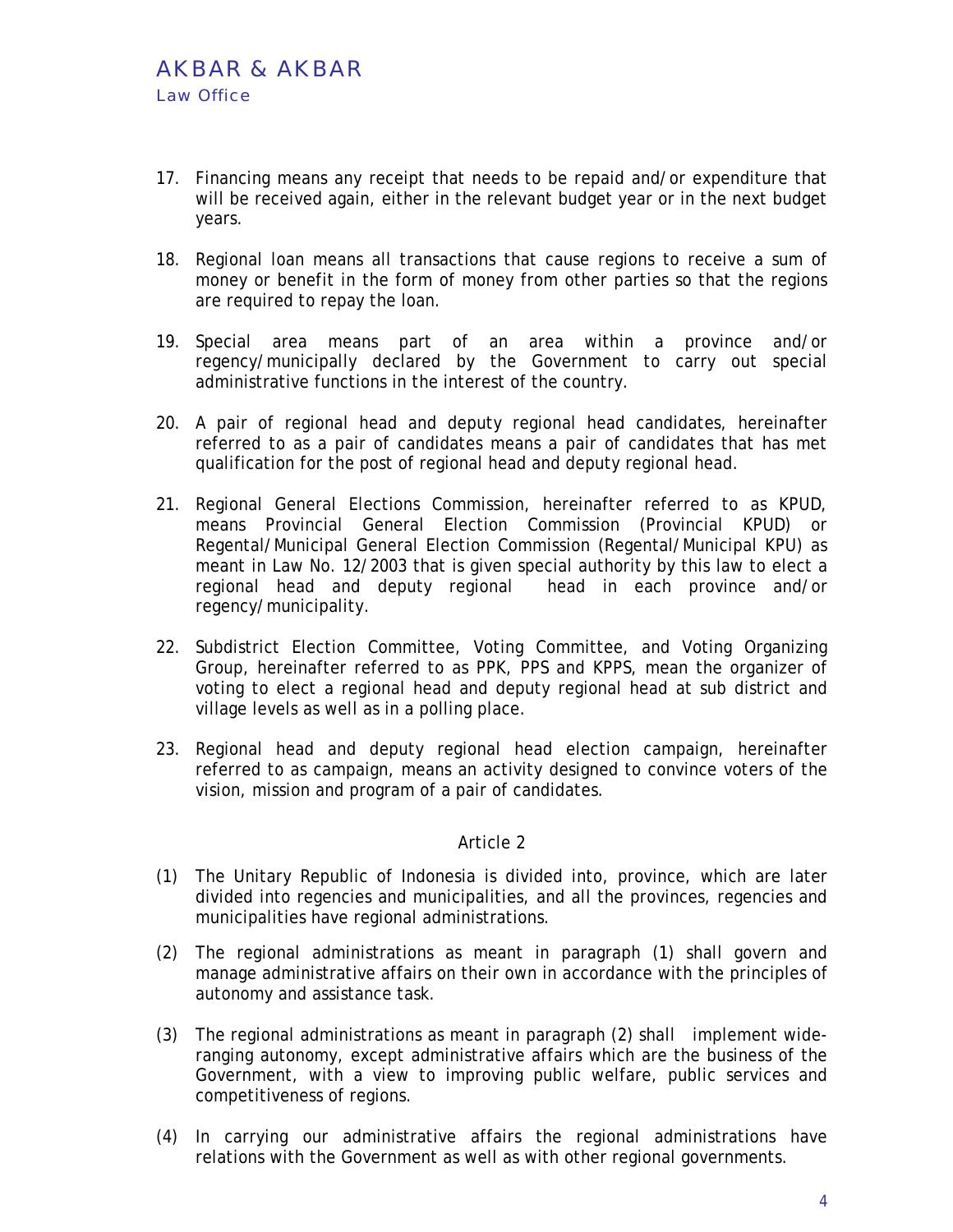- (5) The relations as meant in paragraph (4) involve authority, financial, public service, and use of natural resources.
- (6) The financial, public services, and use of natural resources and other resources relation shall be conducted in a fair and harmonious way.
- (7) The authority, financial, public service, and use of natural resources and other resources relation result in administrative and territorial relation among governmental agencies.
- (8) The state shall acknowledge and respect units of special regional administrations as stipulated by the law.
- (9) The state shall acknowledge and respect units of customary community and their traditional right, provided that they still exist and accord with the development of community and the principles.

- (1) The regional administrations as meant in Article 2 paragraph (3) shall be:
	- a. provincial administration consisting of provincial government and provincial DPRD.
	- b. regental/municipal administration consisting of regental/municipal government and regental/municipal DPRDs.
- (2) The regional government as meant in paragraph (1) shall consist of regional head and regional apparatuses.

#### CHAPTER II THE ESTABLISHMENT OF REGIONS AND SPECIAL AREAS

#### Section One The Establishment of Regions

- (1) The establishment of a region as meant in Article 2 paragraph (1) shall be laid down in a law. The law on the establishment of a region as meant in paragraph (1) shall cover the name, territory, borders, capital, authority to run administrative affairs, appointment of acting regional head, filling of DPRD membership, transfer of personnel, funding, equipment, documents and region apparatuses.
- (2) The establishment of a region may be either the merger of several regions or parts of neighboring regions or the division of a region into 2 (two) regions or more.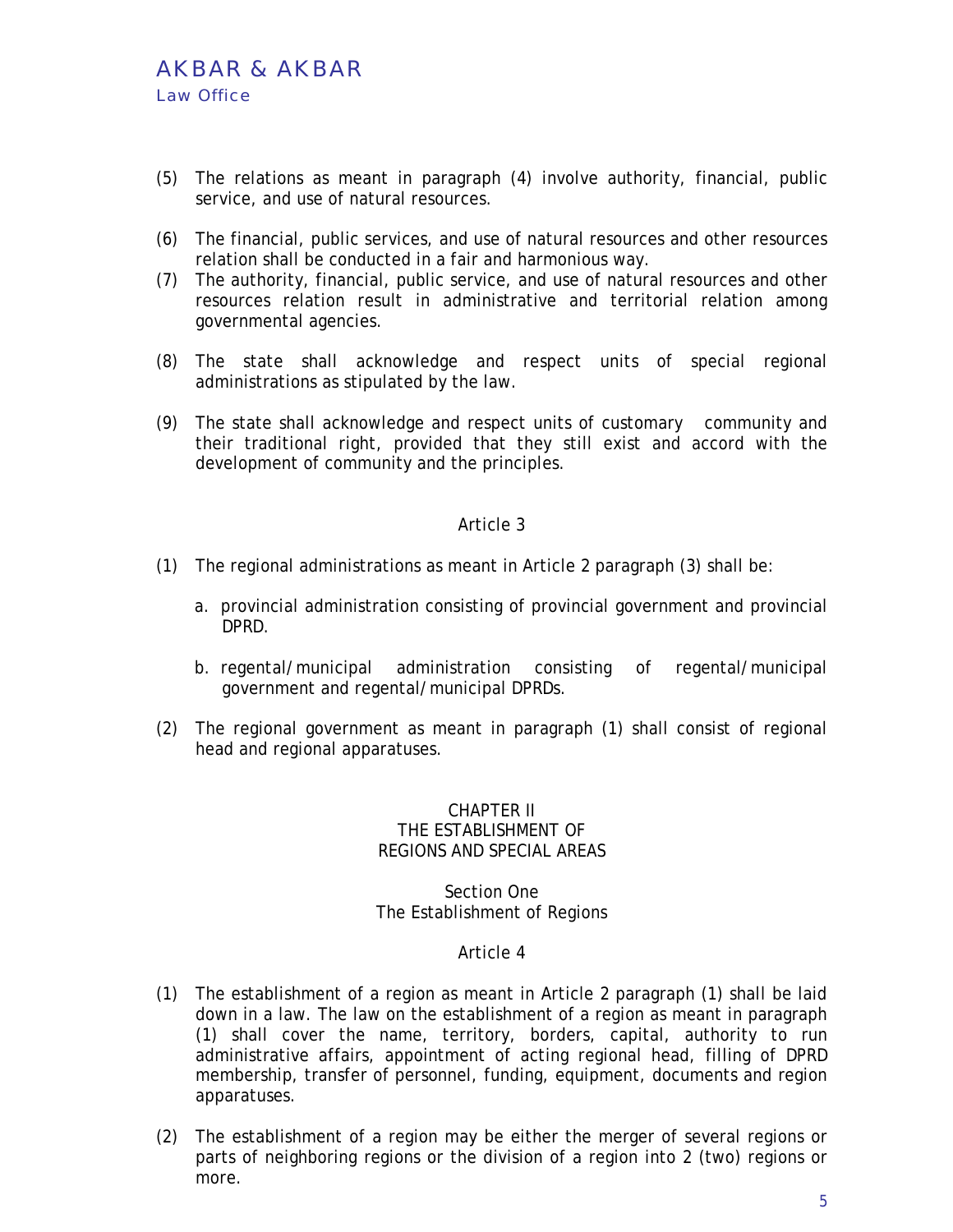(3) The division of region into 2 (two) regions or more as meant in paragraph (3) may be done after the minimum age limit of regional administration has been reached.

#### Article 5

- (1) The establishment of a region as meant in Article 4 shall meet administrative, technical and physical requirements.
- (2) The administrative requirements as meant in paragraph (1) for establishment of a province cover approval from regental/municipal DPRDs and regent/mayors of the regencies/municipalities that will become the territory of the province, approval from the DPRD and the Governor of the parent province as well as a recommendation from the Minister of Home Affairs.
- (3) The administrative requirements as meant in paragraph (1) for the establishment of a regency/municipality cover approval from the regental/municipal DPRDs and regent/mayor of the relevant regencies/municipalities, approval from the provincial DPRD and the Governor as well as recommendation from the Minister of Home Affairs.
- (4) The technical requirements as meant in paragraph (1) cover factors serving as the basis of the establishment o a region, including economic capacity, regional potentials, socio-culture, socio polities, population, size, defense, security, and other factors facilitating the implementation of regional autonomy.
- (5) The physical requirements as meant in paragraph (1) cover at least 5 (five) regencies/municipalities for the establishment of a province and at least 5 (five) sub district for the establishment of a regency and 4 (four) sub district for the establishment of a municipality, location for prospective capital, and administrative facilities and infrastructures.

- (1) A region may be abolished and merged with other region if the relevant region is not able to implement regional autonomy.
- (2) The abolition and merger of an autonomous region is done after the evaluation of the running of regional administration is made.
- (3) Guidelines for conducting the evaluation as meant in paragraph (2) are to be laid down in a Governmental Organization.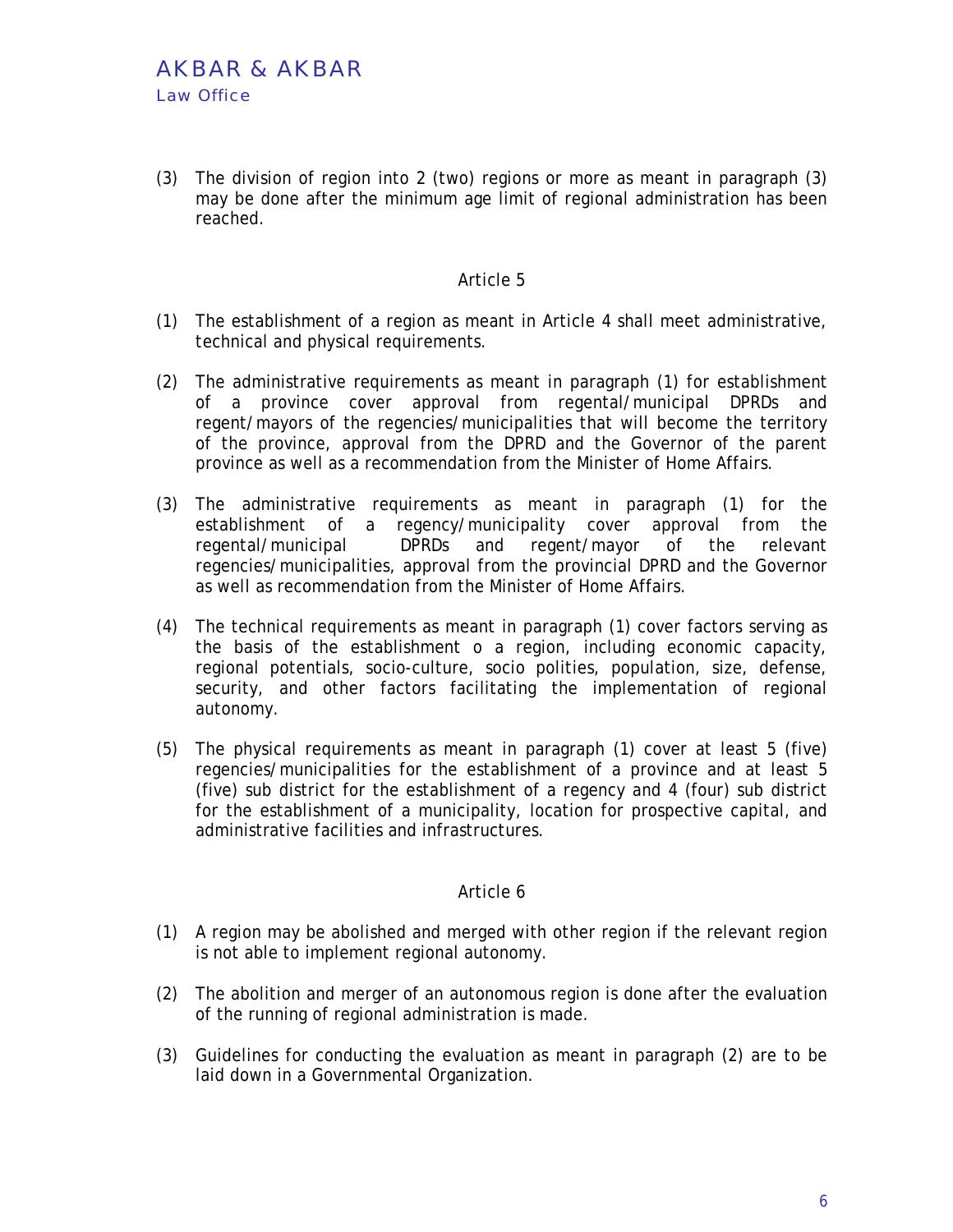- (1) The abolition and merger of a region as meant in Article 6 paragraph (2) as well as its consequences are to be laid down in a Law.
- (2) A change in the borders of a region, a change in the name of a region, the giving name to part of earth surface, and change in the name or address of a capital that do not lead to abolition of a region, are to be laid down in a Government Regulation.
- (3) The changes as meant in paragraph (2) are made at the proposal and with the approval of the relevant region.

## Article 8

The procedures of establishing, abolishing and merging regions as meant in Article 4, Article 5 and Article 6 are to be laid down in a Government Regulation.

#### Section Two Special Areas

## Article 9

- (1) To carry out certain special administrative functions in the interest of the state, the government can declare a special area within a province and/or regency/municipality.
- (2) Certain administrative functions as meant in paragraph (1) for free trade and/or free port are to be laid down in a Law.
- (3) Certain administrative functions other than those as meant in paragraph (2) are to be laid down in Government Regulation.
- (4) To establish a special area as meant in paragraph (2) and paragraph (3), the Government involves the relevant regions.
- (5) The procedure of declaring a special area as meant in paragraph (1), paragraph (2), paragraph (3), paragraph (4), paragraph (5), are to be laid down in a Government Regulation.

# CHAPTER III

## THE DISTRIBUTION OF ADMINISTRATIVE AFFAIRS

## Article 10

(1) Regional administrations carry out administrative affairs that become their authority, except administrative affairs declared by this Law as the Government's affairs.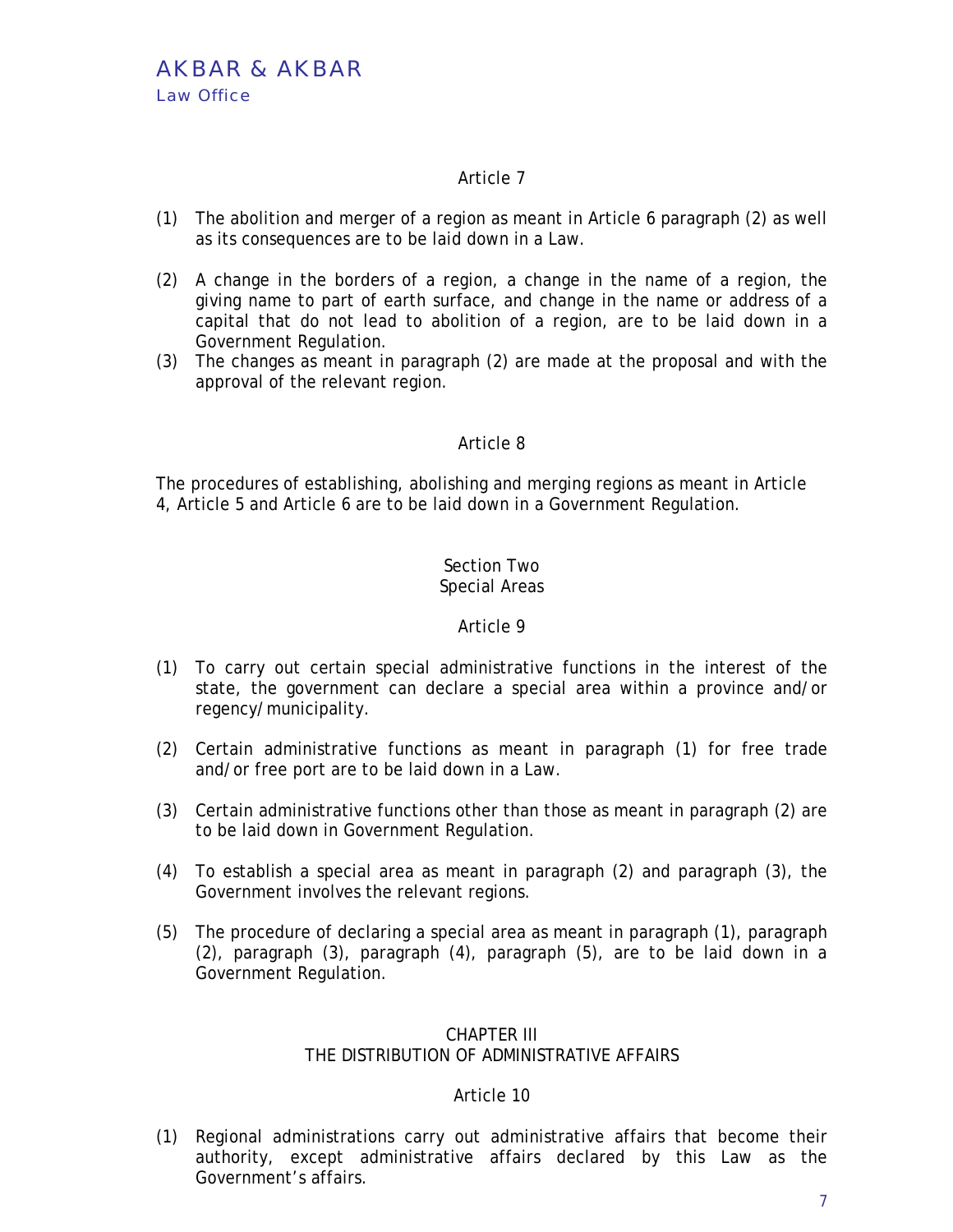- (2) In carrying out administrative affairs that become the authority of the regions as meant in paragraph (1) the regional administration implement wide ranging autonomy to govern and manage administrative affairs on their own based on the principles of autonomy and assistance task.
- (3) The administrative affairs that become the Government's affair as meant in paragraph (1) cover:
	- a. foreign policies;
	- b. defense;
	- c. security;
	- d. judicial policies;
	- e. national monetary and fiscal policies; and
	- f. religious affairs.
- (4) The Government can carry out the administrative affairs as meant in paragraph (3) it self or delegate part of the administrative affairs to apparatuses or representative of the Government in regions or assign regional administration and/or village administrations to carry out them.
- (5) To carry out administrative affairs that become the authority of the Government other than those as meant in paragraph (3), the Government can:
	- a. carry out part of administrative affairs itself;
	- b. delegate part of administrative affairs to Governors as representative of the Government; or
	- c. delegate part of administrative affairs to regional administrations and/or village administrations based on principle of assistance task.

- (1) Administrative affairs are carried out based on the criteria of externality, accountability and efficiency with due observance of harmonious relations among governmental agencies.
- (2) The Implementation of administrative affairs as meant in paragraph (1) constitutes the implementations of authority relations between the Government and provincial, regental and municipal governments or among regional administrations that are mutually related, dependent and synergize as an administrative system.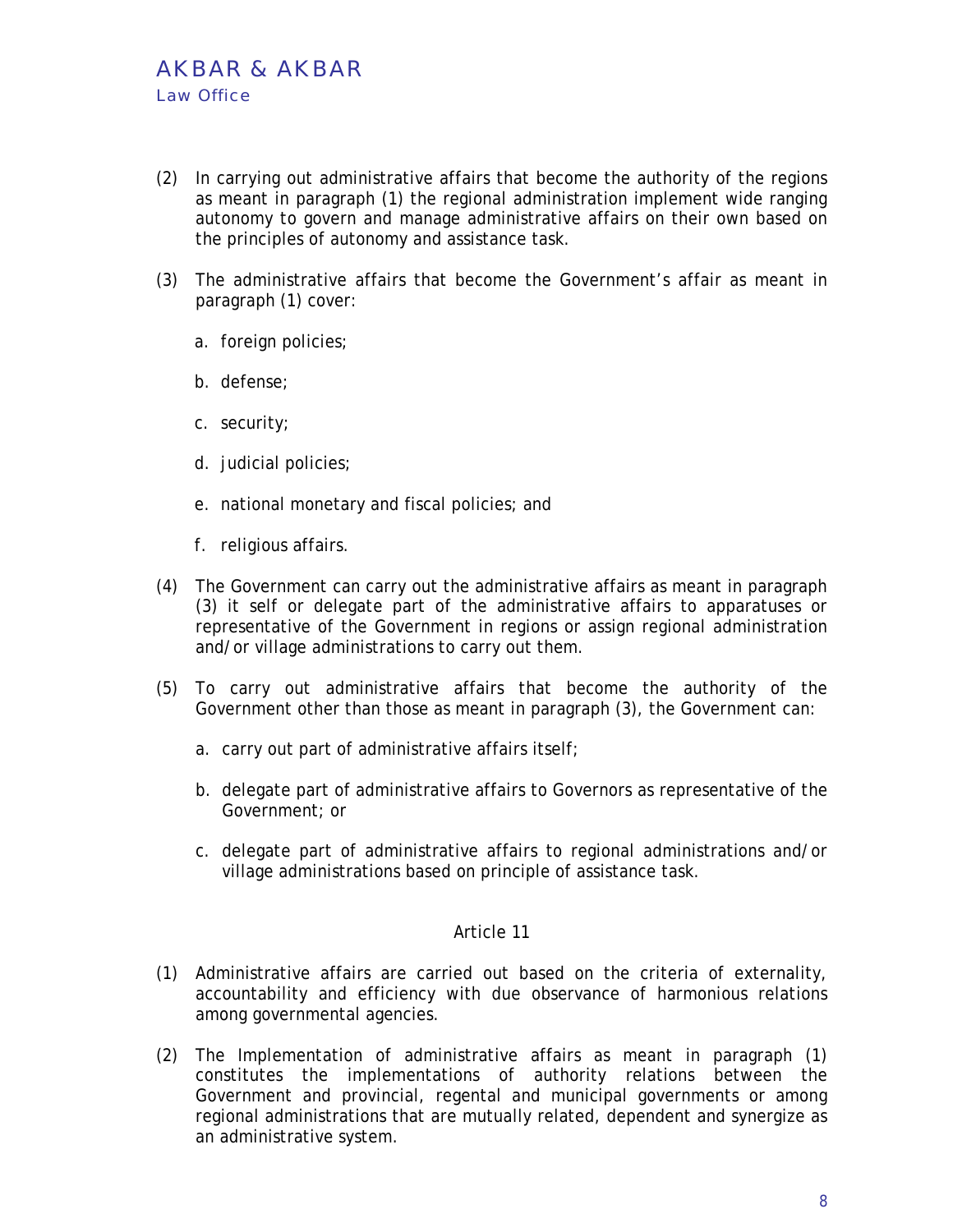- (3) Administrative affairs that become the authority of regional administrations and are carried out based on the criteria as meant in paragraph (1) consist of compulsory affairs and optional affairs.
- (4) The implementation of compulsory administrative affairs on the minimum service standard is done in stages and stipulated by the Government.

- (1) Administrative affairs transferred to regions are accompanied by funding sources, transfer of facilities and infra structure, and personnel in accordance with the affairs decentralized.
- (2) Administrative affairs transferred to governors are accompanied by funding in accordance with the affairs decentralized.

- (1) The compulsory affairs that become the authority of provincial by funding administrations are affair on provincial scale, covering:
	- a. development planning and control;
	- b. spatial layout planning and control;
	- c. maintenance of public peace and order;
	- d. provision of public facilities and infrastructure;
	- e. handling of health problems;
	- f. provision of education and allocation of potential human resources;
	- g. control of inter-regental/municipal social problem;
	- h. provision of inter-regental/municipal manpower services;
	- i. development of cooperative, small and medium businesses including interregental/municipal businesses;
	- j. control of environmental impact;
	- k. provision of agricultural services, including inter-regental/municipal services;
	- l. provision of population services and vital statistics;
	- m. provision of public administrative services;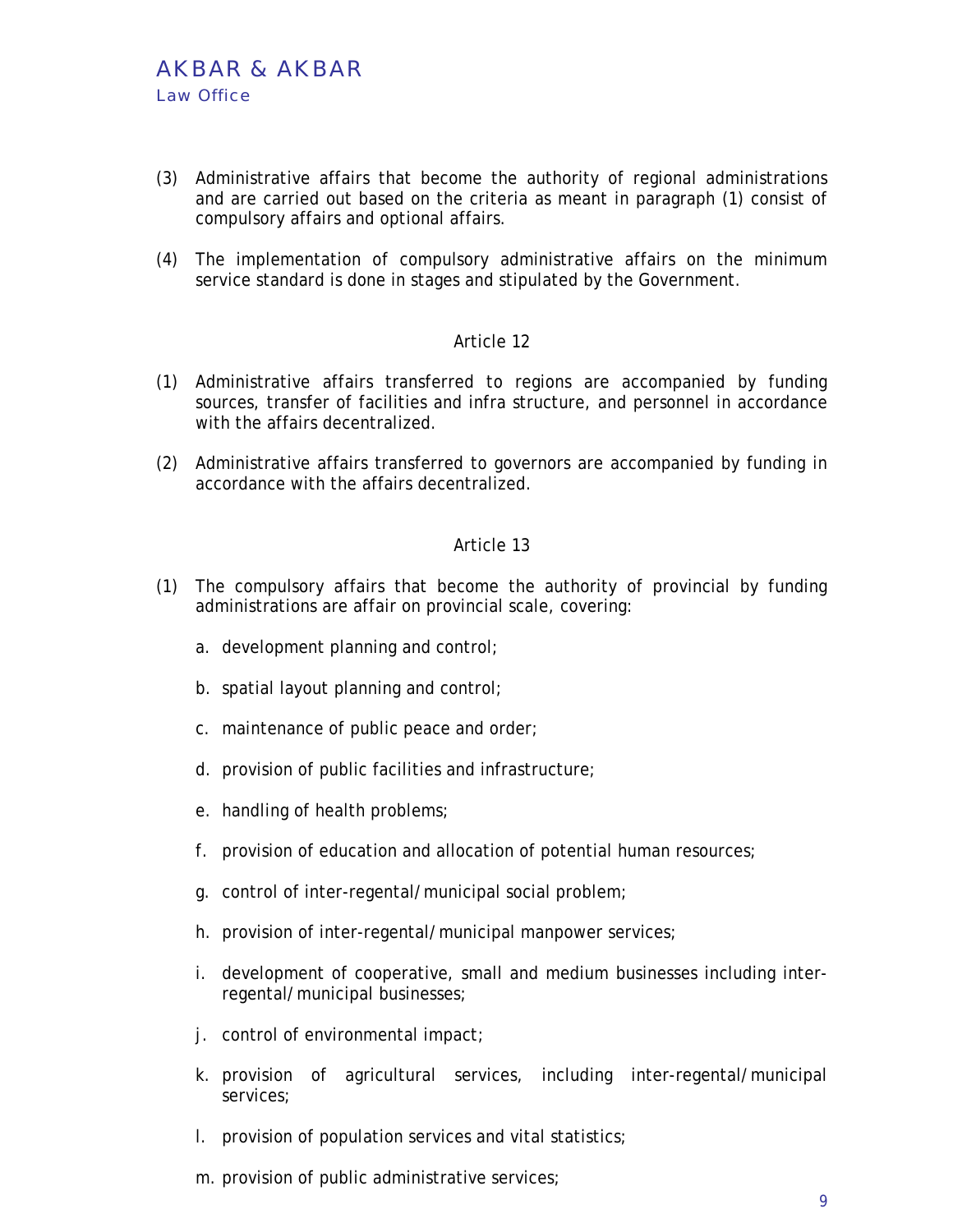- n. provision of capital investment services, including inter-regental/municipal services;
- o. provision of other basic services that cannot yet be provided by regencies/municipalities; and
- p. other compulsory affairs mandated by the legislation.
- (2) Optional provincial administrative affairs cover real administrative affairs that have the potential of improving public welfare in accordance with the condition, peculiarity and comparative advantage of the concerned regions.

- (1) Compulsory affairs that become the authority of the regional administrations for regencies/municipalities are affairs on a regental/municipal scale, covering:
	- a. development planning and control;
	- b. spatial layout planning, use and control;
	- c. maintenance of peace and order;
	- d. provision of public facilities and infrastructures;
	- e. handling of health problems;
	- f. provision of education;
	- g. handling of social problems;
	- h. provision of manpower services;
	- i. development of cooperatives, small and medium business;
	- j. control of environmental impacts;
	- k. agrarian services;
	- l. provision of population services and vital statistics;
	- m. provision of public administrative services;
	- n. provision of capital investment services;
	- o. provision of other basic services; and
	- p. other compulsory affairs mandated by the legislation.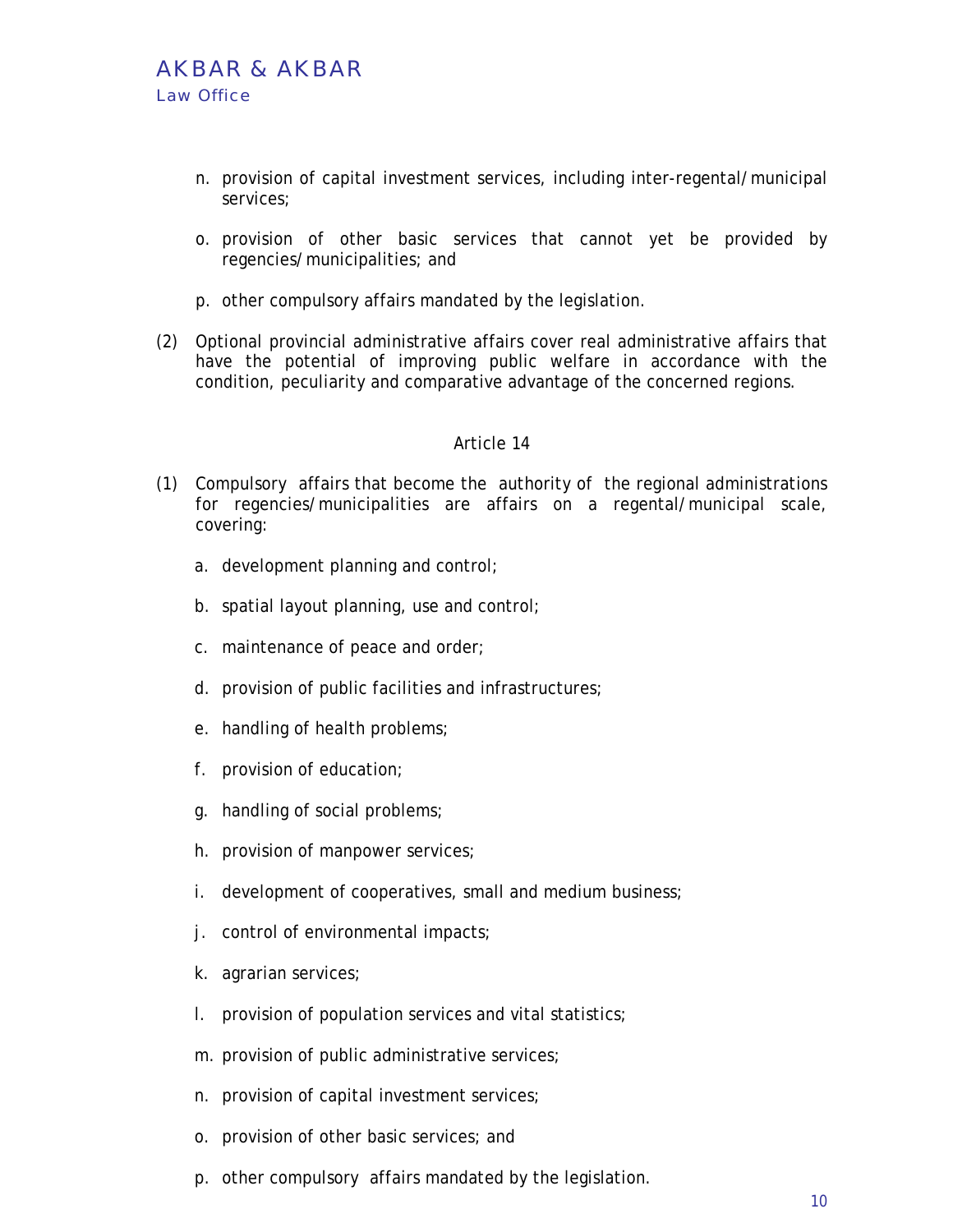- (2) Optional regental/ municipal administrative affairs cover real administrative affairs that have the potential of improving public welfare in accordance with the condition, peculiarity, and comparative advantage of the concerned regions.
- (3) The implementation of provision in Article 10, Article 11, Article 12, Article 13, Article 14 paragraph (1) and paragraph (2) are to be laid down in a Government Regulation.

- (1) The relation between the Government and regional administrations in the financial field as meant in Article 2 paragraph (4) and paragraph (5) cover:
	- a. provision of financial sources to carry out administrative affairs that become the authority of the regional administrator;
	- b. allocation of local costs to regional administrations; and
	- c. provision of loans/or grants to regional administration.
- (2) The relation among regional administrations in the financial field as meant in Article 2 paragraph (4) and paragraph (5) cover:
	- a. sharing of taxes and non tax revenues between a provincial administration and regental/municipal administration;
	- b. financing of administrative affair as common responsibilities;
	- c. joint financing of cooperation among regions; and
	- d. loans and/or grants among regional administrations.
- (3) The relations in the financial field as meant in paragraph (1) and paragraph (2) are to be laid down in a Government Regulation.

- (1) The relations between the government and regional administrations in the public service field as meant in Article 2 paragraph (4) and paragraph (5) cover:
	- a. authority, responsibility, and minimum service standard;
	- b. Allocation of funds for public services that become the authority of regions; and
	- c. Cooperation among regional administrations in providing public services.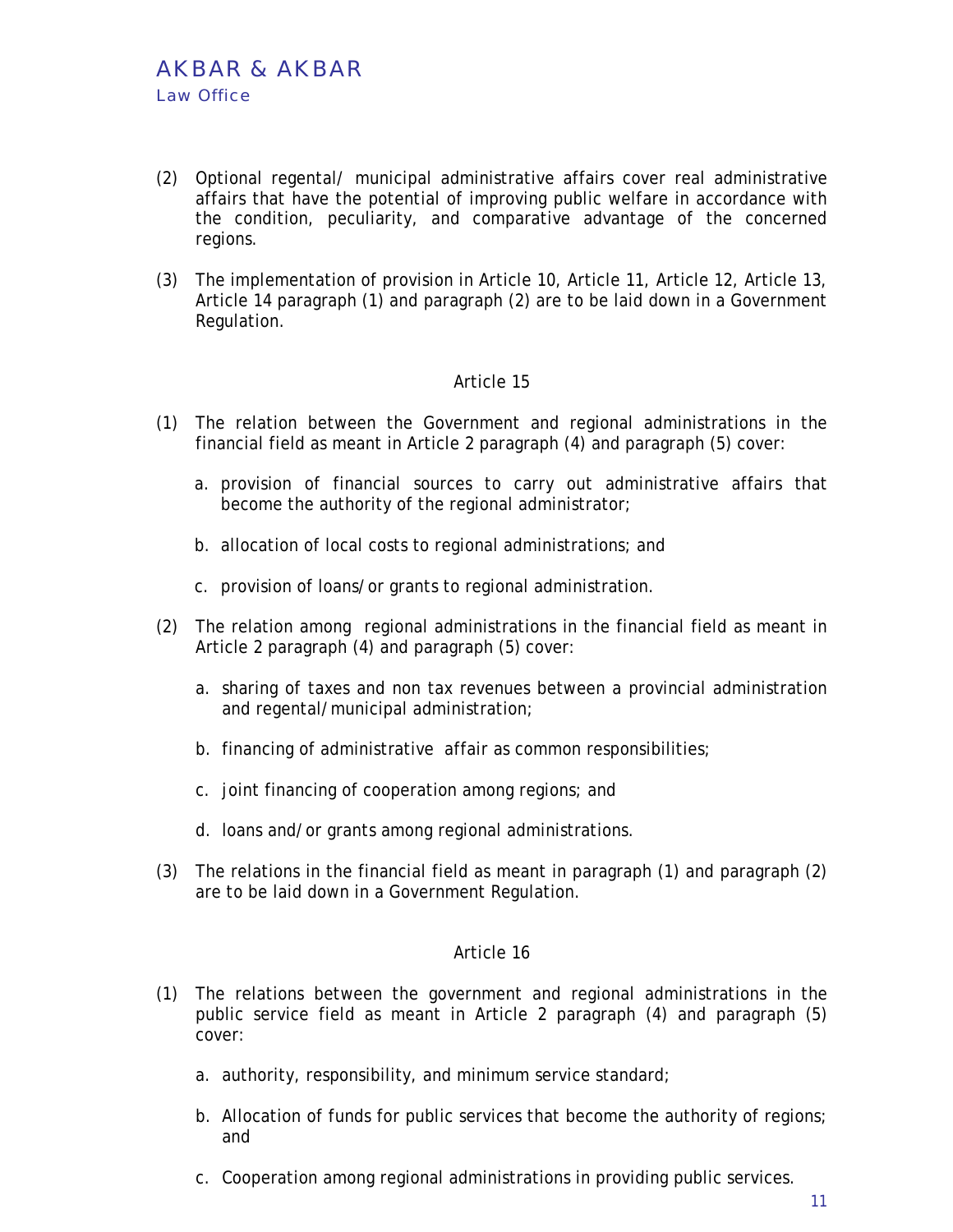- (2) The relations among regional administrations in the public service field as meant in Article 2 paragraph (4) and paragraph (5) cover:
	- a. provision of public services that become the authority of regions;
	- b. cooperation among regional administrations in providing public services; and
	- c. joint management of licenses in the public service field.
- (3) The relations in the public service field as meant in paragraph (1) and paragraph (2) are to be laid down in the legislation.

- (1) The relations between the Government and regional administration in the use of natural resources and other resources as meant in Article 7 paragraph (4) and paragraph (5) cover:
	- a. authority, responsibility, use, maintenance, control of impact, cultivation and conservation;
	- b. sharing of proceed from the use of natural resources and other resources; and
	- c. harmonizing of the environment, spatial layout and reforestation.
- (2) The relations among regional administrations in the use of natural resources and other resources as meant in Article 2 paragraph (4) and paragraph (5) cover:
	- a. use of natural resources and other resources that become the authority of regions;
	- b. cooperation in and sharing of proceeds from the use of natural resources and other resources among regional administrations; and
	- c. joint management of licenses in the use of natural resources and other resources.
- (3) The relation in the use of natural resources and other resources as meant in paragraph (1) and paragraph (2) are to be laid down in the legislation.

#### Article 18

(1) Registration that have sea territory are given the authority to manage resources in the sea territory.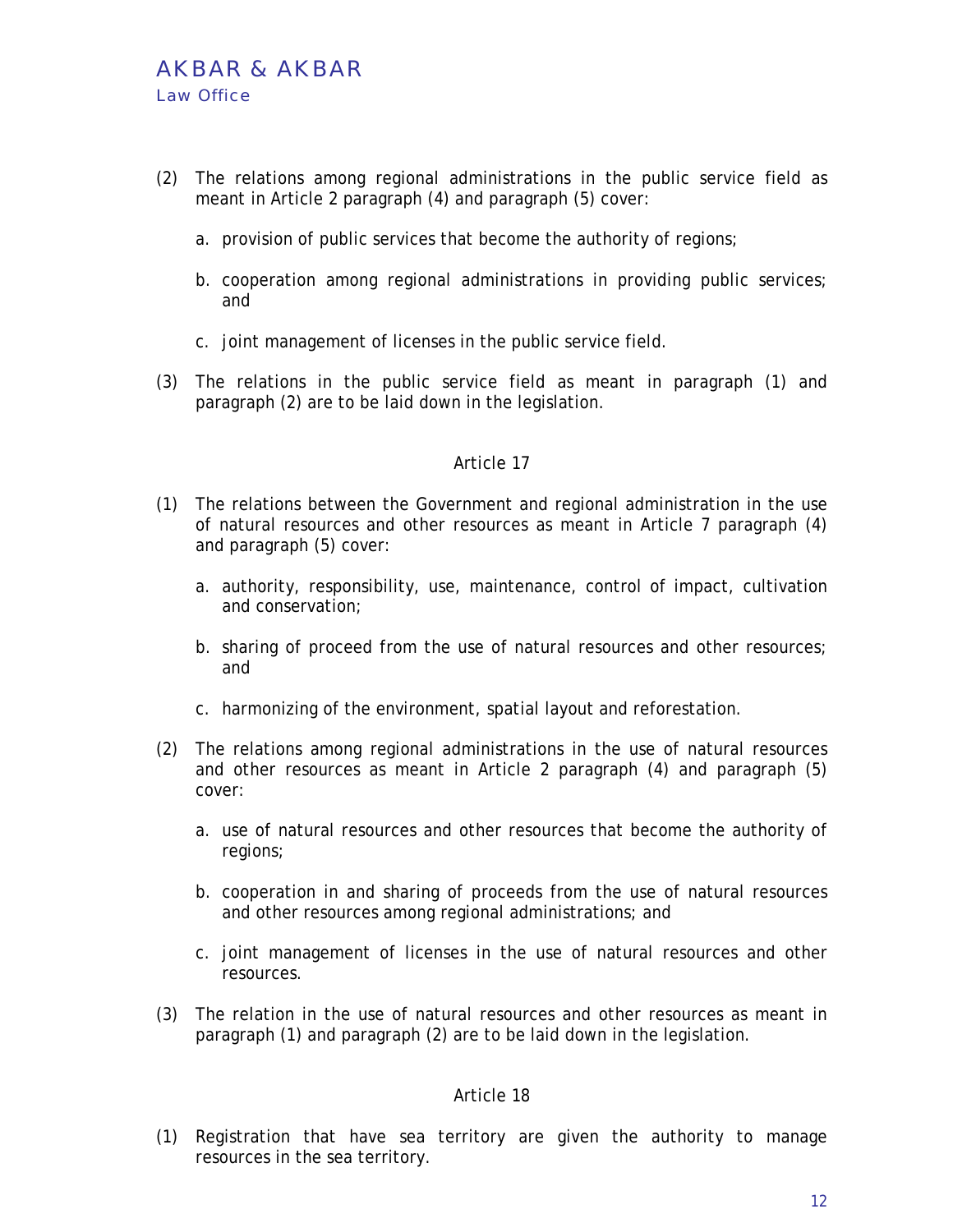- (2) The regions deserve to receive portion of proceeds from the management of natural resources beneath the seabed and/or in the seabed in accordance with the legislation.
- (3) The authority of the regions to manage resources in the sea territory as meant in paragraph (1) covers:
	- a. exploration, exploitation, conservation, and management of marine resources;
	- b. administrative control;
	- c. spatial layout control;
	- d. law enforcement related to the regulations issued by the regions or delegated by the government;
	- e. participation in maintaining security; and
	- f. participation in defending the state sovereignty.
- (4) The authority to manage resources in the sea territory as meant in paragraph (3) must not exceed 12 (twelve) miles measured from the coastline to the open sea and/or to the waters of island for provinces and 1/3 (one –third) of the authority territory of a province for regencies/municipalities.
- (5) If the sea territory between 2 (two) province is less than 24 (twenty four) miles, the authority to manage resources in the sea territory will be divided at the same distance or measured in accordance with the principle of media line from the area between the 2 (two) provinces, with the regencies/municipalities receiving 1/3 (one-third) of authority territory of the said province.
- (6) The provisions in paragraph (4) and paragraph (5) do not apply to fish catch by small fishermen.
- (7) The implementation of provision in paragraph (1) and paragraph (3), paragraph (4) and paragraph (5) is to be laid down in the legislation.

## CHAPTER IV THE RUNNING OF ADMINISTRATION

#### Section One The Running of Administration

#### Article 19

(1) The executor of the Government is the President assisted by 1 (one) Vice President and State Ministers;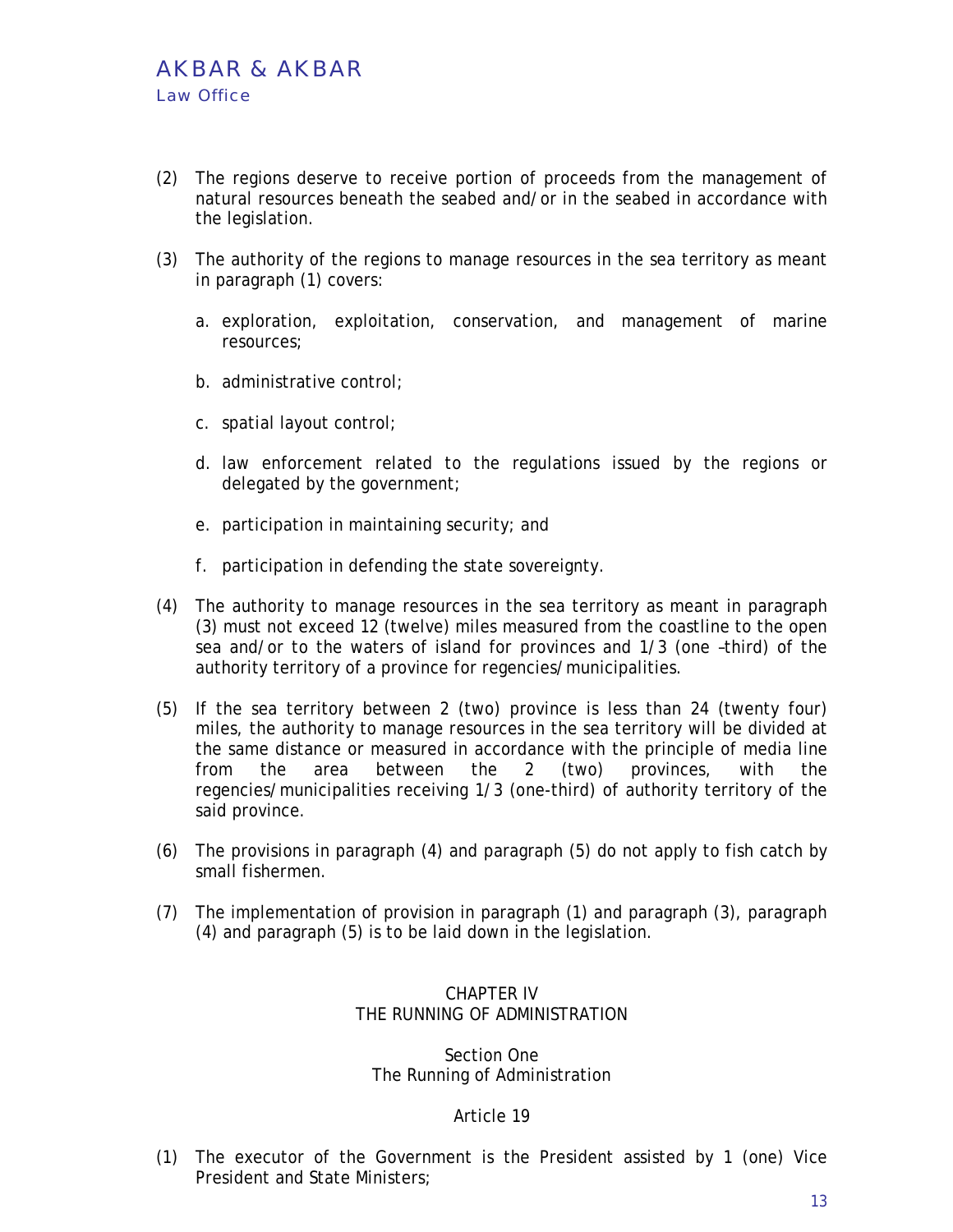## AKBAR & AKBAR Law Office

(2) The executor of regional administration is the regional government and DPRD.

## Section Two The Principles of Running Administration

## Article 20

- (1) The running of administration is based on the general principles of running the state, consisting of:
	- a. the principle of legal certainty;
	- b. the principle of good governance;
	- c. the principle of public interest;
	- d. the principles of transparency;
	- e. the principle of proportion;
	- f. the principle of professionalism;
	- g. the principle of accountability;
	- h. the principle of efficiency; and
	- i. the principle of effectiveness.
- (2) In running administration, the Government uses the principles of decentralization, assistance task, and deconcentration in accordance with the legislation.
- (3) In running regional administration, the regional government uses the principles of autonomy and assistance task.

## Section Three The Rights and Obligations of Regions

## Article 21

In implementing autonomy, regions have the rights to:

- a. govern and manage administrative affairs on their own;
- b. elect regional leaders;
- c. manage regional apparatuses;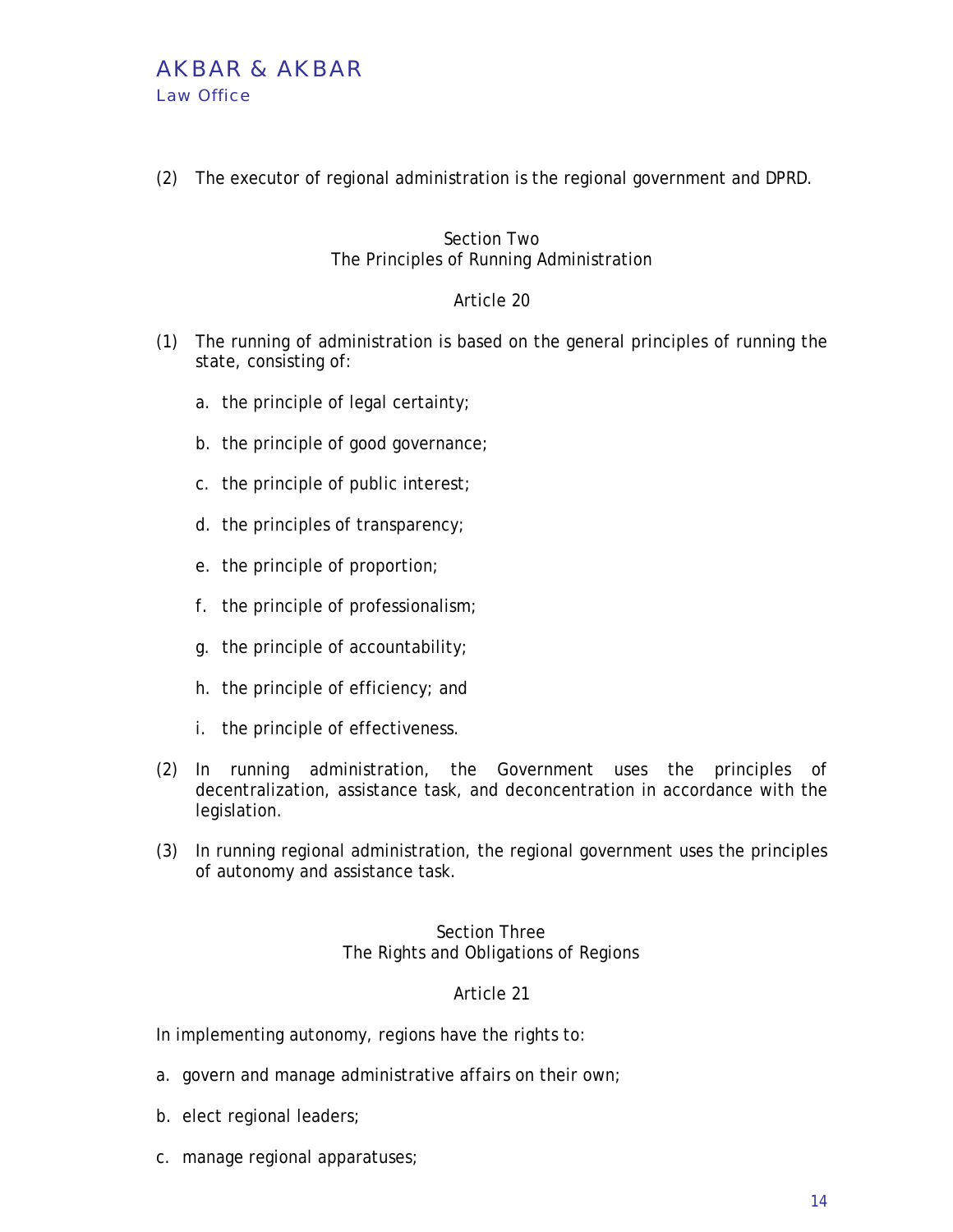

- d. manage regional wealth;
- e. collect regional taxes and levies;
- f. receive portion of proceeds from the management of natural resources and other resources in the regions;
- g. seek other legal sources of revenues; and
- h. obtain other rights laid down in the legislation.

In implementing regional autonomy, regions have the obligations to:

- a. protect the community, maintain unity, cohesion and national harmony, and keep the Unitary Republic of Indonesia intact;
- b. improve the quality of the people's life;
- d. develop democracy;
- e. create justice and equitable distribution;
- f. improve basic educational services;
- g. provide health service facilities;
- h. provide reasonable social facilities and public facilities;
- i. develop a social guarantee system;
- j. draw up a regional spatial layout plan;
- k. develop productive resources in the regions;
- l. conserve the environment;
- m. manage population administration;
- n. conserve socio-cultural values;
- o. enact and enforce by laws in accordance with their authority; and
- p. other obligations laid down in the legislation.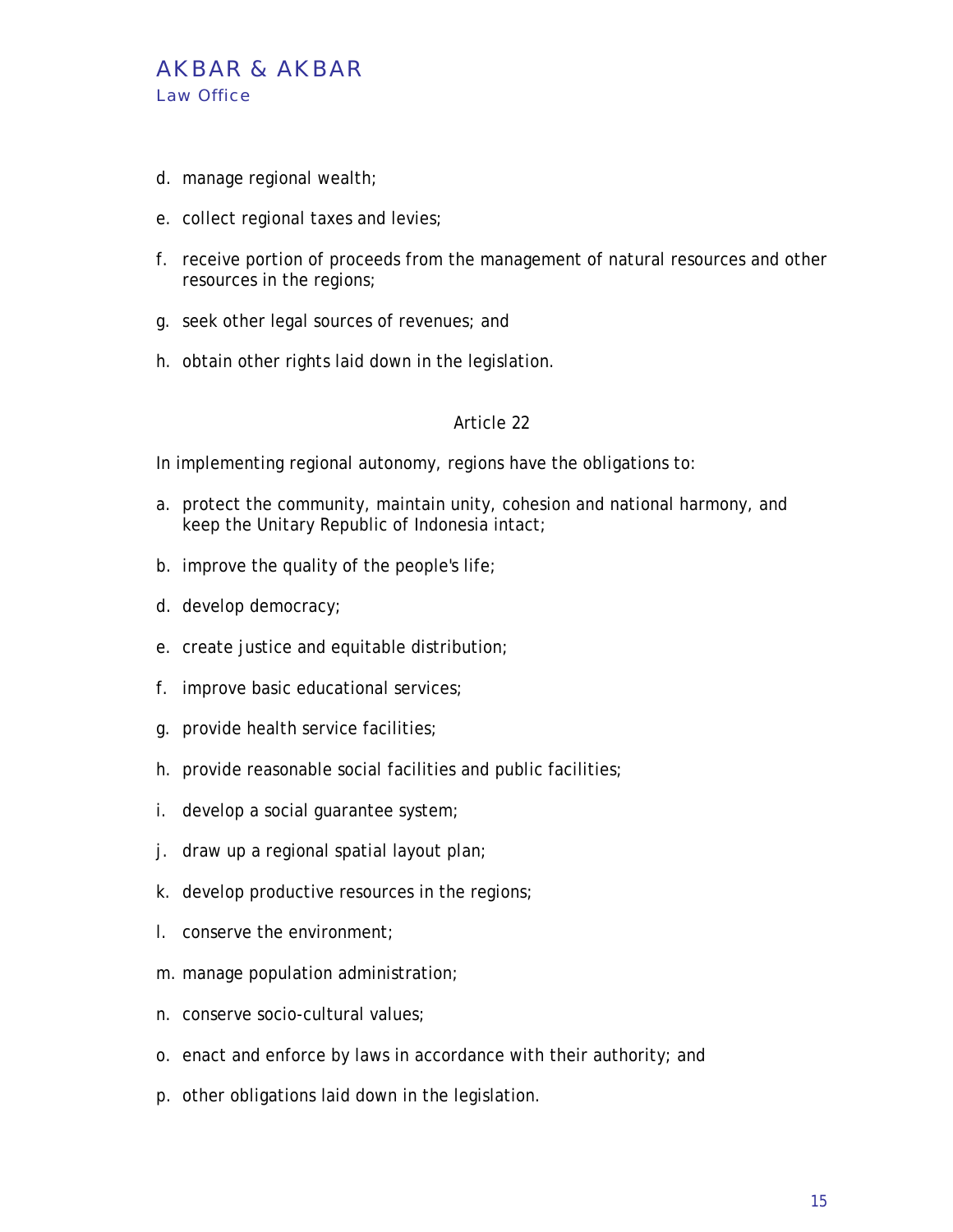- (1) The rights and obligations of regions as meant in Article 21 and Article 22 are created in the form of working plans of regional administrations and elaborated in the form of revenues, spending, and regional financing managed under a regional financial management system.
- (2) The regional financial management as meant in paragraph (1) is made in an efficient, effective, transparent, accountable, orderly, fair, and proper way with due observance of the legislation.

## Section Four Regional Administrations

## Sub-Section One Regional Heads and Deputy Regional Heads

## Article 24

- (1) Each region is led by a regional government head called a regional head.
- (2) The regional head as meant in paragraph (1) is called governor for a province, regent for a regency, and mayor for a municipality.
- (3) The regional head as meant in paragraph (1) is assisted by 1 (one) deputy regional head.
- (4) The deputy regional head as meant in paragraph (3) is called deputy governor for a province, deputy regent for a regency, and deputy mayor for a municipality.
- (5) The regional head and deputy regional head as meant in paragraph (2) and paragraph (3) are directly elected in one package by the people in the relevant region.

Sub-Section Two The Tasks, Authority and Obligations of Regional Heads and Deputy Regional Heads

## Article 25

Regional heads have the tasks and authority to:

- a. lead the running of regional administrations based on the policies jointly endorsed by DPRD;
- b. propose draft regional regulations;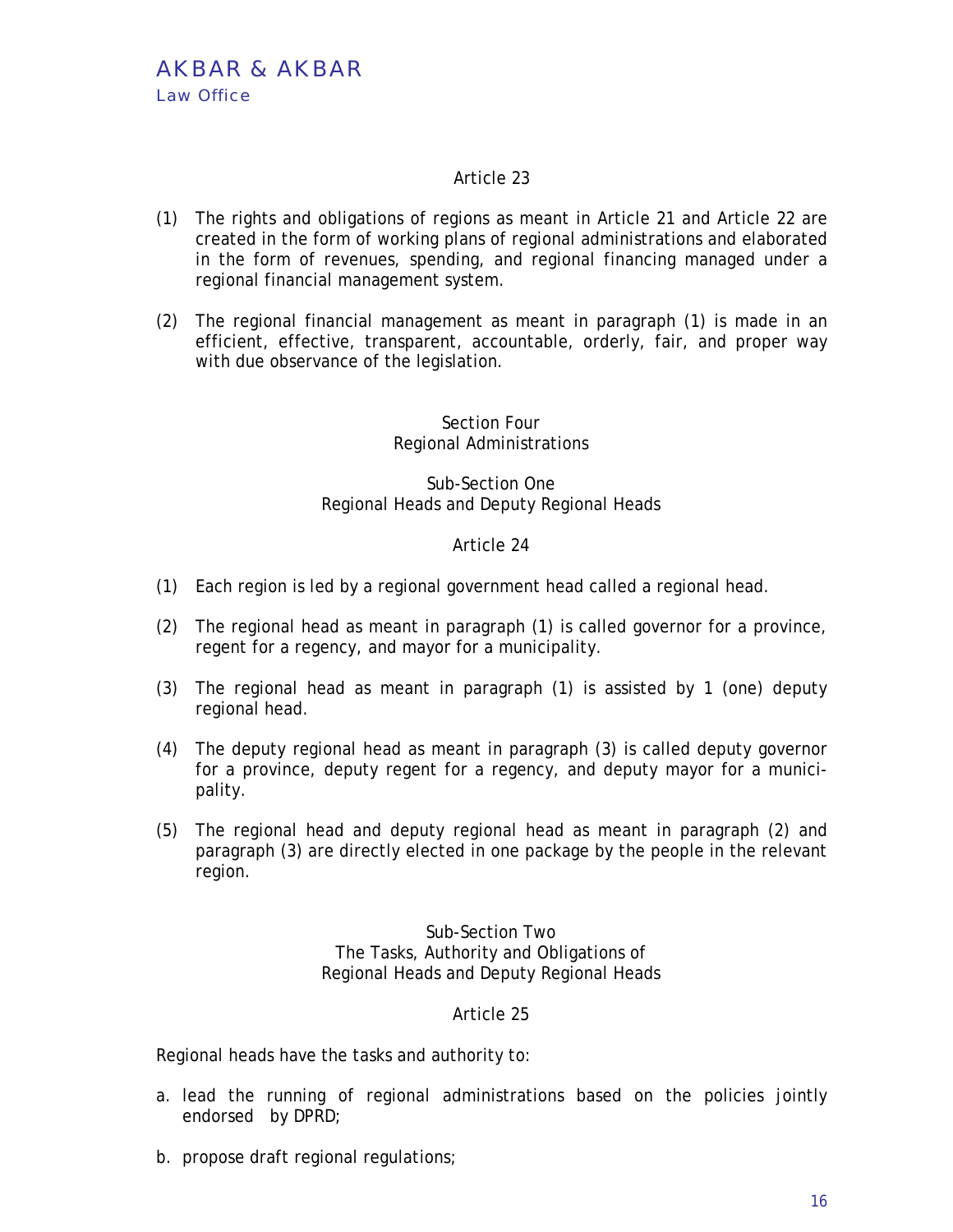## AKBAR & AKBAR Law Office

- c. endorse regional regulations after securing a seal of approval from DPRD;
- d. draw up and propose draft regional regulations on the regional budget to DPRD for joint deliberation and endorsement;
- e. make an effort to ensure the fulfillment of regional obligations;
- f. represent their regions inside and outside the court, and appoint defense lawyers to represent them in accordance with the legislation; and
- g. carry out other tasks and authority in accordance with the legislation.

- (1) Deputy regional heads have the tasks to:
	- a. assist regional heads in running regional administration;
	- b. assist regional heads in coordinating the activities of vertical agencies in the regions, following up on reports and/or findings as a result of the supervision of audit apparatuses, empowering women and youths, and trying to develop and conserve socio-cultural values and the environment;
	- c. monitor and evaluate the running of regental and municipal administrations for deputy provincial heads;
	- d. monitor and evaluate the running of sub district and/or village administrations for deputy regental/municipal heads;
	- e. give suggestions and considerations to regional heads in carrying out the activities of regional administrations;
	- f. carry out other tasks and authority of regional administrations given by regional heads; and
	- g. carry out the tasks and authority of regional heads if they are unavoidably absent.
- (2) In carrying out the tasks as meant in paragraph (1), the deputy regional heads are responsible to the regional heads.
- (3) Deputy regional heads replace regional heads until their term of office expires if the regional heads die, resign, are discharged, or are unable to carry out their obligations for 6 (six) consecutive months during their term of office.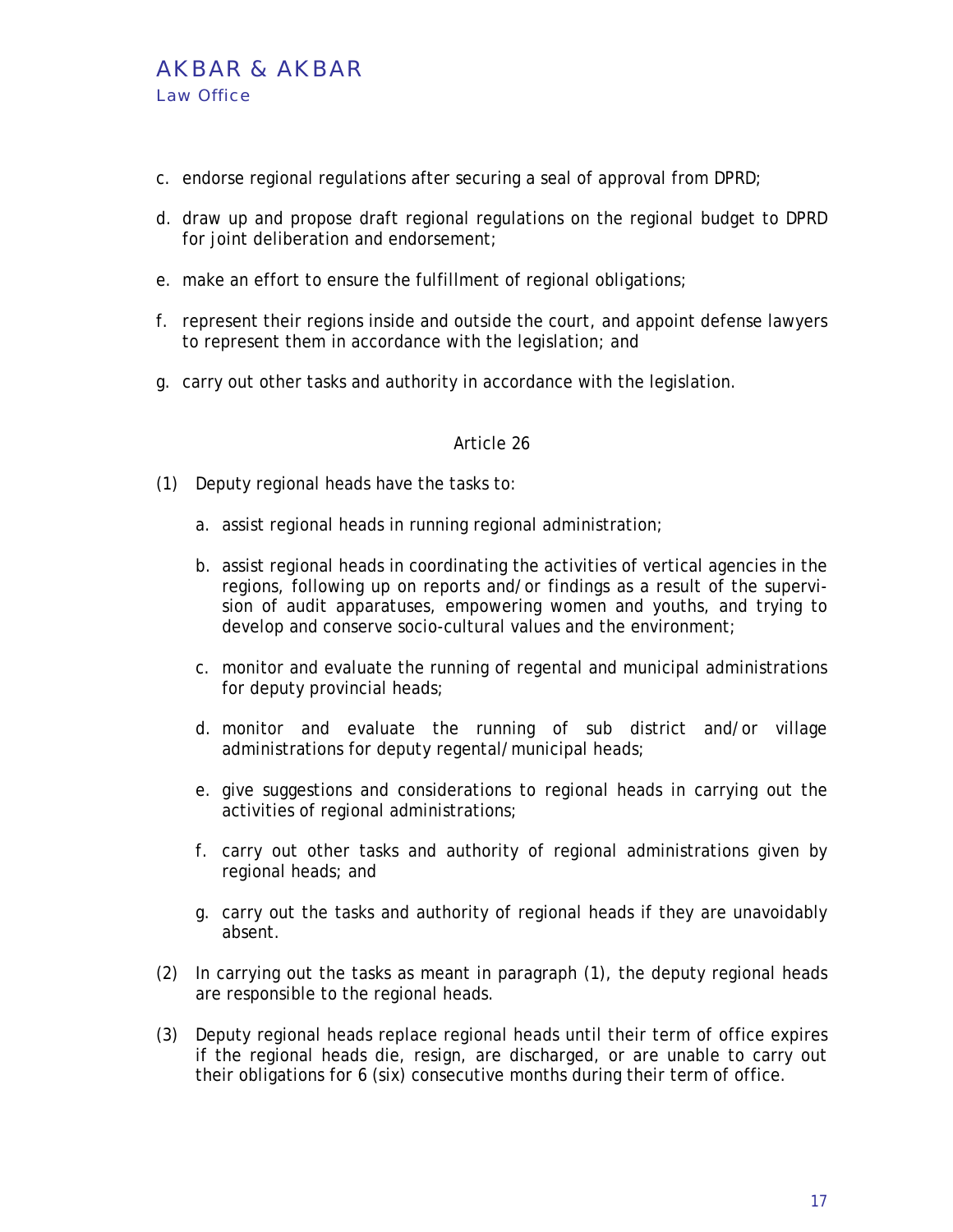- (1) In carrying out the tasks and authority as meant in Article 25 and Article 26, the regional heads and deputy regional heads have the obligation to:
	- a. stick to and put into practice the five-point state ideology *Pancasila*, implement the 1945 Constitution of the Republic of Indonesia, and keep the Unitary Republic of Indonesia intact;
	- b. improve people's welfare;
	- c. maintain peace and order;
	- d. encourage democracy;
	- e. comply with and uphold all the regulations and laws;
	- f. keep ethics and norms in running regional administration;
	- g. advance and develop the competitiveness of the regions;
	- h. carry out the principles of clean and good governance;
	- i. carry out and account for the management of regional finance;
	- j. establish working relations with all vertical agencies in the regions and all regional apparatuses;
	- k. convey strategic plans for the implementation of regional administration before a plenary meeting of DPRD.
- (2) Apart from the obligations as meant in paragraph (1), the regional heads also have the obligation to submit reports on the implementation of regional administration to the Government, and reports of accountability to DPRD, and announce reports on the implementation of regional administration to the public.
- (3) The reports to the Government on the implementation of regional administration as meant in paragraph (2) are submitted to the President through the Minister of Home Affairs for governors, and to the Minister of Home Affairs trough governors for regents/mayors once every year.
- (4) The reports as meant in paragraph (3) are used by the Government as the basis for evaluating the implementation of regional administrations and as inputs for further improvement efforts in accordance with the legislation.
- (5) The implementation of provisions in paragraph (1), paragraph (2), paragraph (3) and paragraph (4) is to be laid down in a Government Regulation.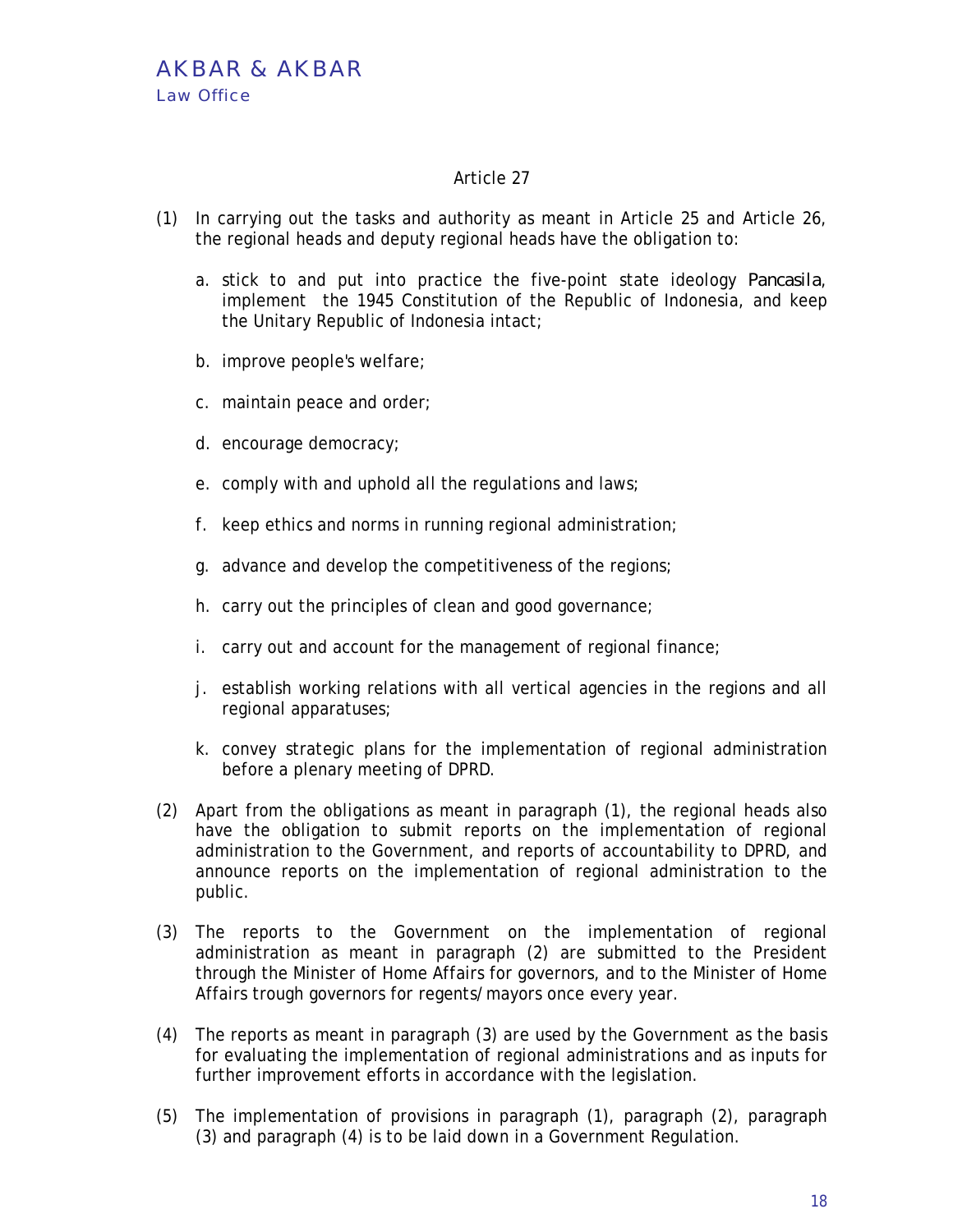#### Sub-Section Three Ban for Regional Heads and Deputy Regional Heads

## Article 28

Regional heads and deputy regional heads are banned from:

- a. making policies that exclusively benefit themselves, family members, cronies, certain groups or their political groups, contradict the legislation, harm public interests, and cause unrest to certain groups in the community, or discriminate against citizens and/or groups in the community;
- b. taking part in a company, either privately-run company or state-owned/regional government-owned company, or in any foundation;
- c. doing other work that benefits themselves, either directly or indirectly, in relation with the relevant regions;
- d. committing corruption-, collusion-, and nepotism-tainted practices, and receiving money, goods and/or services from other parties that influence the decisions or actions to be taken;
- e. becoming lawyers or defence lawyers in a case in the court other than that referred to in Article 25 point f;
- f. misusing authority and violating official oath/pledge;
- g. concurrently holding other post as officials of other countries or as members of DPRD as stipulated in the legislation.

#### Sub-Section Four The Discharge of Regional Heads and Deputy Regional Heads

- (1) Regional heads and/or deputy regional heads are discharged because they:
	- a. die;
	- b. resign at their own request; or
	- c. are discharged.
- (2) The regional heads and/or deputy regional heads as meant in paragraph (1) point c are discharged because:
	- a. their term of office expires and new officials have been inducted;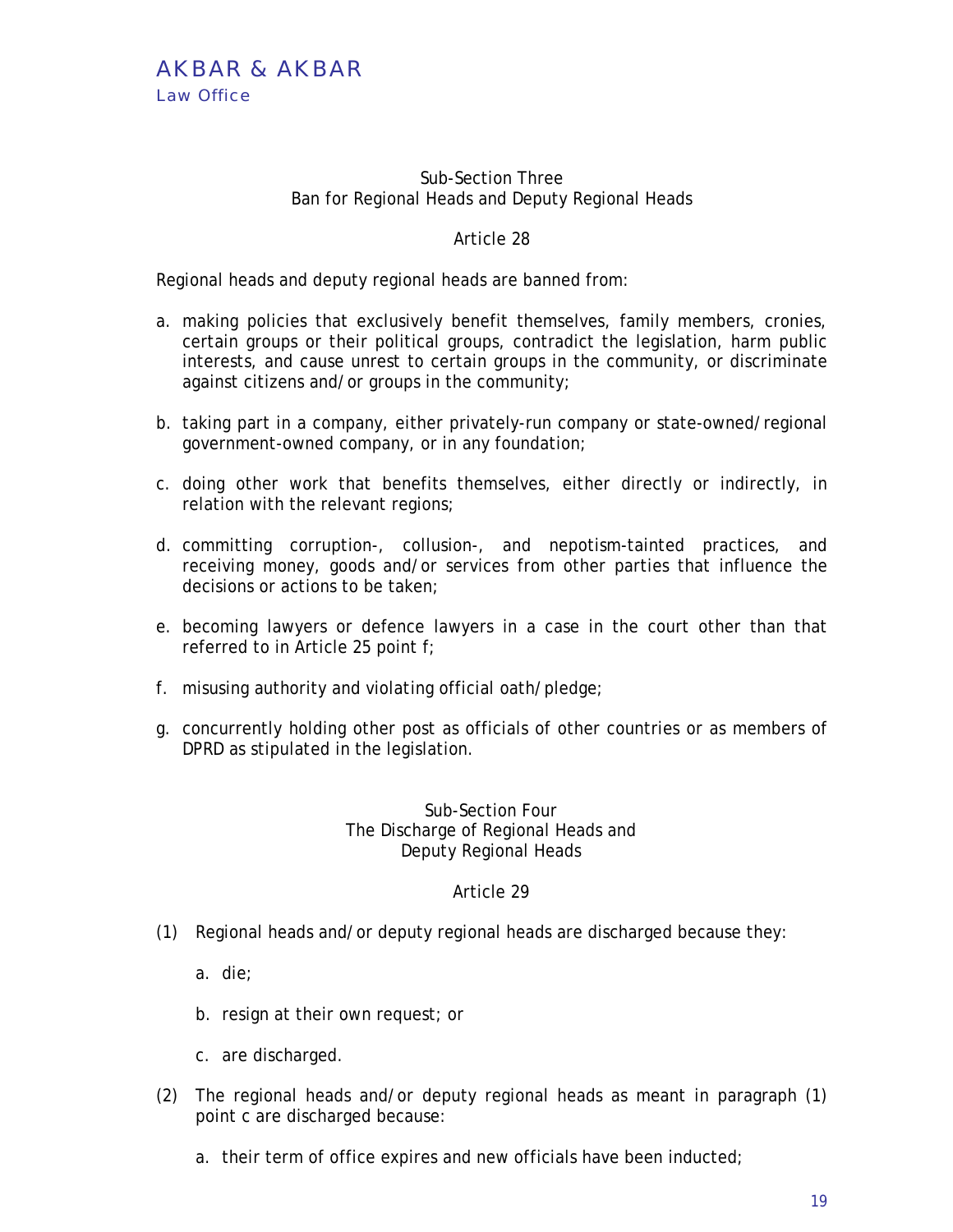- b. they are unable to perform their duties or show up for 6 (six) consecutive months;
- c. they no longer meet qualifications as regional heads and/or deputy regional heads;
- d. they are declared as violating official oath/pledge as regional heads and/or deputy regional heads;
- e. they fail to carry out obligation as regional heads and/or deputy regional heads;
- f. they violate a ban imposed on regional heads and/or deputy regional heads.
- (3) The DPRD leadership proposes and notifies the discharge of the regional heads and/or deputy regional heads as meant in paragraph (1) point a and point b and paragraph (2) point a and point b for endorsement in a plenary meeting.
- (4) The discharge of regional heads and/or deputy regional heads as meant in paragraph (2) point d and point a is done with the stipulation:
	- a. The discharge of regional heads and deputy regional heads is proposed to the President based on a decision of the Supreme Court in response to the DPRD's view that the regional heads and/or deputy regional heads are declared as violating official oath/pledge and/or fail to perform their duties as regional heads and/or deputy regional heads.
	- b. The DPRD's view as meant in point a is decided through a plenary meeting of DPRD attended by at least 3/4 (three-fourths) of DPRD members and the decision is made with approval from at least 2/3 (two-thirds) of DPRD members who are present.
	- c. The Supreme Court must examine, try and decide the view of DPRD in no more than 30 (thirty) days after accepting the DPRD's request and the decision of the Supreme Court is final.
	- d. If the Supreme Court decides that regional heads and/or deputy regional heads are found guilty of violating official oath/pledge and/or fail to perform obligation, DPRD convene a plenary meeting of DPRD attended by at least 3/4 (three-fourths) of the DPRD members and the decision is taken with approval from at least 2/3 (two-thirds) of DPRD members who are present to decide the proposal for the discharge of regional heads and/or deputy regional heads to the President.
	- e. The President must process the proposal for the discharge of regional heads and/or deputy regional heads in no more than 30 (thirty) days after DPRD have submitted the proposal.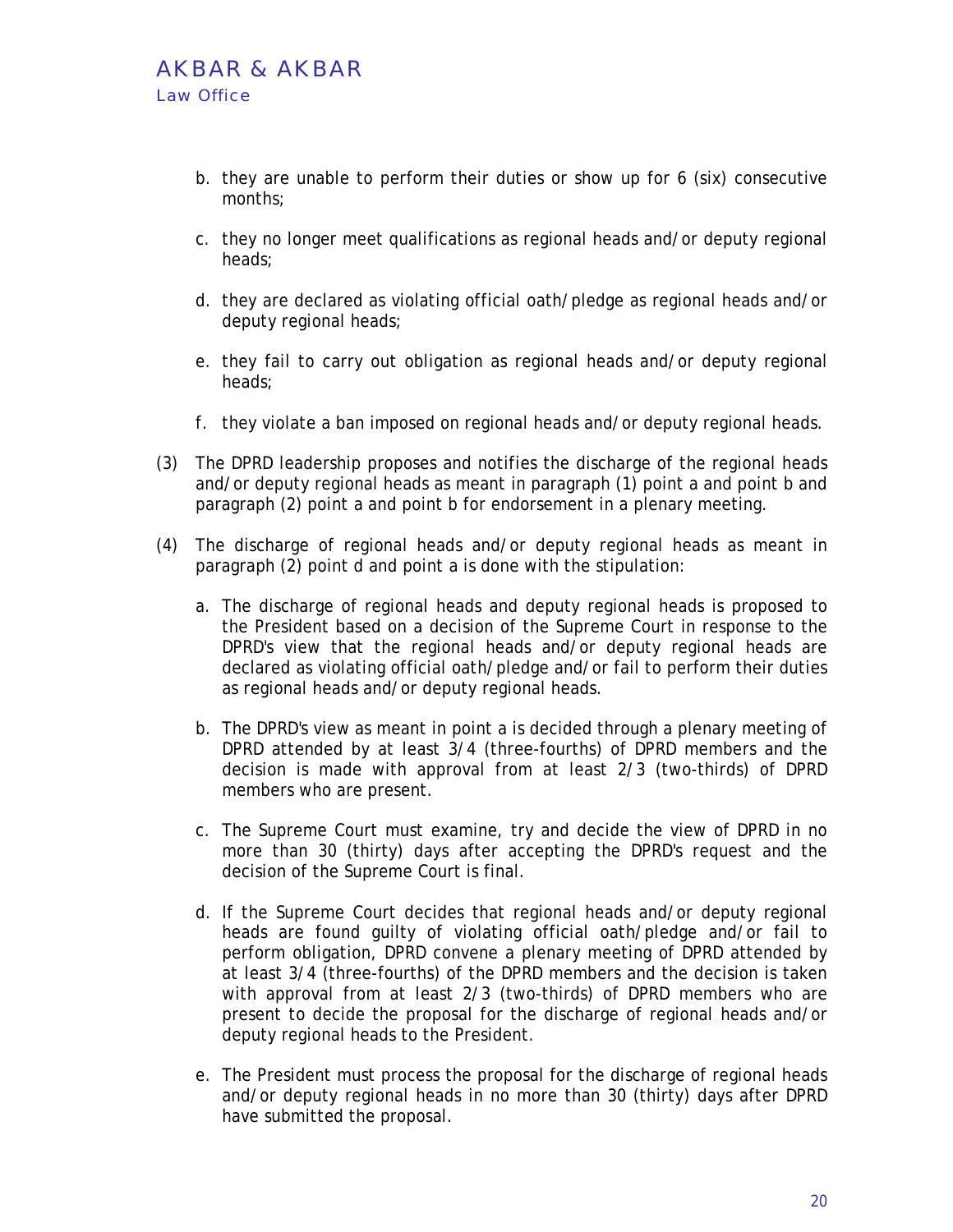- (1) Regional heads and/or deputy regional heads are temporarily suspended by the President without proposal from DPRD if they are declared as committing criminal offences punishable by a minimum of 5 (five) years' imprisonment or more based on a court verdict.
- (2) Regional heads and/or deputy regional heads are discharged by the President without proposal from DPRD if they are found guilty of committing criminal offences as meant in paragraph (1) based on a court verdict with permanent legal force.

#### Article 31

- (1) Regional heads and/or deputy regional heads are temporarily suspended by the President without proposal from DPRD because they are accused of committing corruption, terrorist act, rebellion, and/or criminal offences against state security.
- (2) Regional heads and/or deputy regional heads are discharged by the President without proposal from DPRD for committing rebellion and/or other crimes that may disintegrate the Unitary Republic of Indonesia as evidenced with a court verdict with permanent legal force.

- (1) If a regional head and/or a deputy regional head face(s) a widespread public confidence crisis over an alleged criminal offence which involves their responsibility, the DPRD shall use its right of inquiry to respond to the case.
- (2) The use of the right of inquiry as meant in paragraph (1) is done after the DPRD receives a seal of approval from the plenary meeting of the DPRD attended by at least 3/4 (three-fourths) of its members and a decision is made with approval from at least 2/3 (two-thirds) of its members who are present to inquire into the alleged involvement of the regional head and/or deputy regional head in a criminal offence.
- (3) If evidence of involvement in the criminal offence as meant in paragraph (1) is found, the DPRD shall leave the process of settling the criminal offence to law enforcers in accordance with the legislation.
- (4) If the regional head and/or deputy regional head are/is declared guilty of being involved in the criminal offence punishable by 5 (five) years' imprisonment or more based on a court verdict which has not had permanent legal force as meant in paragraph (3), the DPRD shall propose temporary suspension by a decision of the DPRD.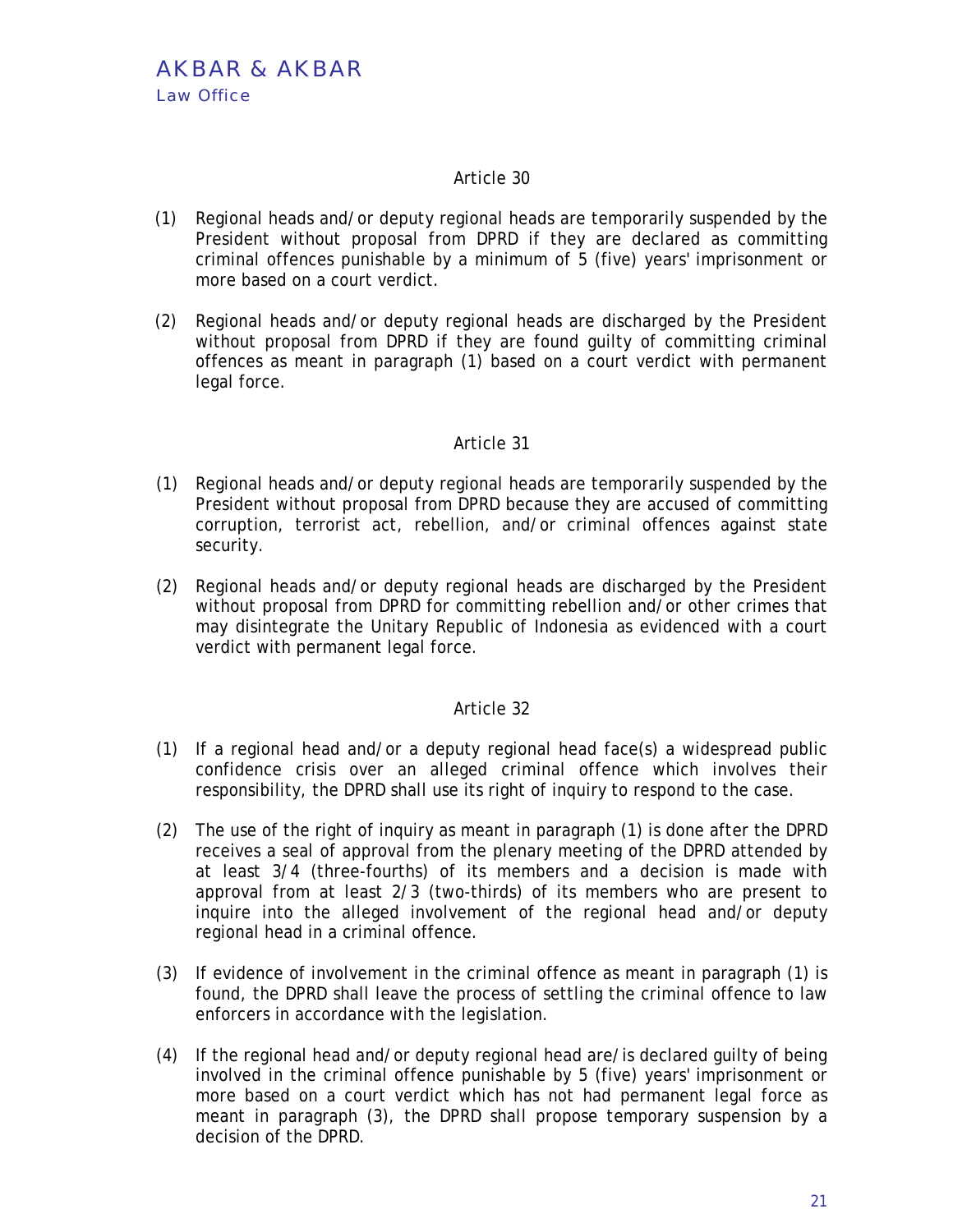- (5) Based on the decision of the DPRD as meant in paragraph (4), the President shall decide temporary suspension of the regional head and/or deputy regional head.
- (6) If the regional head and/or deputy regional head are/ is declared guilty based on a court verdict which has permanent legal force as meant in paragraph (4), the DPRD leadership shall propose discharge based on the decision reached at the plenary meeting of the DPRD attended by at least 3/4 (three-fourths) of its members and the decision is made with approval from at least 2/3 (two-thirds) of its members who are present.
- (7) Based on the decision of the DPRD as meant in paragraph (6), the President shall discharge the regional head and/or deputy regional head.

- (1) If after a court process the regional head and/or deputy regional head who are/is temporarily suspended as meant in Article 30 paragraph (1), Article 31 paragraph (1) and Article 32 paragraph (5) are/is not found guilty based on a court verdict which has permanent legal force, in no more than 30 (thirty) days the President shall rehabilitate and reactivate the regional head and/or deputy regional head until the end of their term of office.
- (2) If the term of office of the regional head and/or deputy regional head who are/is temporarily suspended as meant in paragraph (1) has expired, the President shall rehabilitate the regional head and/or deputy regional head without reactivating them.
- (3) The procedures of implementing the provisions in Article 30, Article 31, and Article 32 are to be laid down in a Government Regulation.

- (1) If the regional head is temporarily suspended as meant in Article 30 paragraph (1), Article 31 paragraph (1) and Article 32 paragraph (5), the deputy regional head shall carry out the tasks and obligations of the regional head until there is a court verdict which has permanent legal force.
- (2) If the deputy regional head is temporarily suspended as meant in Article 30 paragraph (1), Article 31 paragraph (1), and Article 32 paragraph (5), the regional head shall carry out the tasks and obligations of the deputy regional head until there is a court verdict which has permanent legal force.
- (3) If both the regional head and the deputy regional head are temporarily suspended as meant in Article 30 paragraph (1), Article 31 paragraph (1) and Article 32 paragraph (5), the President shall appoint an acting Governor at the proposal of the Minister of Home Affairs or an acting Regent/Mayor at the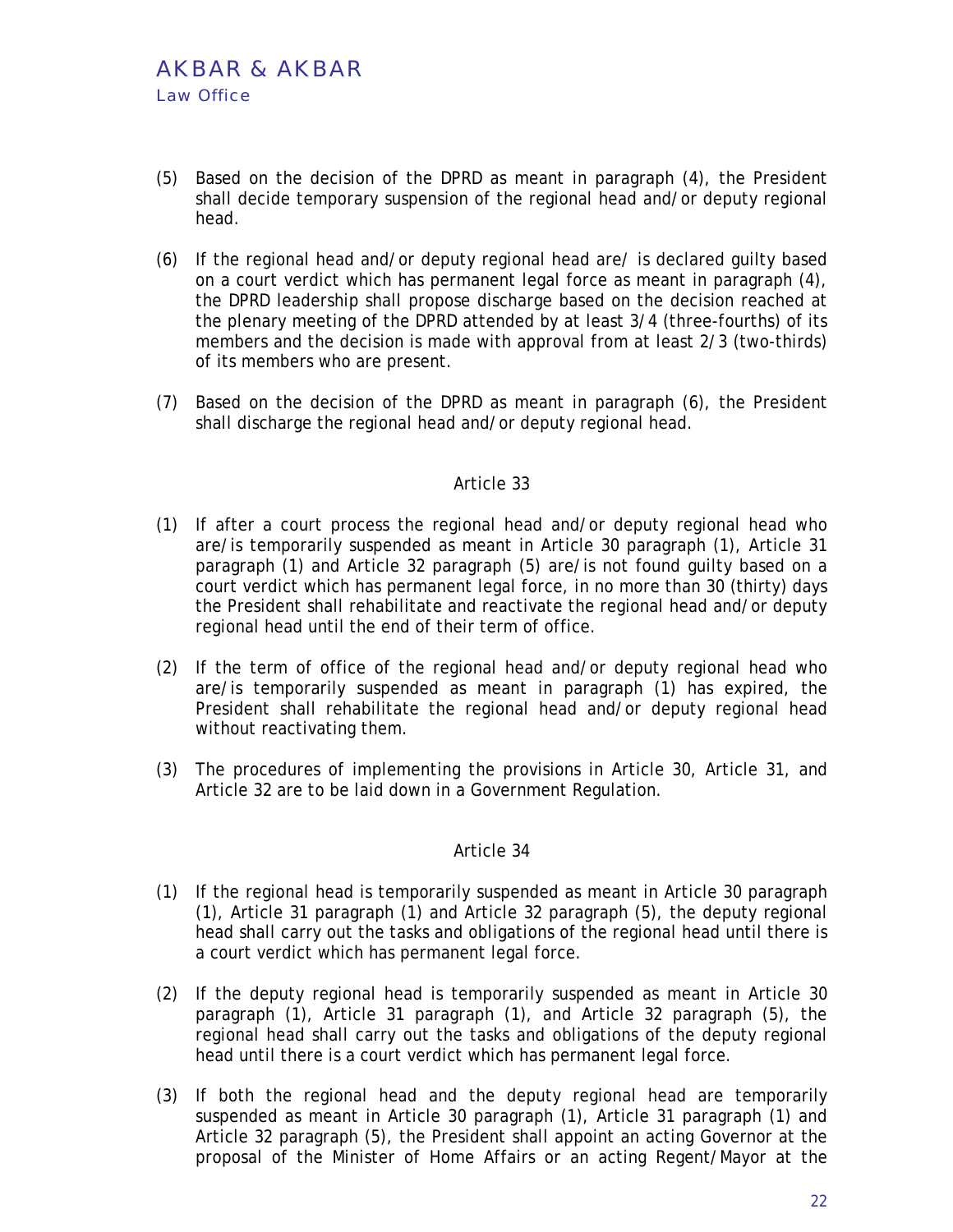proposal of the Governor by observing the DPRD's considerations until there is a court verdict which has permanent legal force.

(4) The procedures of appointing, the criteria of nominees for, and the term of office of the acting official as meant in paragraph (3) are to be laid down in a Government Regulation.

## Article 35

- (1) If the regional head is discharged based on a court verdict which has permanent legal force as meant in Article 30 paragraph (2), Article 31 paragraph (2) and Article 32 paragraph (7), the deputy regional head shall replace the regional head until his/her term of office expires and the process of replacement shall be based on the decision reached at the plenary meeting of the DPRD and endorsed by the President.
- (2) In case of a vacant post of deputy regional head as meant in paragraph (1) with the remaining term of office exceeding 18 (eighteen) months, the regional head shall propose 2 (two) candidates for deputy regional head to the plenary meeting of the DPRD for appointment based on a proposal from a political party or a coalition of political parties whose pair of candidates is elected in regional head and deputy regional head elections.
- (3) If a regional head and deputy regional head resign or are discharged altogether during their term of office, the plenary meeting of the DPRD shall decide and assign KPUD to hold regional head and deputy regional head elections in no more than 6 (six) months after the acting regional head is named.
- (4) In case of vacant posts of regional head and deputy regional head as meant in paragraph (3), the regional secretary shall carry out daily activities of the regional head until the President appoints an acting regional head.
- (5) The procedure of filling the vacant post, qualifications of nominees and the term of office of the acting official as meant in paragraph (4) are to be laid down in a Government Regulation.

Sub-Section Five The Investigation of Regional Heads and Deputy Regional Heads

## Article 36

(1) The investigation and examination of a regional head and/or deputy regional head is conducted after the President gives a written approval to the investigator.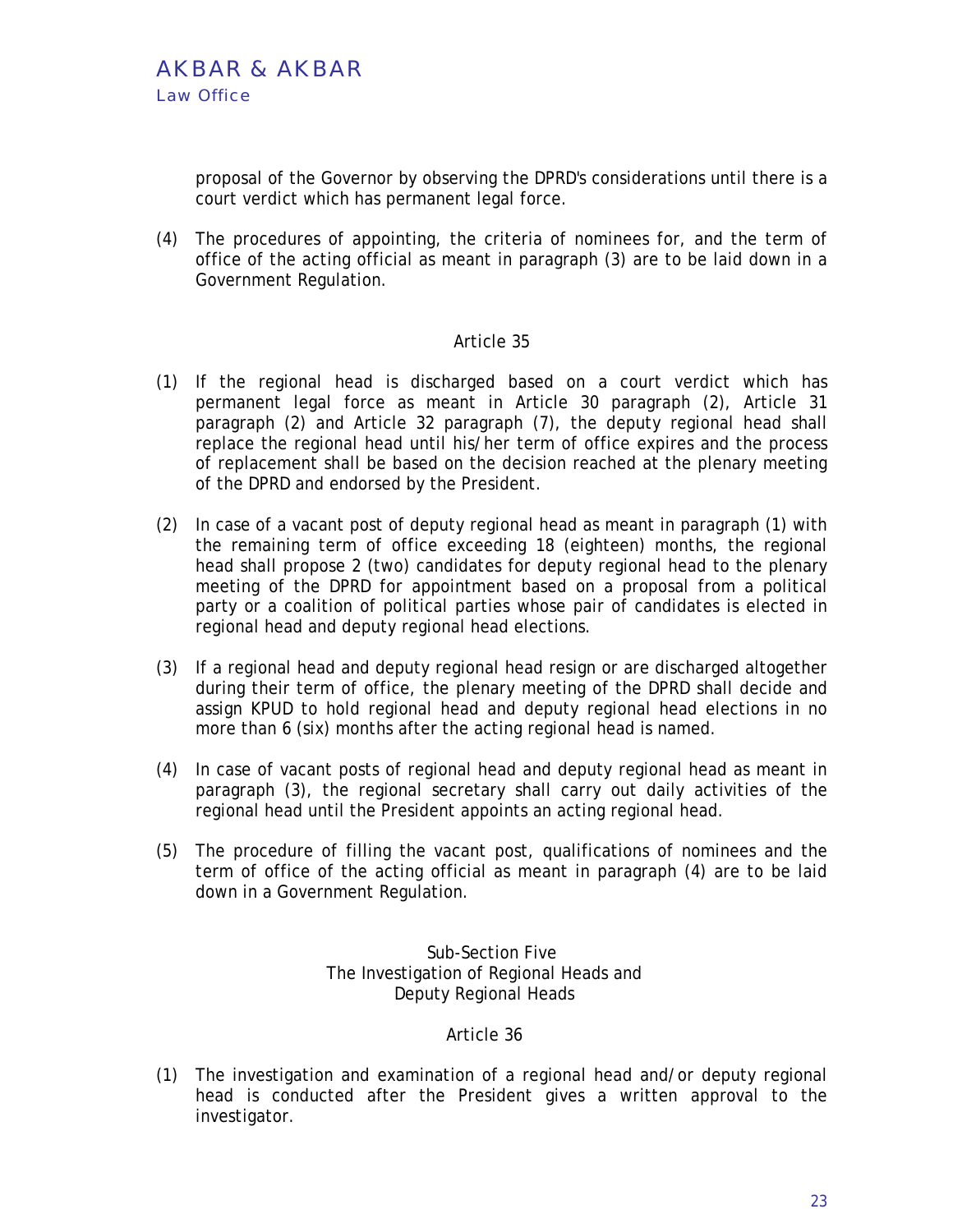- (2) If the President does not issue a written approval as meant in paragraph (1) within a period of 60 (sixty) days at the most starting from the receipt date of the application, the investigation and examination can be conducted.
- (3) The examination which leads to an arrest must be equipped with a written approval in accordance with provisions in paragraph (1) and paragraph (2).
- (4) Exceptions to the provisions in paragraph (1) are:
	- a. being caught red-handed committing a criminal offence; or
	- b. being suspected of committing a criminal offence punishable by death sentence, or of committing a criminal offence against the state security.
- (5) The examination as meant in paragraph (4) must be reported to the President in no more than twice within 24 (twenty four) hours.

## Sub-Section Six The Task of Governors as the Representatives of the Government

#### Article 37

- (1) Governors are ex-officio the representatives of the Government in their respective provinces.
- (2) In their capacity as the representatives of the Government as meant in paragraph (1), the Governors shall be responsible to the President.

- (1) In their capacity as the representatives of the Government as meant in Article 37, the Governors have the tasks and authority to:
	- a. develop and control the running of regental/municipal administrations;
	- b. coordinate the execution of the Government's affairs in provinces and regencies/municipalities;
	- c. coordinate the development and control of the execution of assistance tasks in provinces and regencies/municipalities.
- (2) The funds needed for the execution of the task and authority of the Governors as meant in paragraph (1) are borne by the state budget.
- (3) The financial position of the Governors as meant in paragraph (1) is to be laid down in a Government Regulation.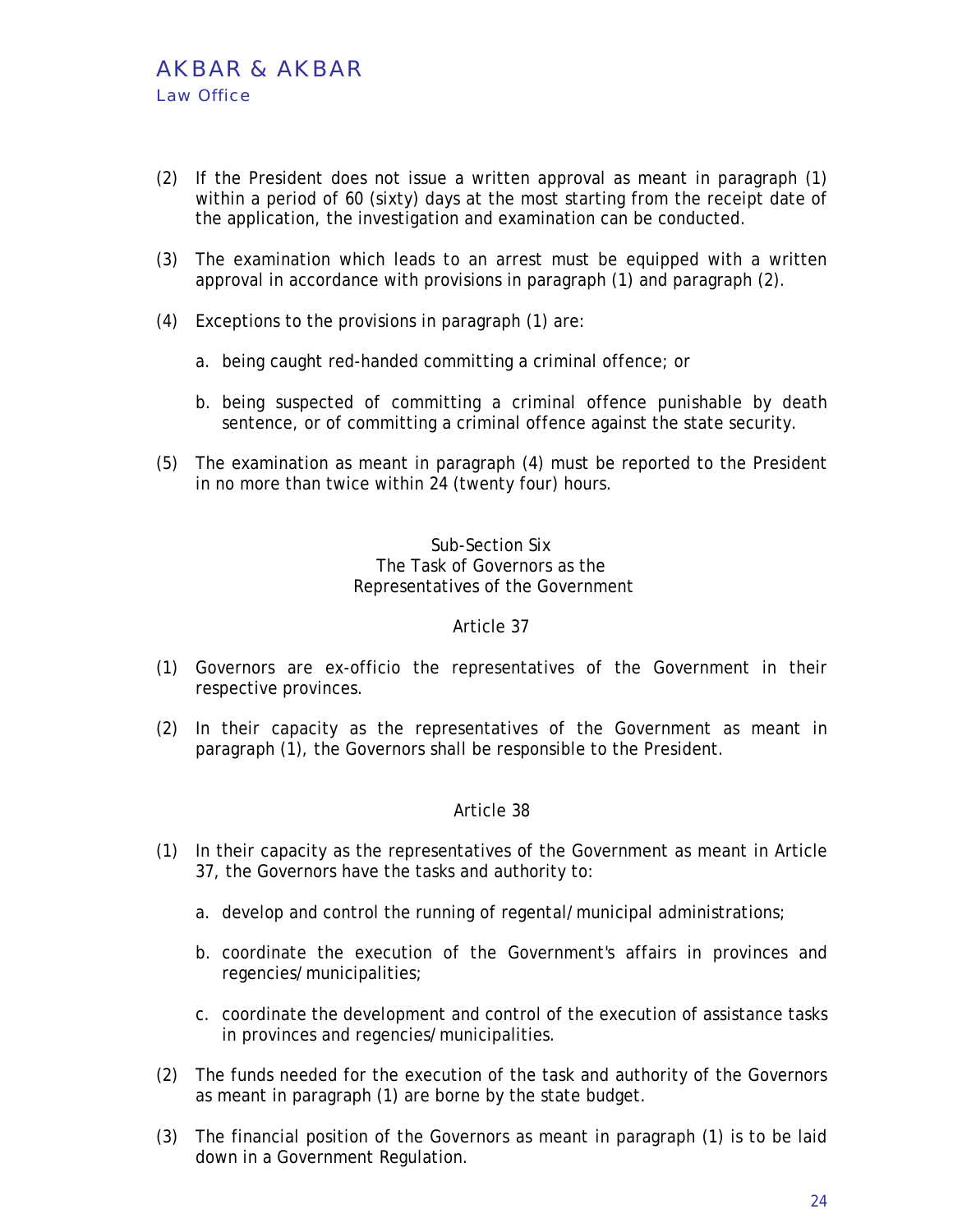# AKBAR & AKBAR Law Office

(4) The procedure of executing the task and authority of the Governors as meant in paragraph (1) is to be laid down in a Government Regulation.

> Section Five Regional Legislative Bodies

> > Sub-Section One General

> > > Article 39

Provisions on DPRD, provided they are not contained in this Law, are based on Law on the Structure and Position of MPR, DPR, DPD and DPRD.

## Sub-Section Two Position and Function

## Article 40

DPRD is a regional legislative body which serves as an element of the running of regional administration.

## Article 41

DPRD has legislation, budgeting and control functions.

#### Sub-Section Three Tasks and Authority

- (1) DPRD has the task and authority to:
	- a. form regional regulations to be discussed with the regional head for joint approval;
	- b. discuss and agree to draft regional regulations on the regional budget together with the regional head;
	- c. control the implementation of regional regulations and other laws and regulations, regulations of the regional head, the regional budget, the regional administration's policy in implementing regional development programs, and establishing international cooperation in the region;
	- d. propose the appointment and discharge of regional head and/or deputy regional head to the President via the Minister of Home Affairs for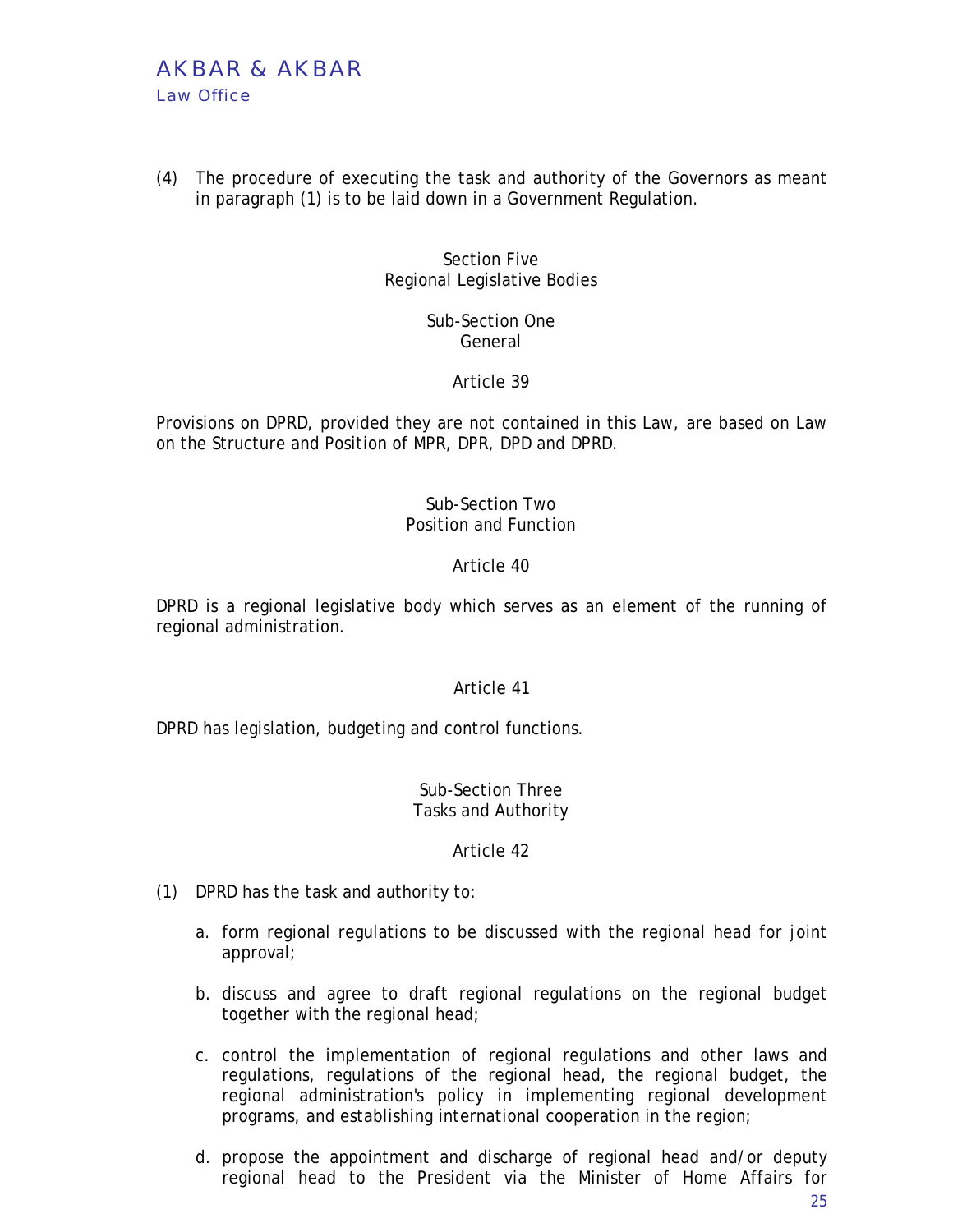provincial DPRD and to the Minister of Home Affairs via the Governor for regental/municipal DPRD;

- e. elect a deputy regional head in case of vacant post of deputy regional head;
- f. give views and considerations to the regional administrations in regard to plans to sign international treaties in regions;
- g. give approval to plans for international cooperation by regional administrations;
- h. to ask for a report of accountability from regions in running regional administrations;
- i. form a committee to supervise regional head elections;
- j. conduct the supervision of and ask for a report from KPUD on the holding of regional head elections;
- k. approve plans for cooperation between regions and third parties that burden the public and regions.
- (2) Apart from the tasks and authority as meant in paragraph (1), DPRD shall carry out other tasks and authority laid down in the legislation.

#### Sub-Section Four Rights and Obligations

- (1) DPRD have:
	- a. the right of interpellation;
	- b. the right of inquiry; and
	- c. the right to voice views.
- (2) The right of inquiry as meant in paragraph (1) point b is exercised after the right of interpellation as meant in paragraph (1) point a is proposed and receives approval from the plenary meeting attended by at least 3/4 (threefourths) of the DPRD members with a decision made by at least 2/3 (twothirds) of the DPRD members who are present.
- (3) To exercise the right of inquiry as meant in paragraph (2), DPRD shall form a committee on the right of inquiry consisting of all elements of DPRD factions, and in no more than 60 (sixty) days the committee shall convey the result of its work to DPRD.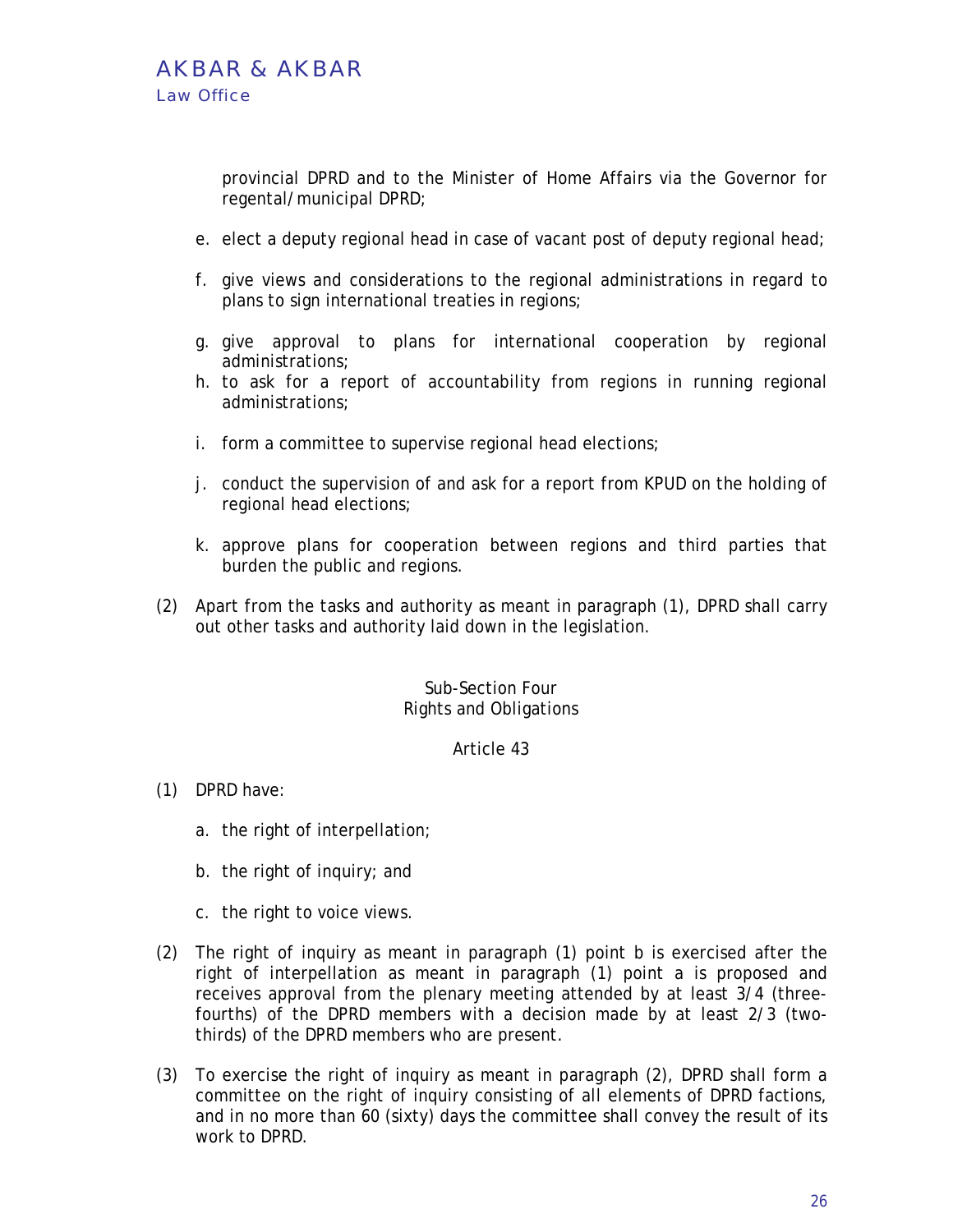- (4) In performing its duties, the committee on the right of inquiry as meant in paragraph (3) can summon, hear and investigate an individual considered to have known or to have rightly known the problem being investigated and ask the individual to show letters and documents related to the problem being investigated.
- (5) Any individual who is summoned, heard, and investigated as meant in paragraph (4) shall fulfill the summon from the committee on the right of inquiry, except there is legal reason in accordance with the legislation.
- (6) If after being summoned consecutively the individual does not fulfill the summons as meant in paragraph (5), the committee on the right of inquiry can forcibly pick the individual with the help of the National Police in accordance with the legislation.
- (7) All the results of work by the committee on the right of inquiry are confidential in nature.
- (8) The procedures of exercising the right of interpellation, the right of inquiry and the right to convey views are to be laid down in the procedural rule of DPRD by observing the legislation.

- (1) DPRD members have the right to:
	- a. propose draft regional regulations;
	- b. raise questions;
	- c. convey proposals and views;
	- d. choose and to be chosen;
	- e. make self defence;
	- f. immunity;
	- g. protocol; and
	- h. financial and administrative rights.
- (2) The protocol and financial position of DPRD leaders and members is to be laid down in a Government Regulation.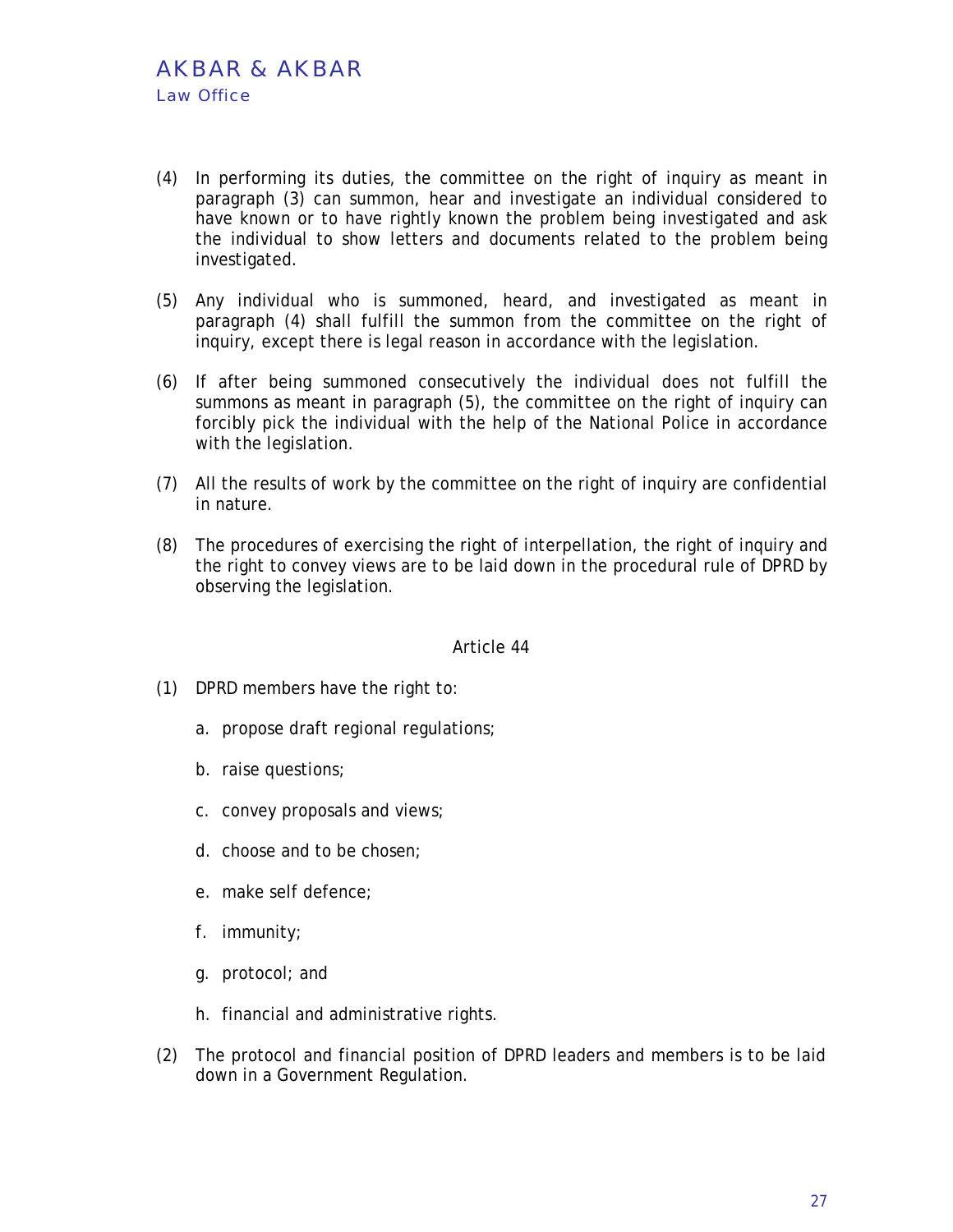DPRD members have the obligation to:

- a. practice Five-Point State Ideology *Pancasila*, implement the 1945 Constitution of the Republic of Indonesia, and comply with all laws and regulations;
- b. encourage the life of democracy in running regional administrations;
- c. maintain national harmony and keep the Unitary Republic of Indonesia intact;
- d. struggle for improved welfare of the people in regions;
- e. absorb, accommodate, gather, and follow up public aspirations;
- f. put state interests above personal and group interests;
- g. give a report of accountability on their task and performance in the capacity as DPRD members as a manifestation of moral and political responsibility for their electorate districts.
- h. abide by procedural rules, code of ethics, and oath/ pledge of DPRD members;
- i. maintain norms and ethics when establishing work relations with relevant agencies.

## Sub-Section Five DPRD Elements

- (1) DPRD elements consist of:
	- a. leadership;
	- b. commissions;
	- c. deliberation committee;
	- d. budget committee;
	- e. honorary council; and
	- f. other elements needed.
- (2) The formation, structure, tasks and authority of DPRD elements as meant in paragraph (1) are to be laid down in the procedural rules of DPRD with due observance of the legislation.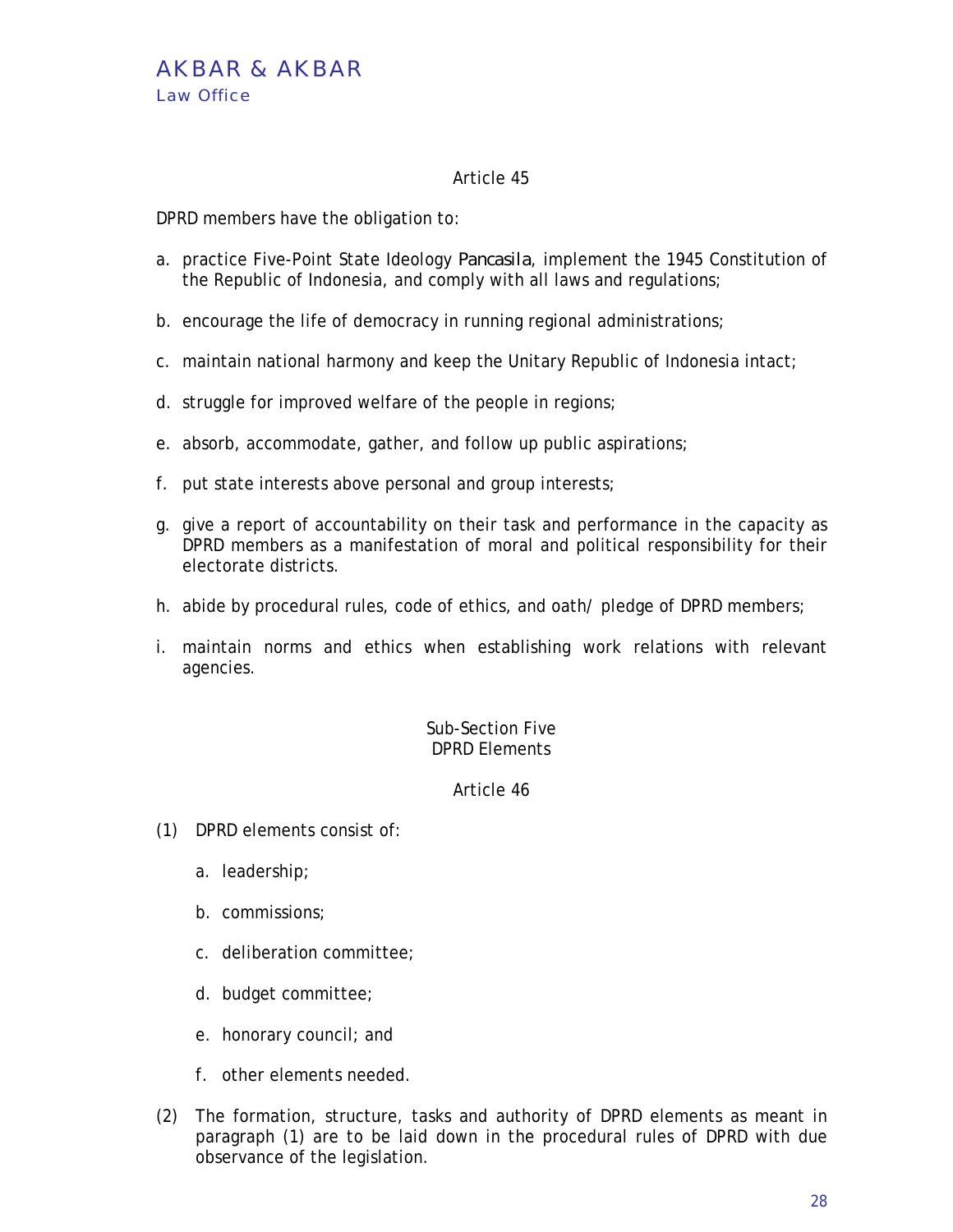- (1) The Honorary Council of DPRD is formed and endorsed by a DPRD decision.
- (2) Members of the Honorary Council of DPRD as meant in paragraph (1) are chosen from and by DPRD members, on the stipulation that:
	- a. for regental/municipal DPRD which has up to 34 (thirty-four) members the Honorary Council of DPRD comprises 3 (three) members, and for DPRD which has 35(thirty-five) to 45 (forty-five) members the Honorary Council of DPRD comprises 5 (five) members;
	- b. for provincial DPRD which has up to 74 (seventy-four) members the Honorary Council of DPRD comprises 5 (five) members, and for DPRD which has 75 (seventy five) to 100 (one hundred) members the Honorary Council of DPRD comprises 7 (seven) members.
- (3) The leadership of the Honorary Council of DPRD as meant in paragraph (2) consists of a chairman and a deputy chairman elected from and by members of the Honorary Council.
- (4) The honorary Council as meant in paragraph (1) is assisted by a secretariat which is functionally carried out by the DPRD Secretariat.

## Article 48

The Honorary Council is tasked to:

- a. observe and evaluate discipline, ethnics and morality of DPRD members within the framework of maintaining the dignity and honor according to the DPRD's code of ethnics;
- b. examine alleged violations of DPRD's procedural rule, code of ethics, and oath/pledge by DPRD members;
- c. make an investigation, verification and clarification of complaints from DPRD leaders, the public and/or voters;
- d. make a summary of investigation, verification and clarification as meant in point c as a recommendation to DPRD for a follow-up.

- (1) DPRD shall draw up code of ethics to keep the dignity and honor of DPRD members in performing their tasks and authority.
- (2) The code of ethics as meant in paragraph (1) shall at least cover: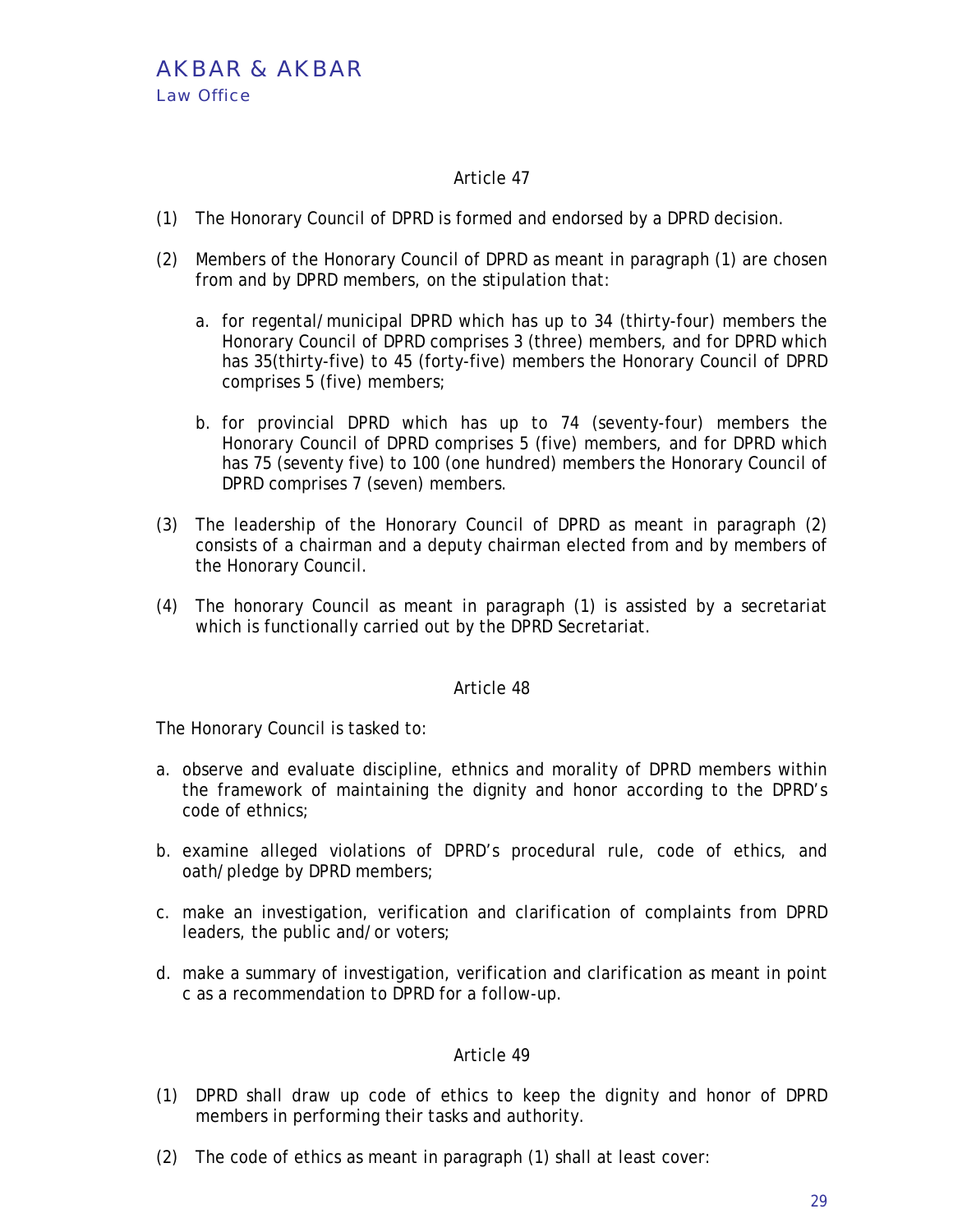

- a. definition of code of ethics;
- b. aim of code of ethics;
- c. rules on attitude, work mechanism, and relation among regional administrative apparatuses, among members and between DPRD members and other parties;
- d. any good thing that should be done by DPRD members;
- e. ethics in conveying views, responses, replies, criticism; and
- f. sanction and rehabilitation.

- (1) Any DPRD member shall join a faction.
- (2) The number of members of each faction as meant in paragraph (1) shall at least be same as that of commissions in DPRD.
- (3) DPRD members as meant in paragraph (1) from 1 (one) political party that does not meet requirements to form 1 (one) faction shall merge with the existing factions or form a joint faction.
- (4) The existing faction shall accept DPRD members from other political party that does not meet requirements to form a faction.
- (5) If after being formed the joint faction as meant in paragraph (3) does not meet the requirements as a joint faction, all the members of the joint faction shall join other faction and/or joint faction that meet(s) requirements.
- (6) A political party that meets requirements to form a faction is only allowed to form one faction.
- (7) A joint faction may be formed by political parties by fulfilling the requirements as meant in paragraph (2) and paragraph (3).

- (1) Provincial DPRD which have 35 (thirty five) to 75 (seventy five) members shall form 4 (four) commissions, while those which have more than 75 members shall form 5 (five) commissions.
- (2) Regental/municipal DPRD which have 20 (twenty) to 35 (thirty-five) members shall form 3 (three) commissions, while those which have more than 35 members shall from 4 (four) commission.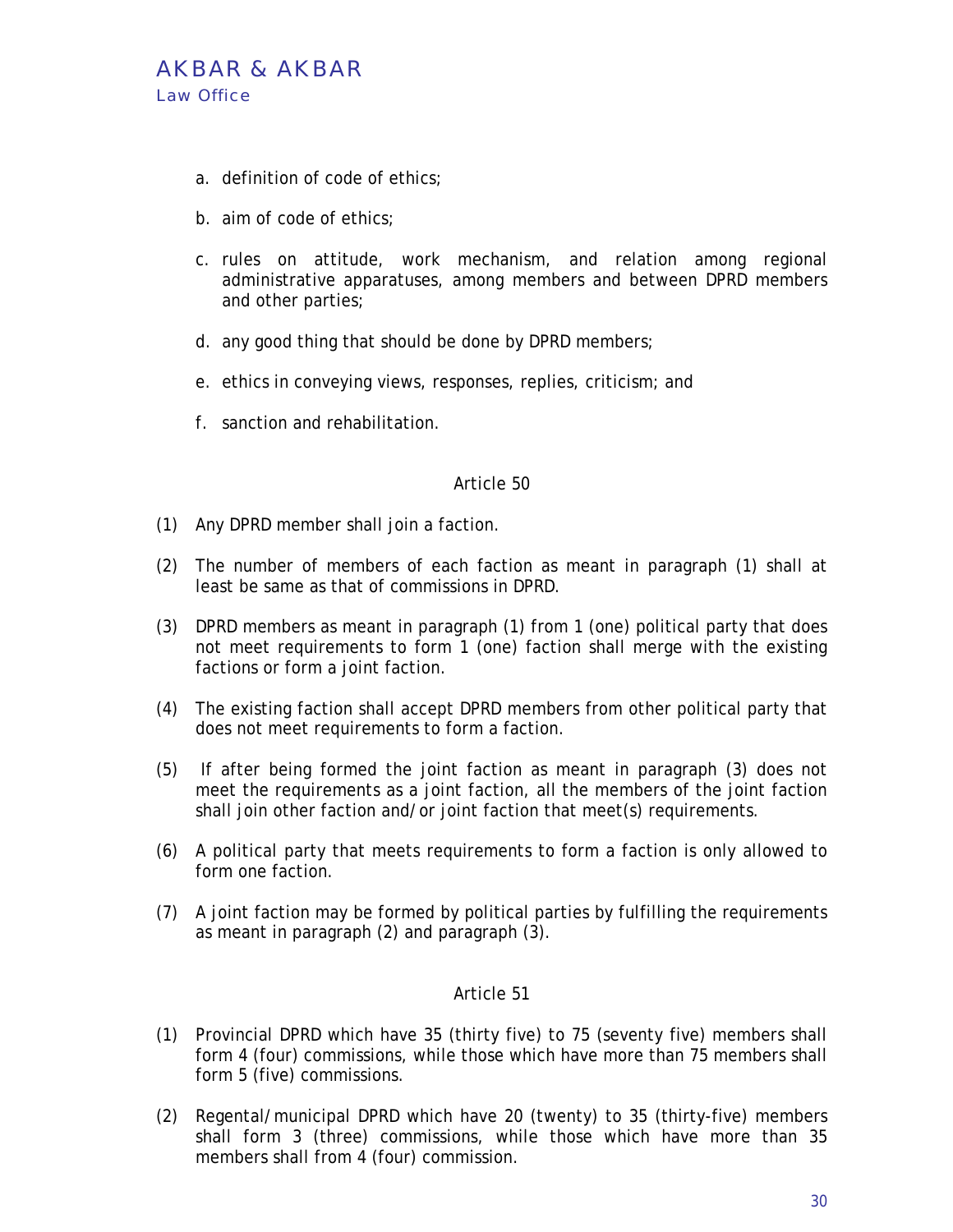- (1) DPRD members cannot be brought to justice because of their statements, questions and/or views conveyed verbally or in writing in a DPRD meeting, provided they are not against the DPRD's procedural rule and code of ethics.
- (2) The provisions in paragraph (1) will not apply if the relevant members announce materials that have been agreed upon at a closed-door meeting to keep them secret, or matters meant by provisions on the announcement of state confidentiality in the legislation.
- (3) DPRD members can not be replaced midway because of their statements, questions and/or views conveyed in the meeting of DPRD.

#### Article 53

- (1) The investigation of DPRD members is conducted after there has been written approval from the Minister of Home Affairs under the name of the President for provincial DPRD members and from the Governor under the name of the Minister of Home Affairs for regional/municipal DPRD.
- (2) In case the written approval as meant in paragraph (1) is not give within 60 (sixty) days at the latest after the application has been received, the investigation process can be made.
- (3) The investigation followed by detention requires written approval through the method as in paragraph (1) and paragraph (2).
- (4) Exceptions to the provision as in paragraph (1) are:
	- a. being caught red-handed committing a criminal offence; or
	- b. being accused of committing a criminal offence punishable by death sentence, or a criminal offence against state security.
- (5) After the action as meant in paragraph (4) is taken, the result of investigation shall be reported to the official issuing a permit as meant in paragraph (1) in no more than twice within 24 (twenty four) hours.

## Section Six Ban and Discharge of DPRD Members

- (1) DPRD members are banned from concurrently holding the posts as:
	- a. other state official;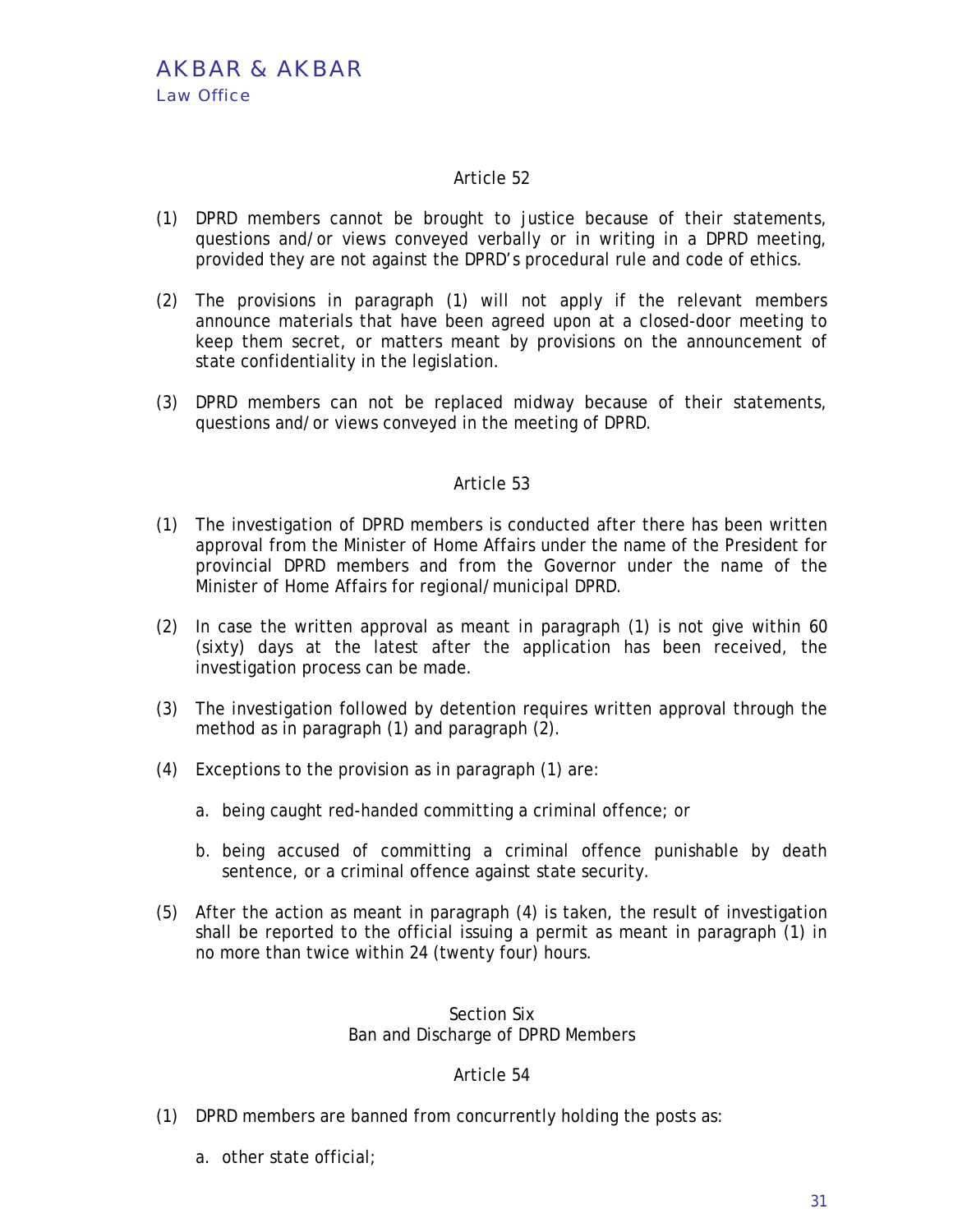

- b. judge at a court body;
- c. civil servant, military/police personnel, employee of state-owned company, regional government owned company and/or other body whose budget originates from the state budget/regional budget.
- (2) DPRD members are banned from doing jobs as structural official of a private educational institution, public accountant, consultant, lawyer, notaries public, general practitioner and other jobs related to their tasks, authority and rights as DPRD members.
- (3) DPRD members are banned from committing corruption, collusion and nepotism-tainted practices.
- (4) DPRD members who do jobs as meant in paragraph (2) must relinquish the job during their term of offices as DPRD members.
- (5) DPRD members who do not fulfill the obligation as meant in paragraph (4) are discharged by the DPRD leadership based on the result of investigation by the Honorary Council of DPRD.
- (6) The implementation of provisions in paragraph (1), paragraph (2), paragraph (3), paragraph (4) and paragraph (5) is to be laid down in the DPRD's procedural rule by observing the legislation.

#### Section Seven The Midway Replacement of DPRD Members

#### Article 55

(1) DPRD members resign midway because they:

a. die;

- b. resign at their own request; and
- c. are proposed by the relevant political party.
- (2) DPRD members are discharge midway because they:
	- a. cannot perform their duties or are unavoidably absent for 6 (six) consecutive months;
	- b. no longer meet requirements as DPRD members;
	- c. are declared as violating official oath/pledge, and/or violating the DPRD's code of ethics;
	- d. fail to carry out their obligations as DPRD members;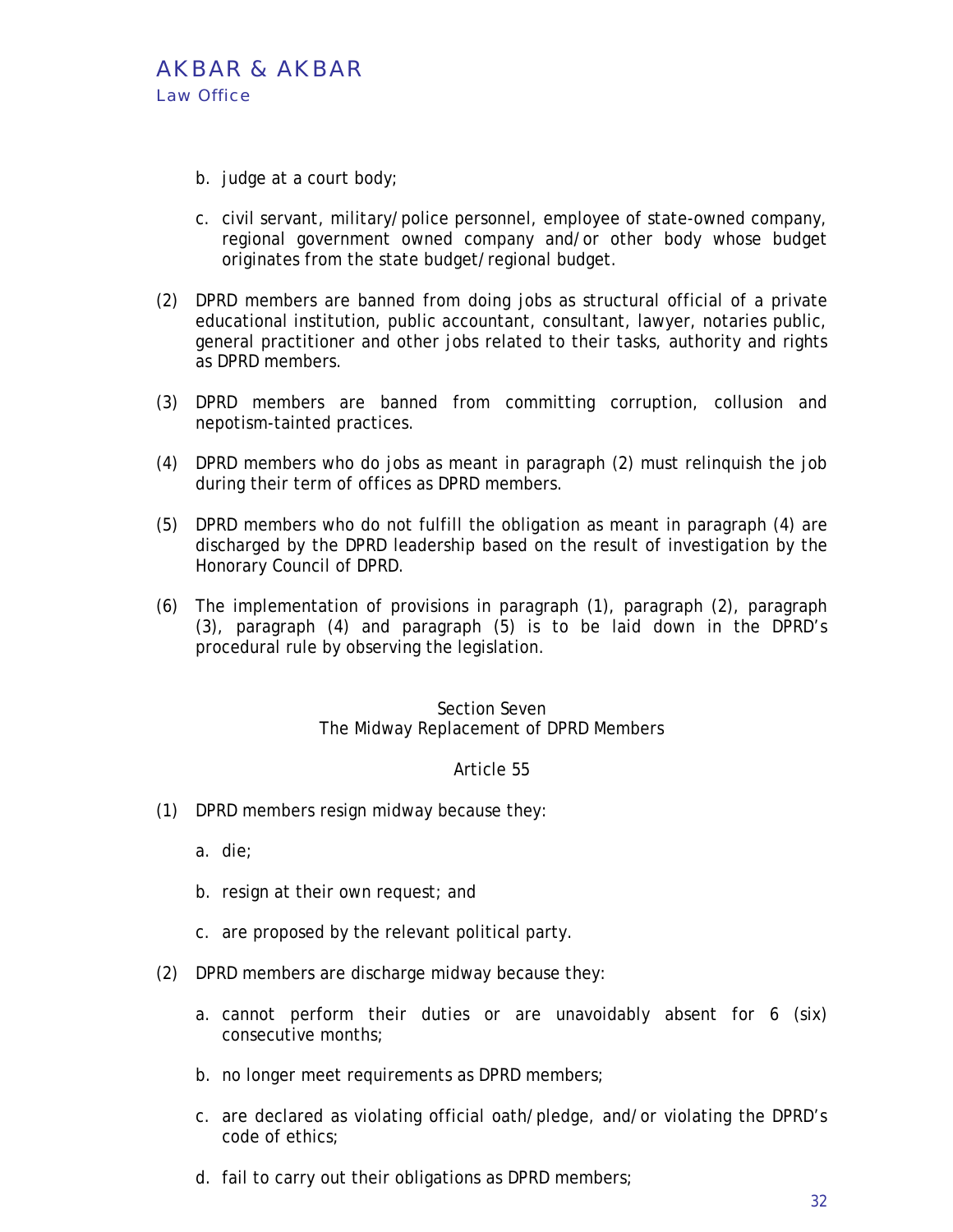

- e. violate bans imposed on DPRD members.
- f. are declared guilty of committing a criminal offence punishable by a minimum of 5 (five) years or more in jail based on a court verdict which has permanent legal force.
- (3) The discharge of DPRD members that has met provisions in paragraph (1) and paragraph (2) is notified by the DPRD leadership to the Minister of Home Affairs through the Governor for provincial DPRD members and to the Governor through regents/mayor for regental/municipal DPRD members for further endorsement.
- (4) The discharge of DPRD members as meant in paragraph (2) point a, point b, point c, point d, and point e is made after there has been a decision from DPRD based on a recommendation from the Honorary Council of DPRD.
- (5) The implementation of provisions in paragraph (1), paragraph (2), paragraph (3) and paragraph (4) is to be laid down in the DPRD's procedural rule by observing the legislation.

## Section Eight The Election of Regional Heads and Deputy Regional Heads

## Sub-Section One **Election**

## Article 56

- (1) Regional heads and deputy regional heads are elected in one pair of candidates in a democratic way based on the principles of direct, general, free, secret, fair and honest elections.
- (2) The pair of candidates as meant in paragraph (1) is proposed by a political party or a group of political parties.

- (1) The election of regional heads and deputy regional heads is organized by KPUD who is responsible to DPRD.
- (2) In performing its duties, KPUD conveys a report on the holding of regional head and deputy regional head election to DPRD.
- (3) In supervising the holding of regional head and deputy regional head election, a committee on the supervision of regional head and deputy regional head election is formed with members consisting of officials from police, public prosecutor's office, institute of higher learning, the press, and social figure.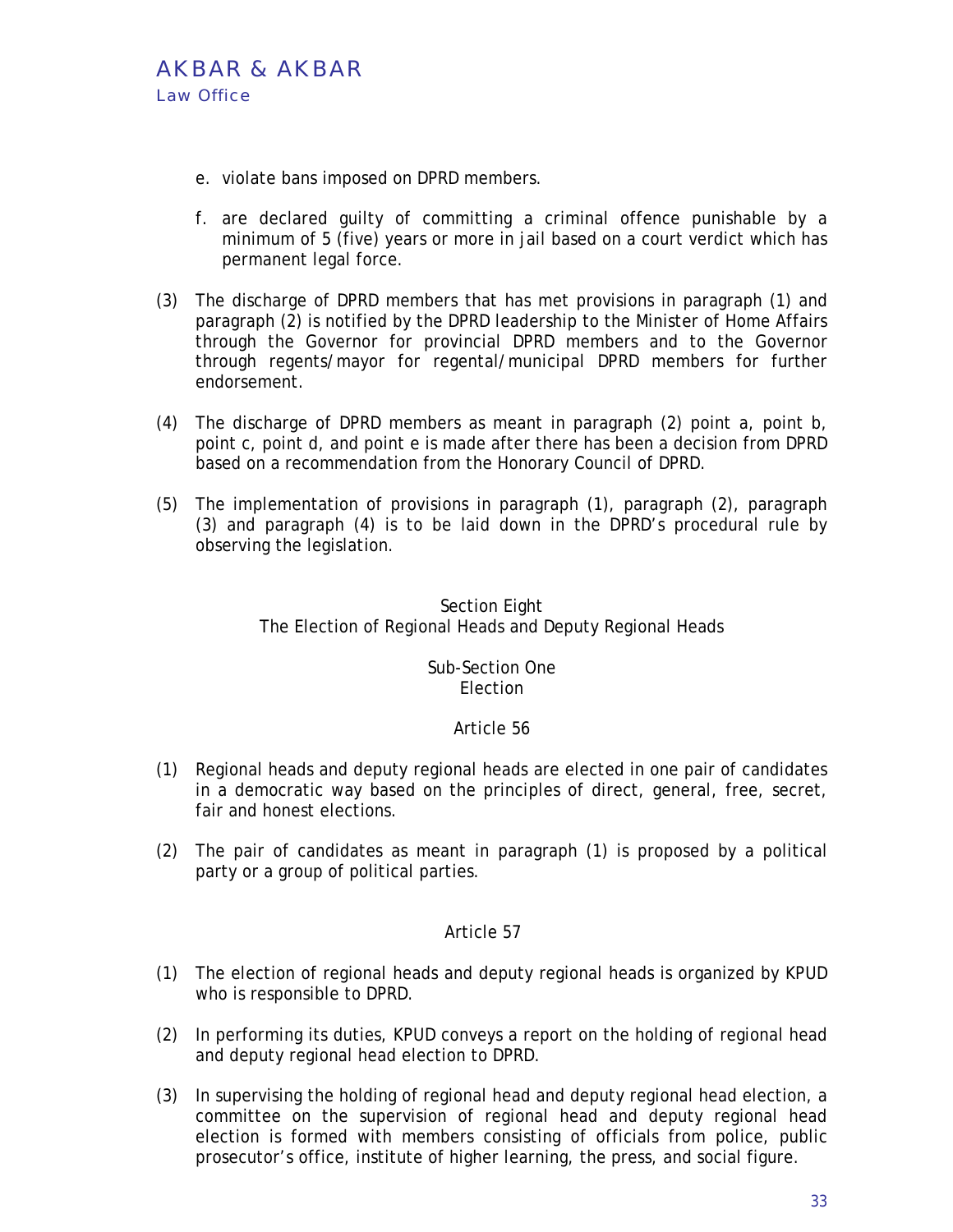- (4) The number of members of the committee on the supervision of regional head and deputy regional head election as meant in paragraph (3) is 5 (five) at a provincial level, 5 (five) at a regental/municipal level, and 3 (three) at a sub district level.
- (5) The sub district supervisory committee is proposed by the regental/municipal supervisory committee to DPRD for endorsement.
- (6) If the elements as meant in paragraph (3) are not found, the regental/municipal/subdistrict supervisory committee may make up of other elements.
- (7) The committee on the supervision o regional head and deputy regional head election is formed by and responsible to DPRD and aim obliged to convey its reports.

Candidates for regional heads and deputy regional heads are Indonesian citizens who meet the following qualifications:

- a. religiously devout;
- b. loyal to *Pancasila* as state ideology, the 1945 Constitution of the Republic of Indonesia, the ideals of the August 17, 1945 Proclamation, the Unitary Republic of Indonesia and the government;
- c. graduating from at least senior high school and/or its equivalent;
- d. aged at least 30 (thirty) years;
- e. physically and mentally healthy based on the results of comprehensive medical checkups by a team of doctors;
- f. never sent to jail based on a court verdict that has permanent legal force for committing a criminal offence punishable by a maximum of 5 (five) years or more in jail;
- g. not in the process of having their voting rights revoked based on a court verdict that has permanent legal force;
- h. knowing their region and are known by the community in their region;
- i. submitting a list of personal wealth and being ready to have it made public;
- j. not in the process of having personal and/or corporate debts that become their responsibility and inflict losses to the state;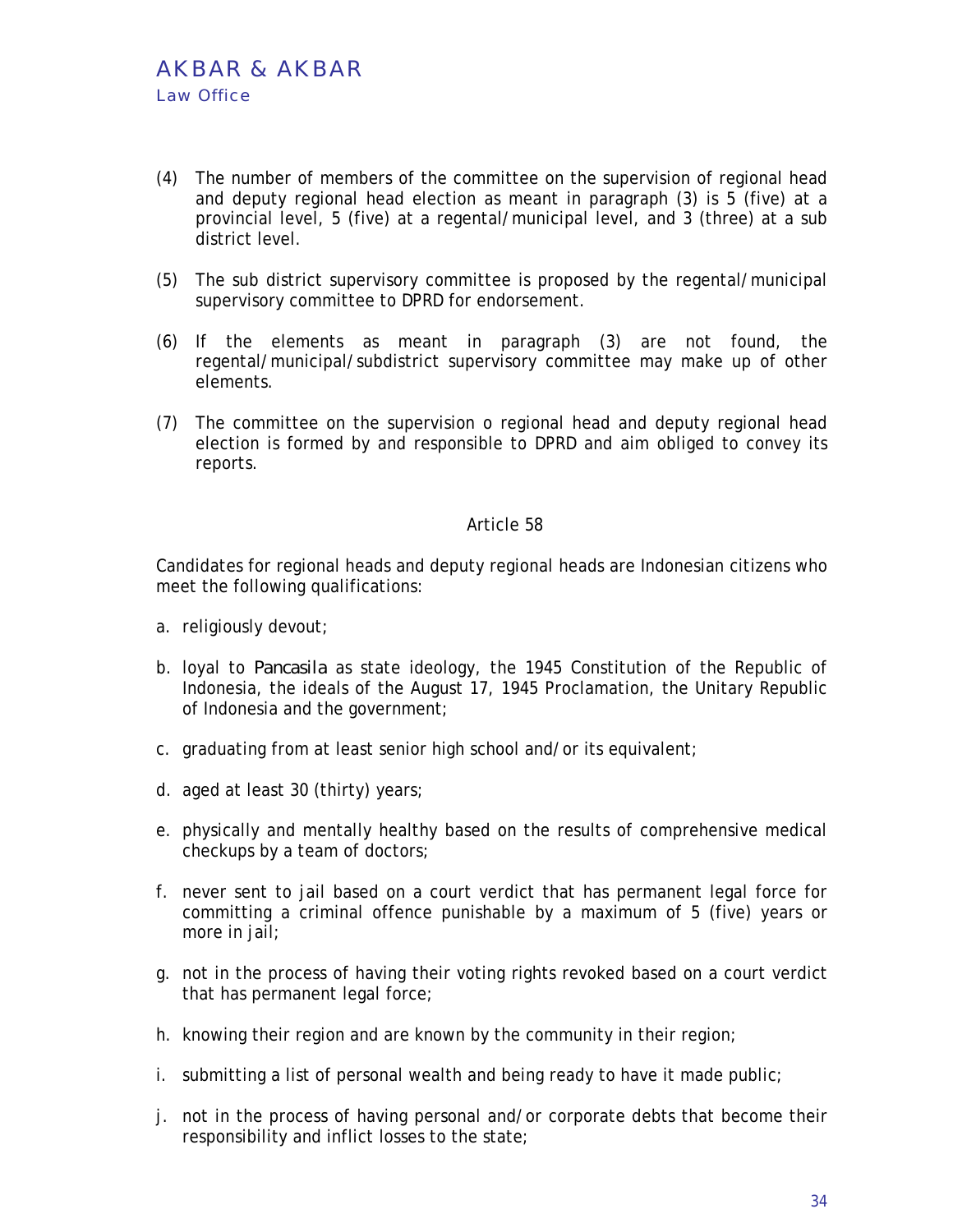- k. not in the process of being declared bankrupt based on a court verdict that has permanent legal force;
- l. never committing disgraceful deeds;
- m. having taxpayer code number (NPWP), while those who have not had NPWP must produce evidence of tax pavement;
- n. submitting a curriculum vitae containing among others educational background and work experience as well as family members, wife a husband;
- o. never appointed a regional head or deputy regional head for 2 (two) terms of office for the same post; and
- p. not in the status as an acting regional head.

- (1) Contestants of regional head and deputy regional head elections are pairs of candidates proposed by political parties or coalitions of political parties.
- (2) The political parties or coalitions of political parties as meant in paragraph (1) can registered their pairs of candidates if they meet at least 15% (fifteen percent) threshold of the number of DPRD seats or 15% (fifteen percent) of the accumulation of valid votes in general elections to elect DPRD members in the relevant region.
- (3) Political parties or coalitions of political parties must open the widest possible chance for individual candidates that meet the qualifications as meant in Article 58 and later select the said candidates through a democratic and transparent mechanism.
- (4) In nominating a pair of candidates, political parties or coalitions of political parties must consider views and responses from the community.
- (5) At the time of registering their pairs of candidates, political parties or coalitions of political parties shall submit:
	- a. a letter of nomination signed by leaders of the political parties or coalitions of political parties;
	- b. a written agreement among political parties that coalesce to nominate a pair of candidates;
	- c. a statements of not withdrawing the nomination of their pair of candidates signed by leaders of political parties or coalitions of political parties;
	- d. a statements made by a pair of candidates that they are ready to be nominated for a regional head and deputy regional head;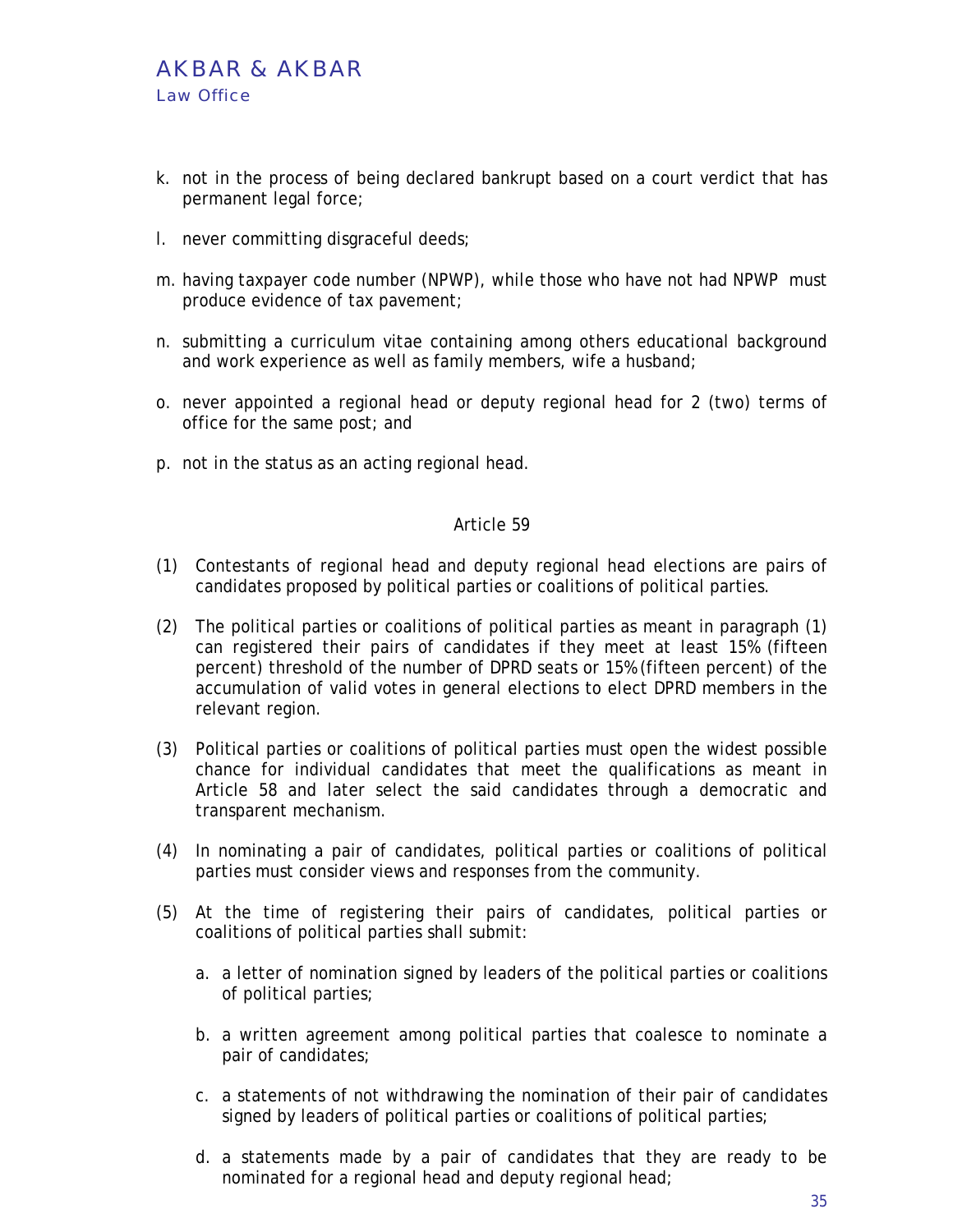- e. a statement of not withdrawing themselves as a pair of candidates;
- f. a statement of readiness to resign from their post if elected as a regional head or deputy regional head in accordance with the legislation;
- g. a statement of readiness to relinquish the post of state official for candidates from civil servants, National Defense Forces members, and National Police members;
- h. a statement of being non-active from their post for leaders of DPRD in the region where they nominate themselves for the posts of regional head and deputy regional head;
- i. a notification to their leadership for DPR, DPD and DPRD members who nominate themselves for regional head and deputy regional head;
- j. qualifications as candidates for regional head and deputy regional head as meant in Article 58; and
- k. a concept of vision, mission, and program from a pair of candidates.
- (6) Political parties or coalitions of political parties as meant in paragraph (1) can only nominate a pair of candidates and the pair of candidates can no longer be nominated by other political parties or coalitions of political parties.
- (7) The period of time for the registration of pairs of candidates as meant in paragraph (1) does not exceed 7 (seven) after registration of pairs of candidates is announced.

- (1) The administrative requirements of the pairs of candidates as meant in Article 59 paragraph (1) are examined by asking for clarification from the authorized state agencies and receiving inputs from the public with regard to the requirements of the pairs of candidates.
- (2) The result of examination as meant in paragraph (1) shall be announced in writing to leaders of political parties or coalitions of political parties that nominate the pairs of candidates in no more than 7 (seven) days after the registration date is over.
- (3) If pairs of candidates have not met qualifications or are rejected for not fulfilling the qualifications as meant in Article 58 and/or Article 59, the political parties or coalitions of political parties that nominate the pairs of candidates are given a chance to complete and/or improve the letter of nomination and the qualifications of the pairs of candidates or nominate other pairs of candidates in no more than 7 (seven) days after KPUD announces the result of its verification.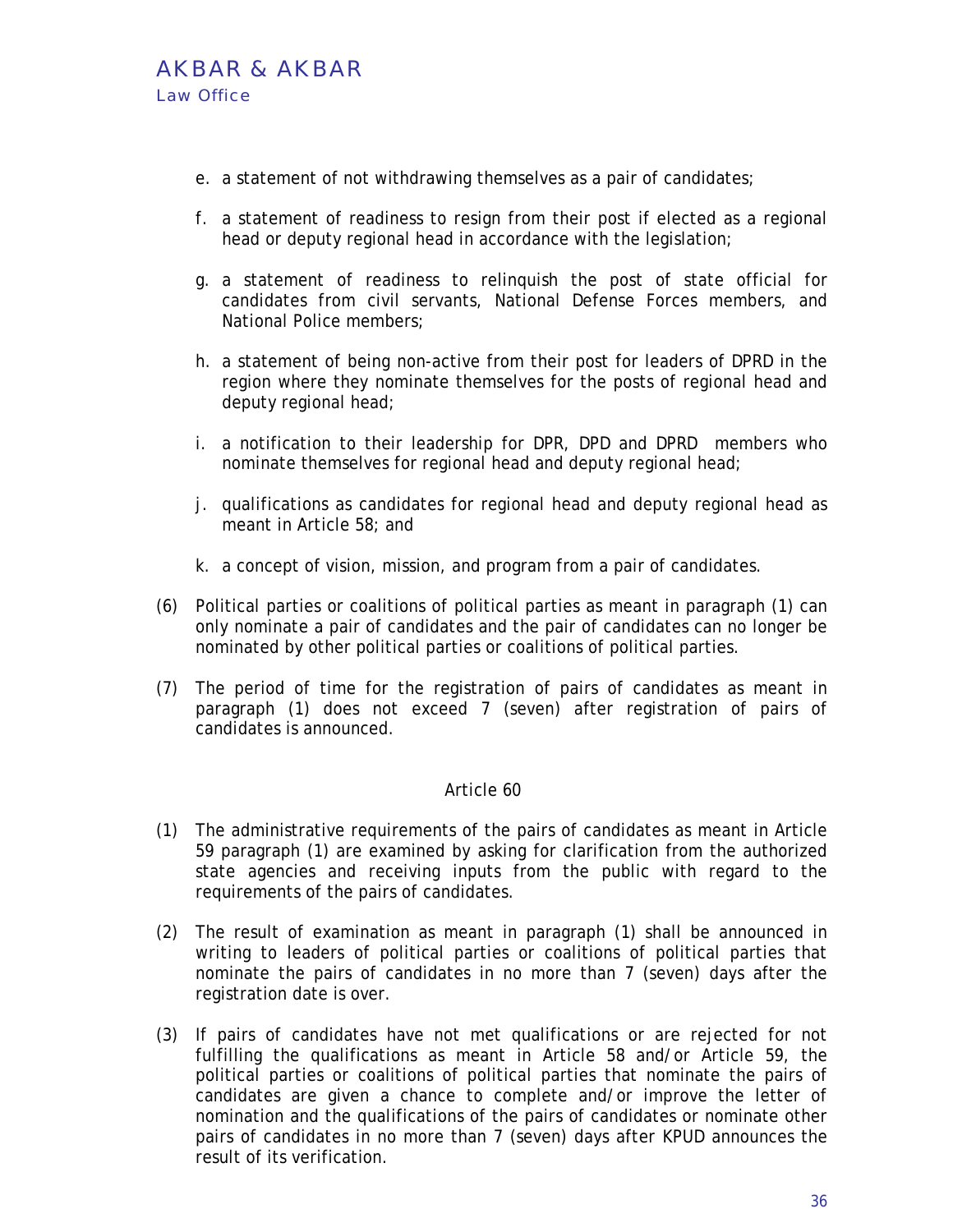- (4) KPUD shall verify again the qualifications of the pairs of candidates as meant in paragraph (3) and notify the result of the verification in no more than 7 (seven) days to the leaders of political parties or coalitions of political parties that nominate the pairs of candidates.
- (5) If the result of the verification as meant in paragraph (3) does not meet requirements and is rejected by KPUD, the political parties or coalitions of political parties can no longer nominate other pairs of candidates.

- (1) Based on the result of the verification as meant in Article 60 paragraph (2) and paragraph (4) KPUD shall declare at least 2 (two) pairs of candidates by making an official report on pairs of candidates.
- (2) The pairs of candidates declared as meant in paragraph (1) shall be made public in no more than 7 (seven) days after the verification is completed.
- (3) KPUD shall later draw an open lot to determine the numerical orders of the pairs of candidates already declared and announced.
- (4) The declaration and announcement of the pairs of candidates as meant in paragraph (3) is final and binding.

#### Article 62

- (1) Political parties or coalitions of political parties are banned from withdrawing their candidates and/or pairs of candidates, and the pairs of candidates or one person of the pairs of candidates are banned from withdrawing their nomination after they are declared as pairs of candidates by KPUD.
- (2) If the political parties or coalitions of political parties withdraw their candidates or pairs of candidates and/or one person of the pairs of candidates withdraw their nomination as meant in paragraph (1), the political parties or coalition of political parties that nominate the pairs of candidates can not nominate substitute candidates.

# Article 63

(1) If one candidates or pairs of candidates is unavoidably absent after the declaration of candidates until the start of campaign period, the political party or coalition of political parties whose pair of candidates is unavoidably absent may nominate a substitute pair of candidates in no more than 4 (four) days after the substitute pair of candidates is registered.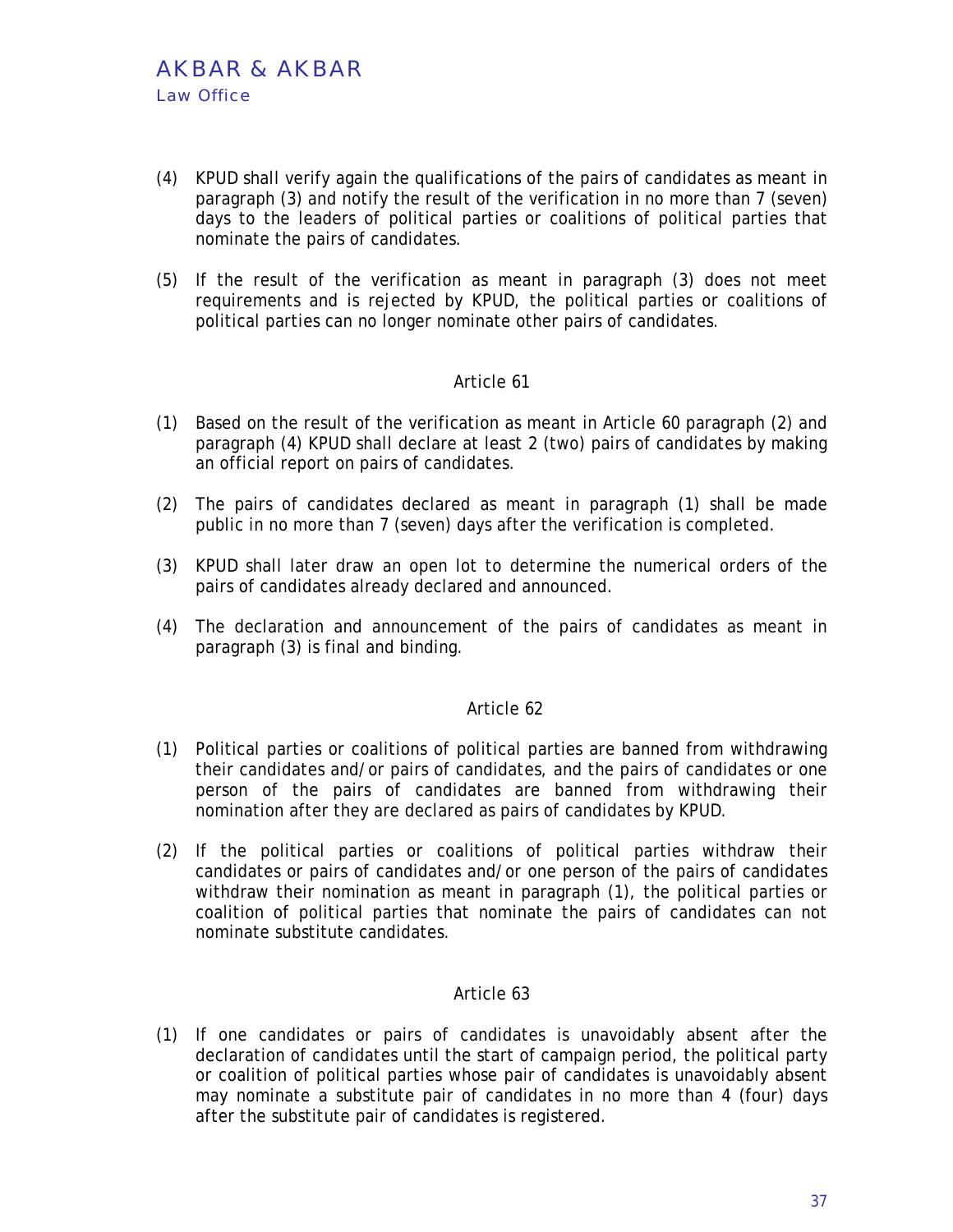- (2) If one of candidates or pairs of candidates is unavoidably absent at the start of campaign period until polling day and there are still 2 (two) pairs of candidates or more, the round of regional head and deputy regional head election shall be continued and the pair of candidates who is unavoidably absent cannot be replaced and is disqualified.
- (3) If one of candidates or pairs of candidates is unavoidably absent at the start of campaign period until polling day so that the number of pairs of candidates is less than 2 (two), the round of regional head and deputy regional head election is suspended in no more than 30 (thirty) days and political party whose pair of candidates is unavoidably absent can continue to nominate a substitute pair of candidates in no more than 3 (three) days after the pair of candidates is unavoidably absent and KPUD later verifies the administrative qualifications and declares the substitute pair of candidates in no more than 4 (four) days after the substitute pair of candidate is registered.

- (1) If one of candidates or pairs of candidates is unavoidably absent after the first around of polling until the start of the second round of polling, the round of regional head and deputy regional head election shall be suspended in no more than 30 (thirty) days.
- (2) The political party or coalition of political parties whose pair of candidates is unavoidably absent nominates a substitute pair of candidates in no more than 3 (three) days after the pair of candidates is unavoidably absent as meant in paragraph (1) and KPUD verifies the administrative qualifications and declares the substitute pair of candidates in no more than 4 (four) days after the substitute pair of candidates is registered.

- (1) Regional head and deputy regional head elections are conducted through preparation stage and implementation stage.
- (2) The preparation stage as meant in paragraph (1) covers:
	- a. notification from DPRD to the regional head about the end of term of office;
	- b. notification from DPRD to KPUD about the end of regional heads term of office;
	- c. implementation plan, including procedure and timetable for the rounds of regional head election;
	- d. formation of supervisory committee, PPK, PPS and KPPS;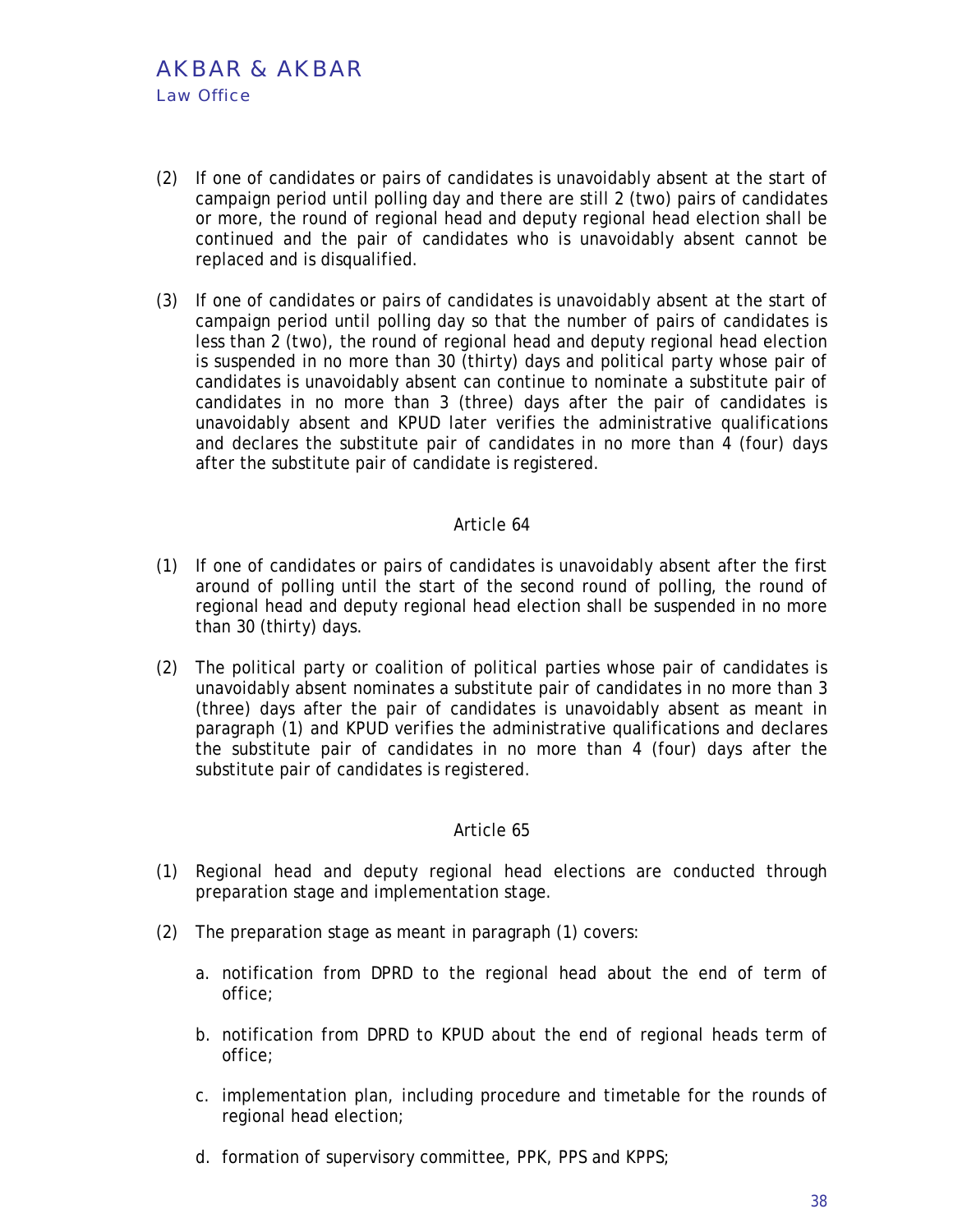# AKBAR & AKBAR Law Office

- e. Announcement and registration of observers.
- (3) The implementation stage as meant in paragraph (1) covers:
	- a. validation of a list of voters;
	- b. registration and validation of candidates for the regional head/deputy regional head;
	- c. campaign;
	- d. polling;
	- e. vote counting; and
	- f. declaration of elect-pair of candidates for the regional head/deputy regional head, endorsement and inauguration.
- (4) The procedures of implementing the preparation stage as meant in paragraph (2) and the implementation stage as meant in paragraph (3) are to be stipulated by KPUD by observing the Government Regulation.

- (1) The task and authority of KPUD in holding regional head and deputy regional head election are:
	- a. making a plan for regional head and deputy regional head election;
	- b. endorsing the procedure of holding regional head and deputy regional head elections according to the rounds of election as laid down in the legislation;
	- c. coordinating, implementing and controlling all rounds of regional head and deputy regional head election;
	- d. setting the date and procedure of holding campaign, and regional head and regional head and deputy regional head polling;
	- e. verifying the qualifications of political parties or coalitions of political parties nominating candidates;
	- f. verifying the qualifications of candidates for the regional head and deputy regional head;
	- g. declaring pairs of candidates who have met qualifications;
	- h. registering and announcing campaign teams;
	- i. announcing reports on campaign funds;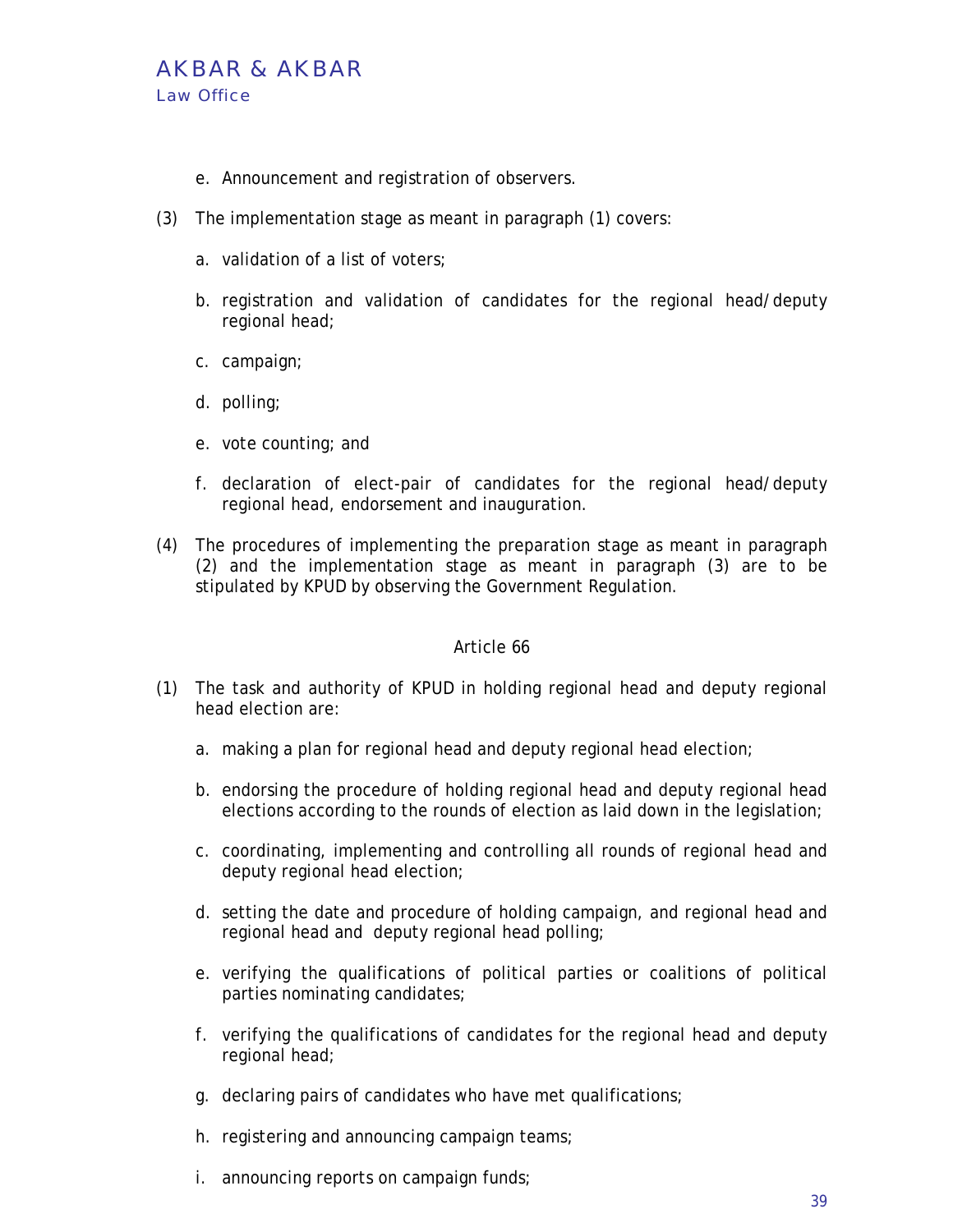- j. endorsing the recapitulation of vote counting and announcing the result of regional head and deputy regional head elections;
- k. evaluating and reporting the holding of regional head and deputy regional head elections;
- l. carrying out other task and authority stipulated by the legislation;
- m. appointing a public accountant's office to audit campaign funds and announcing the result of audit.
- (2) In holding gubernatorial and deputy gubernatorial election regental/municipal KPUD are part of the elements to implementation stage stipulated by the provincial KPUD.
- (3) The task and authority of DPRD in holding regional head and deputy regional head elections are:
	- a. notifying the regional head that the term of office will soon expire;
	- b. proposing the discharge of regional head and deputy regional head whose term of office has expired and the appointment of elect-regional head and deputy regional head;
	- c. supervising all rounds of elections;
	- d. forming a supervisory committee;
	- e. asking KPUD to account for the execution of task; and
	- f. Holding a plenary meeting to hear the vision, mission and programs of pairs of candidates for the regional head and deputy regional head.
- (4) The election supervisory committee has the tasks and authority to:
	- a. supervise all rounds of regional head and deputy regional head elections;
	- b. receive reports on violations of the law on regional head and deputy regional head election;
	- c. settle disputes arising from the holding of regional head and deputy regional head elections;
	- d. hand over the finds and reports that remain unsettled to the authorized agency; and
	- e. control coordinative relations among supervisory committees in all rounds of elections.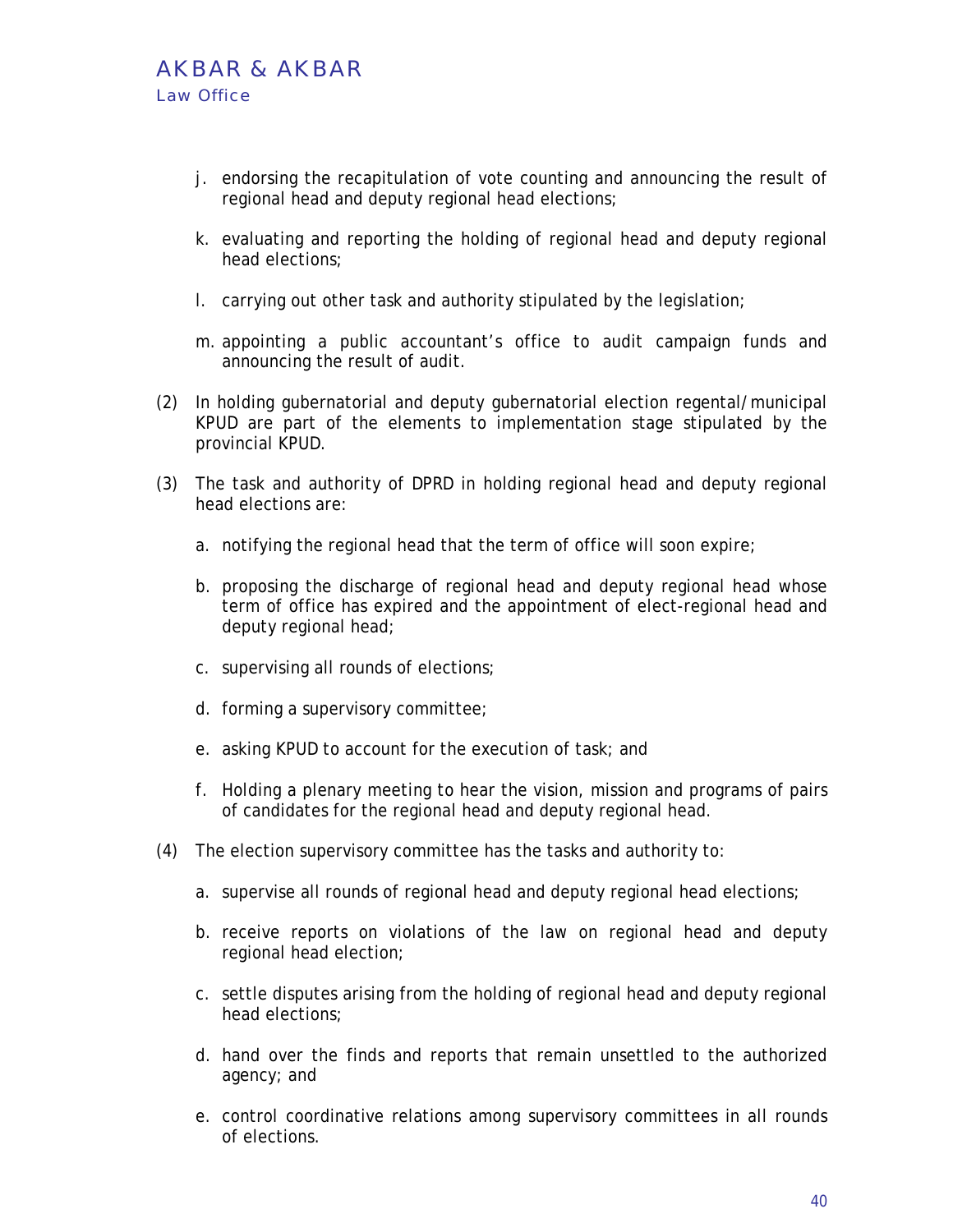KPUD is obliged to:

- a. treat all pairs of candidates fairly and equally;
- b. set standards of and needs for goods and services needed for regional head and deputy regional elections based on the legislation;
- c. convey a report to DPRD for each round of elections and make its activities known to the public;
- d. keep election files and documents and manage supplies belonging to KPUD based on the legislation;
- e. account for the use of budget to DPRD;
- f. carry out all rounds of regional head and deputy regional head elections on schedule.

# Sub-Section Two Validation of List of Voters

# Article 68

Indonesian citizens who on regional head and deputy regional head polling day are 17 years old or have been married have the rights to vote.

- (1) To use their rights to vote, Indonesian citizens must be registered as voters.
- (2) To registered themselves as voters, the Indonesian citizens as meant in paragraph (1) must fulfill the following requirements:
	- a. not in a state of being mentally ill;
	- b. not in state of having their rights to vote revoked based on a court verdict that has permanent legal force.
- (3) An Indonesian citizen who has been registered in the list of voters but later fails to meet the requirements as meant in paragraph (1) is not allowed to use his/her rights to vote.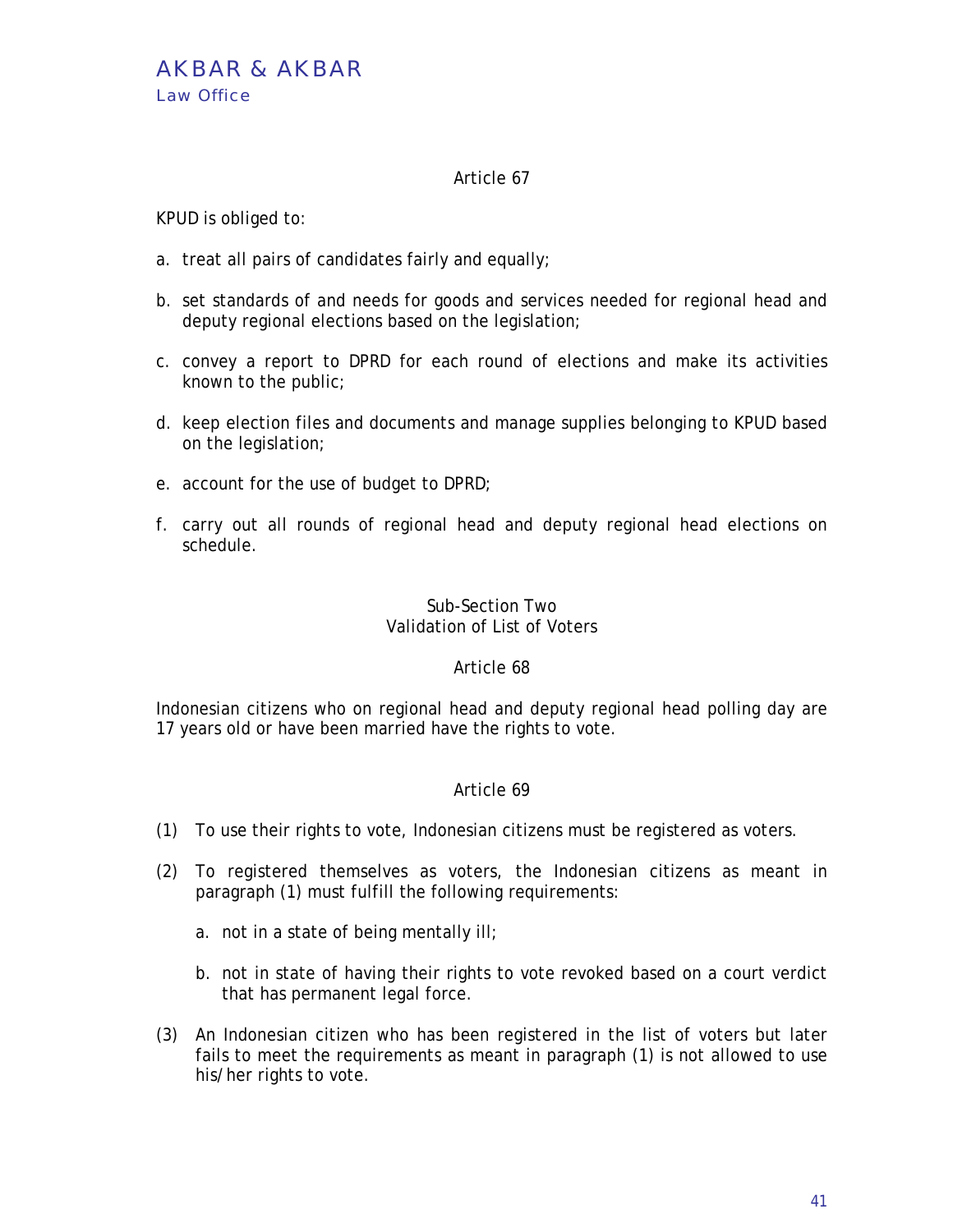- (1) The list of voters in the last general elections in the region is used as a list of voters in the regional head and deputy regional head election.
- (2) The list of voters as meant in paragraph (1) and a supplement to the list of voters that have met the requirements is declared as a provisional list of voters.

# Article 71

The voters that have been registered as voters as meant in article 70 are given registration cards that will later be replaced with voter's cards in each polling.

# Article 72

- (1) A voter is registered in the list of voters 1 (one) occasion only.
- (2) If a voter has more than one domiciles, the voter must choose one of the domiciles to be registered in the list of voters.

#### Article 73

- (1) If a voter that has been registered in the list of voters as meant in Article 70 moves to other domicile or wants to cast his/her vote in other polling station, the voter must register himself/herself with the local PPS.
- (2) The PPS as meant in paragraph (1) records the name of voter from the list of voters and issues a certificate of a change in polling station.
- (3) The voter must inform PPS in the new polling station about the change in polling station.
- (4) A registered voter who because of anything cannot exercise his/her right to vote in the polling station can use his/her right to vote in other polling station by producing a voter's card.

- (1) Based on the list of voters as meant in Article 70 and Article 73 PPS makes and endorses a provisional list of voters.
- (2) PPS announces the provisional list of voter as meant in paragraph (1) to get responses from the public.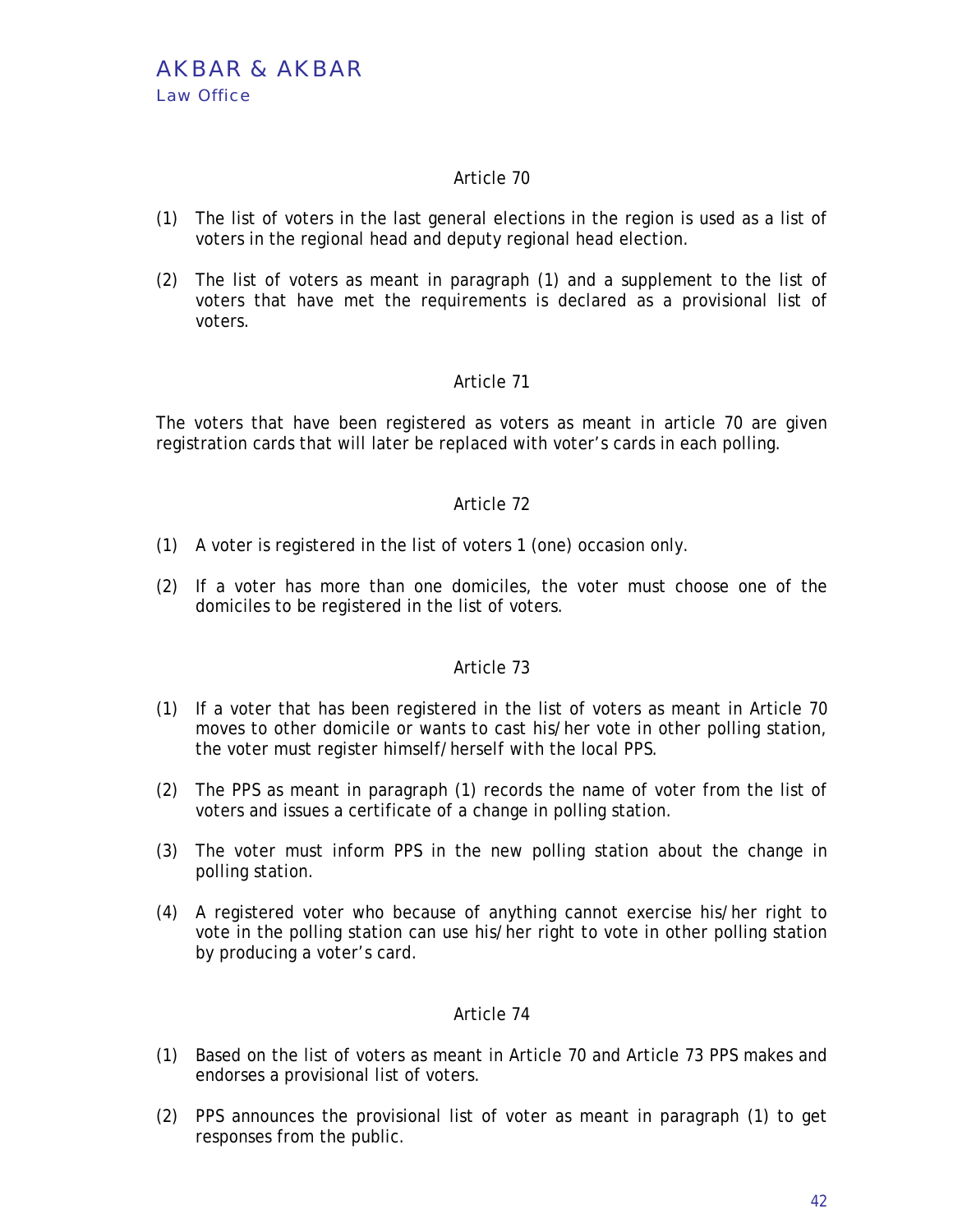- (3) Voters that have not been registered in the provisional list of voters can register themselves with PPS and are registered in the supplement to the list of voters.
- (4) The provisional list of voters and the supplement to the list of voters are declared as a definite list of voters.
- (5) PPS endorses and announces the definite list of voters.
- (6) KPUD stipulates the procedure of registering voters.

# Sub-Section Three **Campaigns**

- (1) Campaign are held as part of regional head and deputy regional head elections.
- (2) The campaign as meant in paragraph (1) are held for 14 (fourteen) days and end 3 (three) days before polling day.
- (3) The campaigns as meant in paragraph (1) are held by a campaign team formed by pair of candidates along with a political party or a coalition of political parties nominating the pair of candidates.
- (4) The campaign team as meant in paragraph (3) must be registered with KPUD, coinciding with the registration of pairs candidates.
- (5) The campaign as meant in paragraph (1) are held jointly or separately by the pair or candidates and/or the campaign team.
- (6) The pair of candidates is held responsible for campaign and the execution of responsibilities is done by the campaign team.
- (7) Campaign teams can be formed hierarchically for province, regency/municipality for a pair of gubernatorial and deputy gubernatorial candidates and for regency/municipality and sub districts for a pair of regent/deputy regent candidates and a pair of mayor/deputy mayor candidates.
- (8) In campaigns, the people have the freedom to attend campaign.
- (9) KPUD shall set campaign schedule by considering proposals from pairs of candidates.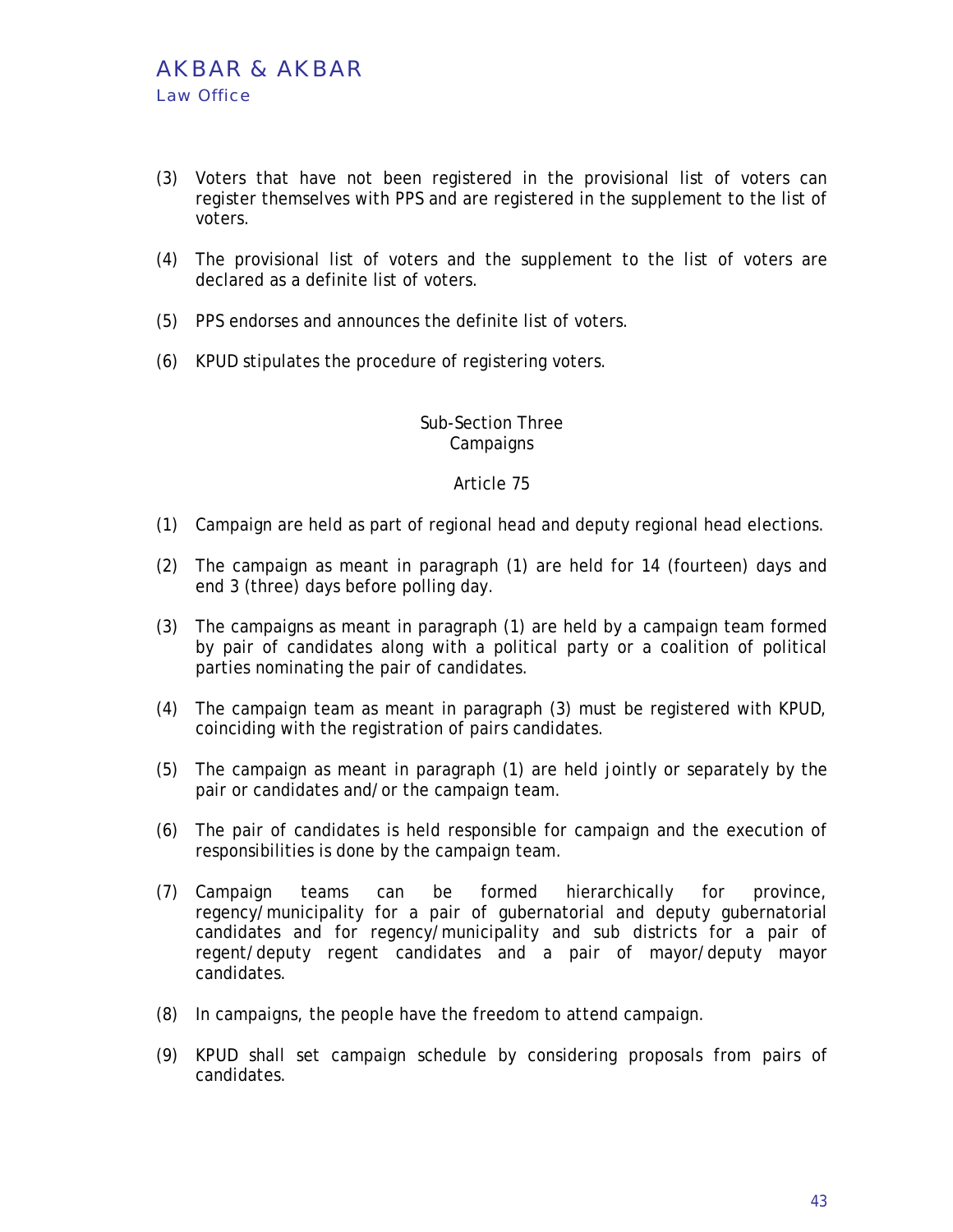- (1) Campaign can be held through:
	- a. limited meeting;
	- b. face-to-face meting and dialog;
	- c. dissemination of programs on the print media and electronic media;
	- d. broadcast on the radio and/or television;
	- e. distribution of campaign materials to the public;
	- f. installation of audio visual aid in public places;
	- g. general meeting;
	- h. public debate/open debate among candidates; and/or
	- i. other activities that do not violate the legislation.
- (2) Pairs of candidates shall convey their vision, mission, and program verbally or in writing to the public.
- (3) Regional head and deputy regional head candidates are entitled to receive information or data from the regional government according to the legislation.
- (4) Campaign materials shall be given in a polite, orderly, and educative way.
- (5) Campaigns are held trough out a province for gubernatorial and deputy gubernatorial elections and trough out regency/municipality for regent and deputy regent elections and mayor and deputy mayor elections.

- (1) The print media and electronic media must give an equal chance to pairs of candidates to convey their campaign themes and materials.
- (2) The print media and electronic media must give an equal chance to pairs of candidates to put advertisement related to regional head and deputy regional elections as part of campaigns.
- (3) Each regional government must give an equal chance to pairs of candidates to use public facilities.
- (4) All those present at a limited meeting or general meeting held by a pair of candidates are only allowed to bring with them or use the symbol and/or attribute of the relevant pair of candidates.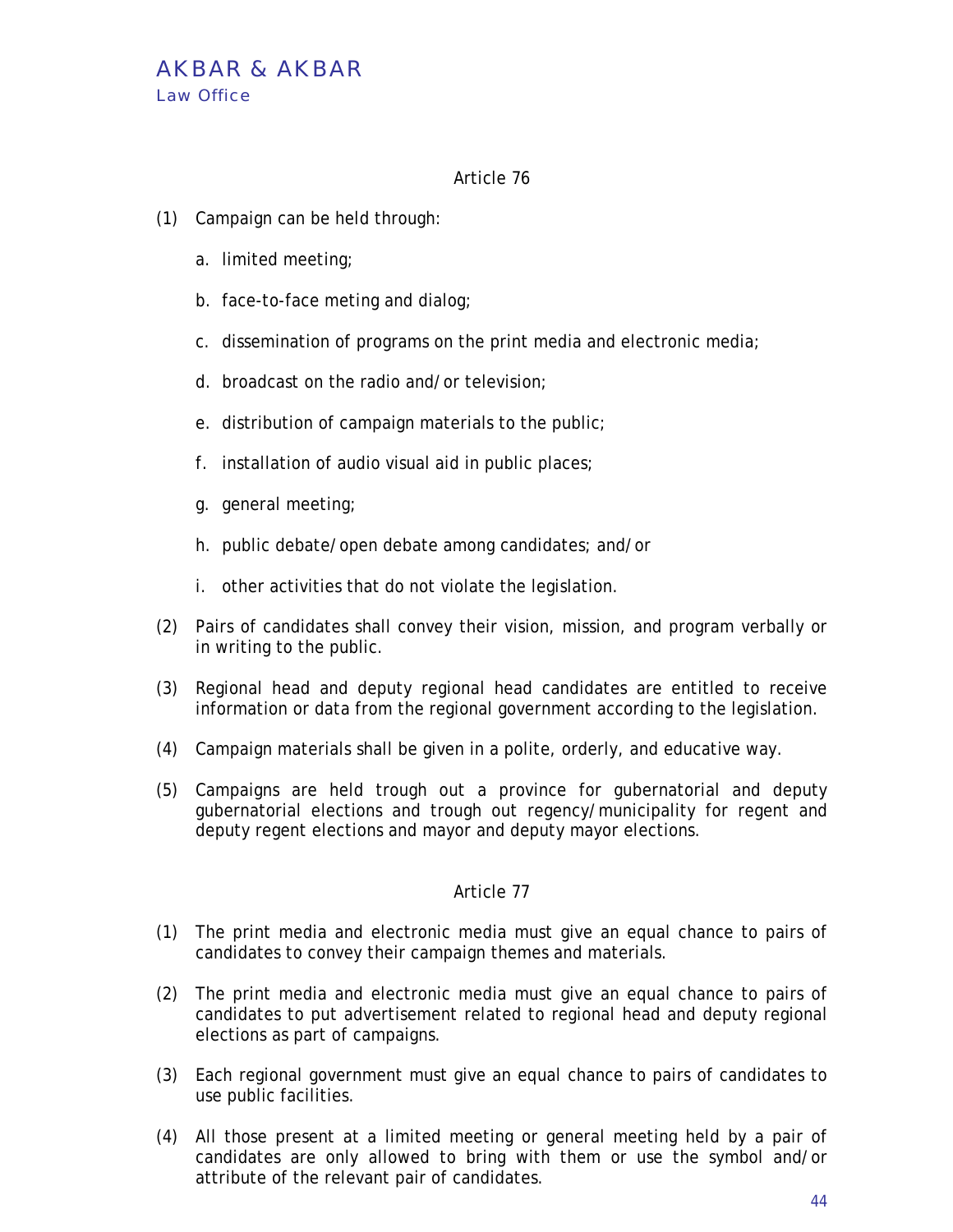- (5) KPUD shall coordinate with the relevant regional government to determine locations to put up audio visual aid for the purpose of campaign.
- (6) Pairs of candidates shall put up the campaign audio visual aid as in paragraph (5) by observing ethics, esthetics, cleanliness and beauty of the city or local area according to the legislation.
- (7) The putting up of campaign audio visual aid in places owned by individuals or private corporate bodies must secure permission from their owners.
- (8) Campaign audio visual aid must be cleaned up in no more than 3 (three) days before polling day.

In campaigns, it is forbidden to:

- a. question Five-Point State Ideology *Pancasila* and the Preamble of the 1945 Constitution of the Republic of Indonesia;
- b. insult an individual, religion, ethnic group, race, group, regional head/deputy regional head candidate and/or political party;
- c. incite and pit a political party, individual and/or society group against the other;
- d. use violence or violence threat, or recommend an individual, society group and/or political party to use violence;
- e. disturb security, peace, and public order;
- f. threaten to use violence and recommend the use of violence to take over power from the legitimate government;
- g. destroy and/or conceal campaign audio visual aid of other pair of candidates;
- h. use government facility and budget from the regional government;
- i. use a place of worship and school; and
- j. conduct a convoy or parade by marching or using motor vehicles on the highway.

- (1) In campaigns, it is forbidden to involve:
	- a. judge from all types of court;
	- b. official of state-owned company/regional government-owned company;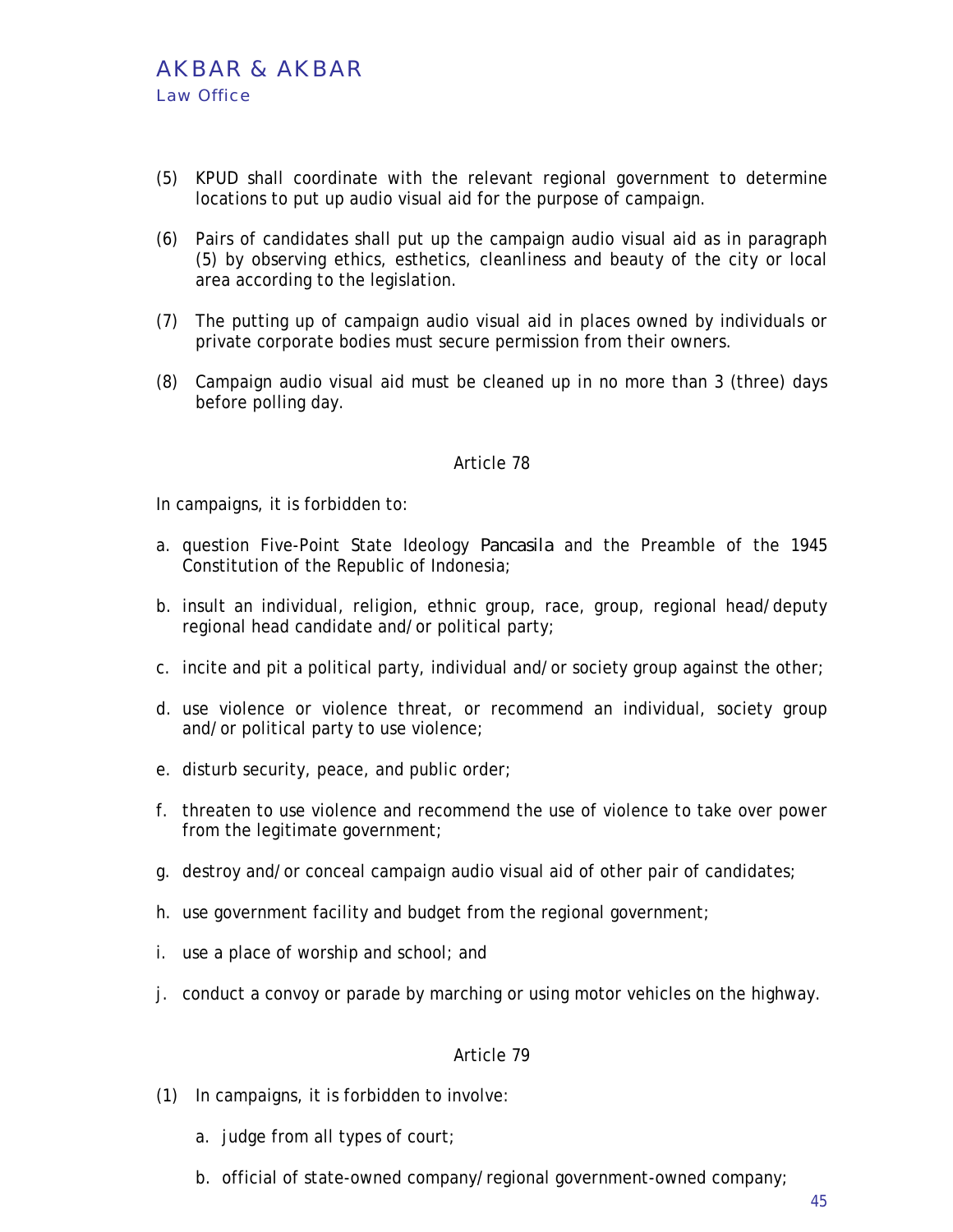

- c. structural official and functional official within state office;
- d. village head.
- (2) The ban as meant in paragraph (1) is not valid if the official becomes regional head/deputy regional head candidate.
- (3) In holding campaigns, the state official who becomes regional head candidate must meet the following requirements:
	- a. not using facilities related to his/her post;
	- b. taking leave of absence outside the government's responsibility; and
	- c. the length of leave and the schedule of leave must observe the execution of tasks related to the running of regional government.
- (4) Pairs of candidates are banned from involving civil servants, National Defence Forces (TNI) personnel and National Police members as campaign participants and campaigners in regional head and deputy regional head elections.

State officials, structural officials and functional officials within state office, and village heads are banned from making decisions and/or taking steps in favor of or at the expense of one of the pairs of the candidates during a campaign period.

- (1) Violation of the ban as meant in Article 78 point a, point b, point c, point d, point e and point f are criminal offence and subject to sanction according to the legislation.
- (2) Violations of the ban as meant in Article 78 point g, point h, point i and point j that constitute violations of campaign procedures are subject to sanction in the form of:
	- a. written warning if the organizer of campaigns violates the ban even thought no disturbance has occurs;
	- b. discontinuation of campaigns in the place where the violations are committed or in the entire electorate district in case of security disturbance that has the potential of spreading to other electorate districts.
- (3) The procedure of imposing sanction on violators of the ban as meant paragraph (2) is to be stipulated by KPUD.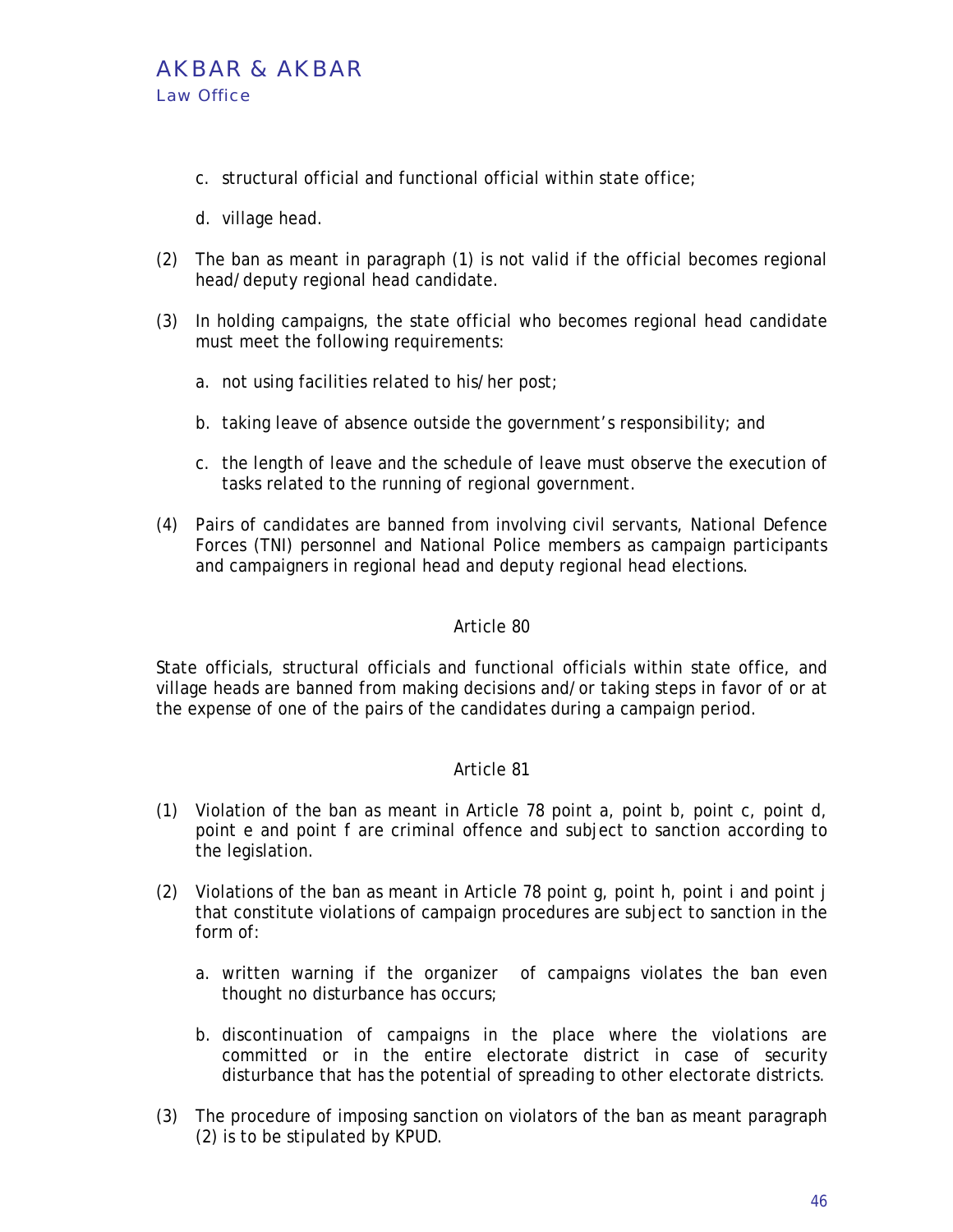(4) Violators of the ban as meant in Article 79 are subject to sanction in the form of the discontinuation of campaign by KPUD during a campaign period.

# Article 82

- (1) Pairs of candidates and/or campaign teams are banned from pledging and/or giving money or other materials to influence voters.
- (2) Pairs of candidates and/or campaign teams that are found guilty of committing violations as meant in paragraph (1) based on a court verdict that has permanent legal force remain subject to sanction in the form of disqualification by KPUD from their nomination as pairs of candidates.

- (1) Campaign funds may originate from:
	- a. pairs of candidates;
	- b. political party and/or coalition of political parties nominating a pair of candidates;
	- c. unbinding donations from other parties, including donations from individual and/or private corporate bodies;
- (2) Pairs of candidates must have special account for campaign funds and the said account must be registered to KPUD.
- (3) The campaign fund donations as meant in paragraph (1) point c from individuals must not exceed Rp.50,000,000 (fifty million rupiah) and from private corporate bodies must not exceed Rp.350,000,000 (three hundred and fifty million rupiah).
- (4) Pairs of candidates may receive and/or approve funding not in the form of money directly for campaign activities.
- (5) Donations to pair of candidates that exceed Rp.2,500,000 (two million, five hundred thousand rupiah) either in the form of the money or not in the form of the money that can be converted into money must be reported to KPUD particularly with regard to the amount of donations and identity of donor.
- (6) Pairs of candidates shall convey a report on campaign fund donations as meant in paragraph (3) and paragraph (5) to KPUD 1 (one) day before the campaign period begins and 1 (one) after the campaign period ends.
- (7) KPUD shall announce a report on campaign fund donations from each pair of candidates as meant in paragraph (6) to the public on the mass media 1 (one) day after receiving the report from the pair of candidates.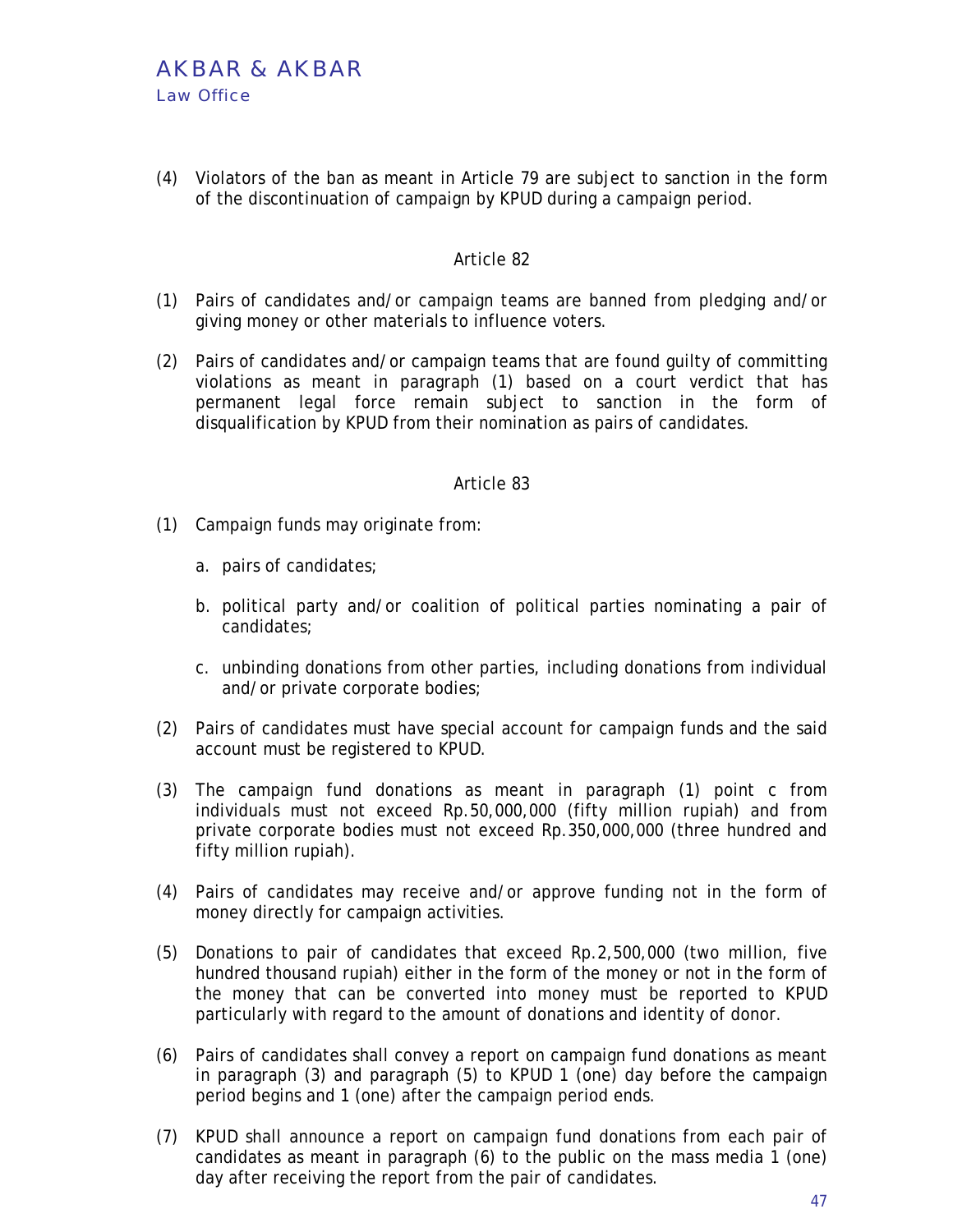- (1) Campaign funds are used by a pair of candidates but technically, the campaign funds are used by a campaign team.
- (2) The pair of candidates must report the campaign funds as meant in paragraph (1) to KPUD in no more than 3 (three) days after polling day.
- (3) KPUD must convey the report on campaign funds as meant in paragraph (2) to the public accountant's office in no more than 2 (two) days after receiving it from the pair of candidates.
- (4) The public accountant's office must complete the audit of the report on campaign funds in no more than 15 (fifteen) days after receiving it from KPUD.
- (5) KPUD must announce the result of audit as meant in paragraph (4) in no more than 3 (three) days after receiving it from the public accountant's office.
- (6) The report on campaign funds received by KPUD must be kept and open to the public.

- (1) A pair of candidates is banned from receiving other donations or assistance for campaigns from:
	- a. foreign country, foreign private institution, foreign non governmental organization and foreign national;
	- b. unidentified donor;
	- c. the government, state-owned company, regional government-owned company.
- (2) A pair of candidates who receives the donations as meant in paragraph (1) is not justified to use the funds and must report them to KPUD in no more than 14 (fourteen) days after the end of campaign period and transfer the donations to the end of campaign period and transfer the donations to the regional treasury office.
- (3) A pair of candidates who violates the provisions in paragraph (1) is disqualified as a pair of candidates by KPUD.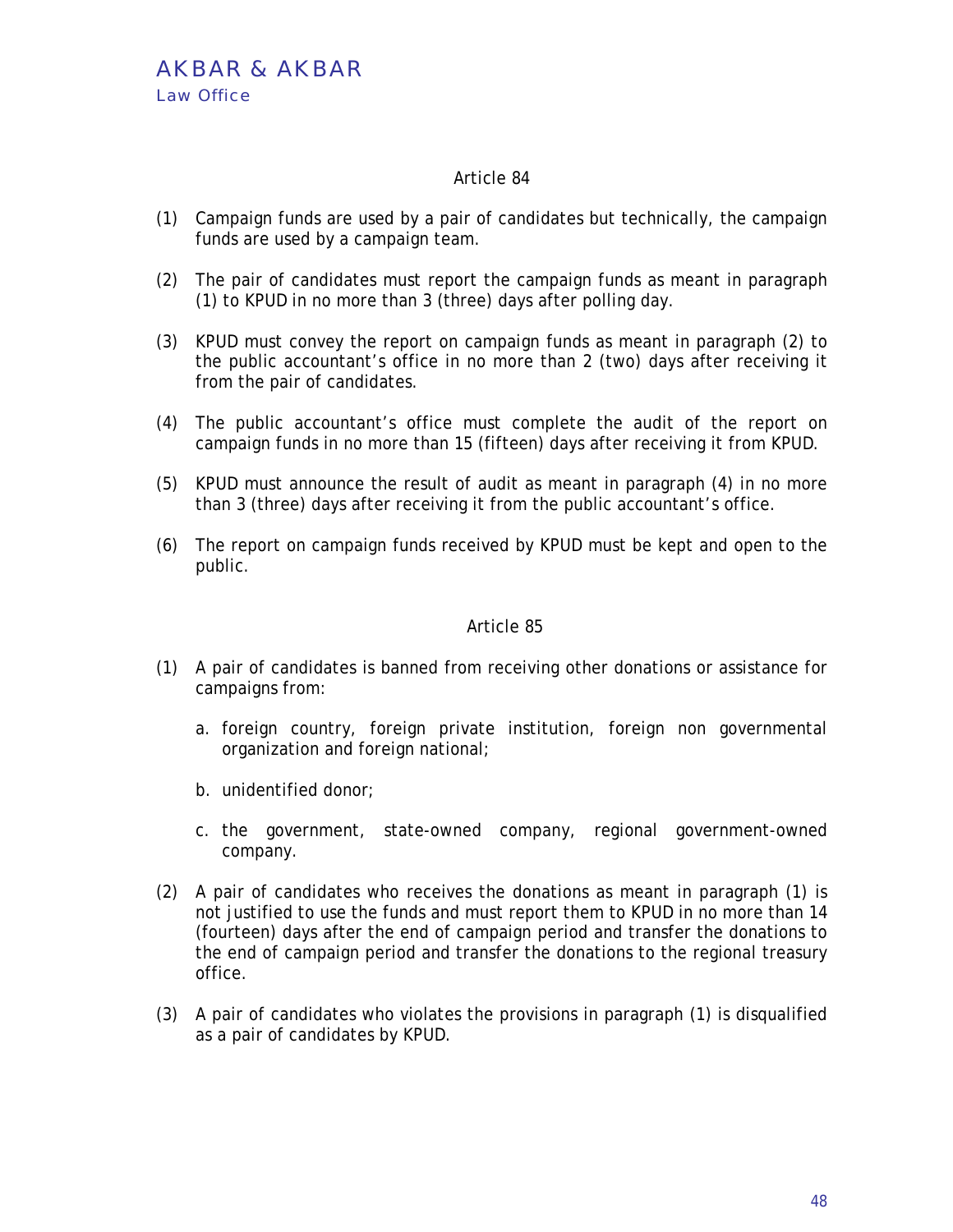# Sub-Section Four **Elections**

# Article 86

- (1) Regional head and deputy regional head elections are conducted in no more than 1 (one) month before the term of office of the regional head expires.
- (2) Elections are conducted by casting votes through ballot papers containing numbers, photographs and names of pairs of candidates.
- (3) Elections are conducted on holiday or day declared as holiday.

# Article 87

- (1) The number of ballot papers as meant in Article 86 paragraph (2) must be the same as that of definite voters plus 2,5% (two point five percent) of the number of voters.
- (2) Additional ballot papers as meant in paragraph (1) are used as reserves in each TPS to replace the ballot papers of voters who have mistakenly chosen their choices and damaged ballot papers.
- (3) The use of additional ballot papers as meant in paragraph (2) must be complete with an official report.

# Article 88

Voters can cast their votes in regional head and deputy regional head elections by punching one of the pairs of candidates on the ballot paper.

# Article 89

- (1) Blind voters or other physically handicapped voters can be assisted by a KPPS officer or other person at the voters' request in casting their votes at TPS.
- (2) The KPPS officer or other person who assists the voters as meant in paragraph (1) must keep the voters' choices secret.
- (3) Further provisions on assistance for the voters as meant in paragraph (1) and paragraph (2) are to be stipulated in a Government Regulation.

# Article 90

(1) The number of each TPS must be a maximum of 90 (ninety).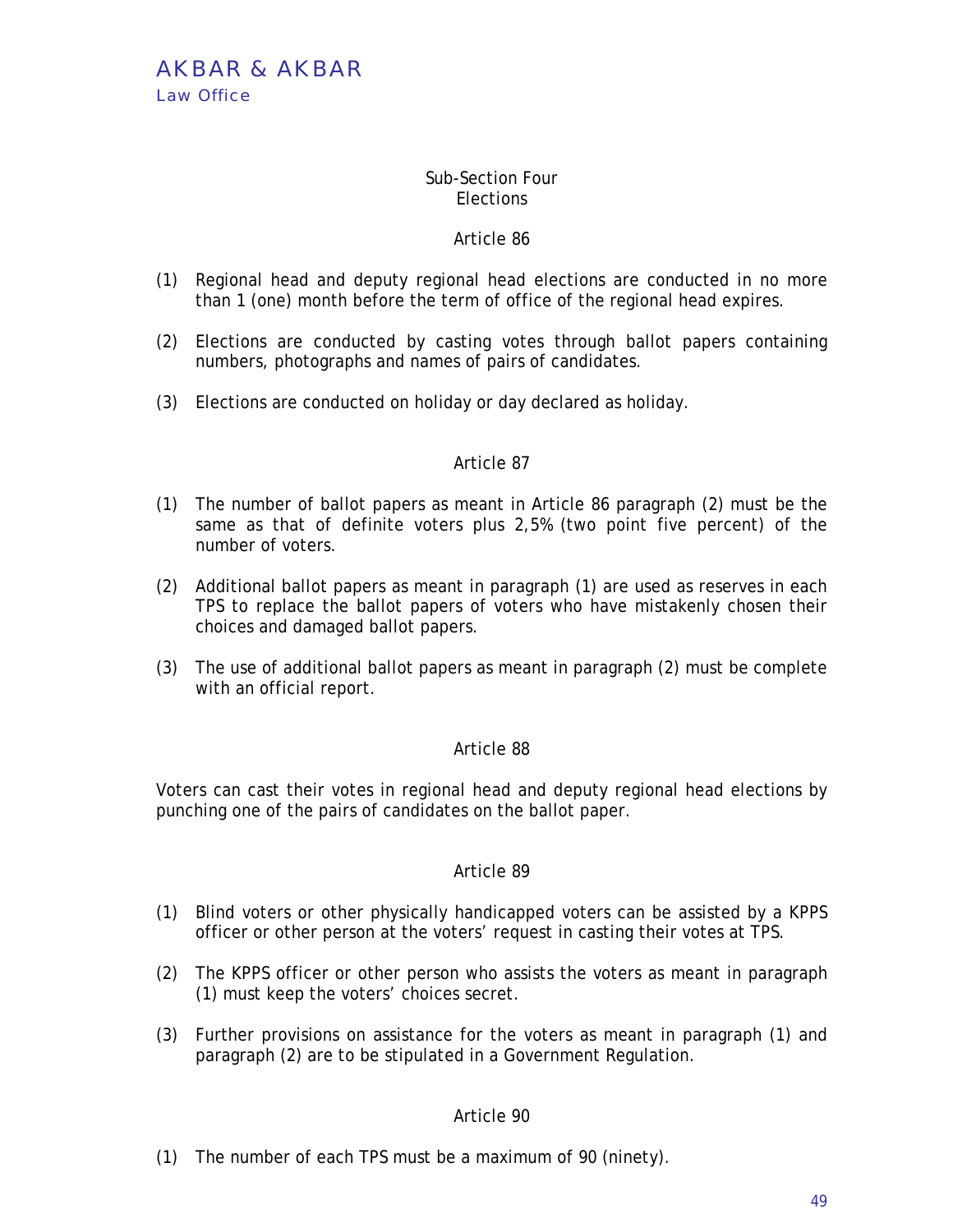- (2) The location of TPS as meant in paragraph (2) must be easily reached by voters including physically handicapped voters and must ensure that voters can cast their votes in a direct, free and confidential way.
- (3) The number, location and layout of TPS are stipulated by KPUD

- (1) For the purpose of voting in regional head and deputy regional head elections ballot boxes are made available to voters to put ballot papers.
- (2) The number, materials, model, size and color of ballot boxes as meant in paragraph (1) are stipulated by KPUD by observing the legislation.

#### Article 92

- (1) Before conducting voting, KPPS must:
	- a. open ballot boxes;
	- b. remove all contents of ballot boxes;
	- c. identity the types of documents and equipment; and
	- d. count the number of each types of documents and equipment.
- (2) KPPS may carry out the activities as meant in paragraph (1) in the presence of witnesses from pairs of candidates, supervisory committee members, observers and society members.
- (3) The activities of KPPS as meant in paragraph (1) must be complete with an official report signed by witnesses from pairs of candidates.

- (1) After carrying out the activities as meant in Article 92, KPPS must give explanations on the procedure of casting votes.
- (2) In casting votes, voters are given a chance by KPPS based on the numerical orders of their presence.
- (3) When receiving damaged ballot papers, voters can ask for substitute ballot papers for one occasion only.
- (4) If voters mistakenly cast their votes, the voters can ask for substitute ballot papers from KPPS, and later KPPS gives substitute ballot papers for one occasion only.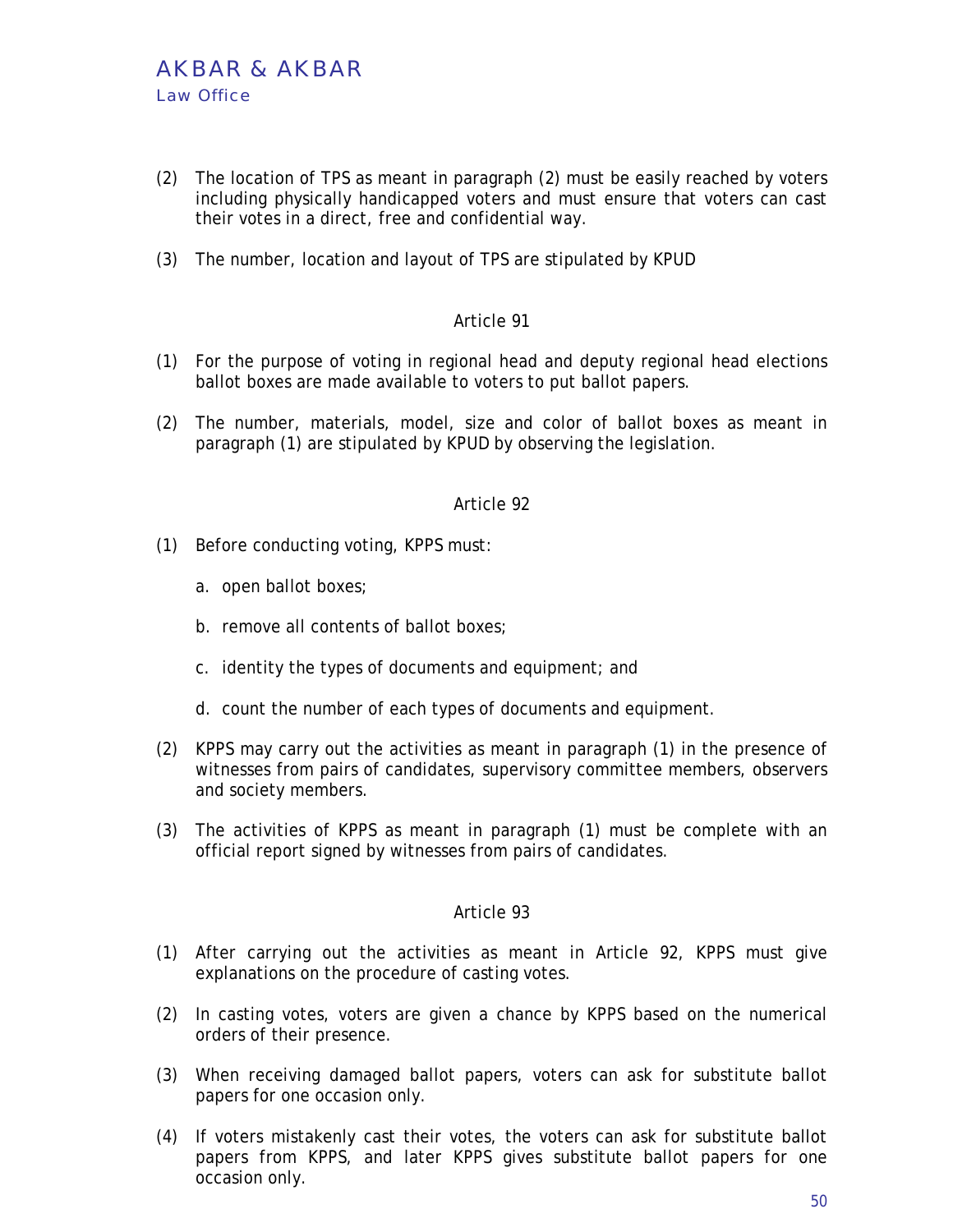(5) KPUD shall determine the start and end of voting.

# Article 94

- (1) Voters who have cast their votes at TPS are given special marks by KPPS.
- (2) The special marks as meant in paragraph (1) are determined by KPUD by observing the Government Regulation.

# Article 95

Votes for regional head and deputy regional head elections are declared valid if:

- a. ballot papers are signed by the KPPS chief; and
- b. punch is only found in 1 (one) quadrangle containing one pair of candidates; or
- c. punch is found in one of quadrangles containing the number, photograph and name of the pair of candidates already specified; or
- d. there are more than one punches but they are still within 1 (one) quadrangle containing the number, photograph and name of the pair of candidates; or
- e. punch is found in one of the lines of quadrangle containing the number, photograph and name of pair of candidates.

- (1) Vote counting at TPS is conducted by KPPS after voting is over.
- (2) Before vote counting begins, KPPS must count:
	- a. the number of voters casting votes based on a copy of the list of definite voters for TPS;
	- b. the number of voters from other TPS;
	- c. the number of ballot papers unused; and
	- d. the number of ballot papers returned by voters because they are damaged or mistakenly punched.
- (3) The use of additional ballot papers must be complete with an official report signed by the KPPS chief and at least 2 (two) KPPS members.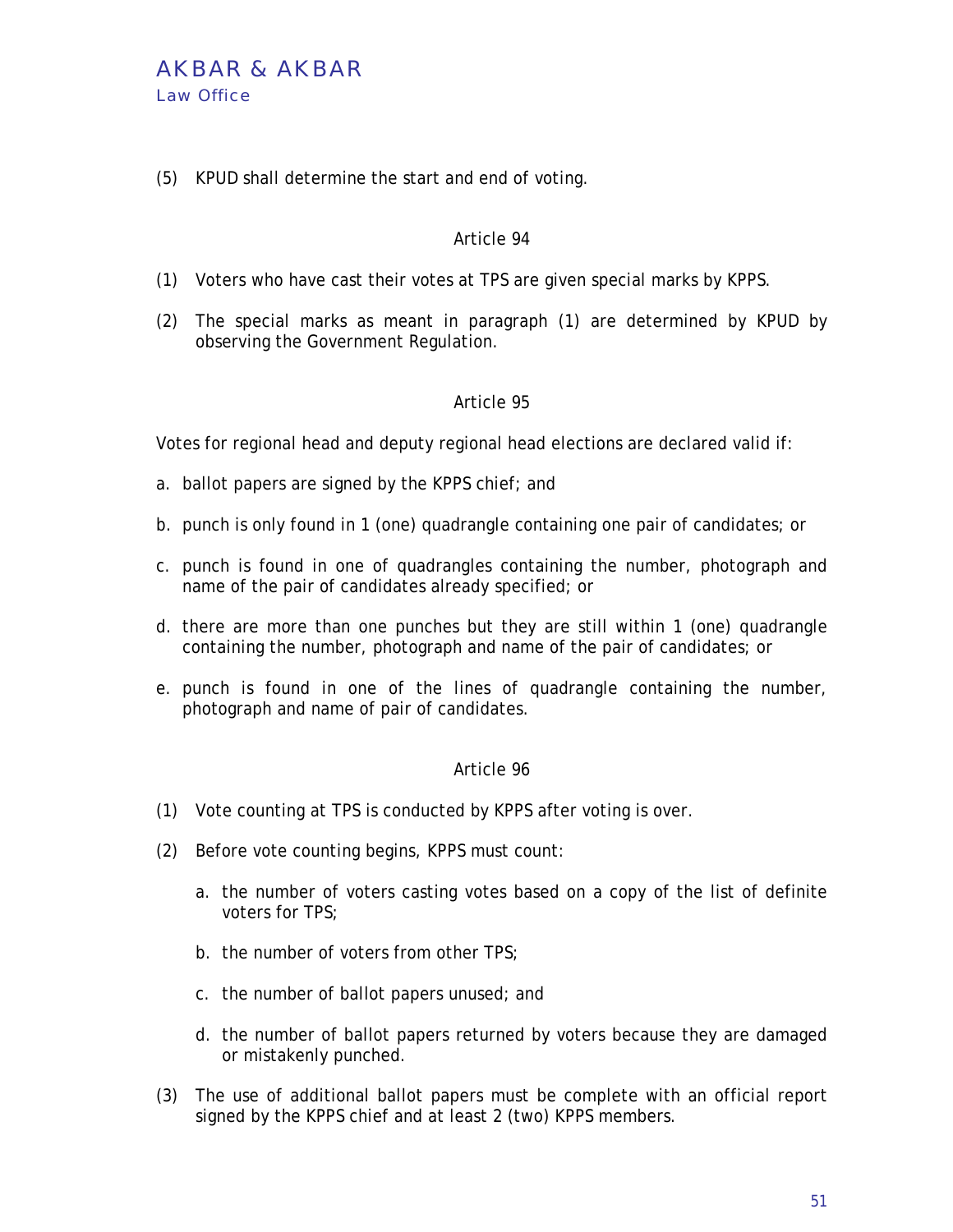- (4) Vote counting is conducted and completed at TPS by KPPS and may be attended by witnesses from pairs of candidates, supervisory committee, observers, and society members.
- (5) Witnesses from pairs of candidates must bring with them a letter of mandate from their respective campaign team and hand it over to the KPPS chief.
- (6) Vote counting is conducted in such a way that makes it possible for witnesses from pairs of candidates, supervisory committee, observers, and society members who show up to see clearly the vote counting process.
- (7) Pairs of candidates and society members through witnesses from pairs of candidates who show up can raise objections to the vote counting process by KPPS if there are things violating the legislation.
- (8) If the objection raised by the witness from a pair of candidates or society members as meant in paragraph (7) are accepted, KPPS must make a correction instantly.
- (9) Shortly after the vote counting at TPS is completed. KPPS makes an official report and a certificate of vote counting result signed by the chief and at least 2 (two) KPPS members and, if possible, by witnesses from pairs of candidates.
- (10) KPPS gives 1 (one) copy of the official report and the certificate of vote counting result to each witness from a pair of candidates who show up and puts 1 (one) copy of the certificate of vote counting result in a public place.
- (11) KPPS hands over the official report, certificate of vote counting result, ballot papers, and instruments for voting and vote counting to PPS after the vote counting is completed.

- (1) After receiving the official report and certificate of vote counting result, PPS makes an official report on the acceptance of vote counting result and recapitulates the number of votes at a village level, if possible, in the presence of witnesses pairs of candidates, supervisory committee, observers, and society members.
- (2) Witnesses from pairs of candidates must bring with them a letter of mandate from their respective campaign team and hand it over to PPS.
- (3) Pairs of candidates and society members though witnesses from pairs of candidates who show up may raise objections to the vote counting process by PPS if there are things violating the legislation.
- (4) If the objection raised by the witness from a pair of candidates or society member as meant in paragraph (3) are accepted, PPS must instantly make a correction.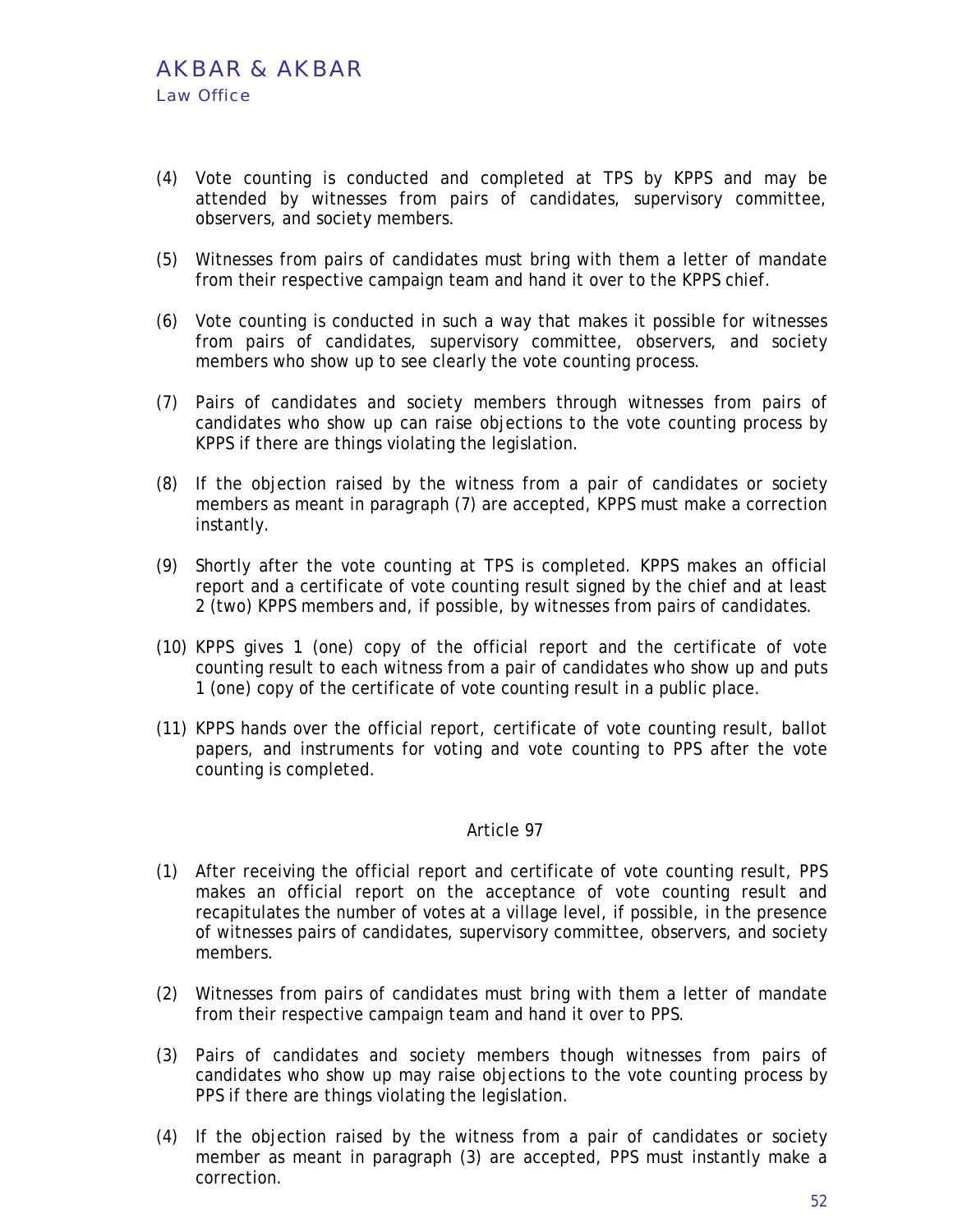- (5) After completing the recapitulation of vote counting results from all TPS in the working territory of the relevant village, PPS makes an official report and certificate of the recapitulation of vote counting results signed by its chairman and least 2 (two) PPS members as well as witnesses from pairs of the candidates.
- (6) PPS must give (one) copy of the official report and certificate of vote counting results at PPS to each of witnesses from the pairs of candidates who show up and put 1 (one) copy of certificate of the recapitulation of vote counting result in the public place.
- (7) PPS must convey 1 (one) copy of the official report and certificate of the recapitulation of vote counting result at PPS to the local PPK.

- (1) After receiving an official report and certificate of vote counting results, PPK makes an official report of acceptance and recapitulates the number of the votes at a sub district level, if possible, in the presence of witnesses from pairs of candidates, supervisory committee, observers and society members.
- (2) Witnesses from pairs of candidates must bring with them a letter of mandate from their relevant campaign team and hand it over to PPK.
- (3) Pairs of candidates and society members through witnesses from pairs of candidates who show up may raise objections to the vote counting process by PPK if there are things violating the legislation.
- (4) If the objections raised by or through the witnesses from a pair of candidates as meant in paragraph (3) are accepted, PPK must make a correction instantly.
- (5) After completing the recapitulation of vote counting result in all PPS within the working territory of the relevant sub district, PPK makes an official report and certificate of the recapitulation of vote counting results signed by the chief and at least 2 (two) PPK members as well as witnesses from pairs of candidates.
- (6) PPK must give 1 (one) copy of the official report and certificate of the recapitulation of vote counting results at PPK to witnesses of pairs of candidates who show up and put 1 (one) copy of the certificate of vote counting results in the public place.
- (7) PPK must convey 1 (one) copy of the official report and certificate of the recapitulation of vote counting results in PPK to regental/municipal KPU.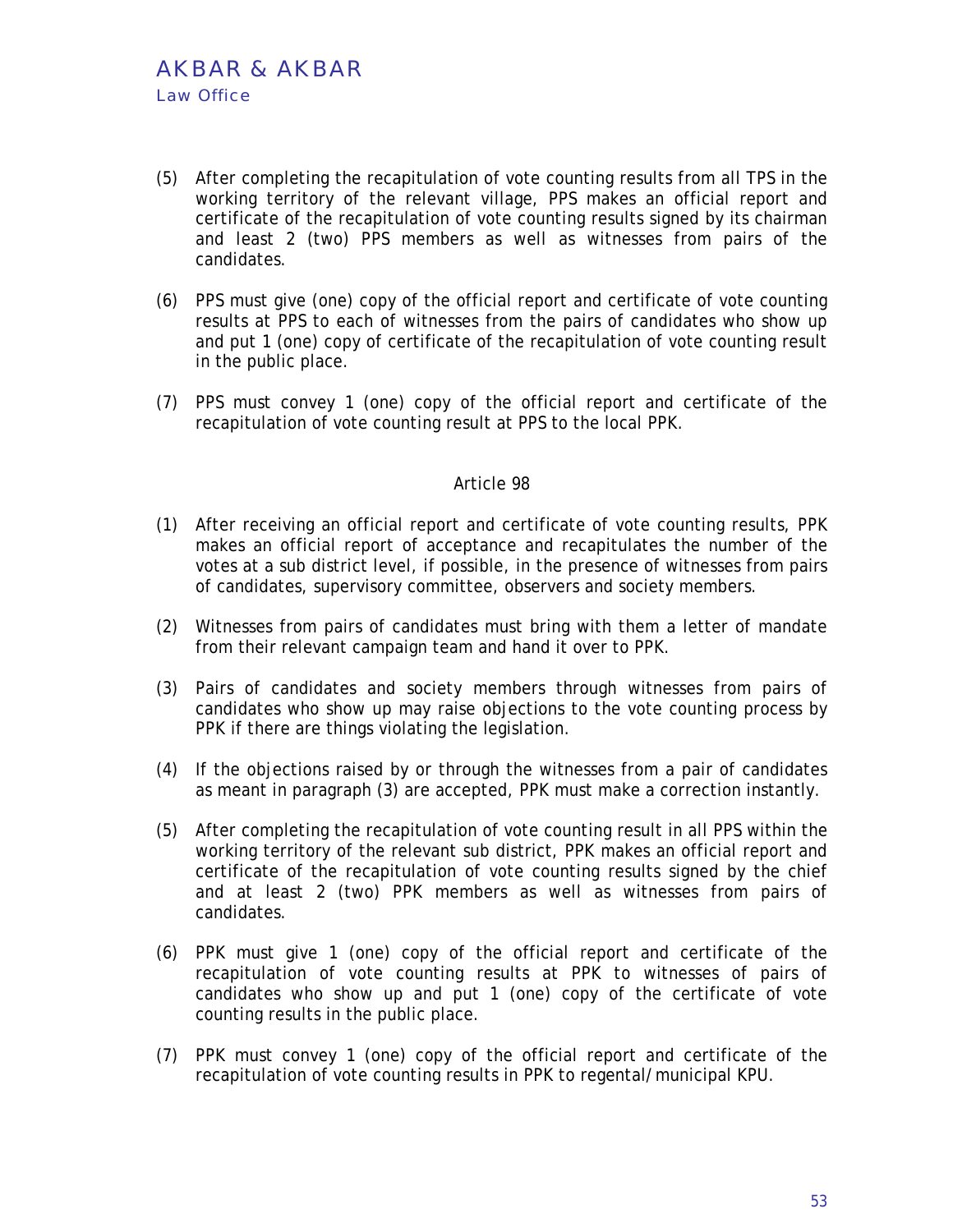- (1) After receiving the official report and certificate of vote counting results, regental/municipal KPU makes an official report of acceptance and recapitulates the number of votes at a regental/municipal level and, if possible, in the presence of witnesses from pairs of candidates, supervisory committee, observers, and society members.
- (2) Witnesses from pairs of candidates must bring with them a letter of mandate from their respective campaign team and hand it over to regental/municipal KPU.
- (3) Pairs of candidates and society members through witnesses from pairs of candidates who show up may raise objections to the vote counting process by regental/municipal KPU if there are things violating the legislation.
- (4) If the objections raised by or through the witnesses from pairs of candidates as meant in paragraph (3) are accepted, regental/municipal KPU must make a correction instantly.
- (5) After completing the recapitulation of vote counting results in all PPK within the working territory of the relevant sub district, regental/municipal KPU makes an official report and certificate of the recapitulation of vote counting results signed by the chairman and at least 2 (two) members of regental/municipal KPU as well as witnesses from pairs of candidates.
- (6) Regental/municipal KPU must give 1 (one) copy of official report and certificate of the recapitulation of vote counting results at regental/municipal KPU to each of the witnesses from pairs of candidates who show up and puts 1 (one) copy of certificate of vote counting results in the public place.
- (7) Regental/municipal KPU must hand over 1 (one) copy of official report and certificate of the recapitulation of vote counting results at regental/municipal KPU to provincial KPU.

- (1) Where regent/mayor and deputy regent/mayor elections are concerned, an official report and recapitulation of vote counting results must be decided at the plenary meeting of regental/municipal KPU to decide the elect-pair of candidates.
- (2) The elections of pair of candidates as meant in paragraph (1) is conveyed to regental/municipal DPRD for endorsement and appointment in accordance with the legislation.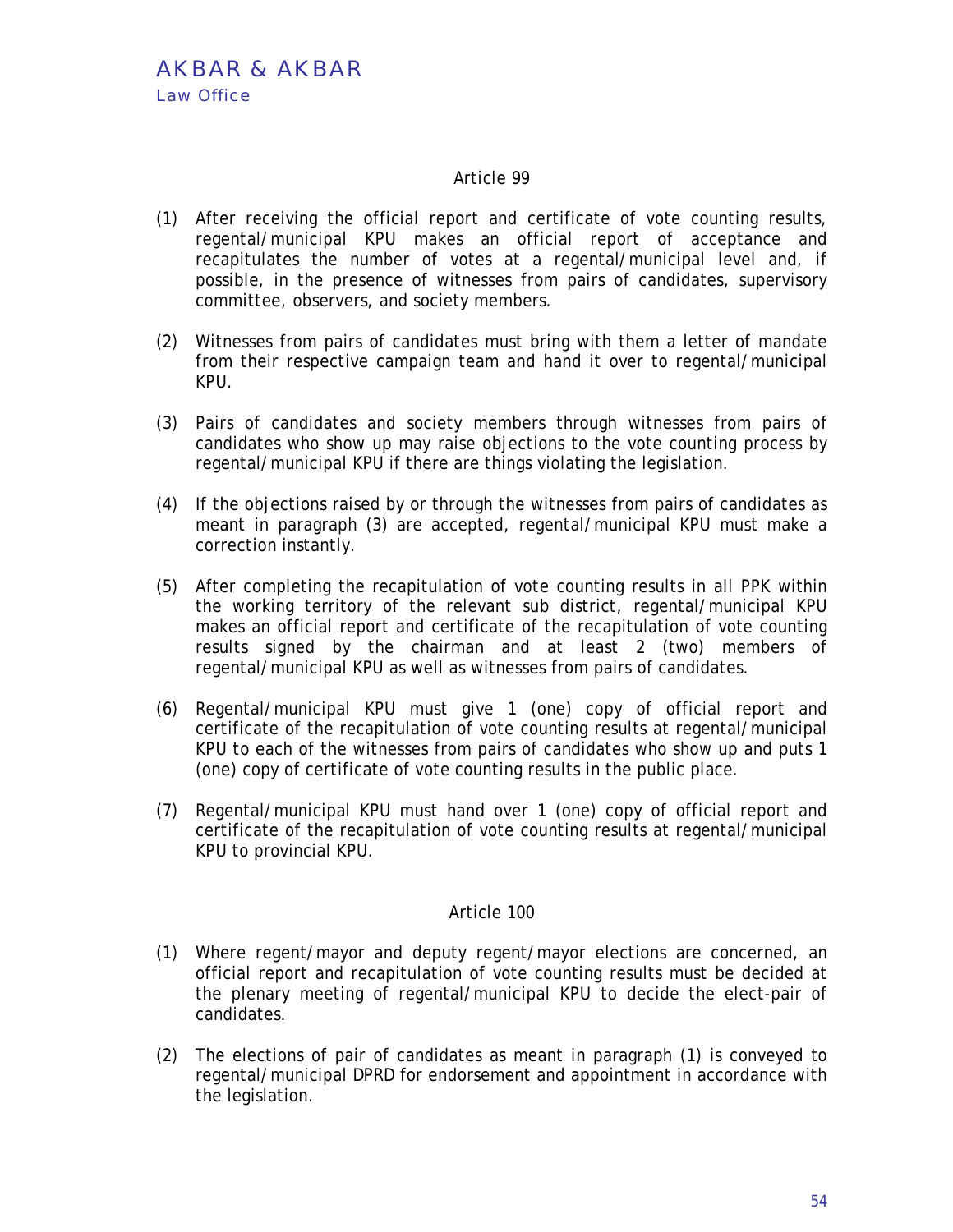- (1) After receiving an official report and certificate of vote counting results, provincial KPU makes an official report of acceptance and recapitulates the numbers of votes at a provincial level and, if possible, in the presence of witnesses from pairs of candidates, supervisory committee, observers and society members.
- (2) Witnesses from pairs of candidates must bring with them a letter of mandate from their respective campaign team and hand it over to provincial KPU.
- (3) Pairs of candidates and society members through witnesses from pairs of candidates who show up may raise objections to the vote counting process by provincial KPU if there are things violating the legislation.
- (4) If the objections raised by or through witnesses from pairs of candidates as meant in paragraph (3) are accepted, provincial KPU must make a correction instantly.
- (5) After completing the recapitulation of vote counting result at all regental/municipal KPU, provincial KPU makes an official report and certificate of the recapitulation of vote counting results signed by the chief and at least 2 (two) members of provincial KPU as well as witnesses from pairs of candidates.
- (6) Provincial KPU gives 1 (one) copy of the official report and certificate of the recapitulation of vote counting results at provincial KPU to each of witnesses from pairs of candidates who show up and puts 1 (one) copy of certificate of vote counting results in the public place.

# Article 102

- (1) The official report and recapitulation of vote counting results as meant in Article 101 paragraph (5) are later decided in a plenary meeting of provincial KPU to declare to the elect-pair of candidates.
- (2) Provincial KPU submits the name of elect-pair of candidates as meant in paragraph (1) to provincial DPRD for endorsement and appointment in accordance with the legislation.

- (1) The recounting of ballot papers at TPS is made of the result of verification and examination shows one irregularity or more as follow:
	- a. vote counting is conducted behind closed door;
	- b. vote counting is conducted in a place without adequate lighting;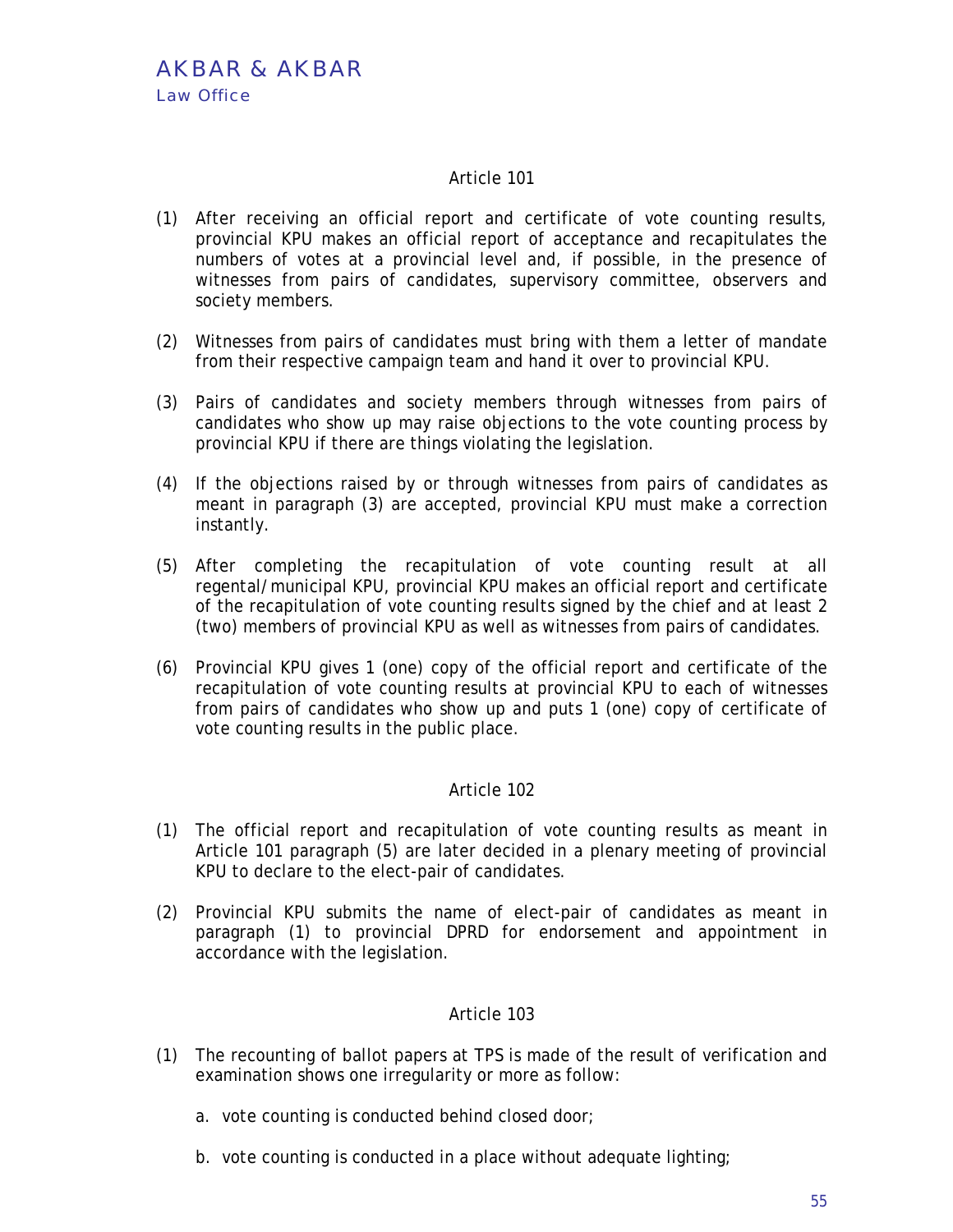# AKBAR & AKBAR Law Office

- c. witnesses from pairs of candidates, supervisory committee, observers and society members cannot clearly witness the vote counting process;
- d. vote counting is conducted outside the given place and time; and/or
- e. there is inconsistency in deciding valid votes and invalid votes.
- (2) The recounting of ballot papers is done at a PPS level in case of difference in the number of votes from TPS.
- (3) The recounting of ballot papers is done at a PPS level in case of difference in the number of votes from PPS.
- (4) In case of difference in the number of votes at a regentel/municipal KPU level provincial KPU level, a certificate of the recapitulation of vote counting result is re-checked 1 (one) level below the relevant KPU.

### Article 104

- (1) Voting at TPS can be repeated in case of riot so that vote result cannot be used or vote counting cannot be conducted.
- (2) Voting at TPS can be repeated if the result of clarification and by PPK shows that one condition or more as follows occur:
	- a. the opening of ballot boxes and/or voting dossiers and vote counting is not conducted according to the legislation;
	- b. KPPS officers ask voters to give special marks or signature to or write their names or addresses on the ballot papers already punched;
	- c. more than one voters use their right to vote more than one occasions at the same TPS or different TPS;
	- d. KPPS officers destroy more than one ballot papers already punched by voters, making the ballot papers invalid; and/or
	- e. more than one voters who are registered as voters have the chance to cast their vote at TPS.

# Article 105

The repeat vote counting and voting as meant in Article 103 and Article 104 are decided by PPK and conducted in no more than 7 (seven) days after polling day.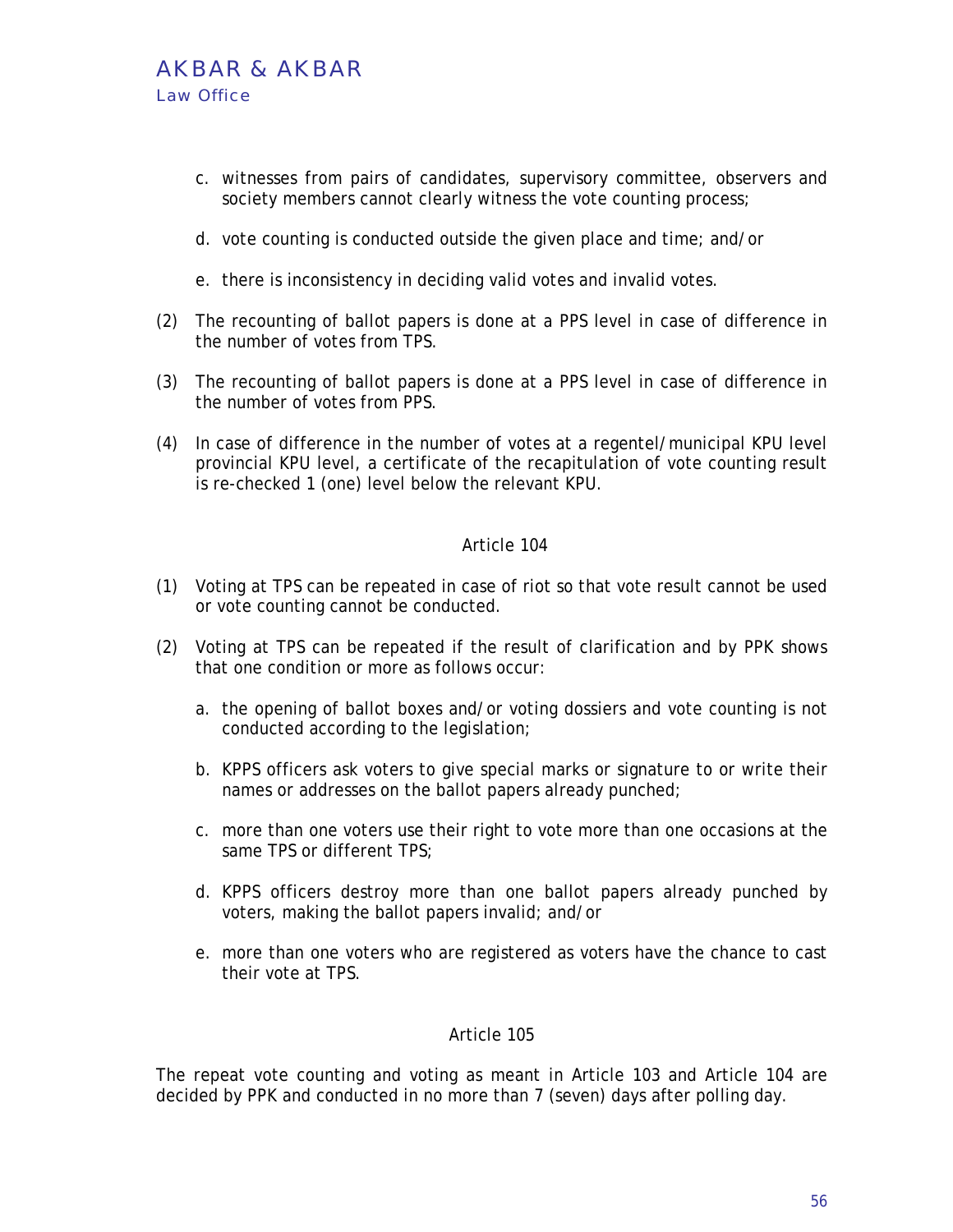- (1) Objections to the endorsement of the result of regional head elections can only be raised by pairs of candidates to the Supreme Court in no more than 3 (three) days after the endorsement of the result of regional head and deputy regional head elections.
- (2) The objections as meant in paragraph (1) are only related to the related to the vote counting result that influences the election of a pair of candidates.
- (3) The objections as meant in paragraph (1) are filed to the Supreme Court via the appellate court when they are related to gubernatorial and deputy gubernatorial elections and via the district court when they are related to regent/mayor and deputy regent/mayor elections.
- (4) The Supreme Court decides a dispute over vote counting result as meant in paragraph (1) and paragraph (2) in no more than 14 (fourteen) days after the district court/appellate court/the Supreme Court receives the objections.
- (5) The decision of the Supreme Court as meant in paragraph (4) is final and binding.
- (6) In exercise its authority as meant in paragraph (1) the Supreme Court can delegate the authority to the appellate court to decide a dispute over vote counting result from regent/mayor and deputy regent/mayor elections.
- (7) The decision of the appellate court as meant in paragraph (5) is final.

## Sub-Section Five Declaration and Induction of Elect-Pair of Candidates

- (1) A pair of candidates for regional head and deputy regional head that gains more than 50% (fifty percent) of the total valid votes is declared as an elect pair of candidates.
- (2) If the provisions in paragraph (1) are not met, a pair of candidates for regional head and deputy regional head to DPRD for election.
- (3) If among the pairs of candidates that gains the most votes as meant in paragraph (2) there are more than one pairs of candidates that gain the same votes, the elect-pair of candidates is based on the wider voting areas.
- (4) If the provisions in paragraph (2) are not met, or none of the pairs of candidates gains 25% (twenty-five percent) of total valid votes, a second round of elections participated in the first and second winners is held.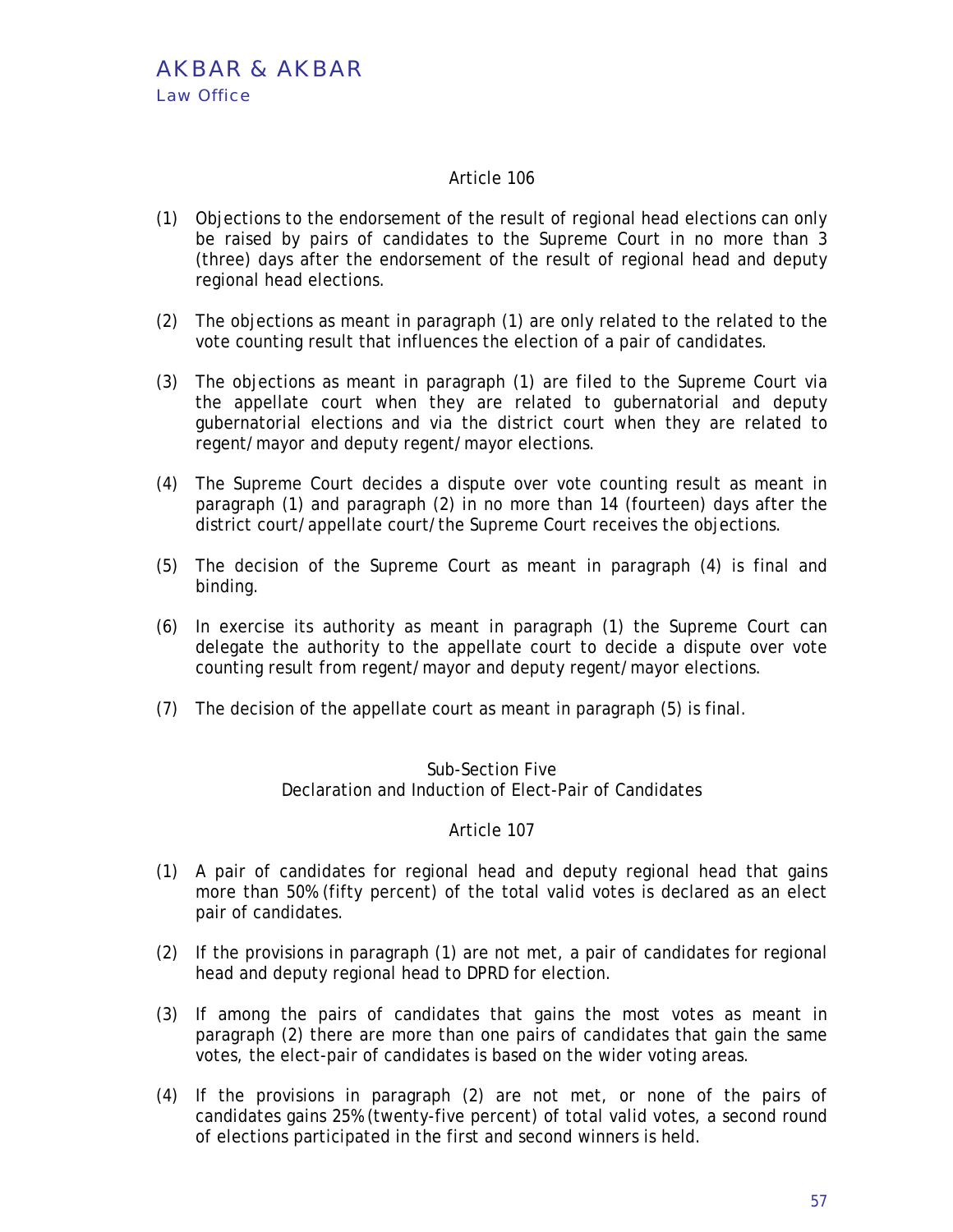- (5) If two pairs of candidates emerge as the first winner as meant in paragraph (4), both of them qualify for the second round of elections.
- (6) If three pairs of candidates or more emerge as the first winner as meant in paragraph (4), the first and second winners are based on the wider voting areas.
- (7) If more than one pairs of candidates emerge as the second winner as meant in paragraph (4), the winner is based on the wider voting areas.
- (8) The pair of candidates for regional head and deputy regional head that gains the most votes in the second round of elections declared as an elect-pair of candidates.

- (1) If the elect–deputy regional head is incapacities, the elect-regional head is inducted as a regional head.
- (2) The regional head as meant in paragraph (1) nominates two candidates for deputy regional head to DPRD for election.
- (3) If the elect-regional head is incapacities, the elect-deputy regional head is inducted as a regional head.
- (4) The regional head as meant in paragraph (3) nominates two candidates for deputy regional head to DPRD for election.
- (5) If the elect-pair of candidates is incapacities, the political party or coalition of political parties whose pairs of candidates gain the first and second biggest votes nominate pairs of candidates to DPRD for election as a regional head and deputy regional head in no more than 60 (sixty) days.
- (6) To elect the deputy regional head as meant in paragraph (2) and paragraph (4), deputy regional head elections are held in no more than 60 (sixty) days.

- (1) The President endorses the appointment of elect-pairs of governor and deputy govern in no more than 30 (thirty) days.
- (2) The Minister of Home Affairs on behalf of the President endorses the appointment of elect-pairs of regent and deputy regent or mayor and deputy mayor in no more than 30 (thirty) days.
- (3) Provincial DPRD proposes the endorsement of the elect-pair of governor and deputy governor to the President via the Minister of Home Affairs in no more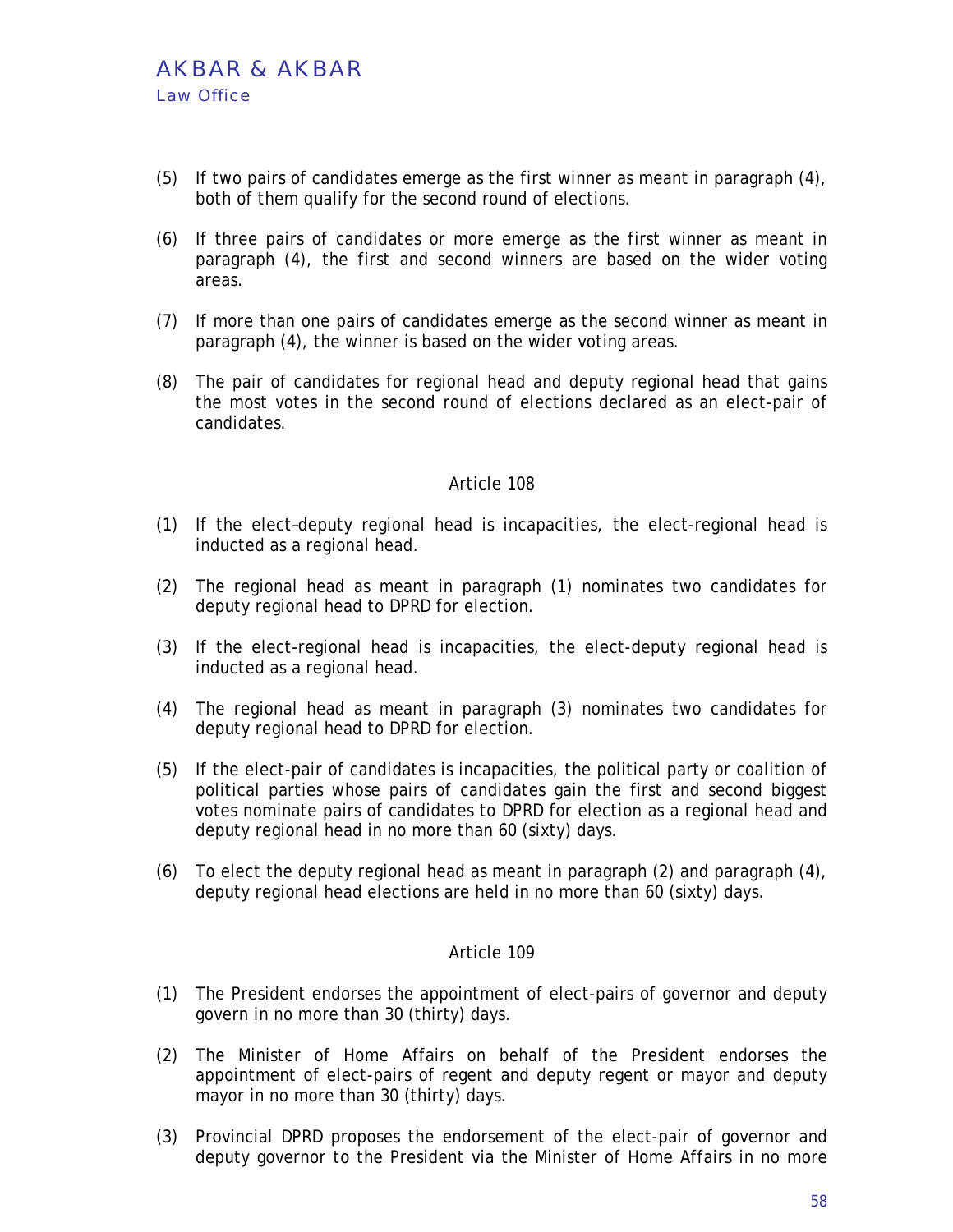than 3 (three) days based on the official report on the endorsement of the elect-pair of governor and deputy governor from KPU.

(4) Regental/municipal DPRD propose the endorsement of the elect-pair of regent and deputy regent or mayor and deputy mayor to the Minister of Home Affairs via the Governor in no more than 3 (three) days based on official report on the endorsement of the elect-pair of regent or mayor and deputy mayor from regental/municipal KPU.

# Article 110

- (1) Before assuming their posts, regional heads and deputy regional heads are inducted by taking an official oath/pledge led by the official inducting them.
- (2) The official oath/pledge as meant in paragraph (1) reads as follows: "I swear by *Allah* (God) that I will meet my obligations as a regional head/deputy regional head as properly and fairly as possible, firmly stick to the 1945 Constitution of the Republic of Indonesia, implement the legislation as truly as possible, and serve the community, nation and country."
- (3) The term of office of the regional heads and deputy regional heads as meant in paragraph (1) is 5 (five) years starting from their induction and they can be reelected only for another one term of office.

# Article 111

- (1) The Minister of Home Affairs on behalf of the President inducts governors and deputy mayors.
- (2) Governors on behalf of the President induct regents and deputy regents or mayors and deputy mayors.
- (3) The induction as meant in paragraph (1) and paragraph (2) is conducted in a plenary meeting of DPRD.
- (4) The procedure of induction and further regulations are to be stipulated in a Government Regulation.

# Article 112

All costs arising from regional head and deputy regional head elections are borne by regional budgets.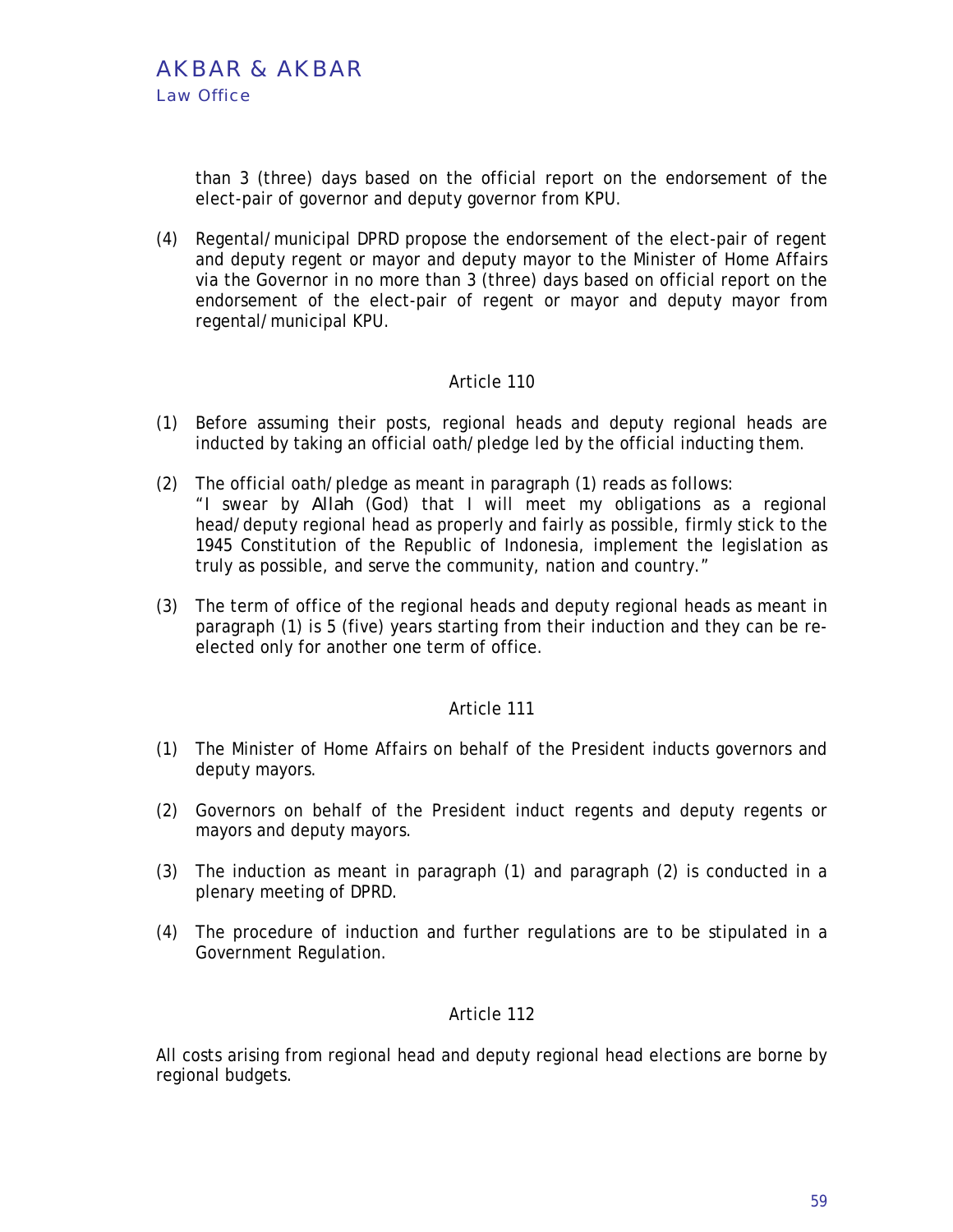# Sub-Section Six Monitoring of Regional Head and Deputy Regional Head Elections

# Article 113

- (1) Election observes including domestic non governmental organizations and corporate bodies may monitor regional head and deputy regional head elections.
- (2) The election observes as meant in paragraph (1) must meet the following requirements:
	- a. being independent; and
	- b. having clear funding sources.
- (3) The election observers as meant in paragraph (1) and paragraph (2) must register with and secure accreditation from KPUD.

# Article 114

- (1) Election observers must convey their election-monitoring results to KPUD in no more than 7 (seven) days after the induction of regional head and deputy regional head.
- (2) Election observers must comply with all the existing laws and regulations.
- (3) The election observers that do not meet the obligations as meant in paragraph (2) and/or no longer meet the requirements as meant in Article 113 are disqualified as election observers and/or subject to sanction in accordance with the legislation.
- (4) The procedures of applying for permits as election observers, monitoring elections and disqualifying election observers are to be laid down in a Government Regulation.

Sub-Section Seven Criminal Provisions in Regional Head and Deputy Regional Head Elections

# Article 115

(1) Anybody who knowingly provides false information on his/her personality or the personality of other person on something needed to fill a list of voters is liable to a minimum of 15 (fifteen) days and a maximum of 3 (three) months in jail or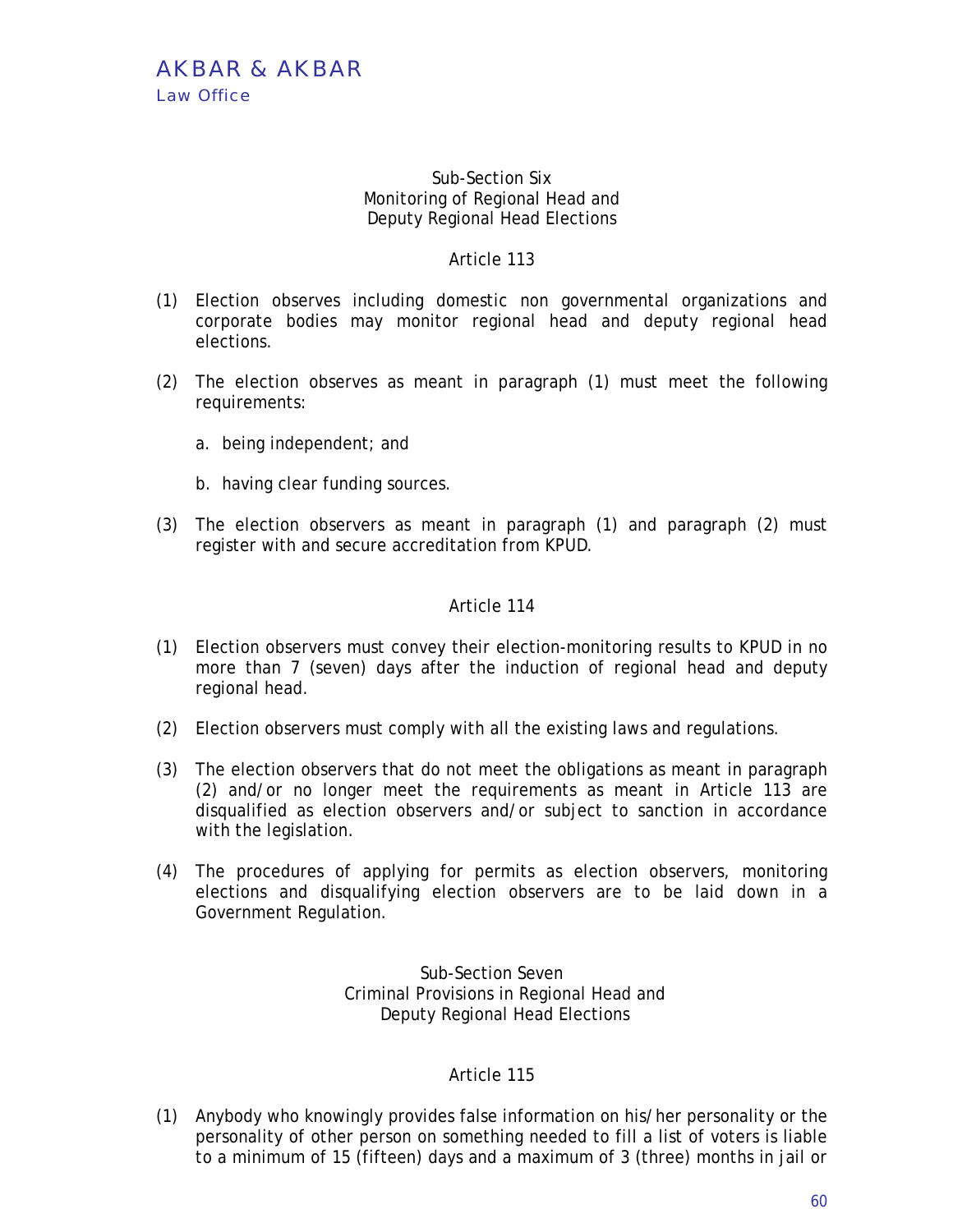a minimum fine of Rp.100,000 (one hundred thousand rupiah) and a maximum fine Rp.1,000,000 (one million rupiah).

- (2) Anybody who knowingly causes other person to lose his/her right to vote and the other person who loses his/her right to vote files a suit is liable to a minimum of 1 (one) month and a maximum of 6 (six) months in jail and/or a minimum fine of Rp.200,000 (two hundred thousand rupiah) and a maximum fine Rp.2,000,000 (two million rupiah).
- (3) Anybody who knowingly falsifies a letter which according to provisions in this Law is needed to take an action with the aim of being used by him/herself or by other person as if the letter was legal or not fake is liable to a minimum of 3 (three) months and a months and a maximum of 18 (eighteen) months in jail and/or a minimum fine of Rp.600,000 (six hundred rupiah) and a maximum fine of Rp.6,000,000 (six million rupiah).
- (4) Anybody who knowingly understands that the letter as meant in paragraph (3) is illegal or fake uses it or orders other person to use it as a legal letter is liable to a minimum of 3 (three) months and a maximum of 18 (eighteen) months in jail and a minimum fine of Rp.600,000 (six hundred thousand rupiah) and a maximum fine of Rp.6,000,000 (six million rupiah).
- (5) Anybody who uses violence or power threat to prevent a person from registering himself/herself as a voter in regional head and deputy regional head elections according to this Law is liable to a minimum of 3 (three) months and a maximum of 18 (eighteen) months in jail and/or a minimum fine of Rp.600,000 (six hundred thousand rupiah) and a maximum fine of Rp.6,000,000 (six million rupiah).
- (6) Anybody who knowingly gives wrong information or uses a fake letter as if was a legal letter on anything needed as requirements to become a pair of candidates for regional head and deputy regional head is liable to a minimum of 3 (three) months and a maximum of 18 (eighteen) months in jail and/or a minimum fine of Rp.600,000 (six hundred thousand rupiah) and maximum fine of Rp.6,000,000 (six million rupiah).

- (1) Anybody who knowingly holds a campaign outside the timetable already set by KPUD for each pair of candidates as meant in Article 75 paragraph (2) is sentenced to a minimum of 15 (fifteen) days or a maximum of 3 (three) months in jail and/or is fined a minimum of Rp.100,000.00 (one hundred thousand rupiah) or a minimum of Rp.1,000,000.00 (one million rupiah).
- (2) Anybody who knowingly violates the ban on the holding of campaign as meant in Article 79 point a, point b, point c, point d, point e and point f is sentenced to minimum of 3 (three) months or a maximum of 18 (eighteen) months in jail and/or is fined a minimum of Rp.600,000.00 (six hundred thousand rupiah) or a maximum of Rp.6,000,000.00 (six million rupiah).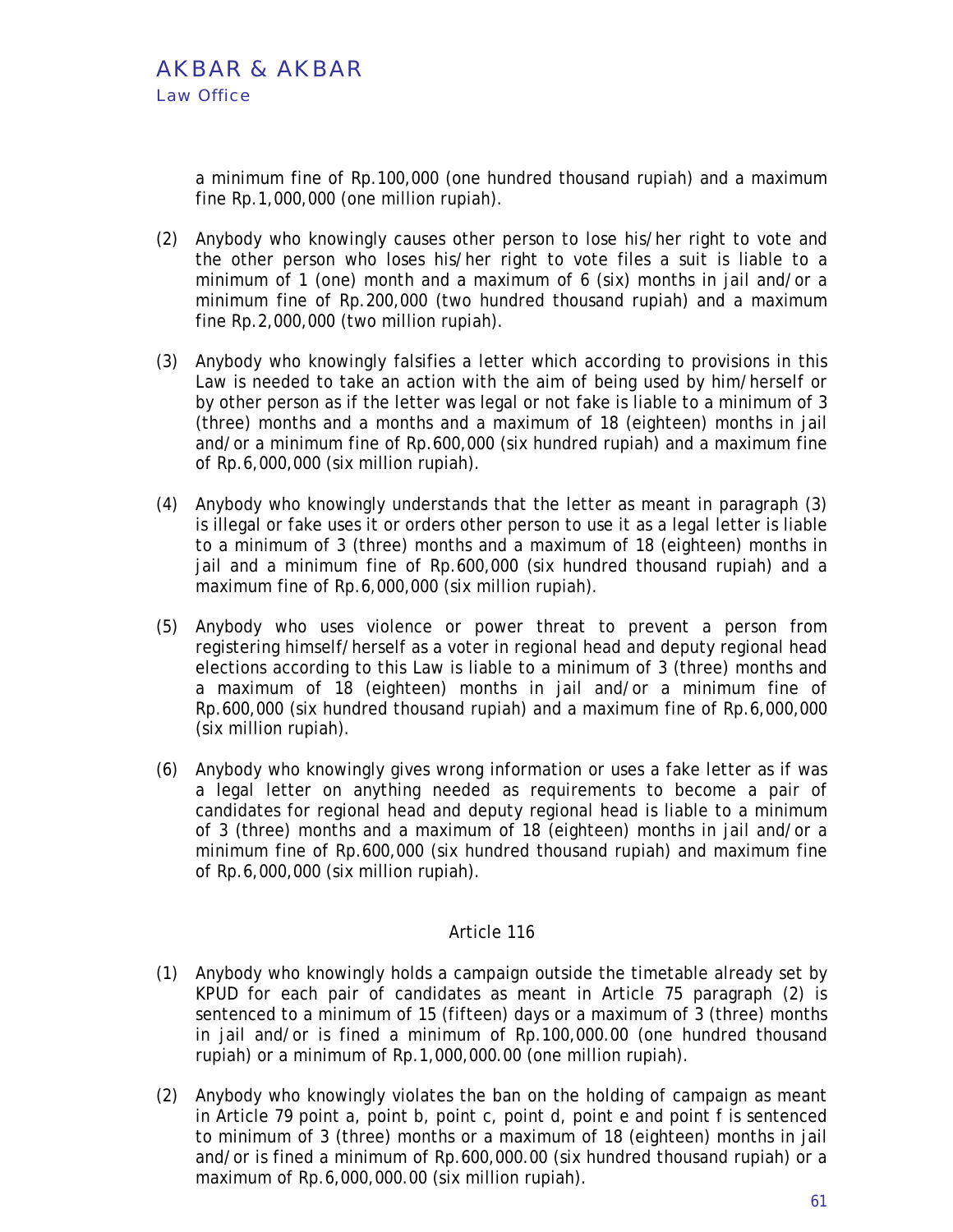- (3) Anybody who knowingly violates the ban on the holding of regional head election campaign as meant in Article 78 point q, point h, point i and point j and Article 79 paragraph (1), paragraph (3) and paragraph (4) is sentenced to a minimum of 1 (one) month or a maximum of 6 (six) months in jail and/or is fined a minimum of Rp.100,000.00 (one hundred thousand rupiah) or a maximum of Rp.1,000,000.00 (one million rupiah).
- (4) Any state official, structural/functional official within state post or village head who knowingly violates provisions in Article 83 is sentenced to a minimum of 1 (one) month or a maximum of 6 (six) months in jail and/or is fined a minimum of Rp.600,000.00 (six hundred thousand rupiah) or a maximum of Rp.6,000,000.00 ( six million rupiah).
- (5) Anybody who knowingly agitate, impede, or disrupt a campaign is sentenced to a minimum of 1 (one) month or a maximum of 6 (six) months and/or is fined a minimum of Rp.600,000.00 (six hundred thousand rupiah) or a maximum of Rp.6,000,000.00 (six million rupiah).
- (6) Anybody who gives or receives campaign funds in excess of the specified as meant in Article 83 paragraph (3) is sentenced to a minimum of 4 (four) months or a maximum of 24 (twenty four) months in jail and/or is fined a minimum of Rp.200,000,000.00 (two hundred million rupiah) or a maximum of Rp.1,000,000,000.00 (one billion rupiah).
- (7) Anybody who knowingly receives or gives campaign funds from or to the forbidden parties as meant in Article 85 paragraph (1), and/or fails to meet the obligation as meant in Article 85 paragraph (2) is sentenced to a minimum of 4 (four) months or a maximum of 24 (twenty four) months in jail and/or is fined a minimum of Rp.200,000,000.00 (two hundred million rupiah) or a maximum of Rp.1,000,000,000.00 (one billion rupiah).
- (8) Anybody who knowingly gives false information in the report on campaign funds as required by this Law is sentenced to a minimum of 2 (two) months or a maximum of 12 (twelve) months in jail and/or is fined a minimum of Rp.1,000,000.00 (one million rupiah) or a maximum of Rp.10,000,000.00 (ten million rupiah).

- (1) Anybody who knowingly uses violence or violence threat to prevent other person from exercising his/her right to vote is sentenced to a minimum of 2 (two) months and a maximum of 12 (twelve) months in jail and/or is fined a minimum of Rp.1,000,000.00 (one million rupiah) and a maximum of Rp.10,000,000.00 (ten million rupiah).
- (2) Anybody who knowingly gives or pledges money or other materials to other person not to exercise his/her right to vote, or choose a certain pair or candidates, or uses his/her right to vote through a certain way that makes his/her ballot paper invalid is sentenced to a minimum 2(two) months and a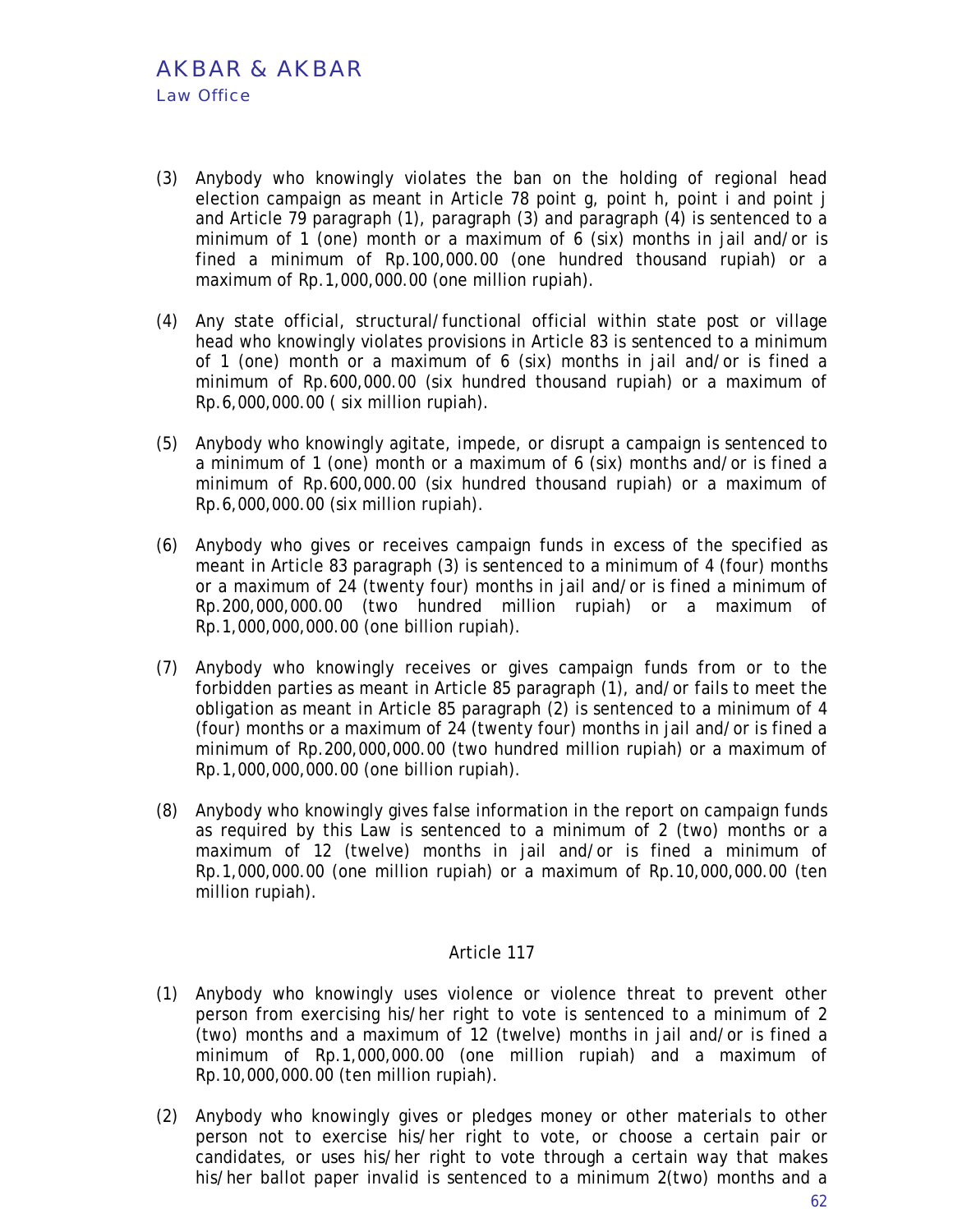maximum of 12 (twelve) months in jail and/or is fined a minimum of Rp.1,000,000.00 (one million rupiah) and a maximum of Rp.10,000,000.00 (ten million rupiah).

- (3) Anybody who on polling day knowingly claims to be other person to exercise the right to vote is sentenced to a minimum of 15 (fifteen) days and a maximum of 60 (sixty) days in jail an/or is fined a minimum of Rp.1,000,000.00 (one million rupiah) and a maximum of Rp.10,000,000.00 (ten million rupiah).
- (4) Anybody who on polling day knowingly casts more than one votes in one or more TPS is sentenced to a minimum of 1 (one) month and a maximum of 4 (four) months in jail and/or is fined a minimum of Rp.200,000.00 (two hundred thousand rupiah) and a maximum of Rp.2,000,000.00 (two million rupiah).
- (5) Anybody who knowingly foils a polling is sentenced to a minimum of 6 (six) months and a maximum of 3 (three) years in jail an/or is fined a minimum of Rp.1,000,000.00 (one million rupiah) and a maximum of Rp.10,000,000.00 (ten million rupiah).
- (6) Any employer or superior who does not give a chance to a worker to cast his/her vote, except if the job cannot be left, is sentenced to a minimum of 2 (two) months and a maximum of 12 (twelve) months in jail an/or is fined a minimum of Rp.1,000,000.00 (one million rupiah) and a maximum of Rp.10,000,000.00 (ten million rupiah).
- (7) Anybody who on polling day knowingly accompanies a voter other than that specified in Article 89 paragraph (1) is sentenced to a minimum of 2 (two) months and a maximum of 12 (twelve) months in jail an/or is fined a minimum of Rp.1,000,000.00 (one million rupiah) and a maximum of Rp.10,000,000.00 (ten million rupiah).
- (8) Anybody who is assigned to assist the voter as meant in Article 89 paragraph (2) knowingly informs other person of the voter's choice is sentenced to a minimum of 2 (two) months and a maximum of 12 (twelve) months in jail an/or is fined a minimum of Rp.1,000,000.00 (one million rupiah) and a maximum of Rp.10,000,000.00 (ten million rupiah).

- (1) Anybody who knowingly takes an action which makes the vote of a voter useless or causes a certain pair of candidates to get additional votes or lose votes is sentenced to a minimum of 2 (two) months and a maximum of 1 (one) year in jail an/or is fined a minimum of Rp.1,000,000.00 (one million rupiah) and a maximum of Rp.10,000,000.00 (ten million rupiah).
- (2) Anybody who knowingly destroys or conceals the vote return already sealed is sentenced to a minimum of 4 (four) months and a maximum of 2 (two) years in jail an/or is fined a minimum of Rp.2,000,000.00 (two million rupiah) and a maximum of Rp.20,000,000.00 (twenty million rupiah).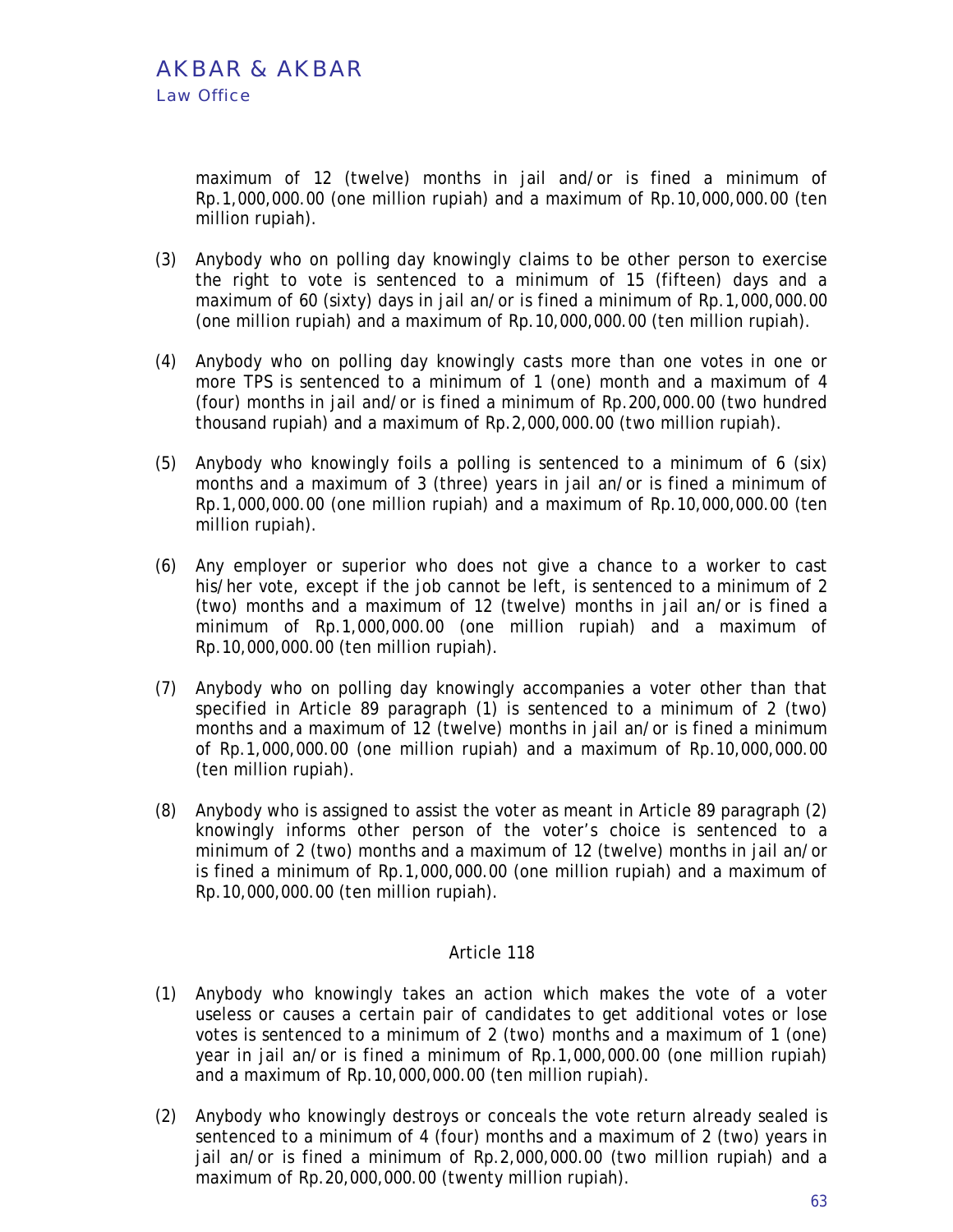- (3) Anybody who because of his/her negligence causes damage to or the disappearance of vote return already sealed is sentenced to a minimum of 15 (fifteen) days and a maximum of 2 (two) months in jail an/or is fined a minimum of Rp.100,000.00 (one hundred thousand million rupiah) and a maximum of Rp.1,000,000.00 (one million rupiah).
- (4) Anybody who knowingly changes the result of vote count and/or the official report and certificate of the result of vote count is sentenced to a minimum of 6 (six) months and a maximum of 3 (three) years in jail an/or is fined a minimum of Rp.100,000,000.00 (one hundred million rupiah) and a maximum of Rp.1,000,000,000.00 (one billion rupiah).

If a criminal offence is intentionally committed by the organizer or pair of candidates, the sentence is increase by 1/3 (one-thirds) of the sentence specified in Article 115, Article 116, Article 117 and Article 118.

### Section Nine Regional Apparatuses

#### Article 120

- (1) Provincial apparatuses consist of regional secretary, regional legislative council (DPRD) secretary, regional offices, and regional technical institutions.
- (2) Regental/municipal apparatuses consist of regional secretary, regional legislative council (DPRD) secretary, regional offices, regional institutions, subdistricts and villages.

- (1) Regional secretariat is led by a regional secretary.
- (2) The regional secretary as meant in paragraph (1) has the tasks and obligations to assist the regional head in drawing up policies and coordinating regional offices and regional technical institutions.
- (3) In carrying out the tasks and obligations as meant in paragraph (2), the regional secretary is responsible to the regional head.
- (4) If the regional secretary is incapacited to carry out the tasks, the official appointed by the regional head will take over the tasks of the regional secretary.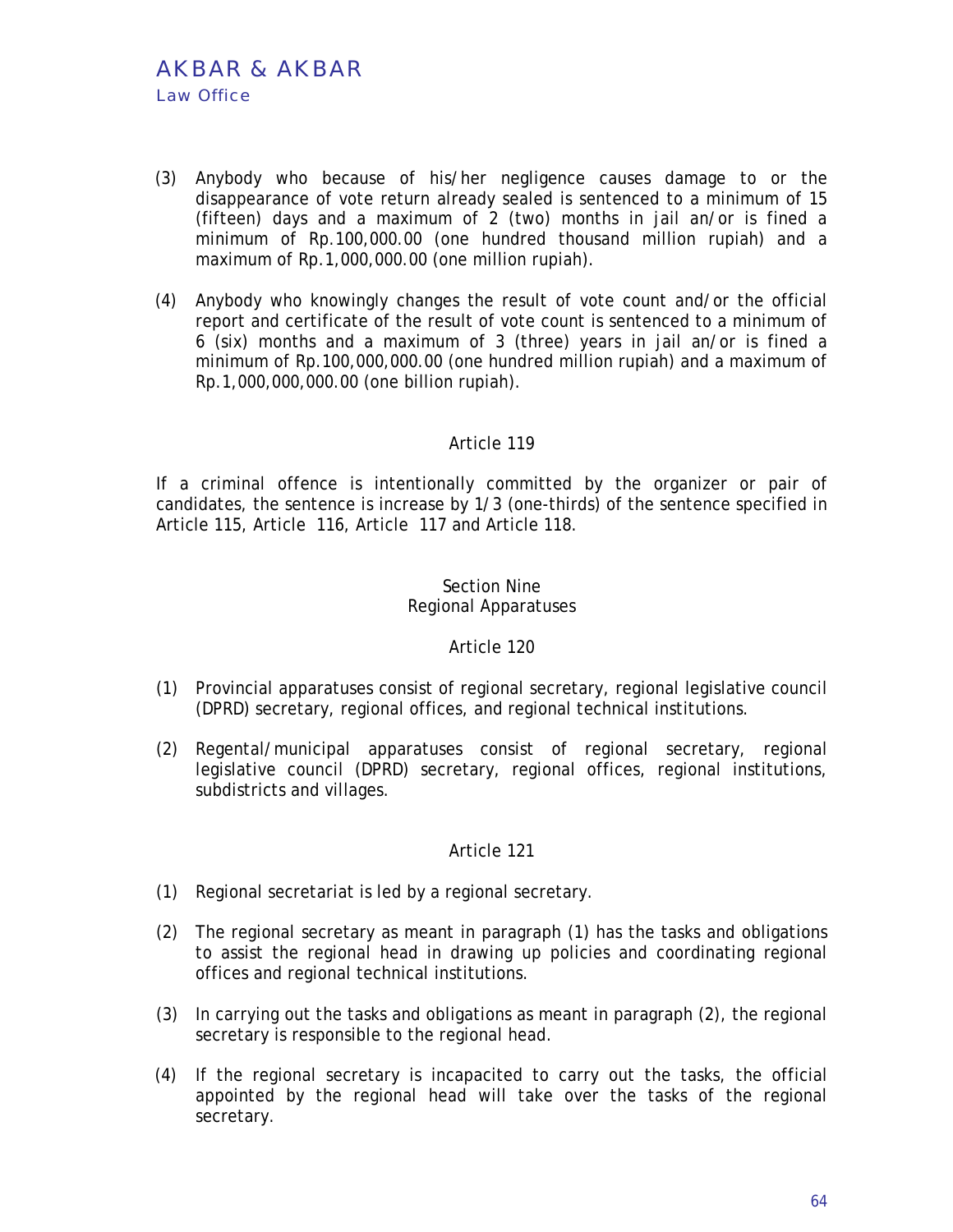- (1) A regional secretary is chosen among civil servants who meet the requirements.
- (2) The regional secretary as meant in paragraph (1) for a province is appointed and discharged by the President on the recommendation of the Governor pursuant to the law in force.
- (3) The regional secretary as meant in paragraph (1) for a regency/municipality is appointed and discharged by the Governor on the recommendation of the relevant regent/mayor pursuant to the law in force.
- (4) The regional secretary *ex officio* nurtures the civil servants in his/her region.

# Article 123

- (1) DPRD secretariat is led by a DPRD secretary.
- (2) The DPRD secretary as meant in paragraph (1) is appointed and discharged by the Governor/Regent/Mayor with a seal of approval from DPRD.
- (3) The DPRD secretary is tasked to:
	- a. organize the secretariat administration of DPRD;
	- b. organize the financial administration of DPRD;
	- c. support the tasks and function of DPRD; and
	- d. prepare and coordinate professional workers needed by DPRD in carrying out its function according to the financial capacity of the relevant region.
- (4) In preparing the professional workers as meant in paragraph (3) point d the DPRD secretary must ask for consideration from the DPRD leadership.
- (5) In carrying out his/her tasks the DPRD secretary is technically seconded and responsible to the DPRD leadership and is administratively responsible to the regional head through the regional secretary.
- (6) The organizational structure of the DPRD secretariat is to be stipulated in a regional regulation by observing the Government Regulation.

# Article 124

(1) Regional offices constitute elements to implement regional autonomy.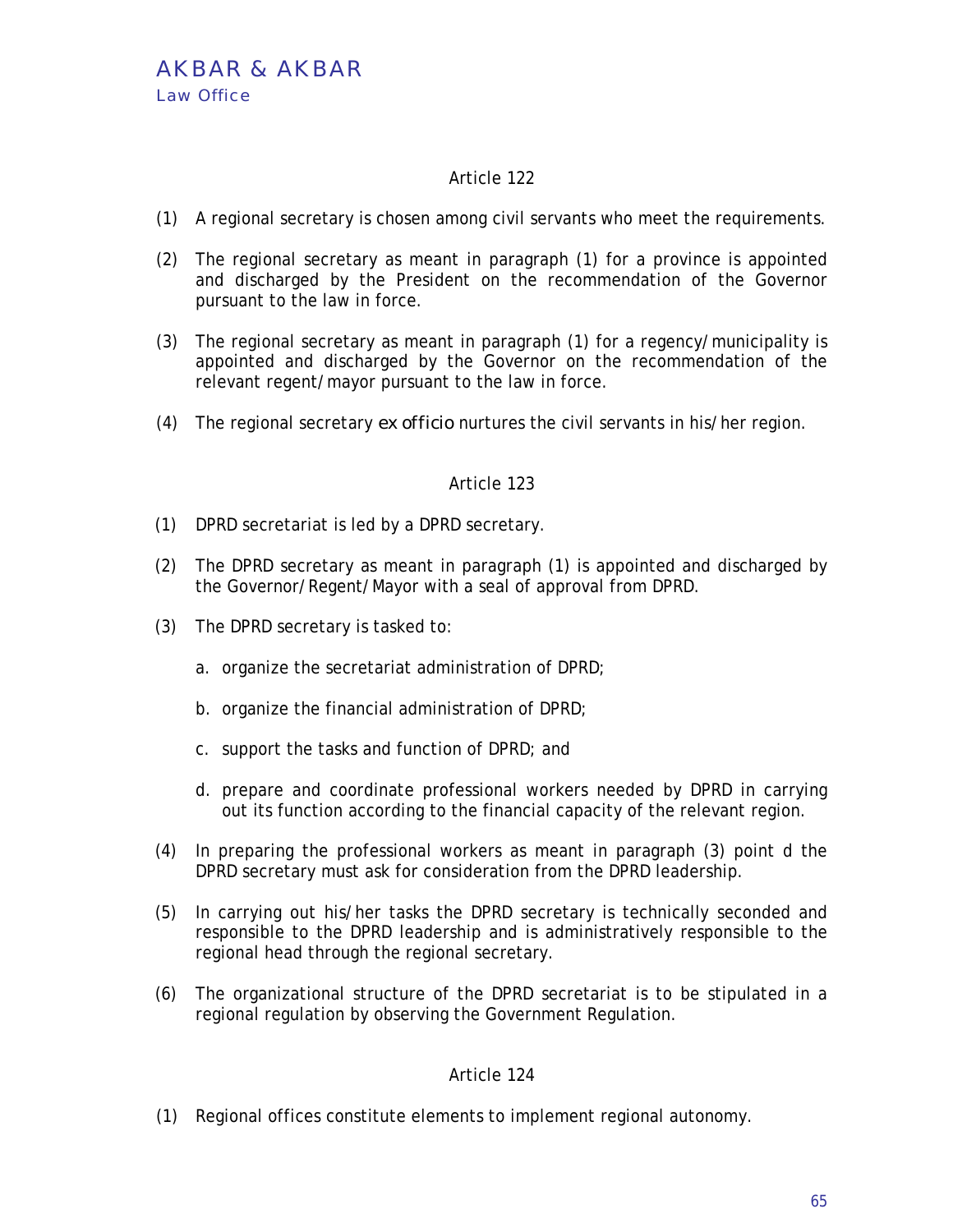- (2) Regional offices are led by heads of office appointed and discharged by the regional head and the heads of office are chosen from civil servants that meet qualifications at the proposal of the regional secretary.
- (3) The heads of office are responsible to the regional head through the regional secretary.

- (1) Regional technical institutes constitute elements to support the task of the regional head in making and implementing specific regional policies, in the form of regional bodies, offices, or general hospitals.
- (2) The regional bodies, offices, or general hospitals as meant in paragraph (1) are led by heads of bodies, heads of offices or heads of general hospitals appointed by the regional head from the civil servants that meet qualifications at the proposal of the regional secretary.
- (3) The regional bodies, offices, or general hospitals as meant in paragraph (2) are responsible to the regional head through the regional secretary.

- (1) Subdistricts are established in a regency/municipality under a regional regulation issued by observing the Government Regulation
- (2) The subdistricts as meant in paragraph (1) are led by subdistricts heads who receive the delegation of part of the authority from the regent or mayor to handle part of regional autonomy affairs.
- (3) In addition to the task as meant in paragraph (2), the subdistrict heads also carry out general administrative tasks, covering:
	- a. coordinating activities to empower the community;
	- b. coordinating efforts to create public peace and order;
	- c. coordinating efforts to apply and uphold laws and regulations;
	- d. coordinating efforts to maintain infrastructure and facilities of public services;
	- e. coordinating efforts to carry out administrative activities at a subdistrict level;
	- f. guiding the running of village administration;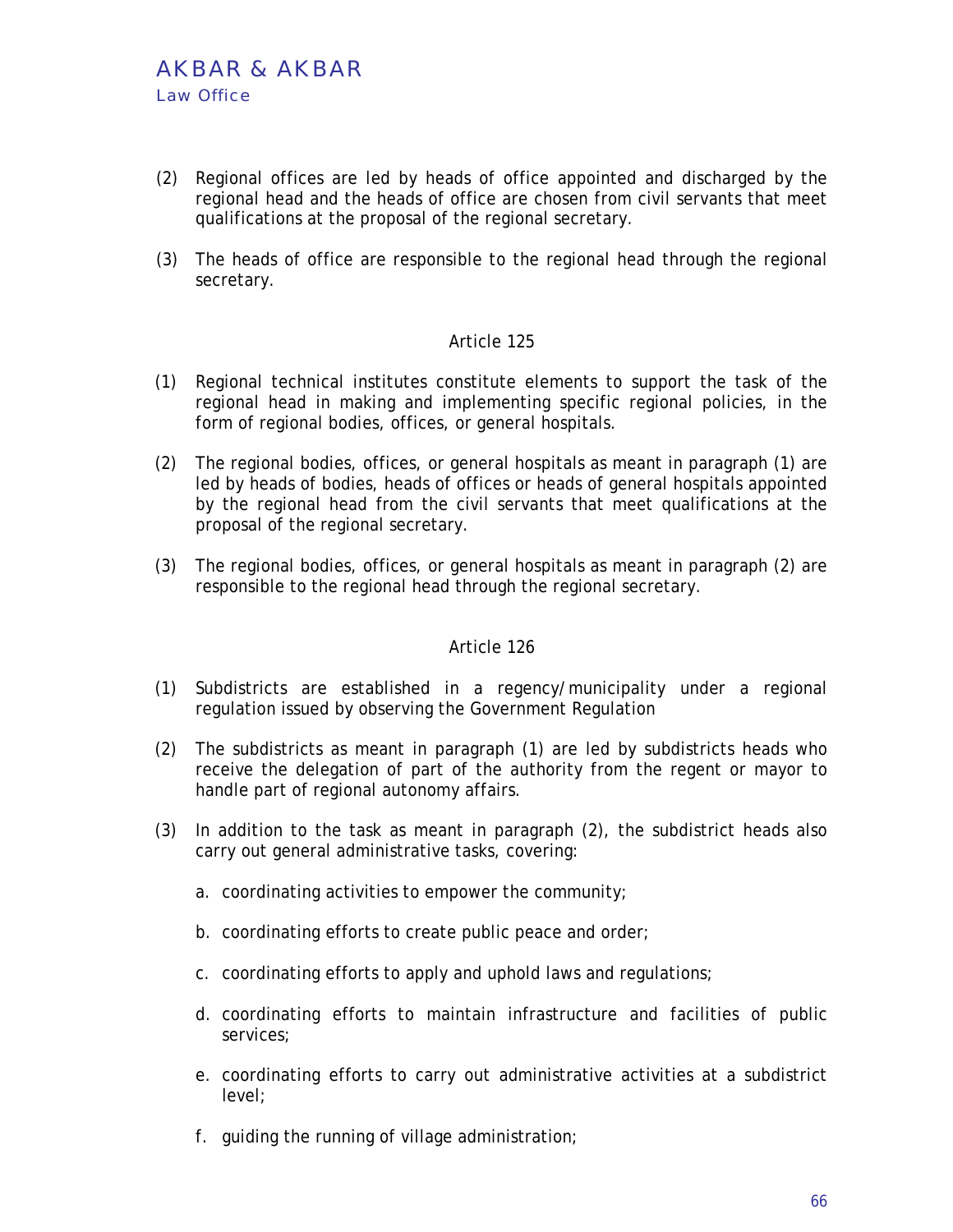- g. providing public services which become the scope of their tasks and/or which cannot yet be carried out by the villages.
- (4) The subdistrict heads as meant in paragraph (2) are appointed by the regent/mayor at the proposal of the regional secretary of the regency/municipality and are chosen from civil servants who have the technical knowledge of administration and meet the qualifications according to the existing laws.
- (5) In carrying out the tasks as meant in paragraph (2) and paragraph (3) the subdistrict heads are assisted by subdistrict apparatuses and are responsible to the regent/mayor through the regional secretary of the regency/municipality.
- (6) The subdistrict apparatuses as meant in paragraph (5) are responsible to the subdistrict heads.
- (7) The implementation of provisions in paragraph (2), paragraph (3), paragraph (4), paragraph (5) and paragraph (6) is to be provided for in the regulation of the regent/mayor issued by observing the Government Regulation.

- (1) Villages are established in a subdistrict under a regional regulation issued by observing the Government Regulation.
- (2) The villages as meant in paragraph (1) are led by village heads who receive the delegation of part of tasks from regent/mayor.
- (3) In addition to the tasks as meant in paragraph (2) the village heads are tasked to:
	- a. carry out village administrative tasks;
	- b. empower the community;
	- c. provide public services;
	- d. create public peace and order;
	- e. maintain infrastructure and facilities of public services.
- (4) The village heads as meant in paragraph (2) are appointed by the regent/mayor at the proposal of the subdistrict head and are chosen from the civil servants who have technical knowledge of administration and meet the qualifications according to the existing laws.
- (5) In carrying out the tasks as meant in paragraph (3), the village heads are responsible to the regent/mayor through the subdistrict head.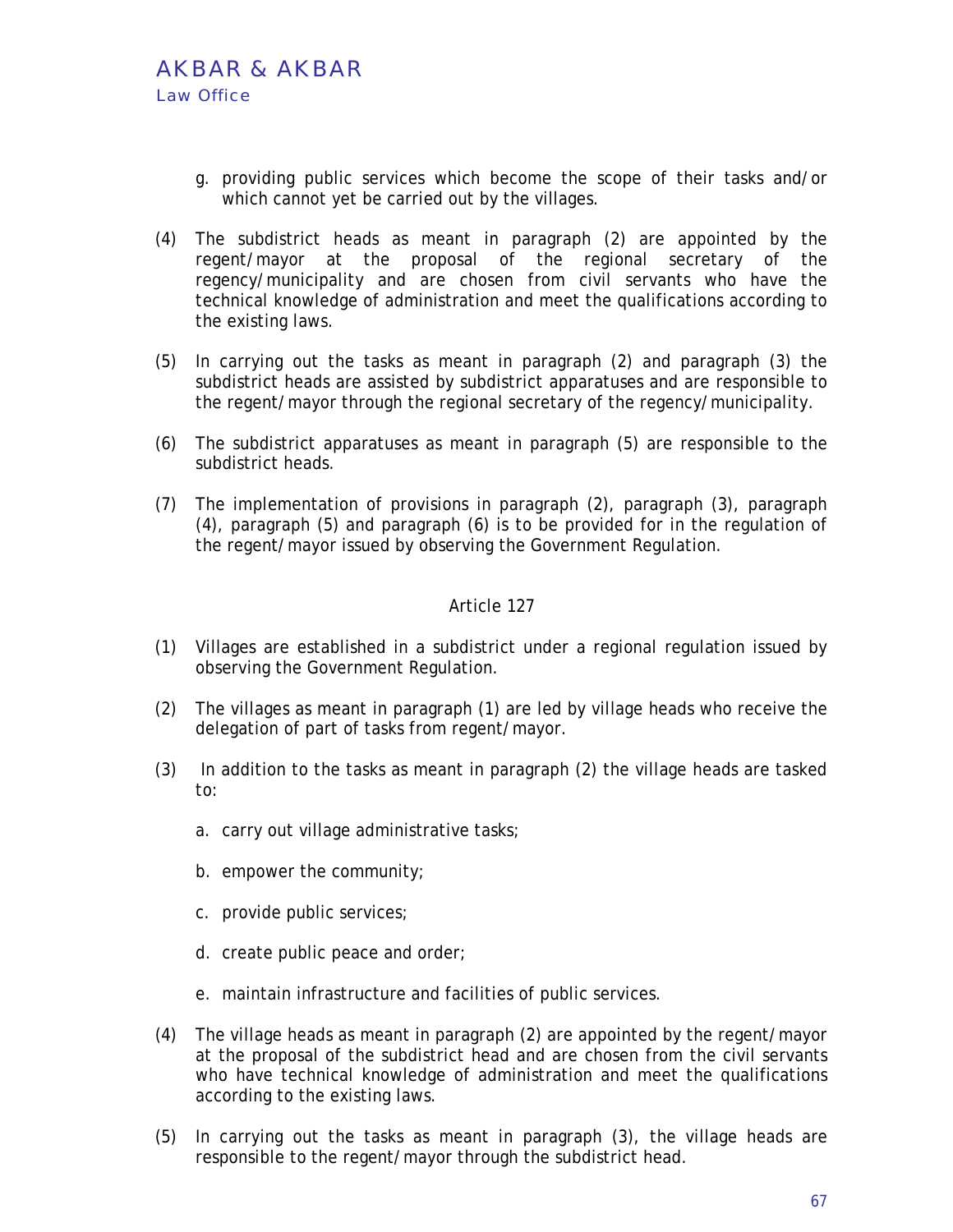- (6) In carrying out the tasks as meant in paragraph (3), the village heads are assisted by village apparatuses.
- (7) The village apparatuses as meant in paragraph (6) are responsible to the village heads.
- (8) To ensure the smooth execution of tasks of the village heads as meant in paragraph (3) other institutes may be formed according to the need stipulated by the Regional Regulation.
- (9) The implementation of provisions in paragraph (2), paragraph (3), paragraph (4), paragraph (5), paragraph (6) and paragraph (7) is to be provided for in a regulation of the regent/mayor issued by observing the existing law and regulation.

- (1) The organizational structure of regional apparatuses as meant in Article 120 paragraph (1) and paragraph (2) is to be provided for in a Regional issued by observing other certain factors and the Government Regulation.
- (2) The organizational of regional apparatuses as meant in paragraph (1) is controlled by the Government for provinces and by Governors for regencies/municipalities by observing the Government Regulation.
- (3) The formation and requirements of the posts of regional apparatuses as meant in Article 120 paragraph (1) and paragraph (2) are stipulated by the regulation of the regional head by observing the Government Regulation.

#### CHAPTER V REGIONAL PERSONNEL

# Article 129

- (1) The government develops the management of regional civil servants integrated with the management of national civil servants.
- (2) The management of regional civil servants as meant in paragraph (1) covers vacant positions, recruitment, promotion, tour of duty, discharge, pensions, salaries, allowances, welfare, rights, obligations, legal position, competence development and number control.

# Article 130

(1) The promotion, tour of duty and discharge from and within second echelon posts in the provincial government are stipulated by Governor.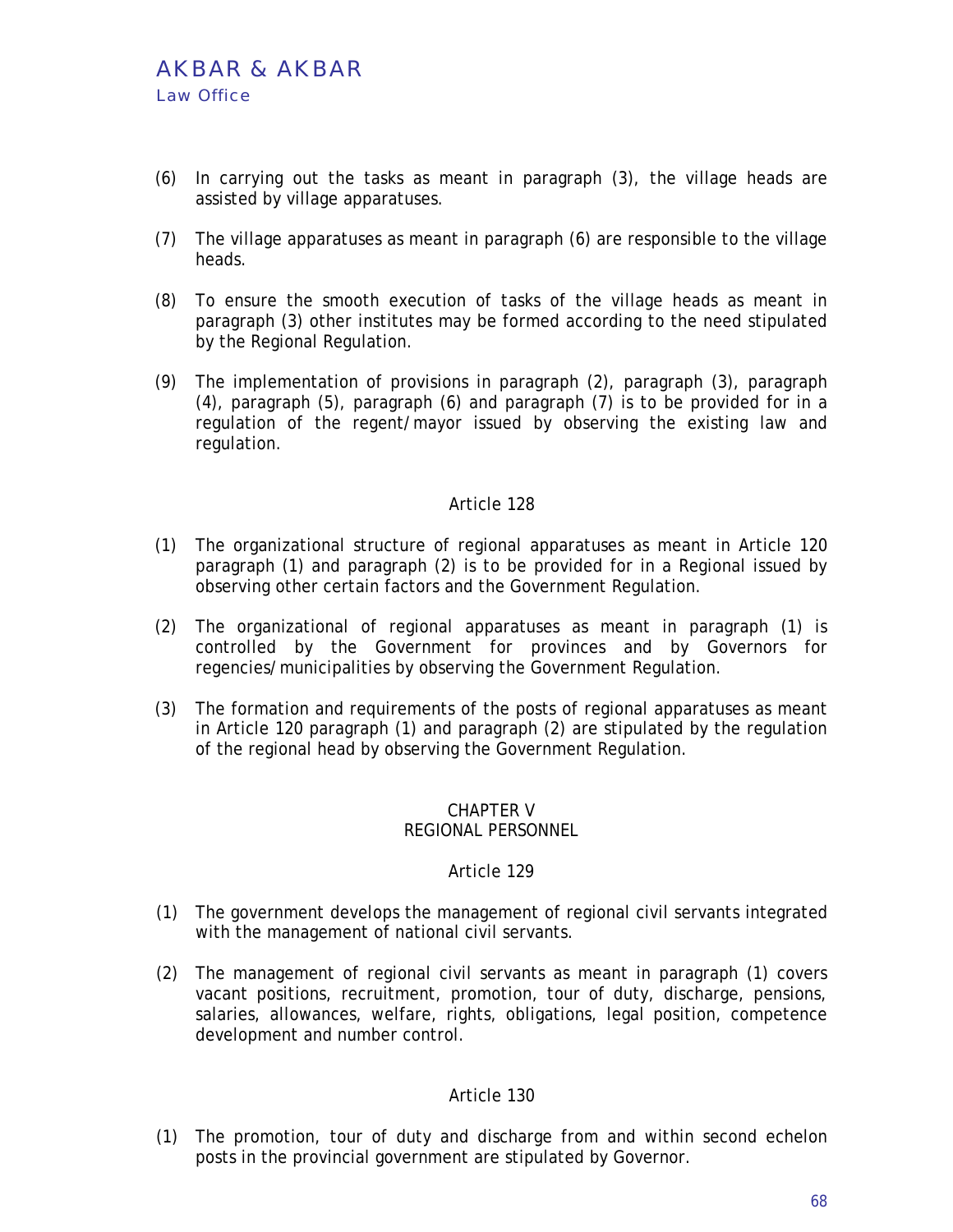(2) The promotion, tour of duty and discharge from and within second echelon posts in the regental/municipal are stipulated by the Regent/Mayor after consulting the Governor.

## Article 131

- (1) The tour of duty of civil servants from one regency/municipality to another within one province is stipulated by the Governor after consulting the Head of the State Personnel Board.
- (2) The tour of duty of civil servants from one regency/municipality to another among provinces, and from one province to another is stipulated by the Minister of Home Affairs after consulting the Head of the State Personnel Board.
- (3) The tour of duty of provincial/regental/municipal civil servants to ministries/non-ministerial government agencies or the other way around is stipulated by the Minister of Home Affairs after consulting the Head of the State Personnel Board.

# Article 132

The vacant positions of provincial/regental/municipal civil servants in each budget year are set by the Minister of State Administrative Reforms at the proposal of governors.

# Article 133

The development of regional civil servants' career must consider the integrity and morality, education and training, ranks, tour of duty, tour of duty among regions and competence.

- (1) The salaries and allowances of regional civil servants are borne by the regional budget (APBD) originating from the basic allocations in the general allocation funds.
- (2) The calculation and adjustment of the amount of basil allocations as meant in paragraph (1) as a result of the recruitment, discharge and tour of duty of regional civil servants is done every year.
- (3) The calculation of the basic allocations as meant in paragraph (1) and paragraph (2) is provided for in the Law concerning the Financial Sharing between the Central Government and Regional Governments.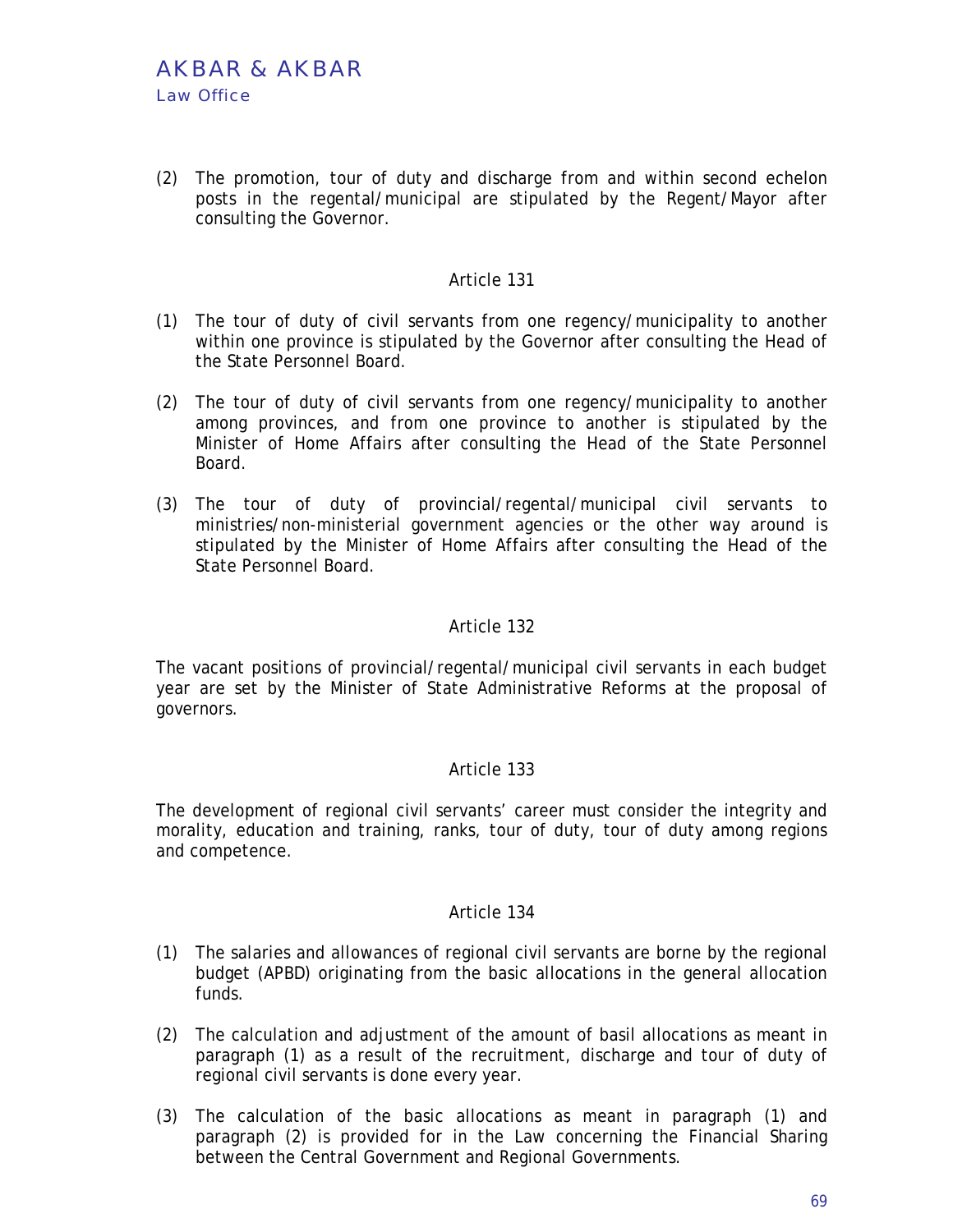(4) The government updates data on the recruitment, discharge and tour of duty of regional civil servants to calculate and adjust the basic allocations as meant in paragraph (3).

## Article 135

- (1) The development and control of the management of regional civil servants is coordinated at a national level by the Minister of Home Affairs and at regional level by Governors.
- (2) The standards, norms and procedures of developing and controlling the management of regional civil servants are to be provided for in a Government Regulation.

# CHAPTER VI REGIONAL REGULATIONS AND REGULATIONS OF REGIONAL HEAD

### Article 136

- (1) Regional regulations are stipulated by the regional head after securing approval from DPRD.
- (2) Regional regulations are enacted to implement provincial/regental/municipal autonomy and assistance tasks.
- (3) The regional regulations as meant in paragraph (1) constitute the elaboration of the higher regulations and are adjusted to the typical characteristics of each region.
- (4) The regional regulations as meant in paragraph (1) must not contradict the public interests and/or the higher regulations.
- (5) The regional regulations as meant in paragraph (1) take effect after being promulgated in the regional gazette.

#### Article 137

Regional regulations are enacted based on the principles of enacting legislation, covering:

- a. clear goal;
- b. institutions of appropriate organs;
- c. the suitability of the types of content to its materials;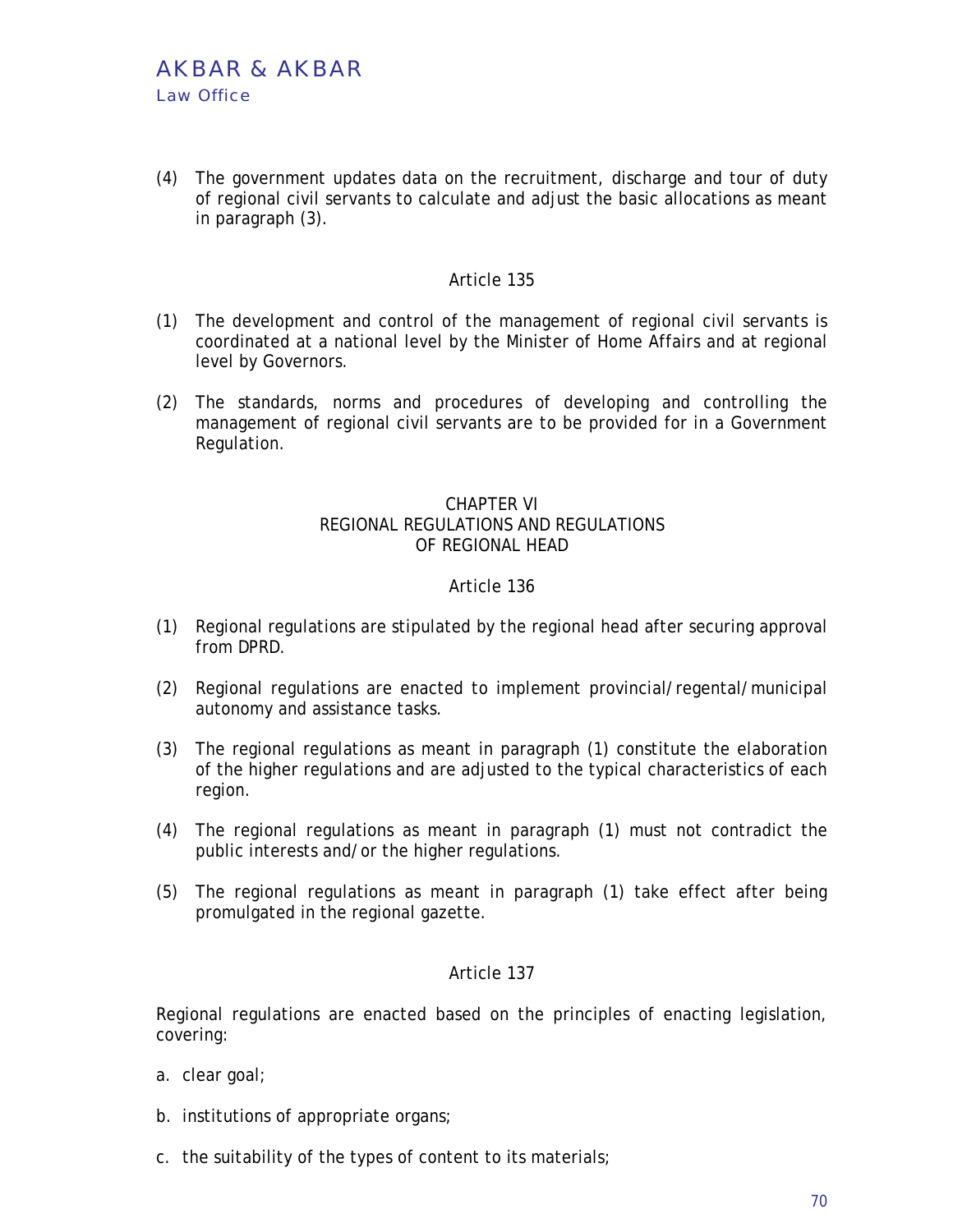- d. workable;
- e. efficiency and effectiveness;
- f. clear formula; and
- g. transparency.

- (1) The materials of regional regulations cover the principles of:
	- a. protection;
	- b. humanity;
	- c. national outlook;
	- d. brotherhood;
	- e. archipelago;
	- f. unity in diversity;
	- g. justice;
	- h. equal position in the law and government;
	- i. public peace and legal certainty; and/or
	- j. balance, synchronization and harmony.
- (2) In addition to the principles as meant in paragraph (1), the regional regulations may carry other principles according to the substance of the relevant regional regulations.

- (1) The public is entitled to give inputs, either orally or in writing, to prepare and deliberate draft regional regulation.
- (2) The preparations for the making, deliberation and endorsement of draft regional regulations are based on the existing laws and regulations.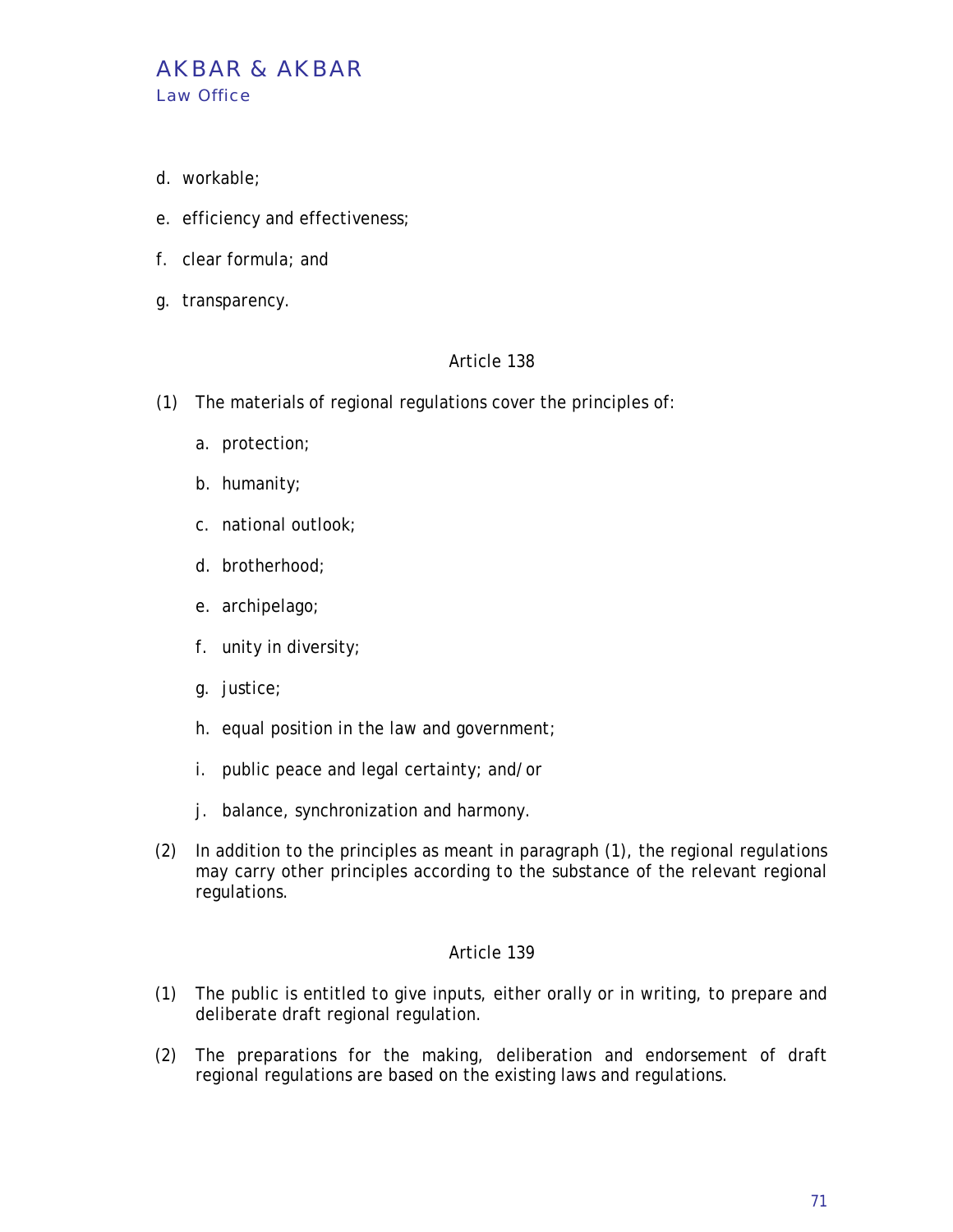- (1) Draft regional regulations may come from the DPRD, the Governor or the Regent/mayor.
- (2) If during a session period the DPRD, the Governor or the Regent/Mayor submits a draft regional regulation on similar matters, the draft regional regulation from the DPRD must be deliberated, while those from the Governor and the Regent/Mayor are used as comparison.
- (3) The procedure or preparing draft regional regulations from governors and regents/mayors is to be provided for in a Presidential Decree.

# Article 141

- (1) Draft regional regulations are submitted by members, commissions, groups of commissions or organs of DPRD specially in charge of legislation.
- (2) The procedure of preparing draft regional regulations as meant in paragraph (1) is to be provided for in the procedural rule of DPRD.

# Article 142

- (1) The DPRD secretariat disseminates draft regional regulations originating from DPRD.
- (2) The regional secretariat disseminates draft regional regulations originating from the Governor of the Regent/Mayor.

# Article 143

- (1) Regional regulations may carry provisions on the imposition of compulsory fees within the frame of law enforcement, either partially or entirely, on violators according to the existing laws and regulation.
- (2) Regional regulations may carry a maximum jail term of 6 (six) months or a maximum fine of Rp.50,000,000.00 (fifty million rupiah).
- (3) Regional regulations may carry jail terms or fines other than those specified in other laws and regulations.

# Article 144

(1) The draft regional regulation that has been approved by the DPRD and the Governor or the Regent/Mayor is submitted by the DPRD leadership to the Governor or the Regent/Mayor for endorsement into a regional regulation.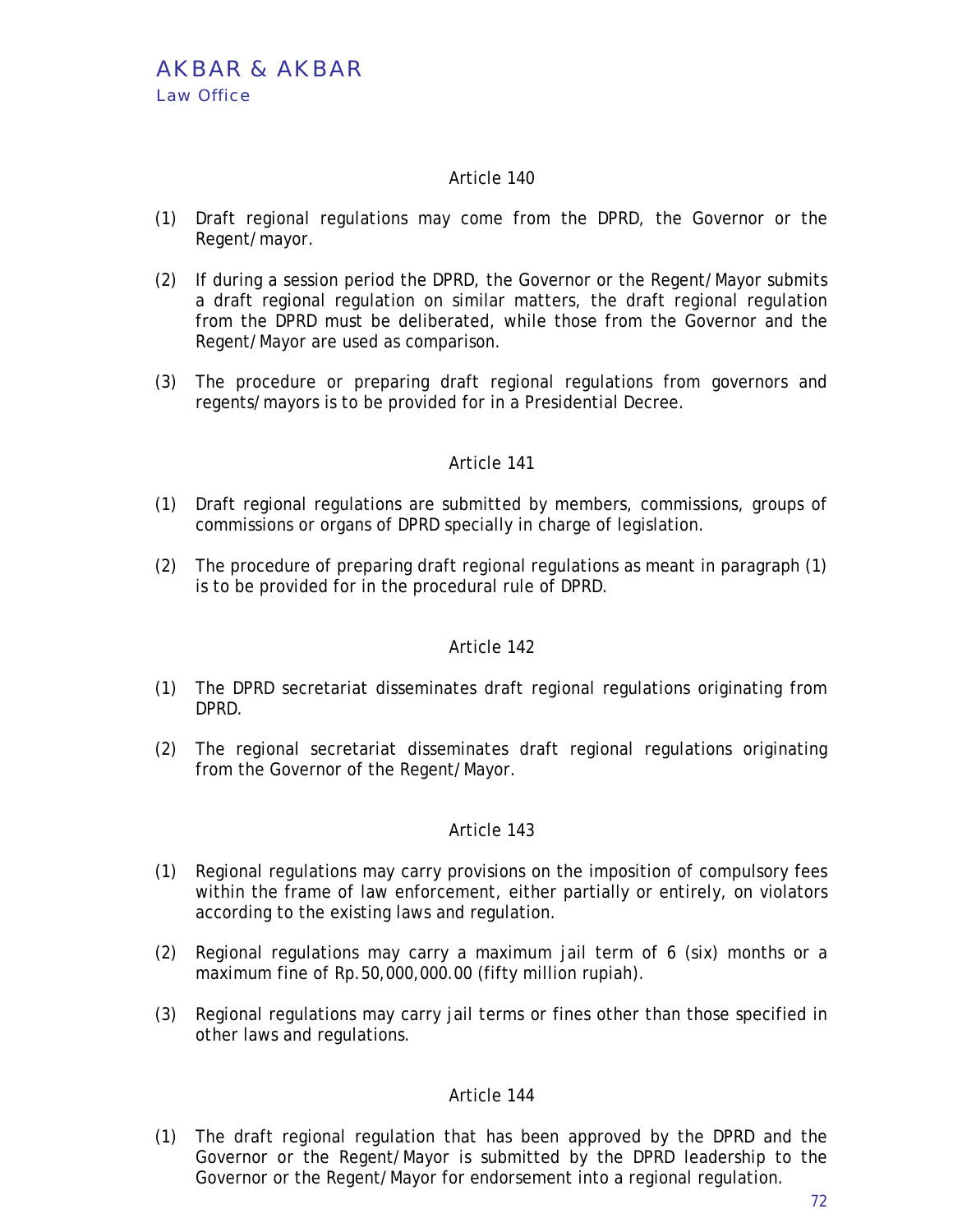- (2) The draft regional regulation as meant in paragraph (1) must be submitted in no more than 7 (seven) days after being agreed upon by both sides.
- (3) The draft regional regulation as meant in paragraph (1) and paragraph (2) is endorsed by the Governor or the Regent/Mayor in no more than 30 (thirty) days after being agreed upon by both sides.
- (4) If the draft regional regulation is not endorsed by the Governor or the Regent/Mayor within the given period of time as meant in paragraph (3), the draft regional will be declared valid as a regional regulation and must be promulgated by placing it in the regional gazette.
- (5) If the draft regional regulation as meant in paragraph (4) is declared valid, the clause of its validity reads: "This regional regulation is declared valid", by enclosing the date of validity.
- (6) The clause of validity as meant in paragraph (5) must be attached to the last page of the regional regulation before being promulgated in the regional gazette.

- (1) Any regional regulation must be submitted to the Government in no more than 7 (seven) days after being endorsed.
- (2) The Government can cancel the regional regulation as meant in paragraph (1) which contradicts the public interests and/or the higher regulations.
- (3) The decision on the cancellation of the regional regulation as meant in paragraph (2) is laid down in a Presidential Regulation is no more than 60 (sixty) days after the regional regulation as meant in paragraph (1) has been received.
- (4) In no more than 7 (seven) days after the issuance of the decision as meant in paragraph (3), the regional head must stop implementing the regional regulation and later the DPRD, along with the regional head revoke it.
- (5) If the province/regency/municipality cannot accept the decision on the cancellation of the regional regulation as meant in paragraph (3) on reason justified by the law, the regional head may file an objection to the Supreme Court.
- (6) If the objection as meant in paragraph (5) is accepted, either partially or wholly, the Supreme Court must state that the Presidential Regulation is null and void and has no legal force.
- (7) If the Governor does not issue a Presidential Regulation to nullify the regional regulation as meant in paragraph (3), the regional regulation in question is declared valid.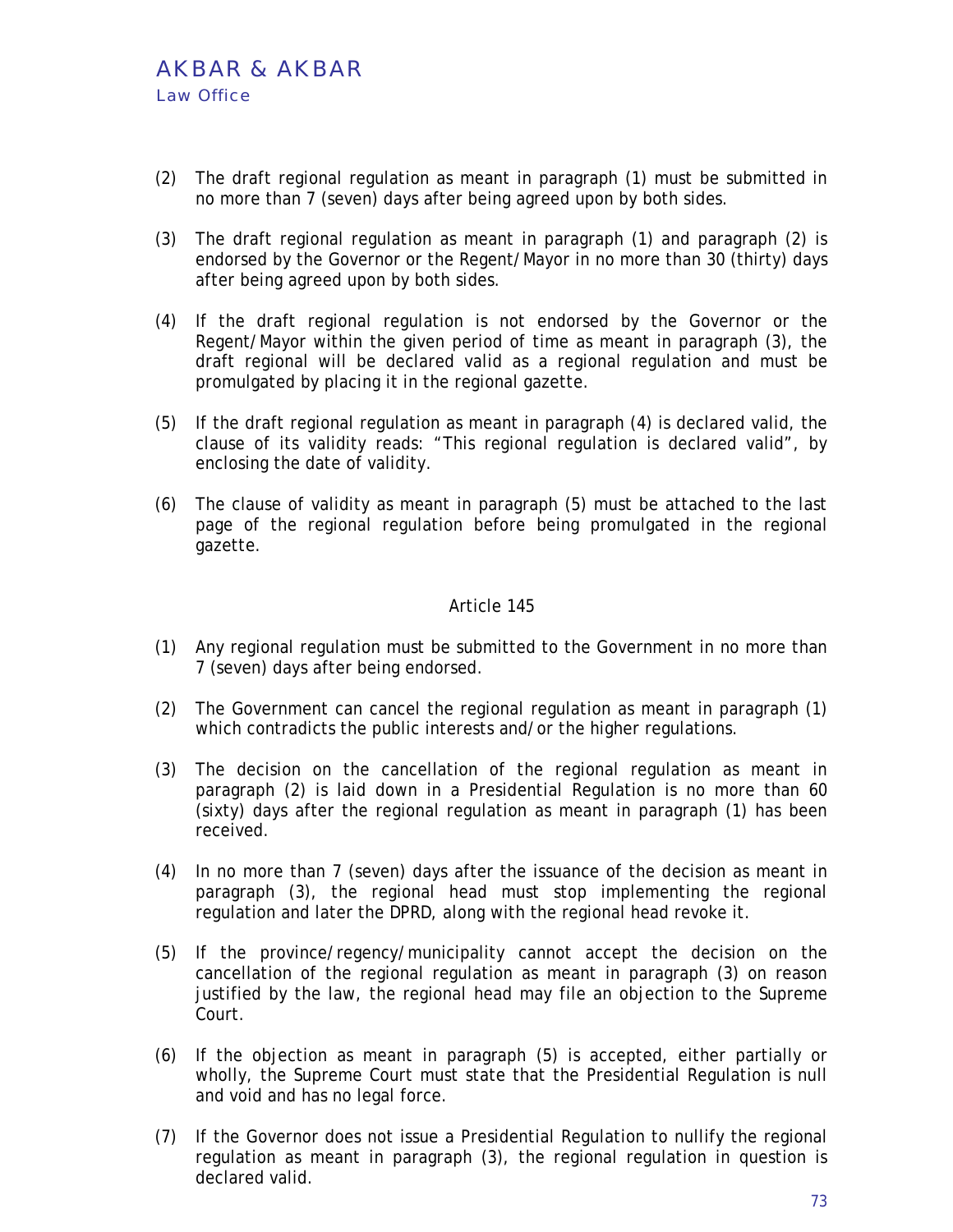- (1) To implement a regional regulation, upon the power of the legislation, the regional head issues decisions and/or regulations of the regional head.
- (2) The regulations and/or decisions of the regional head as meant in paragraph (1) must not contradict the public interests, regional regulations, and the higher legislation.

## Article 147

- (1) Regional regulations are promulgated in the state gazette of the regional government and the regulations of the regional head are promulgated in the regional gazette.
- (2) The regional secretary promulgates regional regulations in the state gazette of the regional government and the regulations of the regional head in the regional gazette.
- (3) The regional government must disseminate the regional regulations that have been promulgated in the state gazette of the regional government and the regulations of the regional head that have been promulgated in the regional gazette.

#### Article 148

- (1) To assist the regional head in upholding regional regulations and creating public peace and order, a regional police task force is formed.
- (2) The formation and organizational structure of the regional police task force as meant in paragraph (1) must be based on the Government Regulation.

- (1) Members of the regional police task force may be appointed civil servant investigators according to the existing law.
- (2) The investigation and prosecution of violation of regional regulation is done by investigator and public prosecutors according to the existing law.
- (3) By a regional regulation other official may be appointed to conduct an investigation into violation of the regional regulation.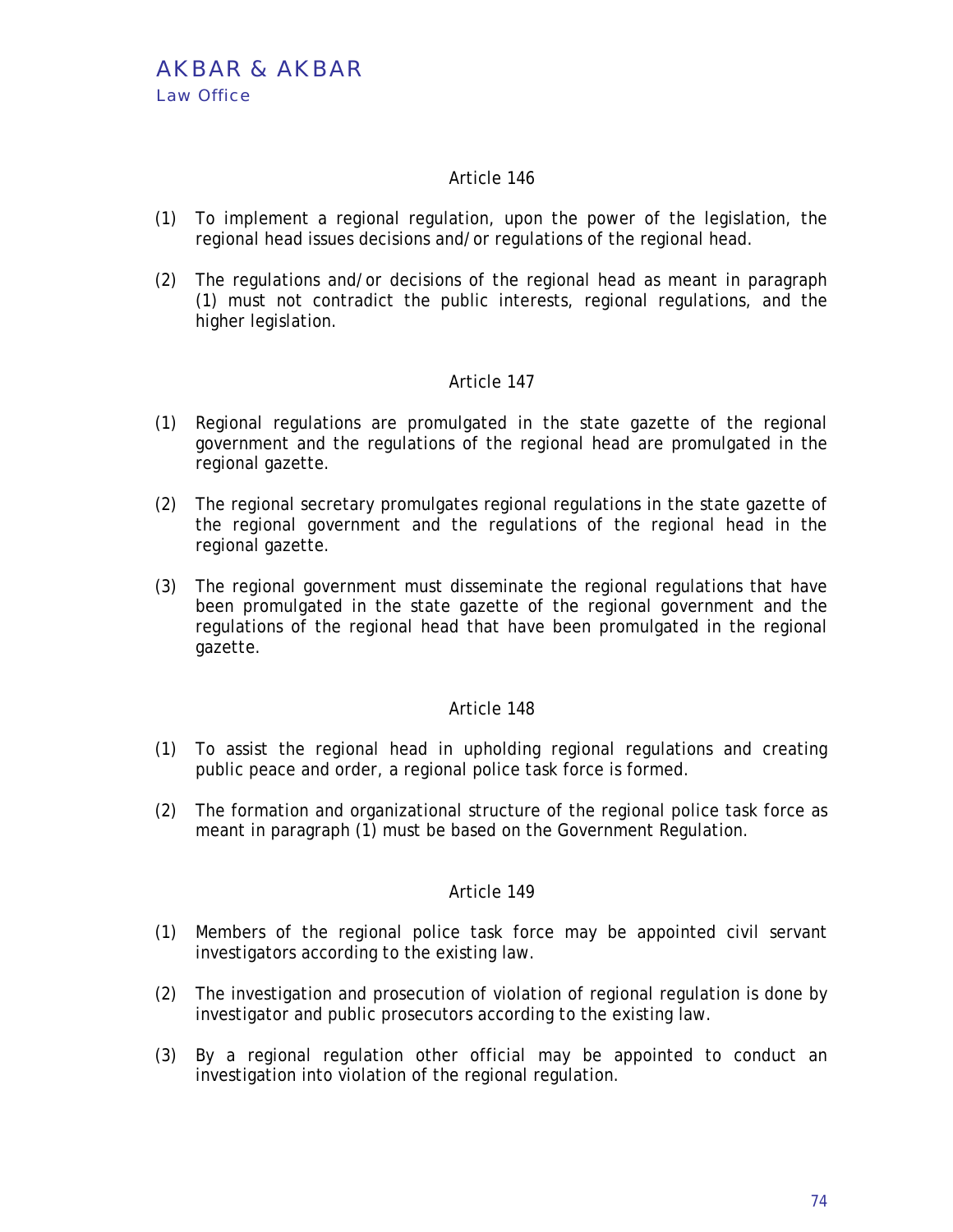AKBAR & AKBAR Law Office

### CHAPTER VII REGIONAL DEVELOPMENT PLANNING

## Article 150

- (1) In running regional governments, regional development planning is drawn up as an integral part of the national development planning.
- (2) The regional development planning as meant in paragraph (1) is drawn up by provincial, regental/municipal governments in accordance with their respective authority and is implemented by the regional development planning board.
- (3) The regional development planning as meant in paragraph (2) is drawn up in stages, covering:
	- a. long-term regional development planning (regional RPJP) for a period 20 (twenty) years, which contains vision, mission and development direction based on the national RPJP;
	- b. medium-term regional development planning (regional RPJM) for a period of 5 (five) years, which constitutes the elaboration of vision, mission and programs of the regional head based on the regional RPJP and the national RPJM;
	- c. the regional RPJM as meant in point b contains the direction of regional financial policies, regional development strategies, general policies, and work programs of work units of regional apparatuses, inter work units of regional apparatuses, and territorial programs as well as work plan within the frame of regulation and indicative financing scheme;
	- d. regional development work plan (RKPD) constitutes the elaboration of the regional RPJM for a period of 1 (one) year, which contains draft regulational economic framework, regional development priorities, work plan and financing, either those financed directly by the regional government or those involving the participation, based on the work plan of the Government;
	- e. the regional RPJP and RJMD as meant in paragraph (3) point a and point b are stipulated by a regional regulation by observing the Government Regulation.

## Article 151

(1) The work units of regional apparatuses draw up strategic plans, hereinafter referred to as *Renstra*-SKPD, which contain vision, mission, goal, strategies, policies, programs and development activities according to their tasks and function by observing the regional RPJM.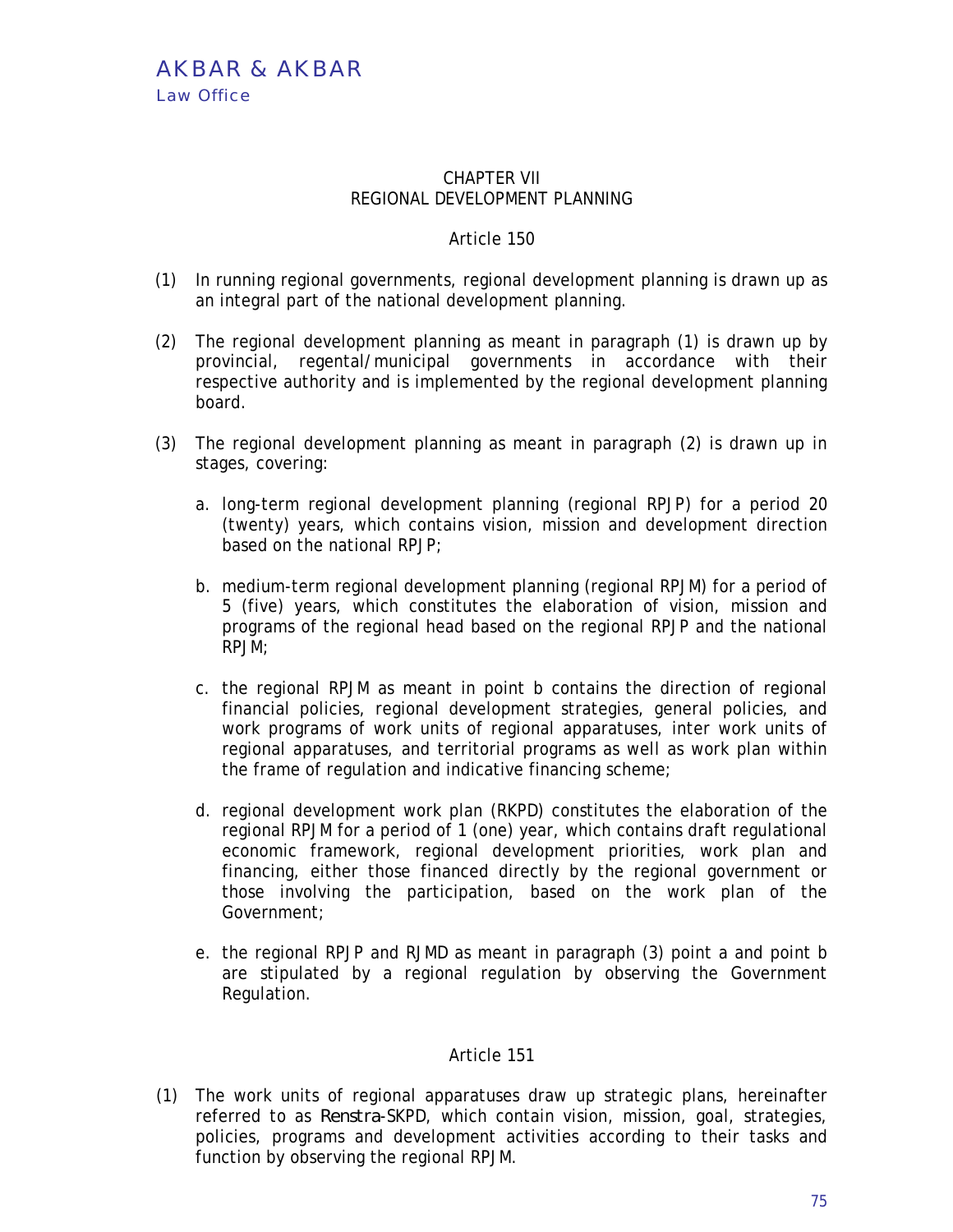(2) *Renstra*-SKPD as meant in paragraph (1) is made in the form of work plans of work units of regional apparatuses, which contain policies, programs, and development activities, either those carried out directly by the regional government or those involving the public participation.

## Article 152

- (1) Regional development planning is based on accurate and accountable data and information.
- (2) The data and information as meant in paragraph (1) cover:
	- a. the running of regional development;
	- b. the organizational structure and work mechanism of regional government;
	- c. regional head, DPRD, regional apparatuses, and regional civil servants;
	- d. regional finance;
	- e. regional resource potentials;
	- f. regional legal products;
	- g. population;
	- h. basic information on territory; and
	- i. other information related to the running of regional government.
- (3) In running the regional government efficiently and effectively, the use of data and information as meant in paragraph (2) must be managed using a regional information system integrated with the national one.

#### Article 153

The regional development planning as meant in Article 152 is made to ensure the linkage and consistency between planning, budgeting, realization, and control

#### Article 154

The stages and procedures of making, controlling and evaluating the implementation of the regional development planning are to be provided for in a Government Regulation by observing the existing law.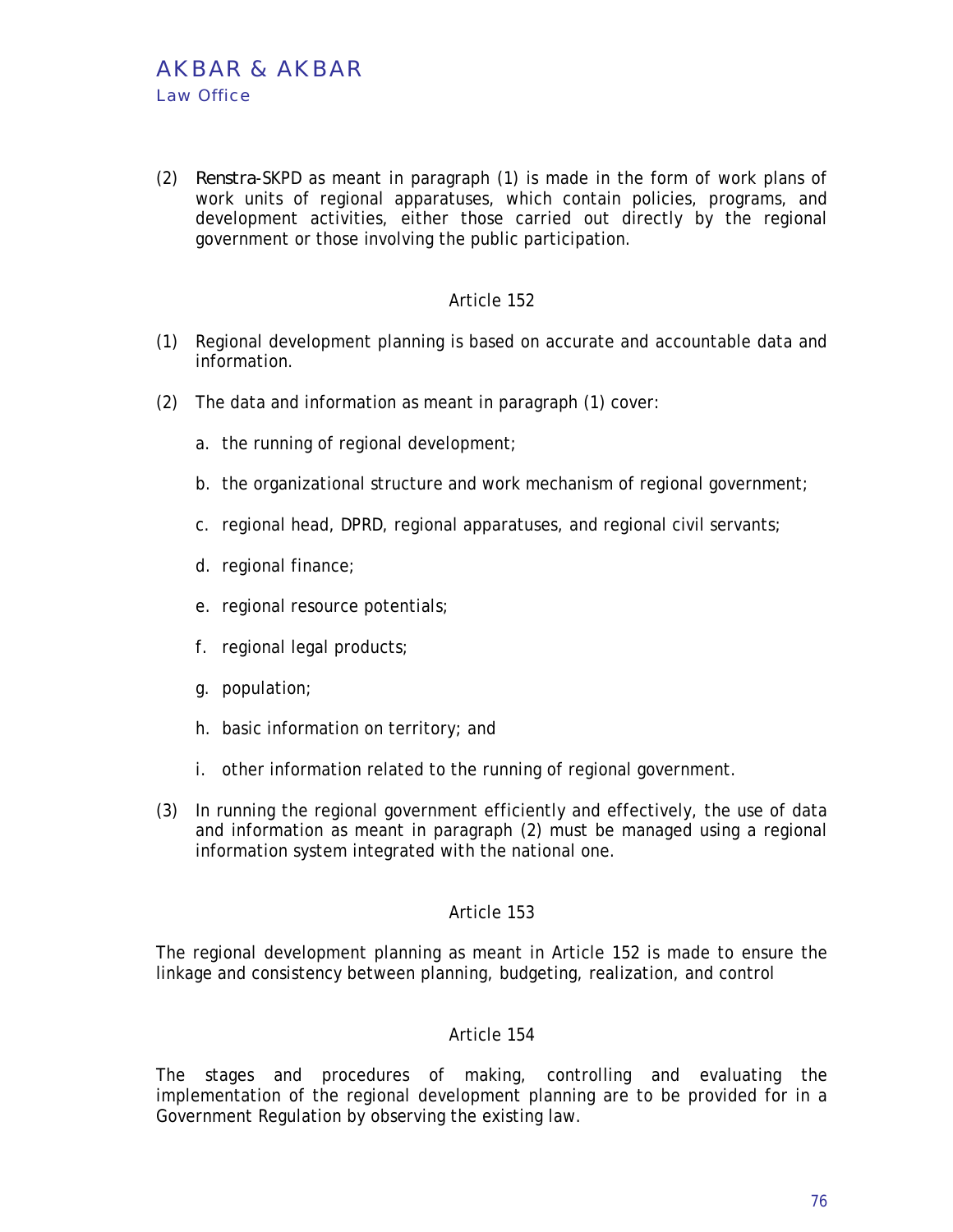AKBAR & AKBAR Law Office

### CHAPTER VIII REGIONAL FINANCE

## Sub-Section One General

# Article 155

- (1) The execution of administrative affairs that become the authority of regional government is borne by the regional budget.
- (2) The execution of administrative affairs that become the authority of the Government in regions is borne by the state budget.
- (3) The administration of funds for the execution of administrative affairs as meant in paragraph (1) must be separated from that as meant in paragraph (2).

## Article 156

- (1) The regional head holds the power over the management of regional finance.
- (2) In exercising the power as meant in paragraph (1) the regional head partially or wholly delegates the power over the planning, execution, administration, reporting, accountability and control of the regional finance to regional officials.
- (3) The delegation of partial or entire power as meant in paragraph (2) is based on the principle of separating authority between those ordering, auditing, and receiving/spending the money.

# Sub-Section Two Income, Spendings and Financing

## Article 157

Sources of regional income consist of:

- a. original income of the region, hereinafter referred to as PAD, namely:
	- 1) regional tax receipts;
	- 2) regional levies;
	- 3) proceeds from the management of separated regional assets; and
	- 4) other legal PAD.
- b. balance funds; and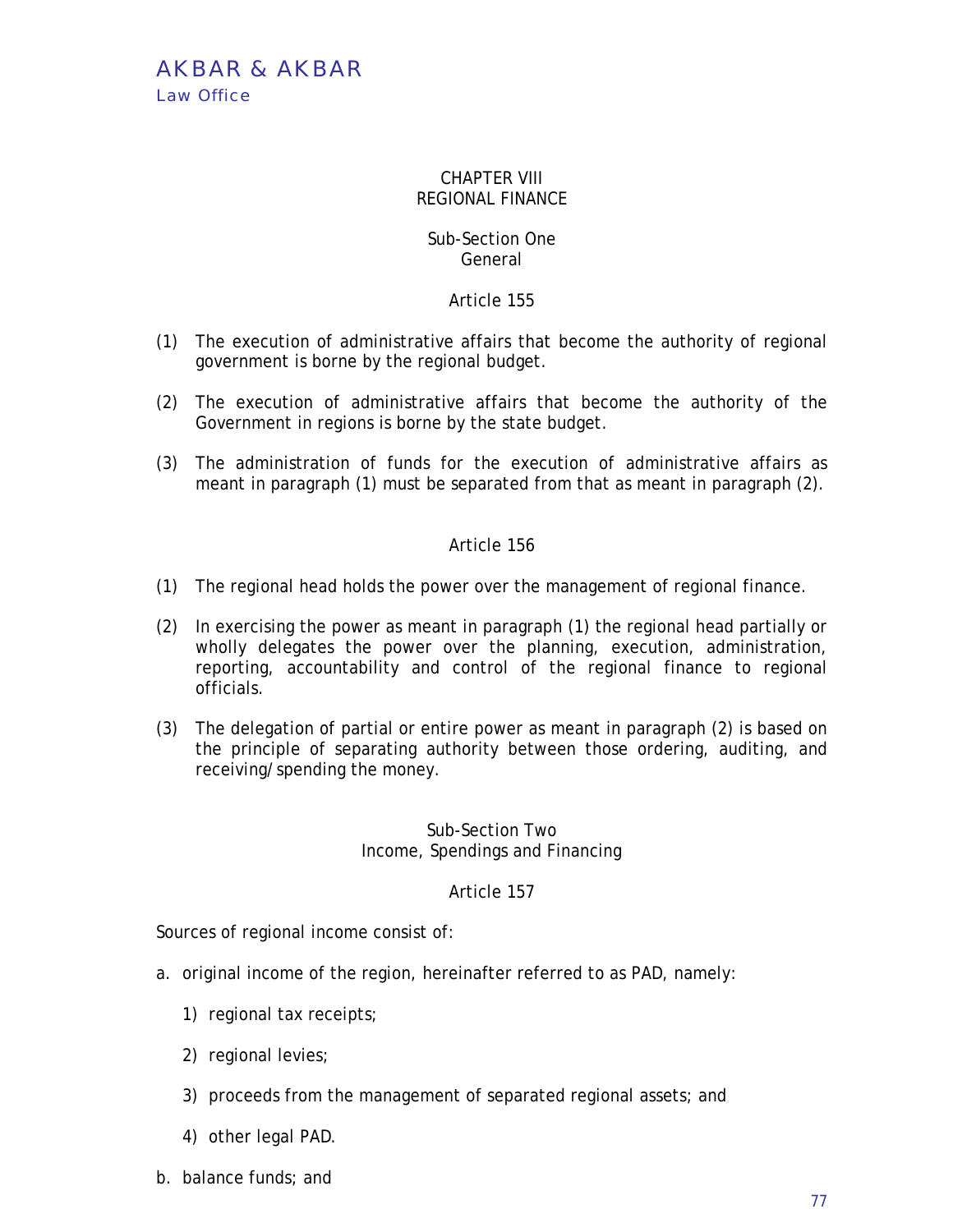

c. other legal regional income.

## Article 158

- (1) Regional taxes and regional levies are stipulated by law and collected in regions by stipulating further regional regulation.
- (2) Regional governments are banned from collecting levies or the like other than those specified by the law.
- (3) Proceeds from the management of separated state assets as meant in Article 157 point a sub-point 3 and other legal PAD as meant in Article 157 point subpoint 4 are stipulated by a regional regulation issued by observing the existing law and regulation.

### Article 159

The balance funds as meant in Article 157 point b consist of:

- a. sharing funds;
- b. general allocation funds (DAU); and
- c. special allocation funds (DAK).

- (1) The sharing funds as meant in Article 159 point a originate from taxes and natural resources.
- (2) The sharing funds originating from taxes as meant in paragraph (1) consist of:
	- a. land and building tax (PBB) in the rural, urban, plantation, mining and forestry sectors;
	- b. fees on land and building titles (BPHTB) in the rural, urban, plantation, mining and forestry sectors;
	- c. income tax (PPh) under Article 21, Article 25 and Article 29 or resident taxpayers.
- (3) The sharing funds originating from the natural resources as meant in paragraph (1) originates from:
	- a. forestry receipts originating from forest concession (HPH) fees, forestry resources provisions, and reforestation funds resulting from the relevant areas;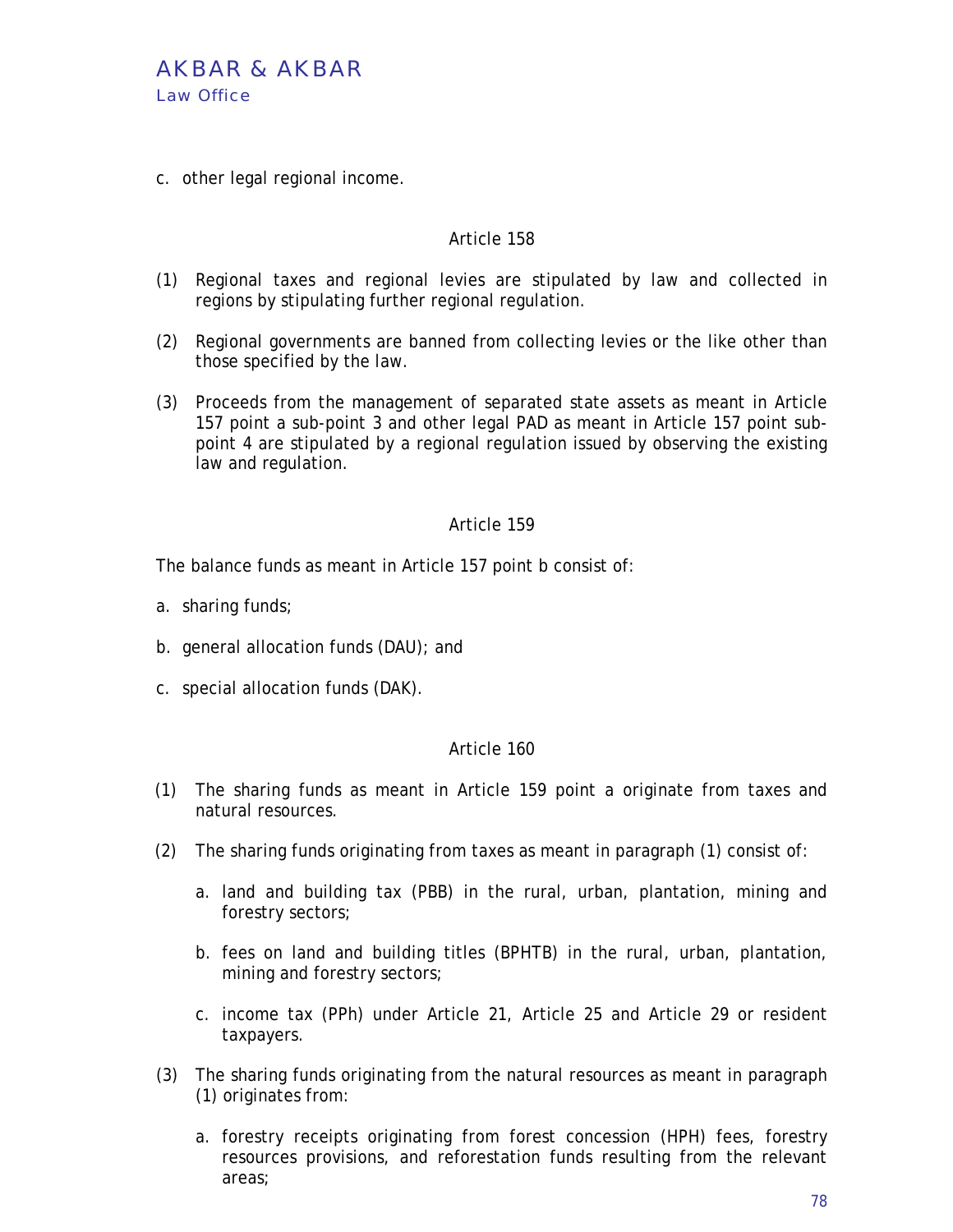- b. general mining receipts originating from fixed contributions (landrent) and exploration and exploitation fees (royalties) resulting from the relevant areas;
- c. national fishery receipts originating from fishery business levies and fishery product fees;
- d. oil mining receipts from the relevant areas;
- e. natural gas mining receipts originating from the relevant area;
- f. geothermal gas mining receipts originating from the government portion of payments, fixed fees and production fees from the relevant areas.
- (4) The Minister of Home Affairs determines the regions producing natural resources as meant in paragraph (3) after consulting the relevant technical minister.
- (5) The relevant technical minister sets the basis for the calculation of portion for the regions producing natural resources after consulting the Minister of Home Affairs.
- (6) The implementation of provisions in paragraph (1), paragraph (2), paragraph (3), paragraph (4) and paragraph (5) is to be stipulated in a Government Regulation.

- (1) DAU as meant in Article 159 point b is allocated based on certain percentage of net domestic revenues stipulated in the state budget (APBN).
- (2) DAU for a region is set based on certain criteria which emphasize the aspects of equitable distribution and justice in line with the execution of administrative affairs, with the formula and calculation of DAU being set according to the existing law.

- (1) DAK as meant in Article 159 point c is allocated from the state budget to certain regions to finance the implementation of decentralization for:
	- a. special activities stipulated by the Government based on the national priorities;
	- b. special activities proposed by certain regions.
- (2) The drawing up of special activities stipulated by the Government as meant in paragraph (1) point a is coordinated with the Governor.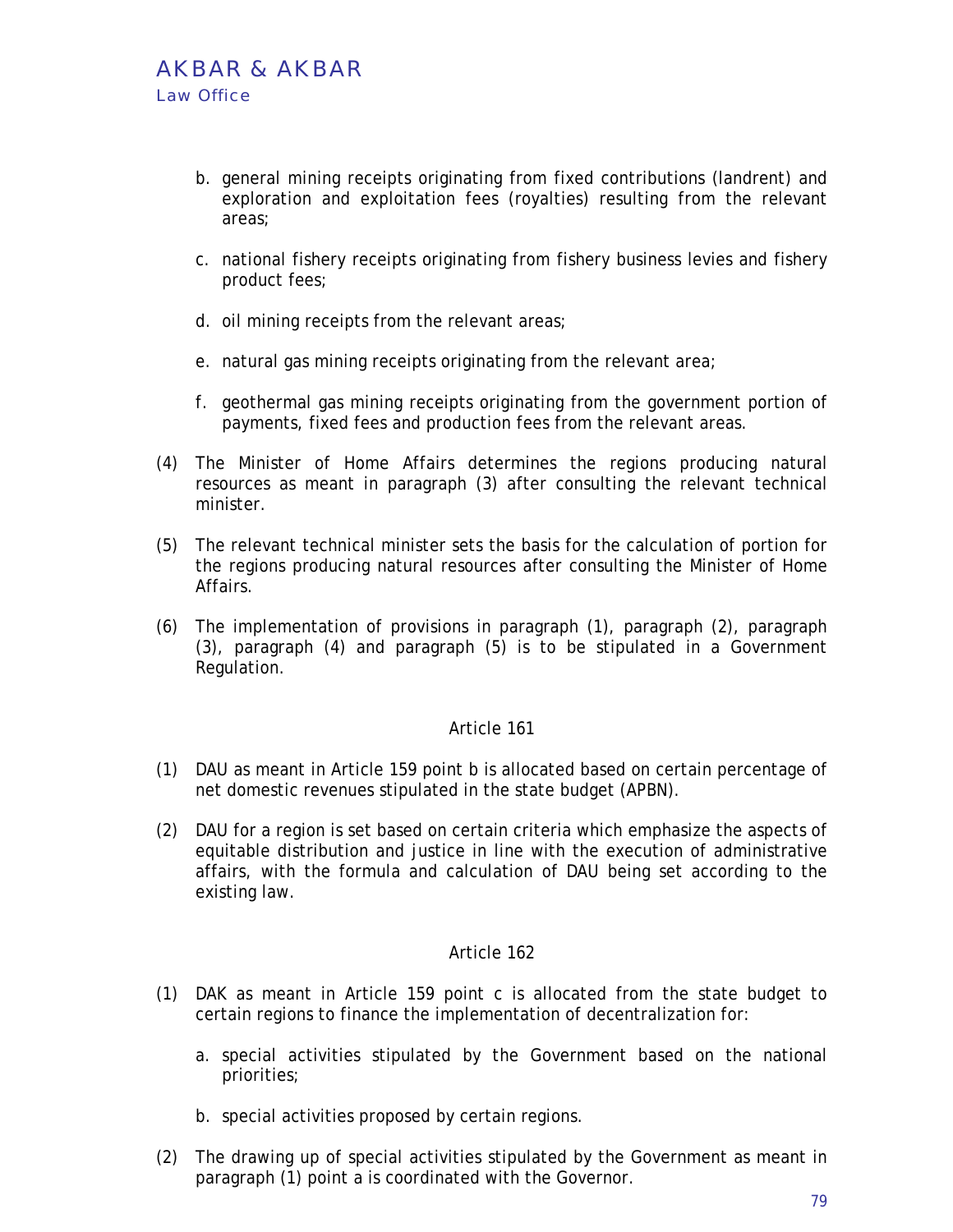- (3) The drawing up of special activities as meant in paragraph (1) point b is done after being coordinated by the relevant region.
- (4) Further provisions on DAK are to be provided for in a Government Regulation.

- (1) Guidelines for using, supervising, monitoring and evaluating tax sharing income, natural resource sharing income, DAU and DAK are to be provided for in a regulation of the Minister of Home Affairs.
- (2) Further provisions on the distribution of balance funds as meant in Article 157 point b are stipulated in Law concerning the Financial Sharing between the Central Government and Regional Administrations.

### Article 164

- (1) Other legal regional revenues as meant in Article 156 point c constitute all the regional revenues other than original income of the region and balance fund, covering grants, emergency funds and other income stipulated by the Government.
- (2) The grants as meant in paragraph (1) constitute assistance in the form of money, goods, and/or services originating from the Government, the community, and domestic or corporate bodies.
- (3) The emergency funds as meant in paragraph (1) constitute government assistance from the state budget for regional governments to finance urgent needs due to certain events that can be borne by the regional budget.

#### Article 165

- (1) The conditions that can be classified as certain events as meant in Article 164 paragraph (3) are stipulated by a Presidential Regulation.
- (2) The amount of emergency fund allocations is set by the Minister of Finance by consulting the Minister of Home Affairs and the relevant technical minister.
- (3) The procedures of managing and accounting for the use of emergency funds are to be provided for in a Government Regulation.

#### Article 166

(1) The Government may allocate emergency funds to a region declared as facing financial crisis that cannot be overcome by the region so that it puts the region as an autonomous region on the line.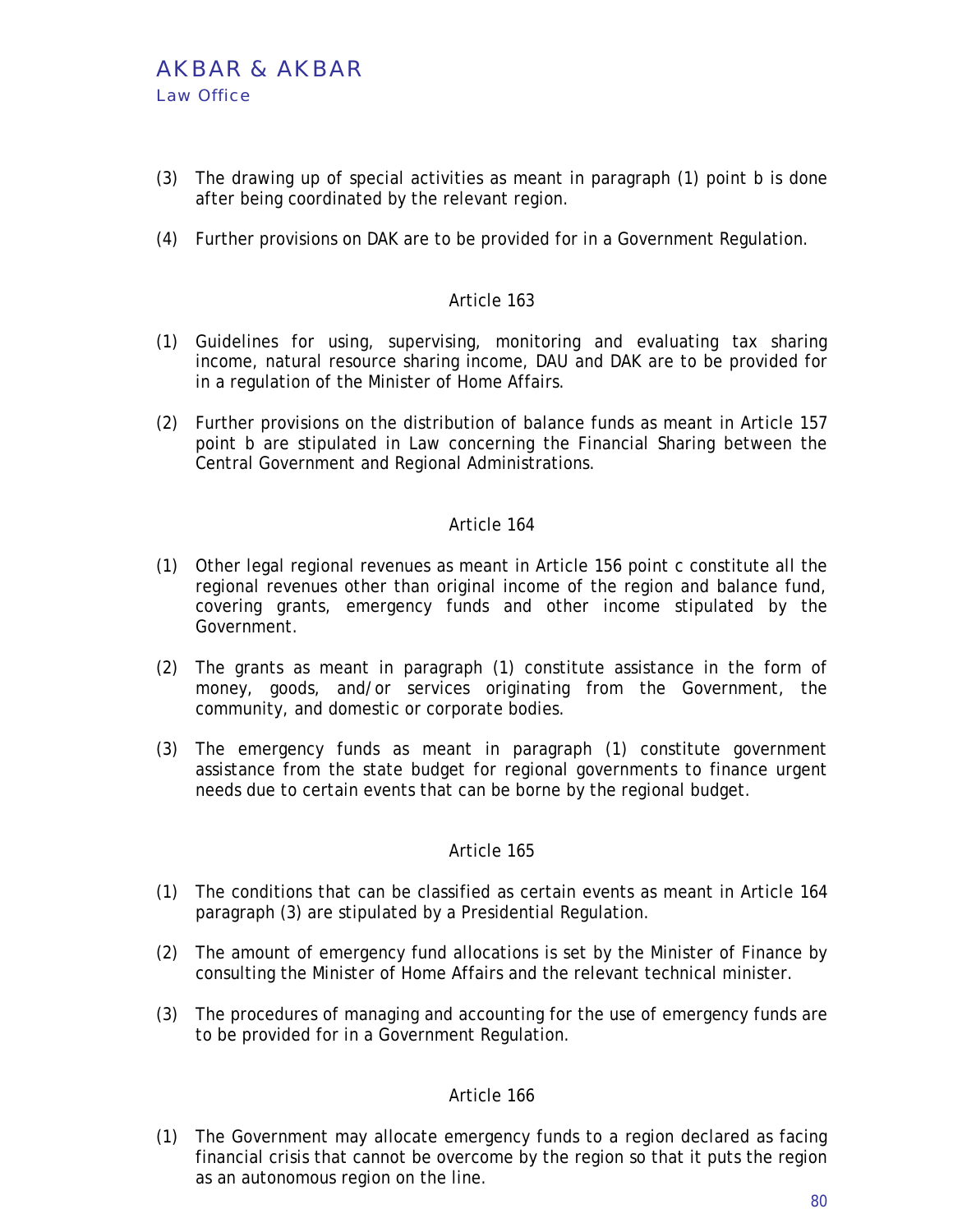(2) The procedure of applying for emergency fund allocation and evaluation by the Government of emergency fund allocation is to be stipulated by a Government Regulation.

### Article 167

- (1) Regional spendings are mainly directed towards protecting and improving the quality of the people's life as part of efforts to fulfill the regions' obligations as meant in Article 22.
- (2) The protection and improvement of the quality of the people's life as meant in paragraph (1) includes the improvement of basic services, education, health facilities, social facilities and general facilities in a reasonable way and the development of social guarantee system.
- (3) The regional spendings as meant in paragraph (1) must consider budget standard analysis, price standard, performance yardstick, and minimum service standard stipulated by the law.

### Article 168

- (1) The regional head's and deputy regional head's spendings are stipulated by the Regional Regulation based on the Government Regulation.
- (2) The DPRD leaders' and members' spendings are stipulated by the Regional Regulation based on the Government Regulation.

#### Article 169

- (1) To finance the running of regional governments, the regional governments can make loans from the Government, other regional governments, bank financial institutions, non bank financial institutions and the public.
- (2) The regional governments, with approval from DPRD, may issue regional bonds to finance investments that produce income for the regions.

- (1) Regional governments may apply to the Minister of Finance on behalf of the Government for twp-step loans from foreign creditors after consulting the Minister of Home Affairs.
- (2) The agreement on two-step loans as meant in paragraph (1) is signed by the Minister of Finance and the relevant regional head.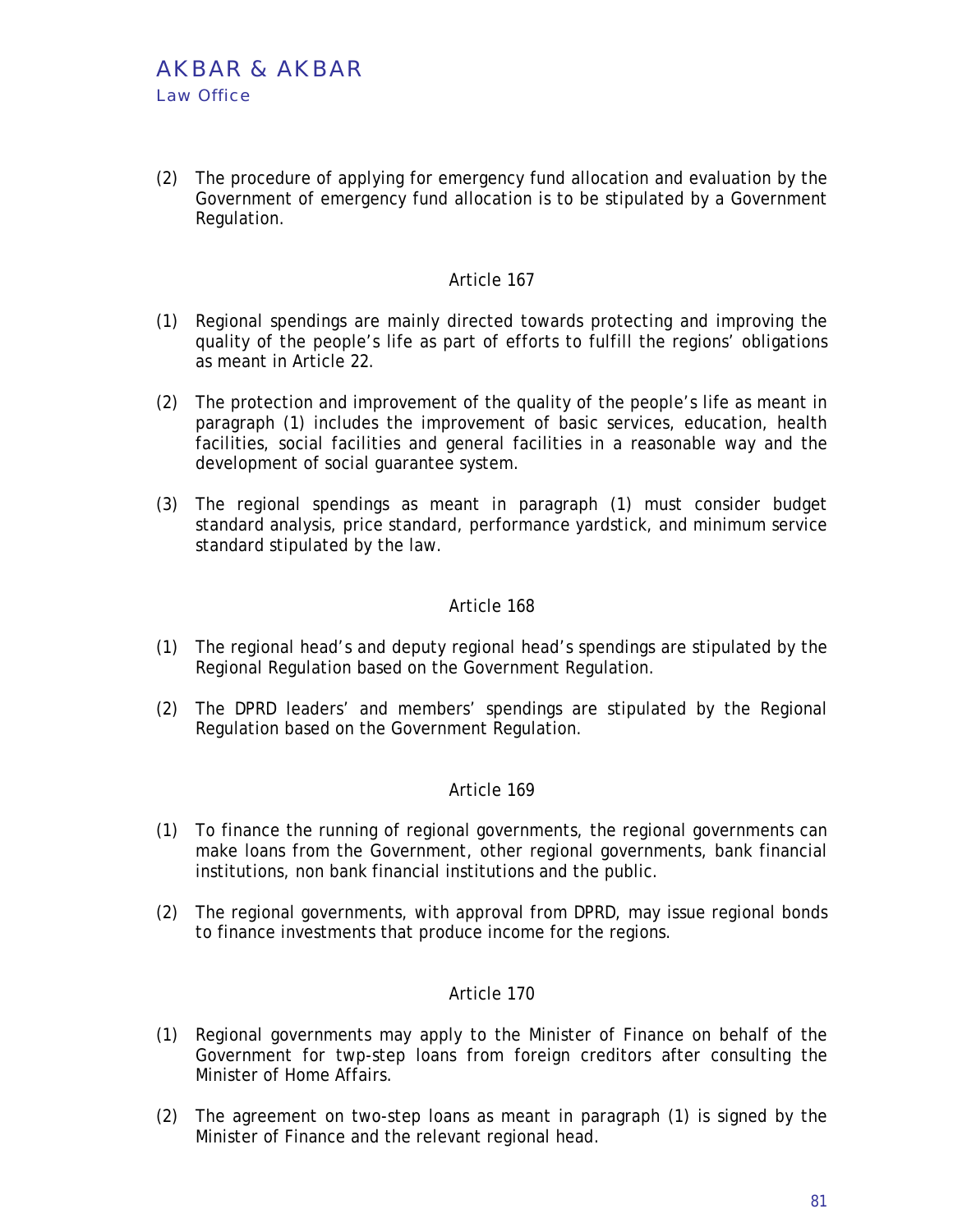- (1) Provisions on regional loans and regional bonds are to be provided for in a Government Regulation.
- (2) The Government Regulation as meant in paragraph (1) shall at least contain:
	- a. requirements for regional governments in making loans;
	- b. budget allocations for maturing loans in the regional budget;
	- c. sanction on the regional government that fails to repay debts to the Government, other regional government, bank, non-bank financial institution and the public;
	- d. the procedure of reporting the cumulative position of debts and the obligation to repay debts in each semester of the current budget year;
	- e. the requirements for issuing regional bonds, and paying interest and principal of regional bonds;
	- f. the management of regional bonds, covering the risk management, sales and purchase of regional bonds, budget allocations for the settlement of regional bonds in the regional budget.

## Article 172

- (1) Regional governments can form reserve funds to finance certain needs whose funds cannot be made available in one budget year.
- (2) Provisions on reserve funds are to be provided for in Government Regulation.
- (3) The Government Regulation as meant in paragraph (2) shall at least contain requirements for forming, allocating and accounting for reserve funds.

- (1) Regional governments can place equities in state and/or private companies.
- (2) The equities as meant in paragraph (1) can be raised, reduced, sold to other parties, and/or transferred to a regional government-owned company.
- (3) The equities as meant in paragraph (1) are based on the existing law.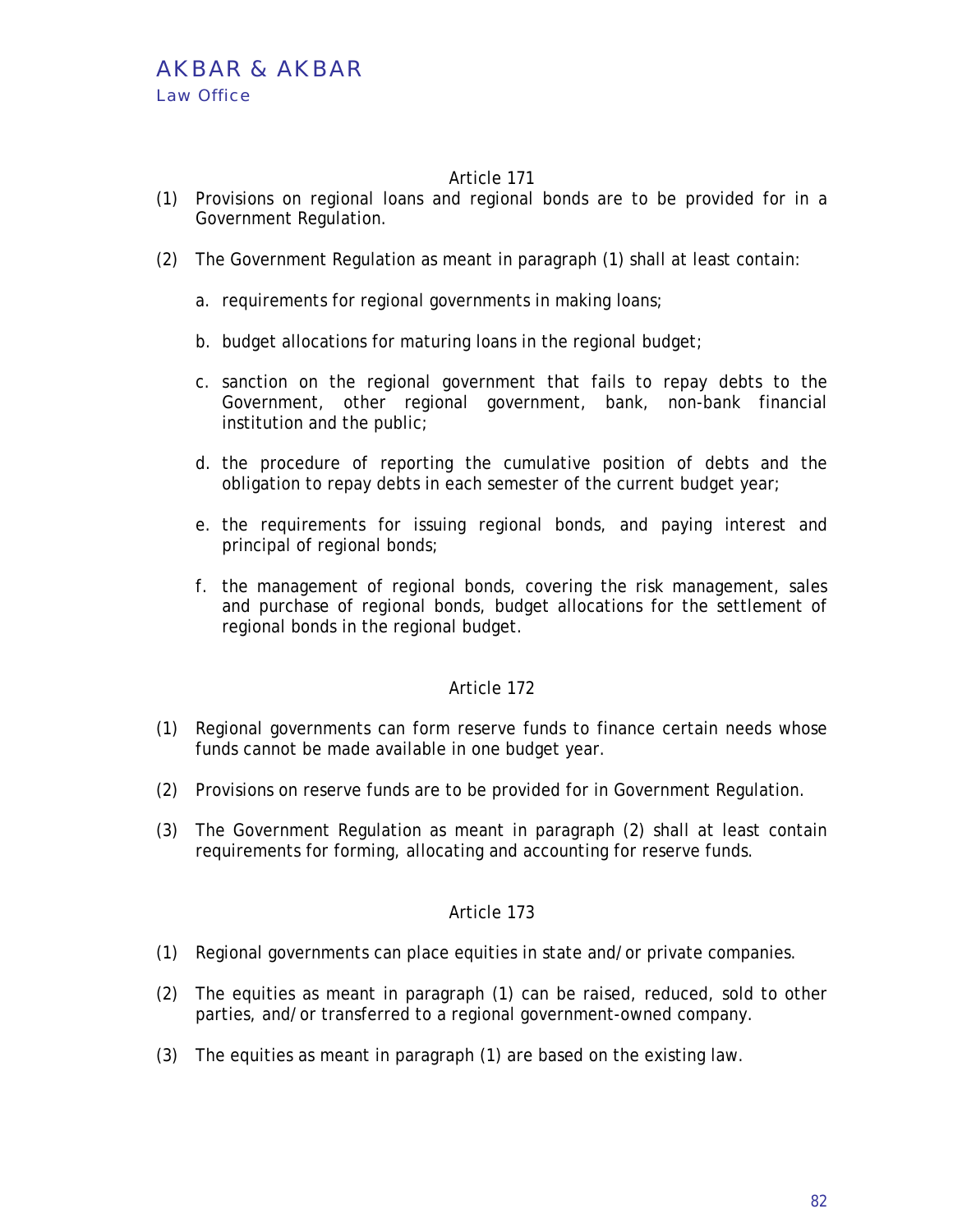### Sub-Section Three Regional Budget Surplus and Deficit

# Article 174

- (1) If the regional budget (APBD) is expected to enjoy a surplus, the use of the APBD surplus shall be stipulated in the Regional Regulation on APBD.
- (2) The surplus as meant in paragraph (1) can be used to:
	- a. pay the principal of maturing debts;
	- b. make equities (regional investment);
	- c. be transferred to the reserve fund account.
- (3) If APBD is expected to suffer a deficit, it can be financed by regional funding sources stipulated in the Regional Regulation on APBD.
- (4) The regional financing as meant in paragraph (3) originates from:
	- a. budget leftover in the past year;
	- b. transfer from reserve funds;
	- c. proceeds from the sales of separated regional assets; and
	- d. regional loans.

## Article 175

- (1) The Minister of Home Affairs shall control the budget deficit of each region.
- (2) Regional governments must report the position of APBD surplus/deficit to the Minister of Home Affairs and the Minister of Finance each semester in the current budget year.
- (3) If a regional government fails to meet the obligation as meant in paragraph (2), the Government may suspend the distribution of balanced funds.

## Sub-Section Four Investment Incentives and Privileges

## Article 176

In increasing regional economy, regional governments may give incentives and/or privileges to the public and/or investor based on regional regulation by observing the existing law and regulation.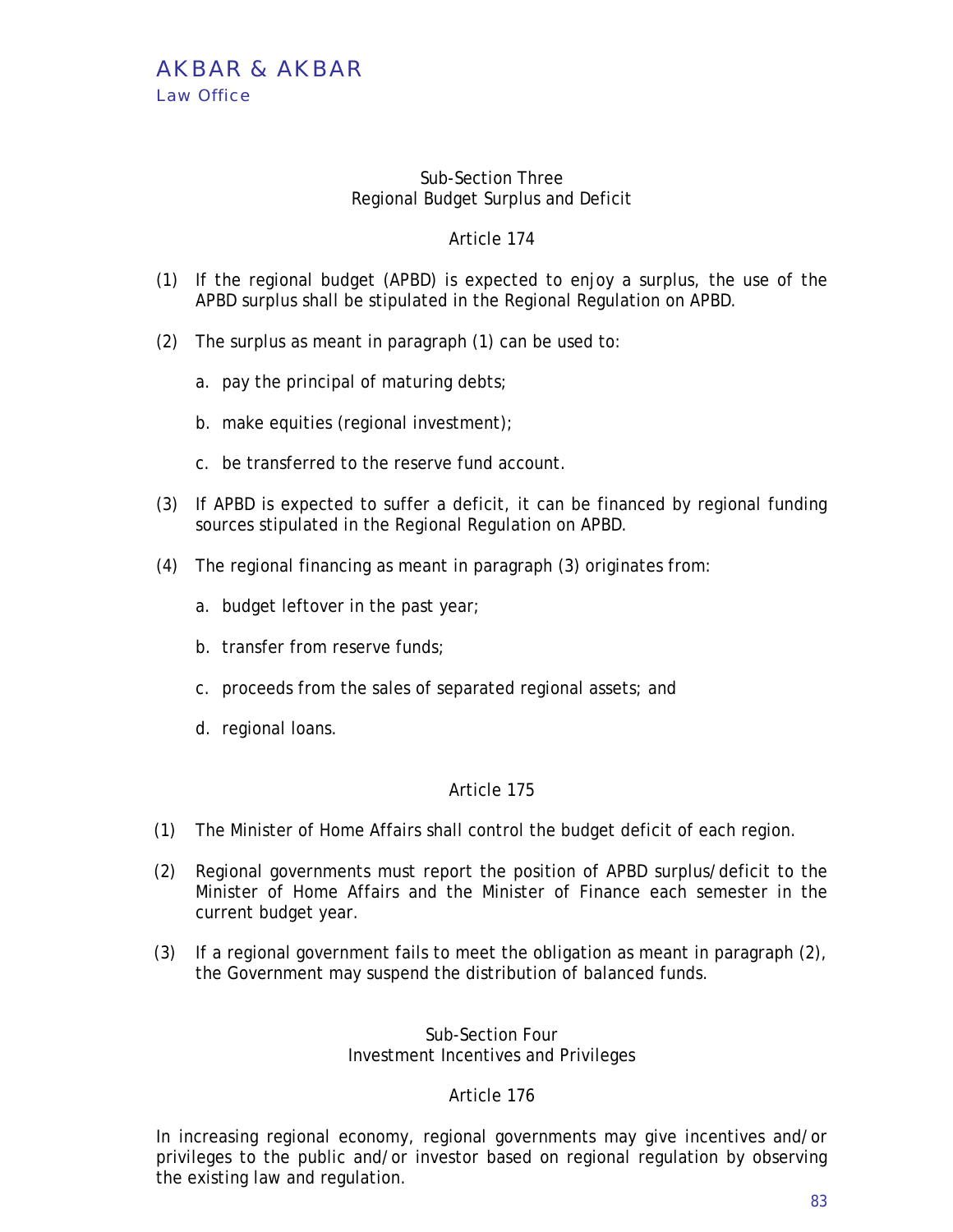### Sub-Section Five Regional Government-Owned Companies

# Article 177

Regional governments may set up regional government-owned companies (BUMD) with their establishment, merger, release of ownership, and/or liquidation being stipulated in a regional regulation based on the existing law and regulation.

## Sub-Section Six The Management of Regional Assets

## Article 178

- (1) Regional government-owned assets used to serve public interests cannot be sold, transferred to other parties, used as collateral or pawned according to the existing law and regulation.
- (2) Regional government-owned assets can be written off from the inventory of regional government-owned assets for sale, grant and/or destruction according to the existing law and regulation.
- (3) The procurement of assets shall be done according to the financial capacity and needs of the regions based on the principles of efficiency, effectiveness and transparency by giving priority to local products according to the existing law and regulation.
- (4) The writing off of assets as meant in paragraph (2) shall be done transparently based on the needs of the regions, the quality of goods, economic life, and economic value according to the existing law and regulation.

## Sub-Section Seven Regional Budget

# Article 179

The regional budget (APBD) serves as the basis for the allocation of regional funds within a period of 1 (one) year starting from January 1 to December 31.

## Article 180

(1) In drafting APBD the regional head shall set budget priorities and ceilings as the basis for making the work plans and budget of work units of regional apparatuses.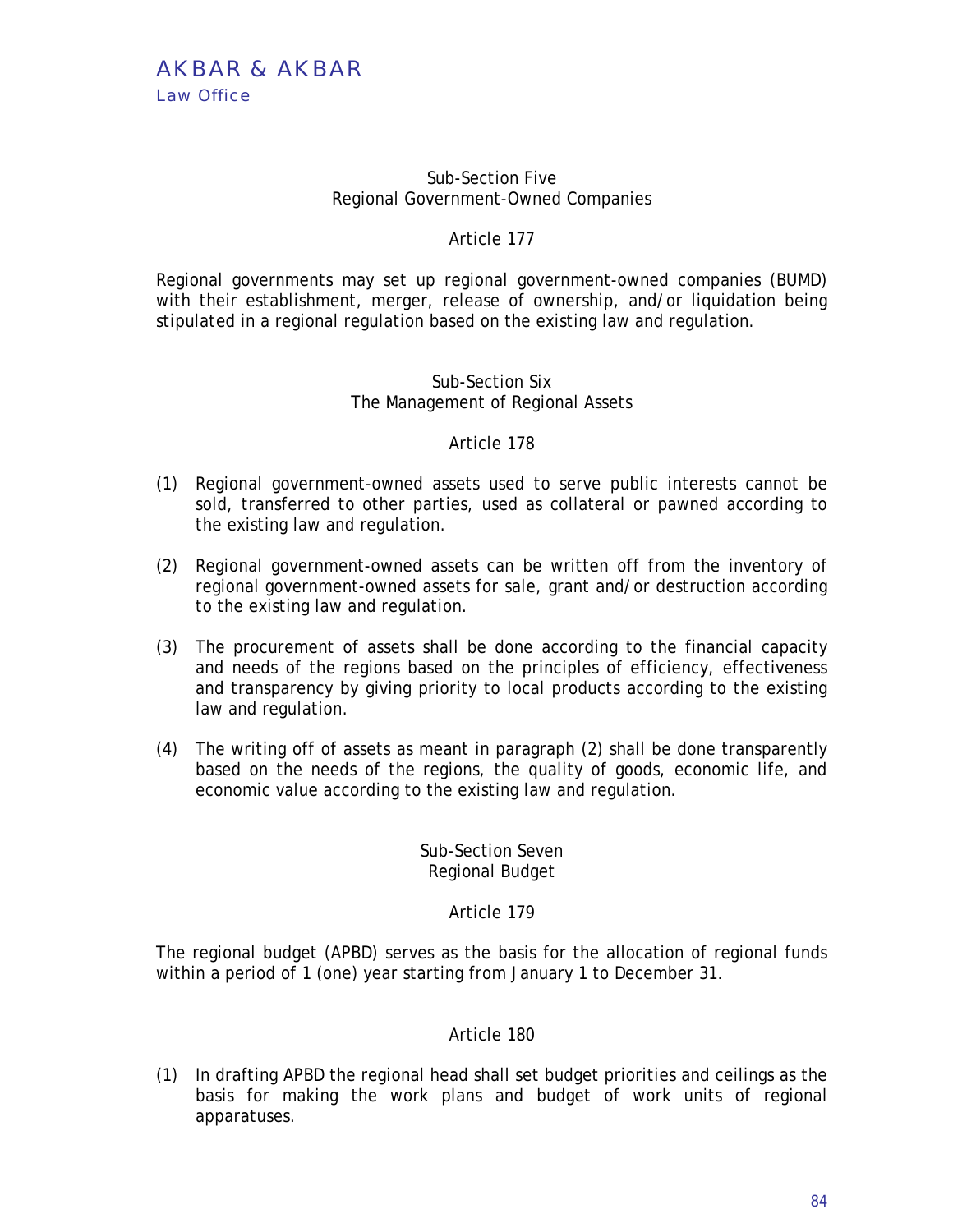- (2) Based on the budget priorities and ceilings as meant in paragraph (1) the heads of the work units of regional apparatuses make work plans and budget of the work units of regional apparatuses based on work achievements to be reached.
- (3) The work plans and budget of the work units of regional apparatuses as meant in paragraph (2) are submitted to the official responsible for managing the regional finance as the basis for drafting a regional regulation on APBD in the ensuing year.

- (1) The regional head submits a draft regional regulation on APBD, along with its elucidation and supporting documents to the DPRD for joint approval.
- (2) The regional government discusses the draft regional regulation as meant in paragraph (1) with the DPRD based on the general policy of APBD as well as budget priorities and ceilings.
- (3) The DPRD shall make a decision to approve the draft regional regulation as meant in paragraph (2) in no more than 1 (one) month before the budget year starts.
- (4) Based on the approval from the DPRD as meant in paragraph (3), the regional head prepares a draft regulation of the regional head on the elaboration of APBD and draft documents on the implementation of budget of work units of regional apparatuses.

## Article 182

The procedure of drawing up work plans and budget of work units of regional apparatuses and the procedure of making documents to implement the budget of work units of regional apparatuses are provided for in a regional regulation based on the existing law and regulation.

## Sub-Section Eight Revised APBD

- (1) APBD may be revised in case of:
	- a. developments that do not accord with the assumptions in the general policy of APBD;
	- b. conditions that lead to the obligation to shift budget among organizational units, among activities and among the types of spendings; and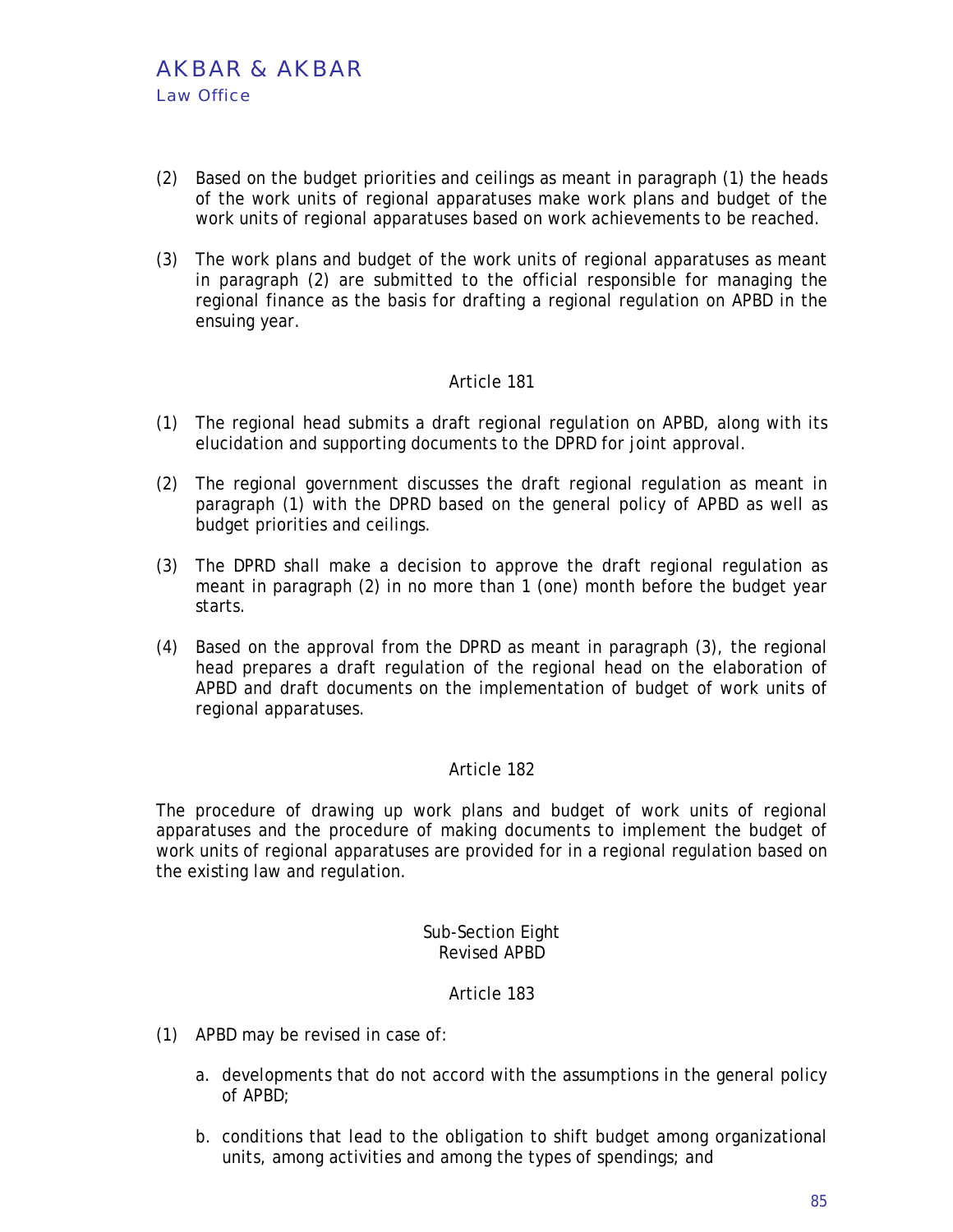- c. conditions that lead to the obligation to use budget surplus in the previous year to finance activities in the current budget year.
- (2) The regional government submits a draft regional regulation on revised APBD, along with its elucidation and supporting documents to DPRD.
- (3) DPRD shall decide whether or not accept the draft regional regulation of revised APBD as meant in paragraph (2) in no more than 3 (three) months before the current budget year ends.

## Sub-Section Nine Accountability of APBD

## Article 184

- (1) The regional head submits the draft regional regulation on the accountability of APBD to DPRD in the form of financial statement already audited by the State Audit Board in no more than 6 (six) months after budget year expires.
- (2) The financial statement as meant in paragraph (1) shall at least cover a report on the realization of APBD, balance sheet, cash flow, and notes on the financial statement, complete with financial statements of regional government-owned companies.
- (3) The financial statement as meant in paragraph (1) is made and presented according to the state accounting standard stipulated by the Government Regulation.

Sub-Section Ten The Evaluation of Draft Regional Regulations and Draft Regulations of the Regional Head on APBD, Revised APBD and Accountability of APBD

- (1) The draft regional regulation on APBD already approved jointly and the draft regulation of the Governor on the elaboration of APBD before being stipulated by the Governor must be submitted to the Minister of Home Affairs in no more than 3 (three) days for evaluation.
- (2) The results of evaluation as meant in paragraph (1) are sent by the Minister of Home Affairs to the Governor in no more than 15 (fifteen) days starting from the date of receipt.
- (3) If the Minister of Home Affairs states that the results of the evaluation of the draft regional regulation on APBD and the draft gubernatorial regulation on the elaboration of APBD accord with public interests and higher regulations, the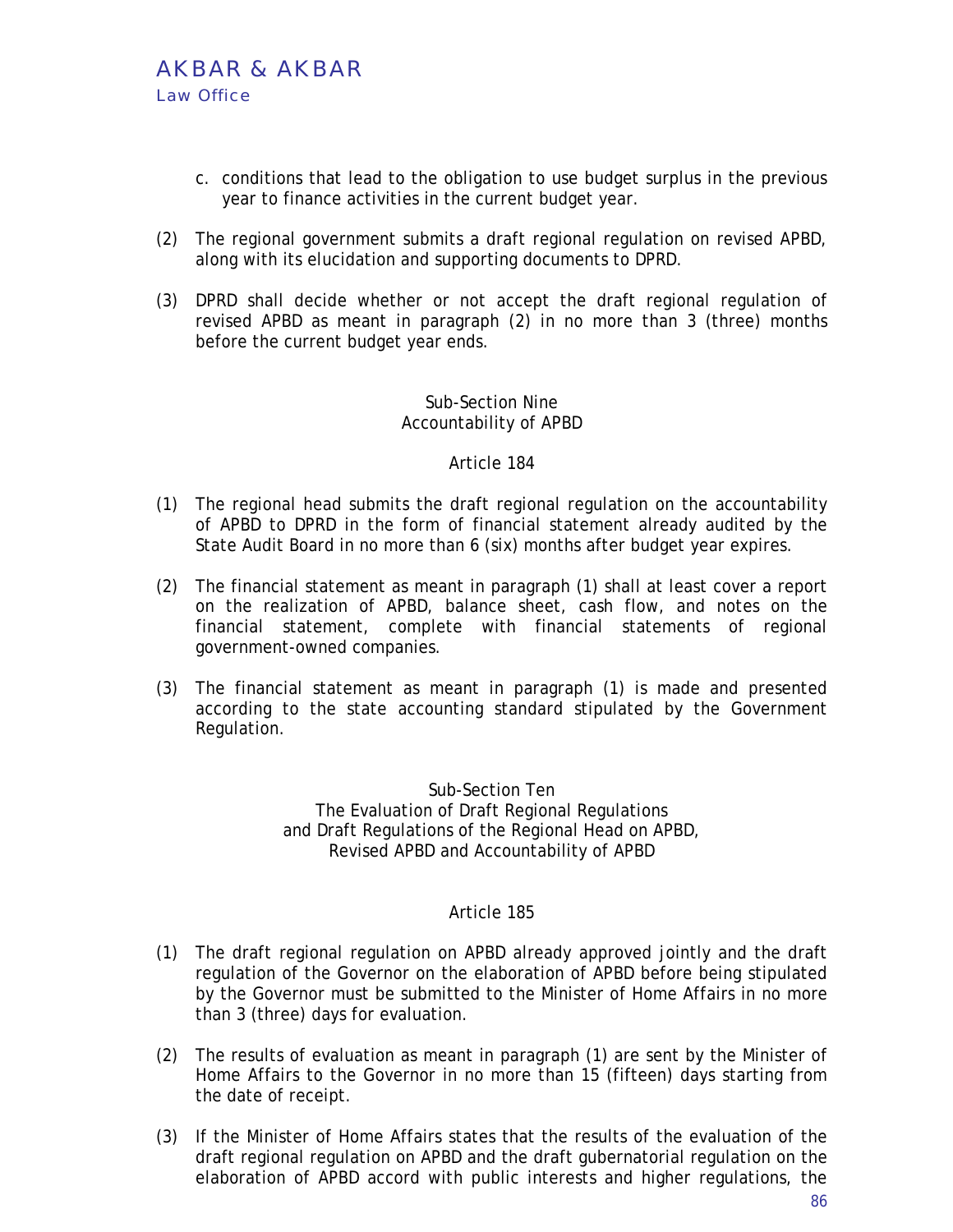Governor shall endorse the draft regulations in question into a regional regulation and gubernatorial regulation.

- (4) If the Minister of Home Affair states that the results of the evaluation of the draft regional regulation on APBD and draft gubernatorial regulation on the elaboration of APBD contradict public interests and higher regulations, the Governor, along with DPRD shall revise the draft regulations in question in no more than 7 (seven) days after the results of evaluation have been received.
- (5) If the Governor and DPRD do not follow up the results of evaluation, and the Governor insists on endorsing the draft regional regulation on APBD and the draft gubernatorial regulation on the elaboration of APBD into a regional regulation and gubernatorial regulation, the Minister of Home Affairs shall nullify the regional regulation and the gubernatorial regulation in question and put the APBD ceilings in the previous year into effect.

- (1) The draft regental/municipal regulation on APBD already endorsed jointly and the draft regulation of regent/mayor on the elaboration of APBD before being stipulated by Regent/Mayor shall be submitted to the Governor in no more than 3 (three) days for evaluation.
- (2) The results of evaluation are submitted by the Governor to the Regent/Mayor in no more than 15 (fifteen) days after the receipt of the draft regental/municipal regulation and the draft regulation of regent/mayor on the elaboration of APBD as meant in paragraph (1).
- (3) If the Governor states that the results of evaluation of the draft regent/mayor on the elaboration of APBD accord with public interests and higher regulations, the Regent/Mayor shall endorse the draft regulations in question into a regental/municipal regulation and regulation of regent/mayor.
- (4) If the Governor states that the results of evaluation of the draft regental/municipal regulation on APBD and the draft regulation of regent/mayor on the elaboration of APBD contradict public interests and higher regulations, the Regent/Mayor shall revise the draft regulations in question in no more than 7 (seven days after the results of evaluation have been received.
- (5) If the Regent/Mayor and DPRD do not follow up the results of evaluation, and the Regent/Mayor insists on endorsing the draft regental/municipal regulation on APBD and the draft regulation of regent/mayor on the elaboration of APBD into a regental/municipal regulation and regulation of regent/mayor, the Governor shall nullify the regental/municipal regulation and regulation of regent/mayor in question and put the APBD ceilings in the previous year into force.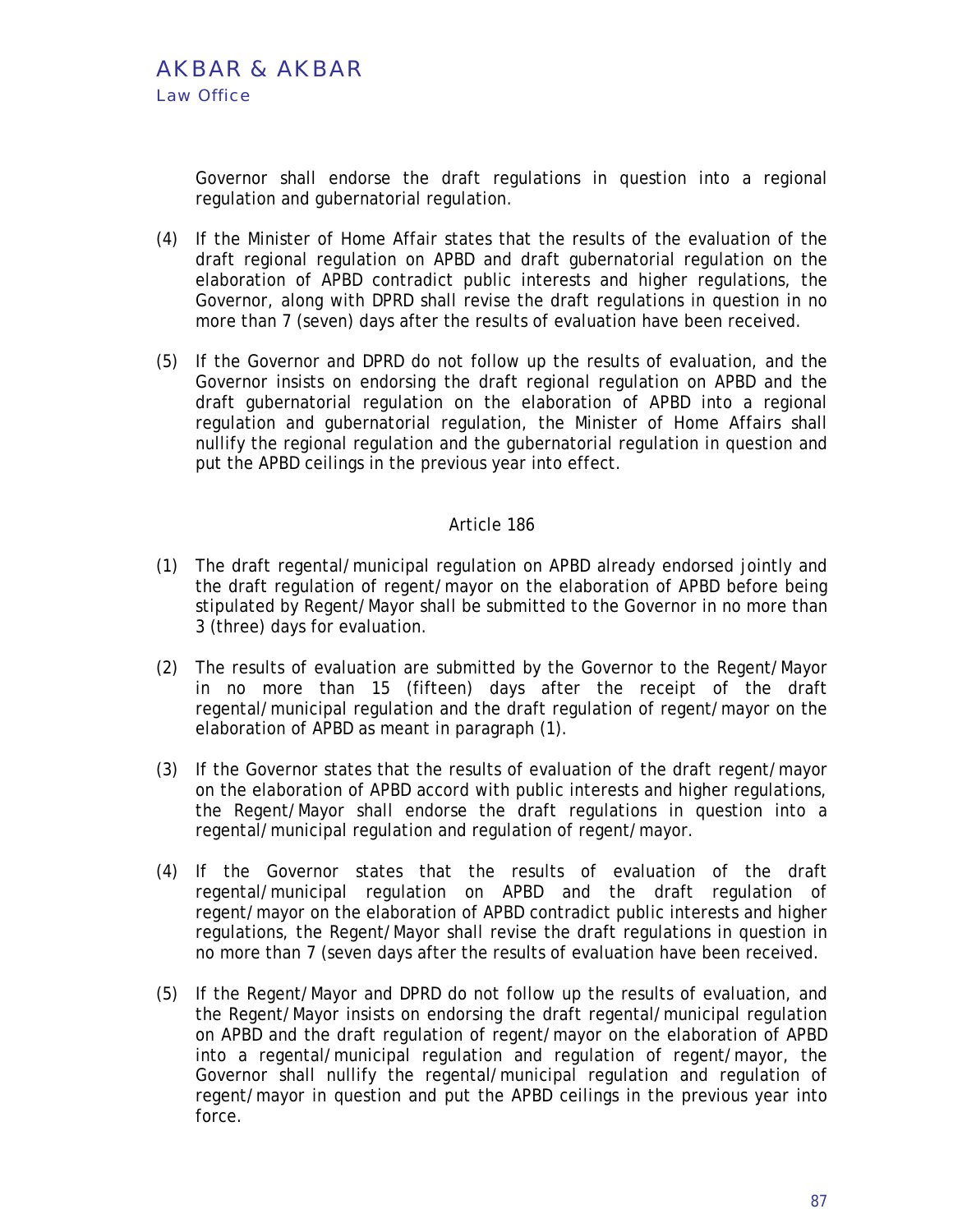(6) The Governor submits the results of evaluation of the draft regental/municipal regulation on APBD and the draft regulation of regent/mayor on the elaboration of APBD to the Minister of Home Affairs.

### Article 187

- (1) If until the deadline as meant in Article 181 paragraph (3) DPRD does not make a joint decision along with the regional head in regard to the draft regulation of the regional head on APBD, the regional head shall set the amount of expenditure as high as APBD in the previous budget year to finance monthly needs drawn up in the draft regulation of the regional head on APBD.
- (2) The draft regulation of the regional head as meant in paragraph (1) can be implemented after securing approval from the Minister of Home Affairs for a province and from the Governor for a regency/municipality.
- (3) To secure the approval as meant in paragraph (2), the draft regulation of the regional head on APBD and its attachments are submitted in no more than 15 (fifteen) days after DPRD does not make a joint decision along with the regional head in regard to the draft regional regulation on APBD.
- (4) If within a period of 30 (thirty) days neither the Minister of Home Affairs nor the Governor approves the draft regulation of the regional head as meant in paragraph (2), the regional head shall endorse the draft regulation of the regional head into a regulation of regional head.

## Article 188

The process of endorsing a draft regional regulation on revised APBD and a draft regulation of regional head on the elaboration of revised APBD into a regional regulation and regulation of regional head is subject to provisions in Article 185, Article 186 and Article 187.

#### Article 189

The process of endorsing a draft regional regulation related to regional taxes, regional levies, and regional spatial layout plan into a regional regulation is subject to provisions in Article 185 and Article 186 on the stipulation that the plan to collect regional taxes and regional levies must first be discussed with the Minister of Finance and the plan to impose a regional spatial layout plan must first be discussed with the minister in charge of spatial layout plan.

#### Article 190

The regulation of regional head on the elaboration of APBD and the regulation of regional head on the elaboration of revised APBD serve as the basis for the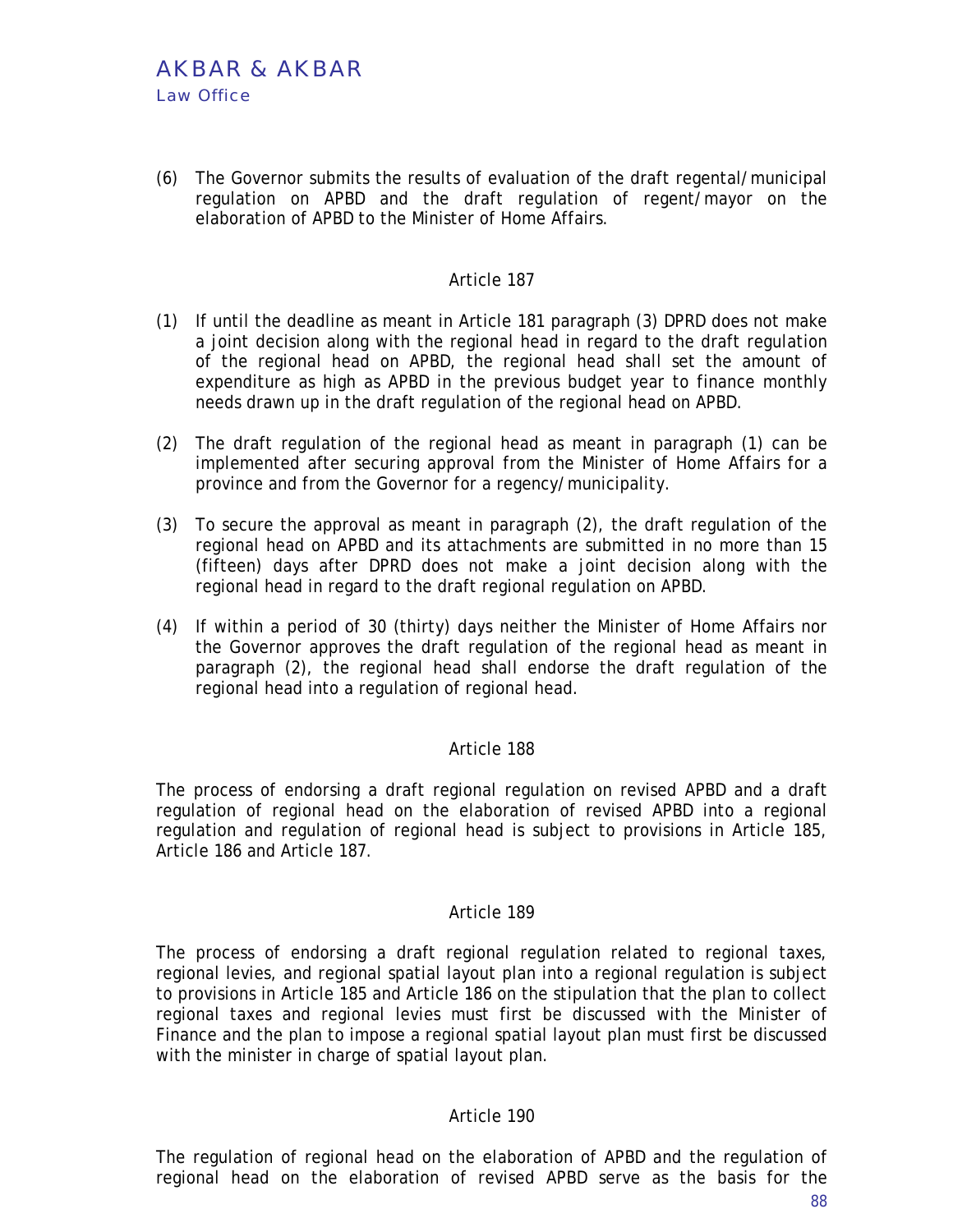endorsement of documents to implement the budget of works units of regional apparatuses.

### Article 191

To evaluate the management of regional finance, a regional financial information system which is an integral part of the information system of the regional government is developed.

### Sub-Section Eleven The Administration of Regional Finance

#### Article 192

- (1) All revenues and spendings of the regional government are presented in APBD through the cash account of the regional government managed by the general regional treasurer.
- (2) For each spending at the burden of APBD, the regional head issues a letter of authorization or other decisions as a substitute for a letter of authorization.
- (3) Spendings cannot be charged to the regional budget of expenditure if no fund or no adequate fund in APBD is available to the spendings.
- (4) The regional head, deputy regional head, DPRD leader, and other regional officials are banned from making expenditures at the burden of the regional budget of expenditure for purposes other than those specified in APBD.

- (1) The money of the regional government which is not used for the time being can be deposited and/or invested in short-term investments, provided that the investments do not disturb the liquidity of the regional finance.
- (2) Interest on deposits, interest on savings, *giro* services, and/or interest on short-term investments constitute regional income.
- (3) With the approval of DPRD, the regional head can stipulate regulations on:
	- a. the writing off of regional claims, either partially or wholly; and
	- b. the settlement of civil case.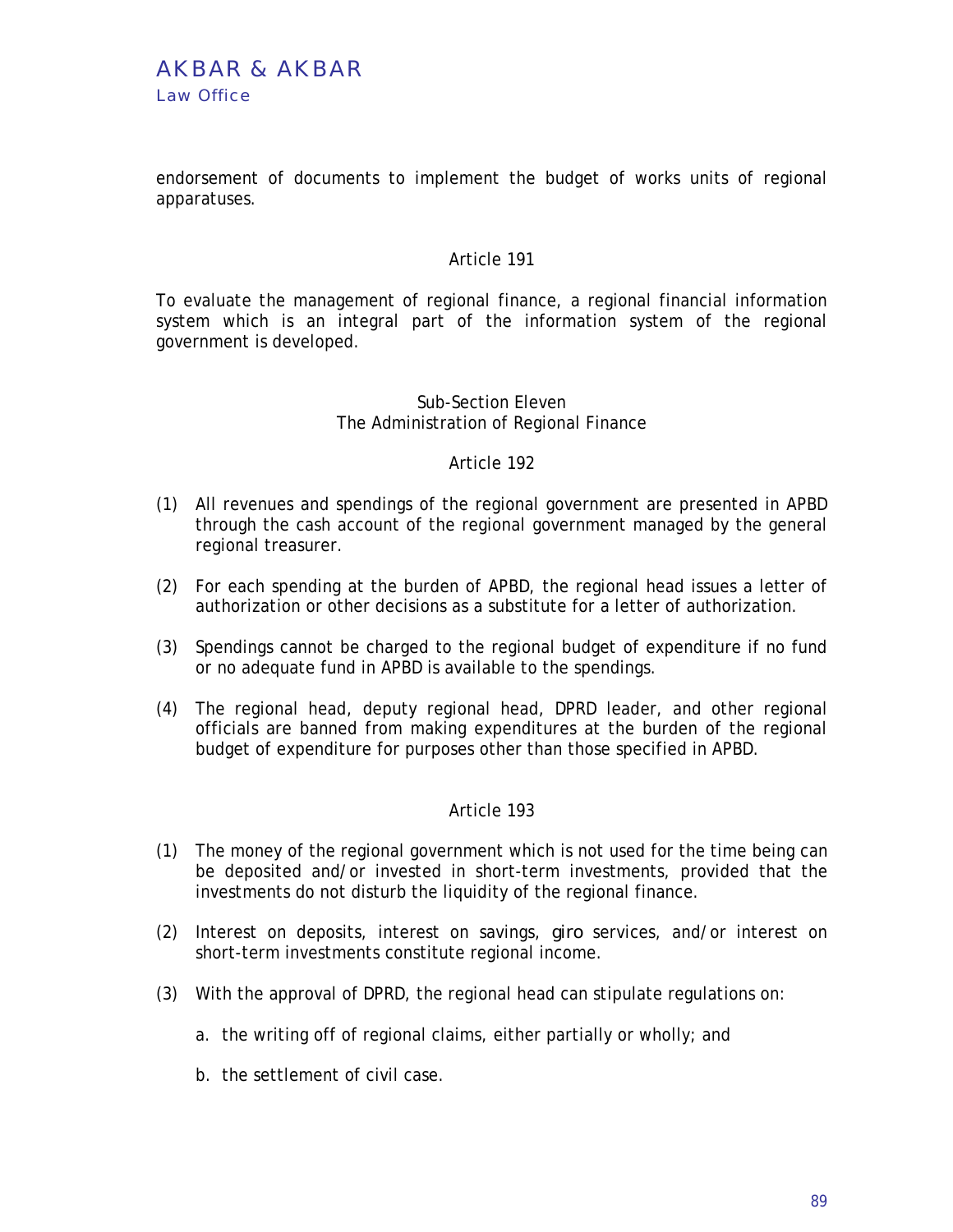The drawing up, implementation, administration, reporting, control and accountability of regional finance are to be laid down in regional regulations based on the Government Regulation.

# CHAPTER IX

## COOPERATION AND SETTLEMENT OF DISPUTES

### Article 195

- (1) In an effort to improve the people's welfare, the region can cooperate with other regions based on the principles of efficiency and effectiveness of public services, synergy and mutual benefit.
- (2) The cooperation as meant in paragraph (1) may be realized through the formation of inter-regional cooperation board stipulated in a joint decision.
- (3) In providing public services, the region may also cooperate with third parties.
- (4) The cooperation as meant in paragraph (2) and paragraph (3) that will burden the public and the region must secure approval from DPRD.

## Article 196

- (1) State affairs that lead to an inter-regional impact must be jointly managed by the regions concerned.
- (2) To create efficiency, the region must manage public services together with neighboring regions in the interests of the public.
- (3) To manage the cooperation as meant in paragraph (1) and paragraph (2) the region may form a cooperation board.
- (4) If the region does not establish the cooperation as meant in paragraph (1) and paragraph (2), the management of public services may be done by the Government.

## Article 197

The procedure of implementing provisions in Article 195 and Article 196 is to be provided for in a Government Regulation.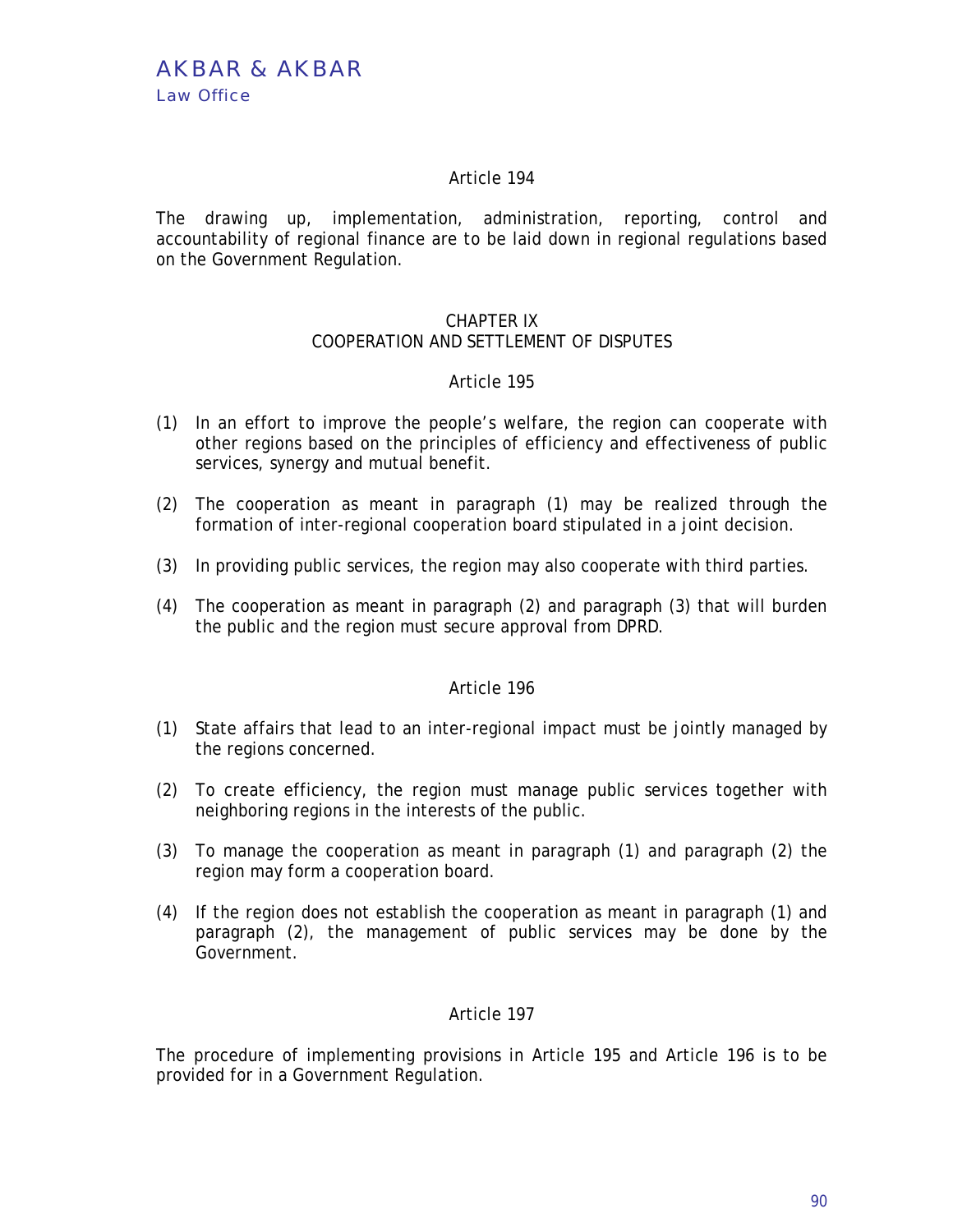- (1) In case of a dispute among regencies/municipalities in a province in implementing administrative function, the Governor shall settle the dispute.
- (2) In case of a dispute among provinces, between a province and regency/municipality in the region, and between a province and regency/municipality outside the region, the Minister of Home Affairs shall settle the said dispute.
- (3) The decision as meant in paragraph (1) and paragraph (2) is final in nature.

#### CHAPTER X URBAN AREAS

- (1) Urban areas can be in the form of:
	- a. city as an autonomous region;
	- b. part of a regency having characteristics as a city;
	- c. part of two or more regions sharing borders and having characteristics as a city.
- (2) The urban areas as meant in paragraph (1) point a is managed by the city administration.
- (3) The urban areas as meant in paragraph (1) point b is managed by the region or the management board formed by and responsible to the regental government.
- (4) The urban areas as meant in paragraph (1) point c is jointly managed by the relevant regions, where spatial layout plan and certain public facilities are concerned.
- (5) In rural areas expected to be developed into urban areas, the relevant regional government may form a development management board.
- (6) In making plans, implementing development, and managing urban areas, the regional government can involve the public as part of efforts to empower the public.
- (7) Provisions in paragraph (2), paragraph (3), paragraph (4), paragraph (5) and paragraph (6) are provided for in regional regulations based on the Government Regulation.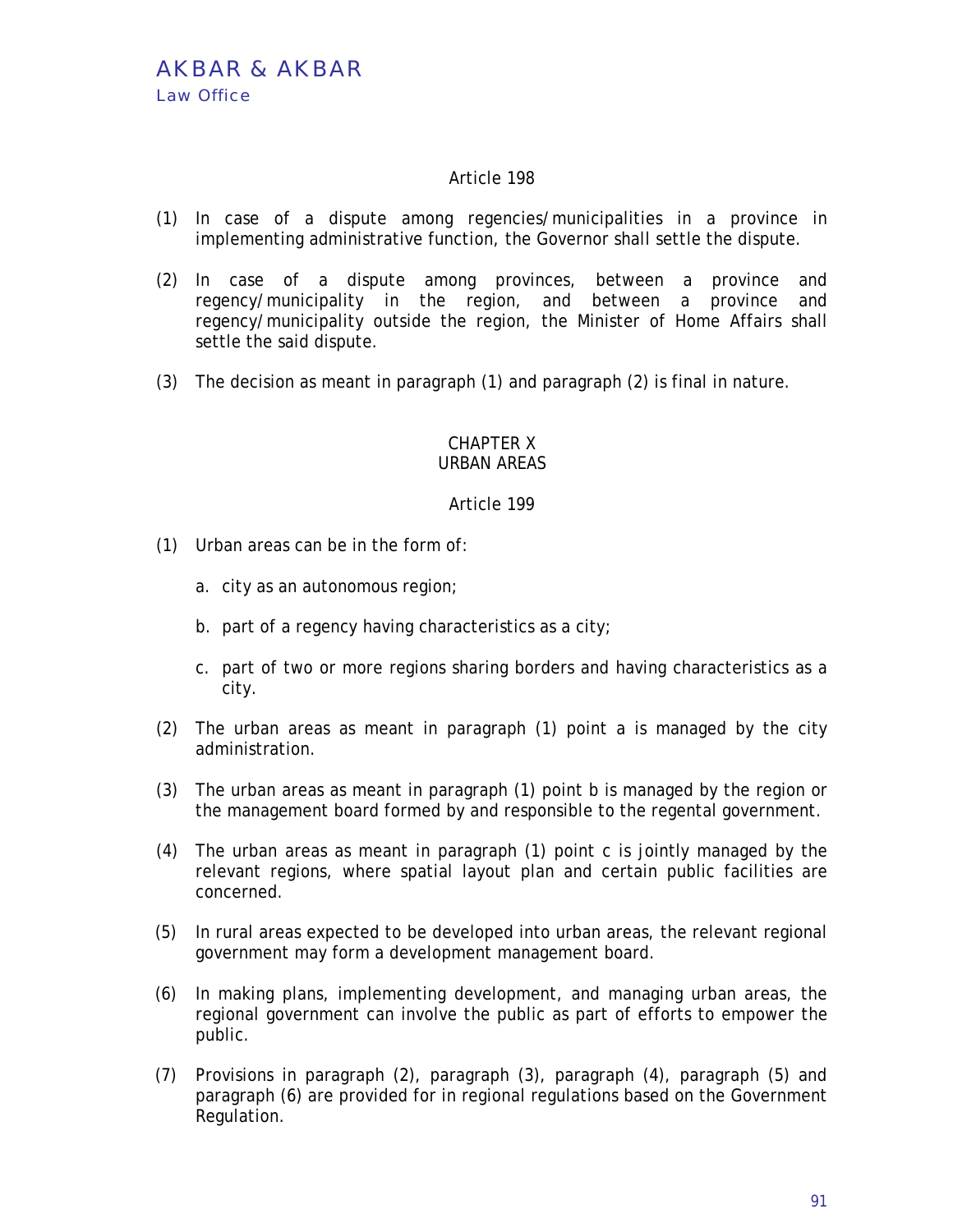AKBAR & AKBAR Law Office

#### CHAPTER XI VILLAGES.

## Section One General

## Article 200

- (1) In the regental/municipal government, village administrations consisting of village government and village consultative board shall be formed.
- (2) The formation, abolition and/or merger of villages must observe the origin of the villages at the initiative of the public.
- (3) Villages in the regency/municipality can gradually be changed into or have their status adjusted to village administrations according to the proposal and at the initiative of village government along with the village consultative board stipulated by a regional regulation.

# Article 201

- (1) Funding as a result of a change in the status of village into village administration is borne by the regental/municipal budget.
- (2) If a village changes its status into village administration, all the assets of the village belong to the regional government and are managed by the relevant village administration.

### Section Two Village Administrations

## Article 202

- (1) Village administration consists of village head and village apparatuses.
- (2) The village apparatuses consist of village secretary and other village apparatuses.
- (3) The village secretary as meant in paragraph (2) is chosen from a civil servant that meets qualifications.

## Article 203

(1) The village head as meant in Article 202 paragraph (1) is directly elected by and from the villagers holding Indonesian citizenship, with the requirements and procedure of electing the village head being stipulated in a regional regulation based on the Government Regulation.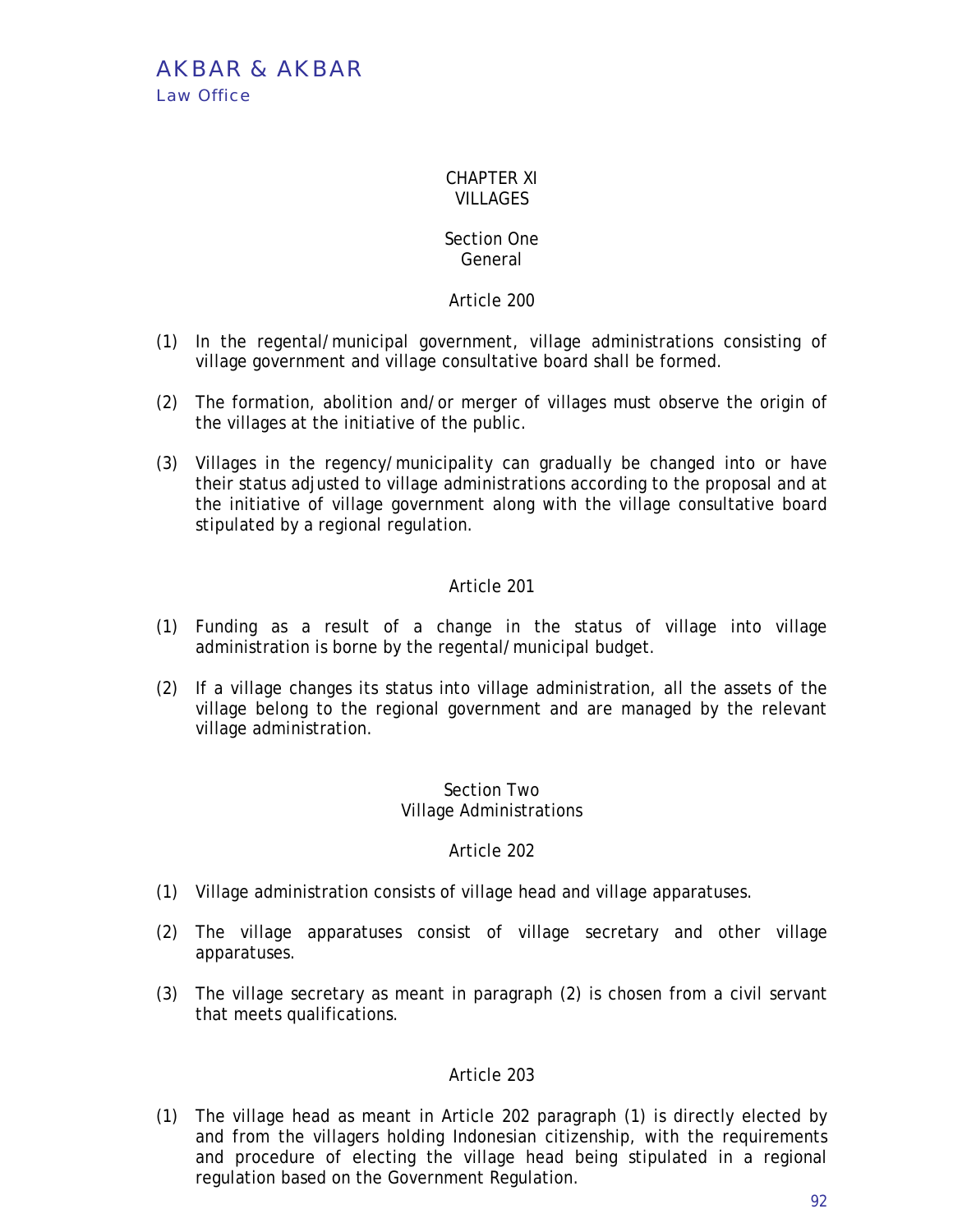- (2) The village head candidate who secures the most votes in a village head election as meant in paragraph (1) is declared as a village head.
- (3) The election of village head in a customary community and its traditional rights, provided the community still exists and is recognized, is subject to the local customary law stipulated in a regional regulation based on the Government Regulation.

The term of office of the village head is 6 (six) years and the village head can only be reelected for another term of office.

## Article 205

- (1) The village head-elect is sworn in by the Regent/Mayor in no more than 30 (thirty) days after polling.
- (2) Before assuming the post, the village head shall take an oath/pledge.
- (3) The oath/pledge reads as follows:

"I swear/pledge by God that I will meet my obligations in the capacity as a village head as properly, honestly and fairly as possible; that I will always be loyal to put five-point state ideology *Pancasila* into practice and defend it as the state basis; and that I will uphold the life of democracy and the 1945 Constitution and implement all laws and regulations applicable to villages, regions and the Unitary Republic of Indonesia as truly as possible."

#### Article 206

The administrative affairs that become the authority of a village cover:

- a. the existing administrative affairs based on the original rights of the village;
- b. administrative affairs that become the authority of regency/municipality delegated to the village;
- c. assistance tasks from the Government, provincial government and/or regental/municipal government;
- d. other administrative affairs transferred to the village by observing the law and regulation.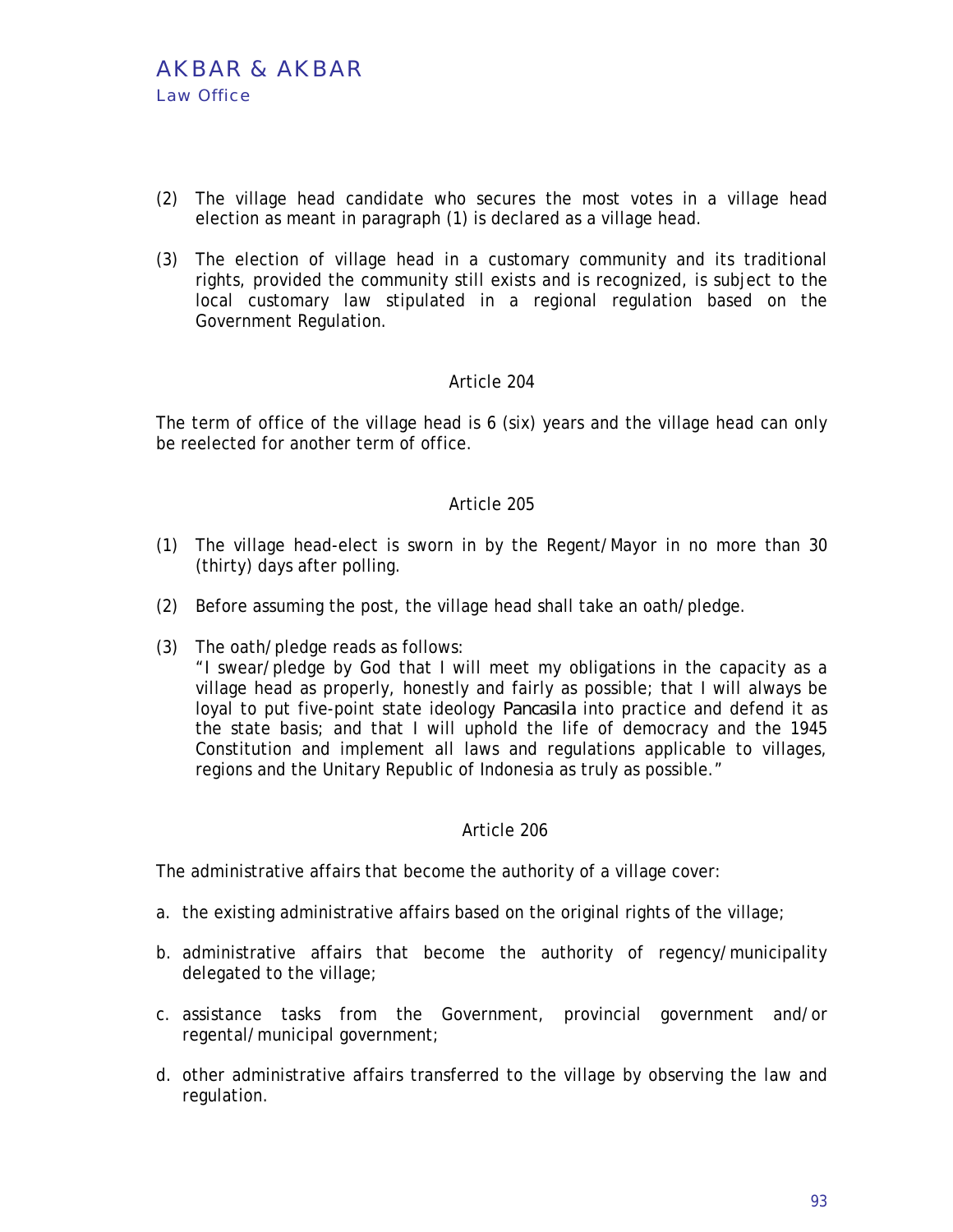The assistance tasks from the Government, provincial government, and/or regental/municipal government are transferred to a village by financing the development of infrastructure facilities and human resources.

# Article 208

The tasks and obligations of a village head in leading the running of village administration are to be laid down in a regional regulation by observing the Government Regulation.

## Section Three Village Consultative Body

# Article 209

The Village Consultative Body endorses village regulations along with the village head in addition to accommodating and channeling public aspirations.

## Article 210

- (1) Members of the Village Consultative Body are representatives of residents of the relevant village appointed through deliberations to reach an agreement.
- (2) The chief of the Village Consultative Body is appointed from and by members of the Village Consultative Body.
- (3) The term of office of members of the Village Consultative Body is 6 (six) years and they can only be reelected for the ensuing term of office.
- (4) The requirements and procedure of endorsing members and chief of the Village Consultative Body are laid down in a regional regulation by observing the Government Regulation.

#### Section Four Other Institutions

- (1) A social institution may be formed in a village under a village regulation by observing the law and regulation.
- (2) The social institution as meant in paragraph (1) is tasked to assist the village administration and serves as the partner of the village administration in empowering villagers.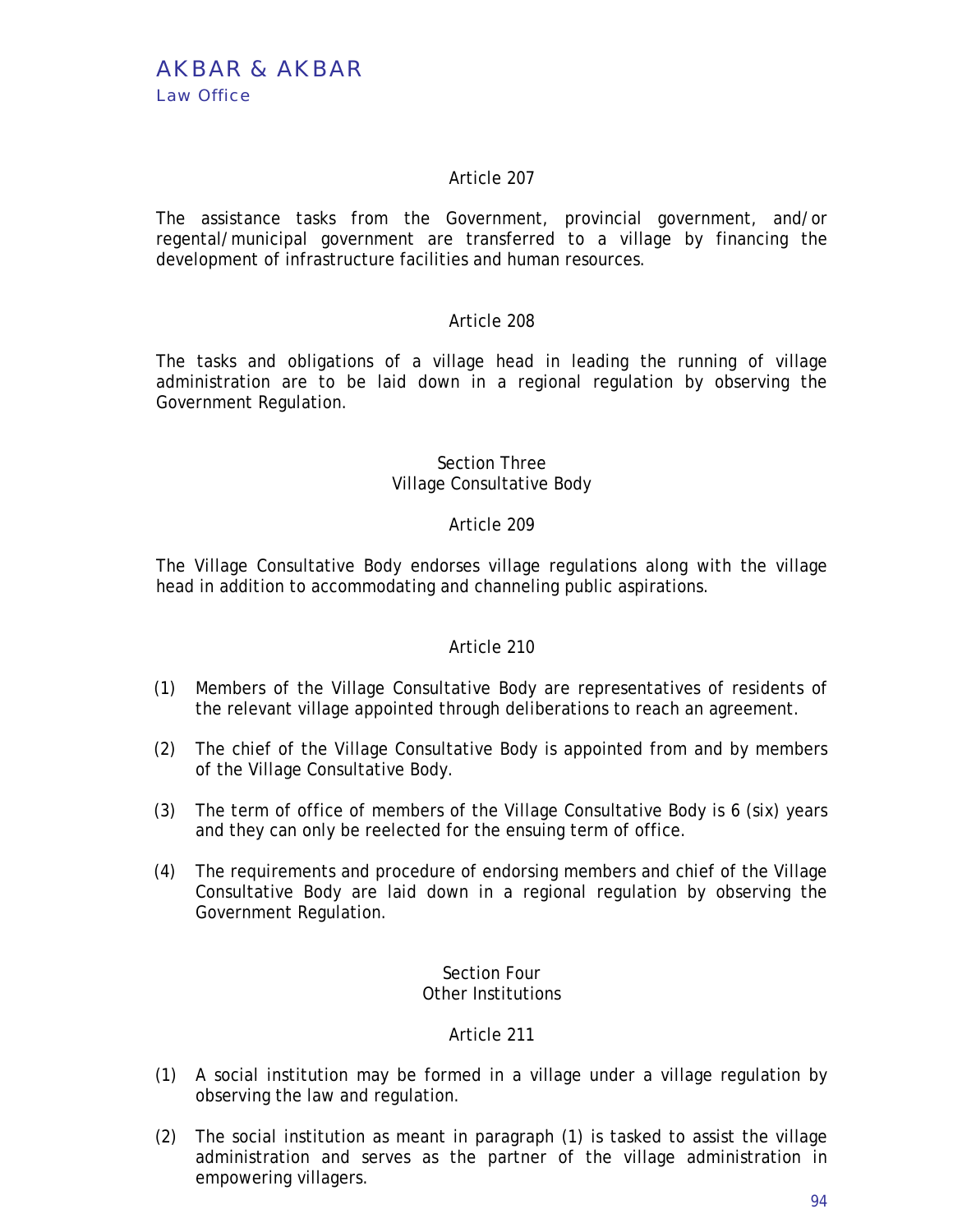### Section Five Village Finance

# Article 212

- (1) Village finance is all the rights and obligations of the village that can be measured by means of money, and everything either money or goods that can converted into village assets as a result of the execution of the rights and obligations.
- (2) The rights and obligations as meant in paragraph (1) lead to income, expenditure and management of village finance.
- (3) The source of village income as meant in paragraph (2) consists of:
	- a. original income of the village;
	- b. proceeds from regional tax and levy sharing with the regental/municipal government;
	- c. part of balance fund of the central and regional finance received by the regental/municipal government;
	- d. assistance from the Government, provincial government and regental/municipal government;
	- e. grants and assistance from third parties.
- (4) The village expenditure as meant in paragraph (2) is used to finance the running of village administration and the empowerment of the people.
- (5) The management of village finance as meant in paragraph (2) is done by the village head as laid down in the village regulation on the village budget.
- (6) The guidelines for managing the village finance as meant in paragraph (5) are stipulated by the Regent/Mayor by observing the law and regulation.

- (1) A village may form village-owned companies according to the needs and potentials of the village.
- (2) The formation of the village–owned companies as meant in paragraph (1) must observe the law and regulation.
- (3) The village-owned companies as meant in paragraph (1) can make loans according to the law and regulation.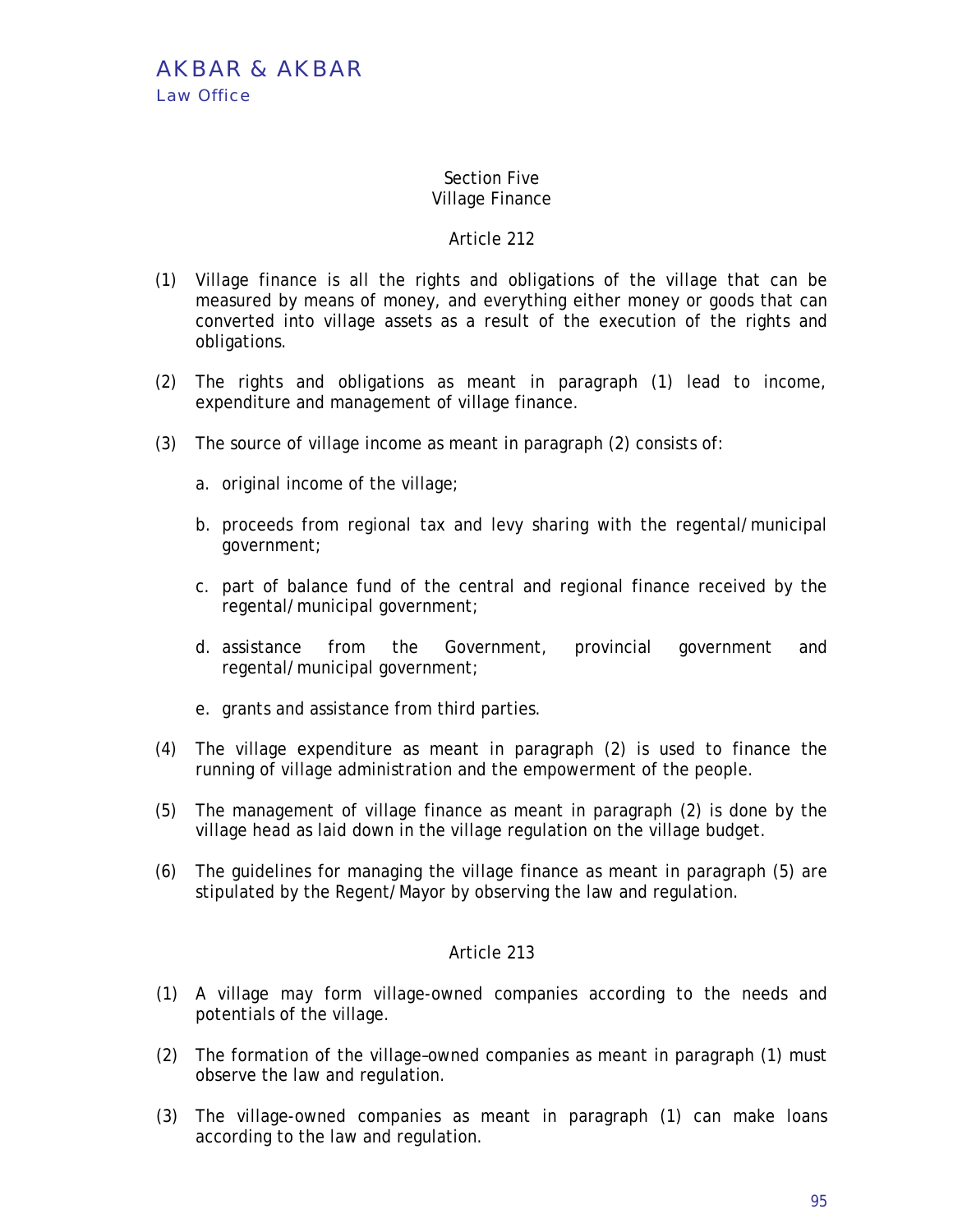## Section Six Village Cooperation

# Article 214

- (1) Villages may establish cooperation in the interests of the villages as provided for in a joint decision and the cooperation must be reported to the Regent/Mayor through the subdistrict head.
- (2) The cooperation among villages and between a village and third party as meant in paragraph (1) is realized according to their authority.
- (3) Cooperation between village and third party as meant in paragraph (1) may be realized according to the law and regulation.
- (4) To realize the cooperation as meant in paragraph (1), paragraph (2) and paragraph (3) a cooperation board may be established.

# Article 215

- (1) The development of rural area by the regental/municipal government and the third party must involve the village administration and the village consultative body.
- (2) The implementation of the provisions in paragraph (1) is laid down in a regional regulation by observing:
	- a. the interests of the village community;
	- b. the authority of the village;
	- c. the smooth flow of investments;
	- d. the conservation of the environment;
	- e. the harmony between inter-regional interests and public interests.

- (1) Further provisions on the running of village administration are to be laid down in a regional regulation by observing the law and regulation.
- (2) The regional regulation as meant in paragraph (1) must recognize and respect the rights, origin and tradition of the village.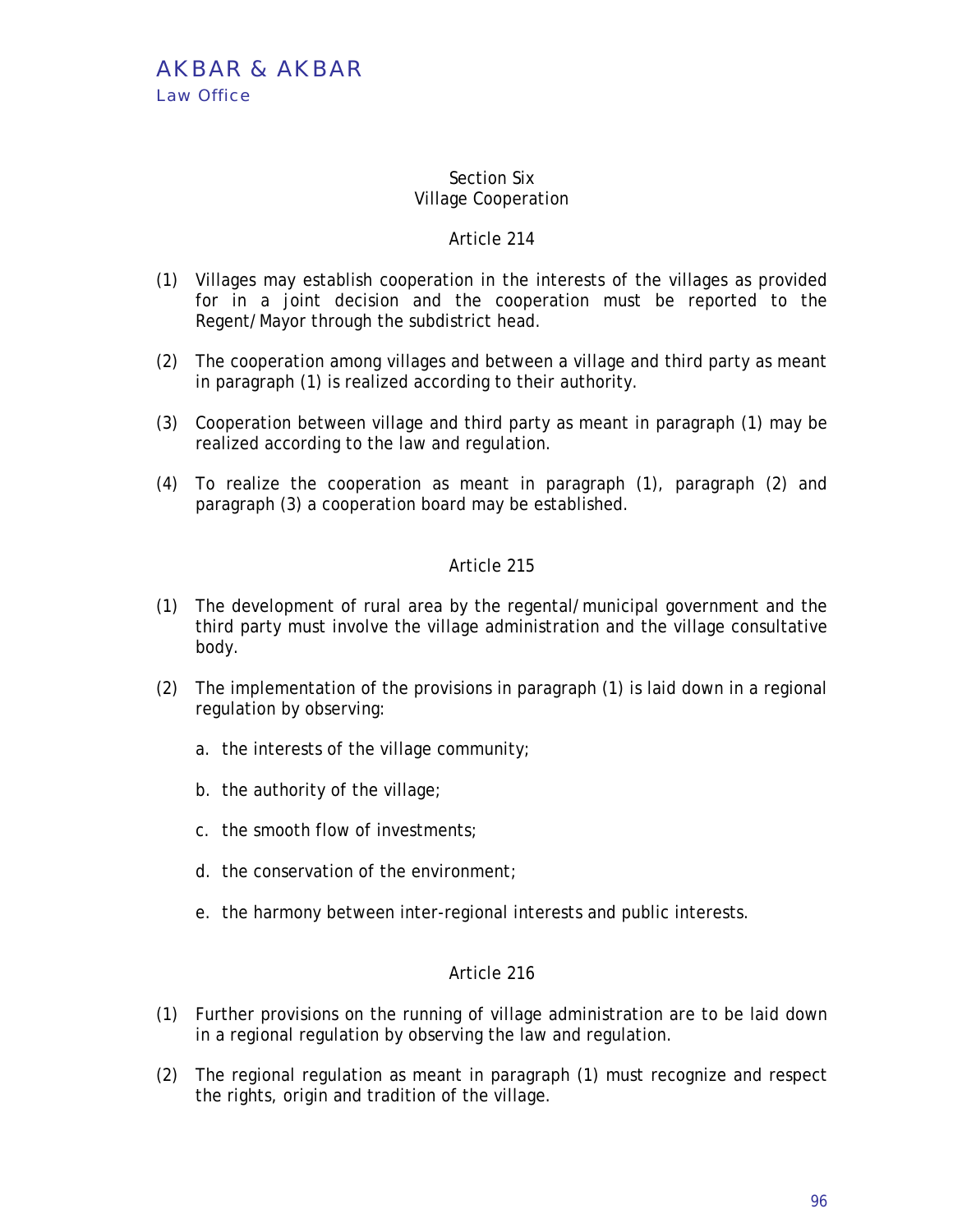AKBAR & AKBAR Law Office

### CHAPTER XII GUIDANCE AND CONTROL

# Article 217

- (1) The Government shall guide the running of regional administration, including:
	- a. coordinating administration among the government structures;
	- b. providing guidelines and standards for the implementation of administrative affairs;
	- c. providing guidance, supervision and consultation for the implementation of administrative affairs;
	- d. providing education and training courses;
	- e. planning, research, development, monitoring and evaluation of the implementation of administrative affairs.
- (2) The coordination as meant in paragraph (1) point a is done periodically at a national, regional or provincial level.
- (3) The guidelines and standards as meant in paragraph (1) point b cover such aspects as planning, execution, procedure, funding, quality, control and supervision.
- (4) The guidance, supervision and consultation as meant in paragraph (1) point c given periodically and/or any time, either for the whole region or for certain areas according to the need.
- (5) The education and training courses as meant in paragraph (1) point d are recognize periodically for regional heads or deputy regional heads, DPRD members, regional apparatuses, regional civil servants and village heads.
- (6) Planning, research, development, monitoring and evaluation as meant in paragraph (1) point e are done periodically or any time by observing the government structure.
- (7) The provisions in paragraph (1) point d and point e can be implemented in cooperation with institutes of higher learning and/or research institute.

- (1) The Government shall supervise the running of regional governments, including:
	- a. supervising the execution of administrative affairs in the regions;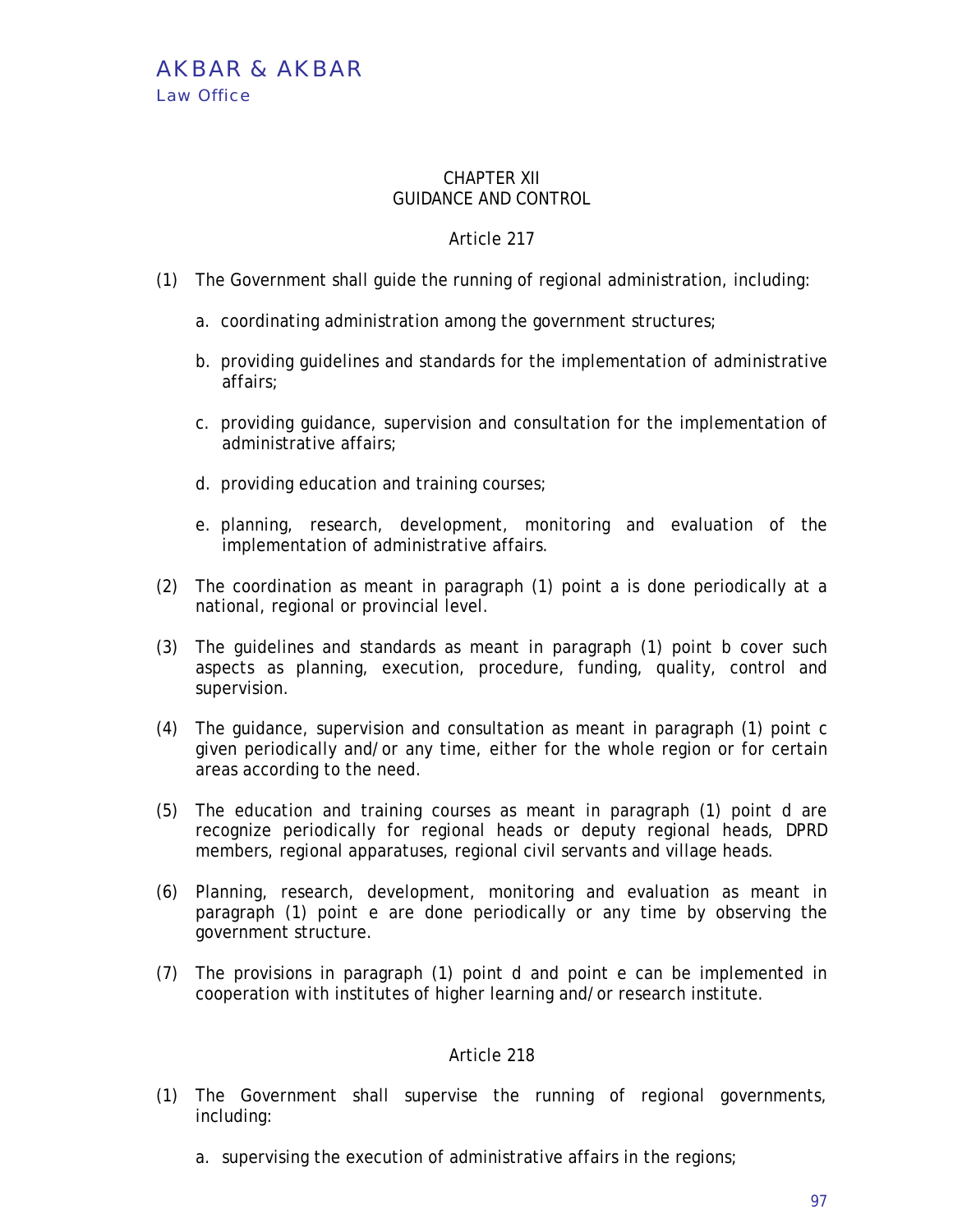- b. supervising the implementation of regional regulations and regulations of regional heads.
- (2) The supervision as meant in paragraph (1) point a is conducted by the Government's internal auditors according to the law and regulation.

- (1) The Government gives rewards in the running of regional governments.
- (2) The rewards as meant in paragraph (1) are given to regional governments, regional heads and/or deputy regional heads, DPRD members, regional apparatuses, regional civil servants, village heads, members of the village consultative body, and the public.

## Article 220

- (1) The Government gives sanction within the framework of supervising the running of regional governments.
- (2) The sanction as meant in paragraph (1) is given to regional governments, regional heads and/or deputy regional heads, DPRD members, regional apparatuses, regional civil servants, and village heads.

## Article 221

The results of guidance and control as meant in Article 217 and Article 218 serve as the basis for the provision of further guidance by the Government and for the conduct of audit by the State Audit Board.

- (1) The Minister of Home Affairs shall coordinate efforts to guide and control the running of regional governments as meant in Article 217 and Article 218 at a national level.
- (2) The Governor shall coordinate efforts to guide and control the running of regional governments as meant in paragraph (1) at a regental/municipal level.
- (3) The Regent/Mayor shall coordinate efforts to guide and control the running of village administrations.
- (4) The Regent/Mayor can delegate authority to subdistrict heads in guiding and controlling the running of village administrations as meant in paragraph (3).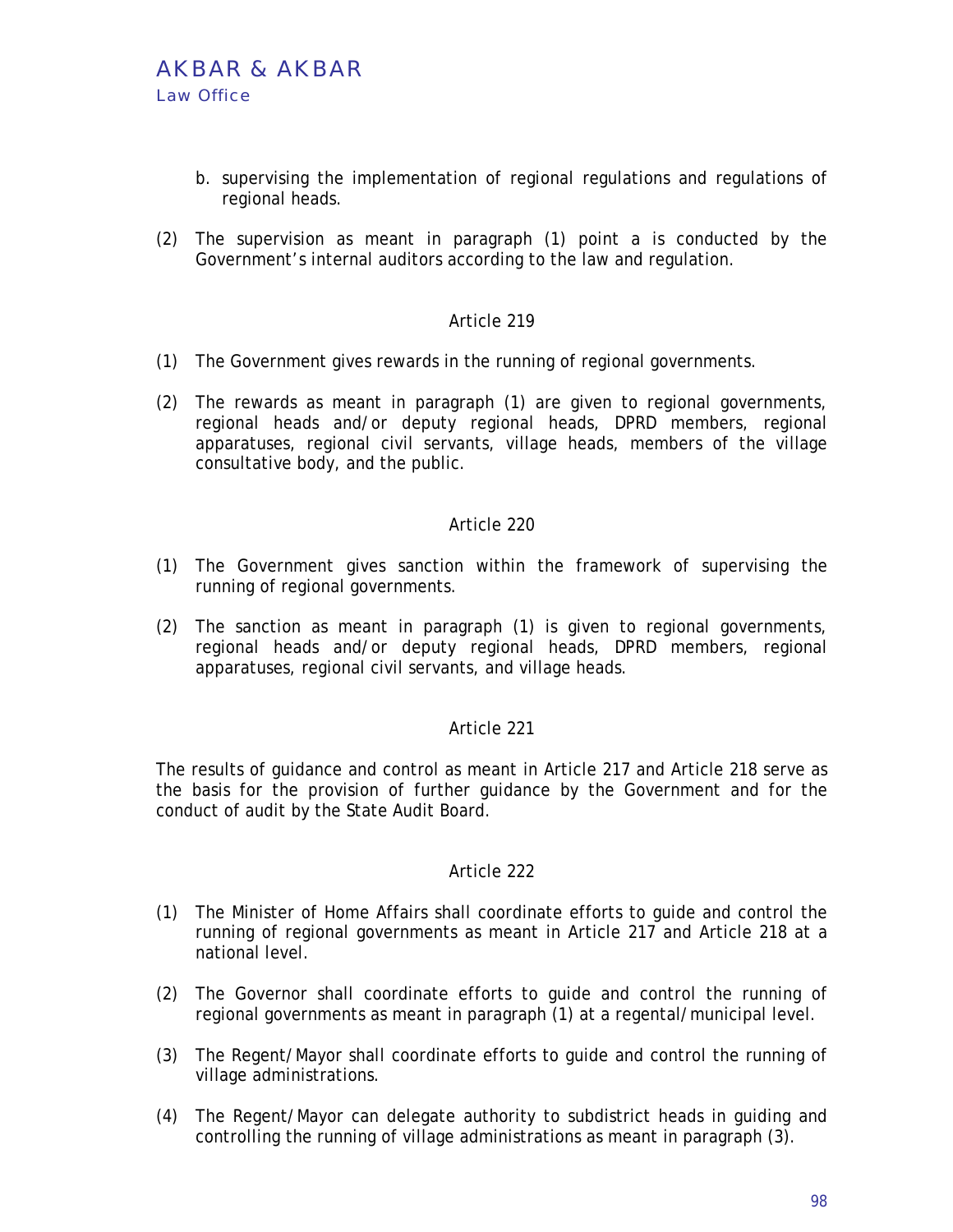The guidelines for guiding and controlling the running of regional governments covering standards, norms, procedures, rewards, and sanction are to be provided for in a Government Regulation.

# CHAPTER XIII

# CONSIDERATIONS IN REGIONAL AUTONOMY POLICIES

# Article 224

- (1) In running regional governments, the President may form a council tasked to give suggestions and considerations with regard to regional autonomy policies.
- (2) The council as meant in paragraph (1) is tasked to give suggestions and considerations to the President particularly on draft policies for:
	- a. the formation, abolition and merger of regions and the formation of special areas;
	- b. the financial sharing between the Government and regional governments, covering:
		- 1) the calculation of portion for each region in regard to proceeds from the sharing of taxes and natural resources according to the law and regulation;
		- 2) the formula and calculation of DAU for each region based on the DAU ceilings according to the law and regulation;
		- 3) DAK for each region for each budget year based on the DAK ceilings using the criteria according to the law and regulation.
- (3) The council as meant in paragraph (1) is led by the Minister of Home Affairs, with the lineup and work mechanism being further stipulated in a Presidential Decree.

### CHAPTER XIV OTHER PROVISIONS

## Article 225

The regions that have special status and are given special autonomy are subject not only to this Law but also special provisions in other laws.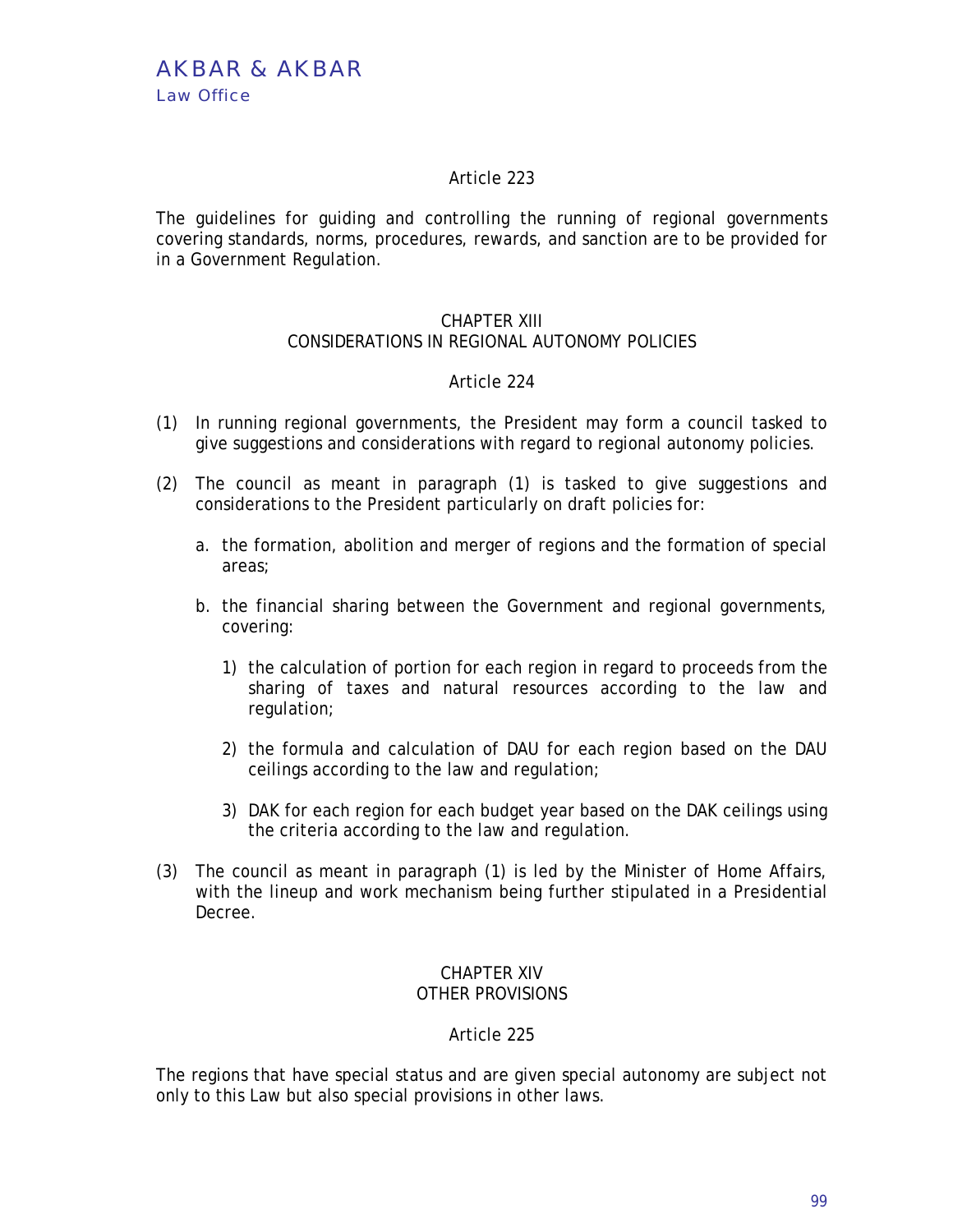- (1) Provisions in this Law apply to the Special Capital Province of Jakarta, Nanggroe Aceh Darussalam Province, Papua Province, and Special Province of Yogyakarta, provided they are not specifically provided for in a separate law.
- (2) The special treatment for the Special Province of Yogyakarta as meant in Law No. 22/1999 remains unchanged, on the stipulation that the running of government in the Special Province of Yogyakarta is based on this Law.
- (3) Especially for Nanggroe Aceh Darussalam Province, regional head and deputy regional head elections are held according to Law No. 18/2001 concerning Special Autonomy for the Special Province of Aceh as Nanggroe Aceh Darussalam Province as follows:
	- a. if the term of office of regional heads expires in April 2005, direct elections as meant in Law No. 18/2001 concerning Special Autonomy for the Special Province of Aceh as Nanggroe Aceh Darussalam Province will be conducted by May 2005 at the latest;
	- b. replacements of regional heads other than those specified in point a are elected according to their tenure;
	- c. if the term of office of regional heads and deputy regional heads expires before this Law began to take effect until April 2005, acting regional heads are appointed after the expiry of their term of office;
	- d. acting regional heads cannot nominate themselves for regional heads or deputy regional heads directly appointed as meant in Law No. 18/2001 concerning Special Autonomy for the Special Province of Aceh as Nanggroe Aceh Darussalam Province;
	- e. the posts of members of the independent election commission from the General Election Commission of the Republic of Indonesia are filled by the chairman and members of the Regional General Election Commission of Nanggroe Aceh Darussalam Province.

- (1) Especially for the Special Province of Jakarta as the capital of the Republic of Indonesia, a separate law will apply to it.
- (2) The Special Province of Jakarta as the capital of the Republic of Indonesia has autonomous status, and no autonomous region is formed in the administrative territory.
- (3) The Law as meant in paragraph (1) deals with: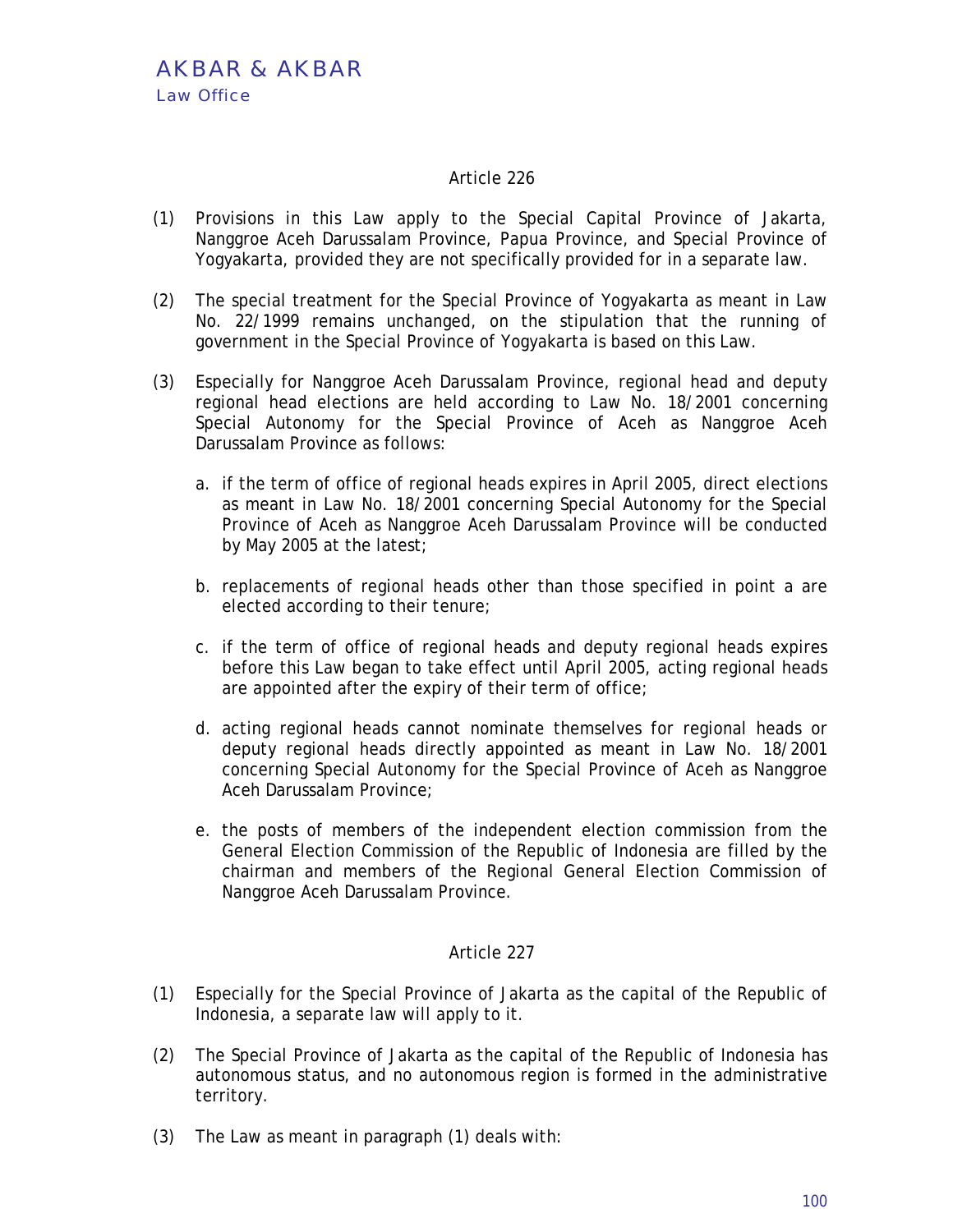- a. special tasks, rights, obligations and responsibilities as the capital of the state;
- b. the base of representatives from friendly countries;
- c. the integration of general spatial layout plan of Jakarta and those of its surrounding areas;
- d. special areas directly managed by the Government to carry out certain administrative function.

- (1) The administrative affairs that become the authority of the Government as meant in Article 10 paragraph (3) and are deconcentrated are carried out by vertical agencies in the region.
- (2) The Government stipulates the number, organizational structure and working territory of the vertical agencies as meant in paragraph (1).
- (3) The formation, organizational structure and work mechanism of vertical agencies in the region as meant in paragraph (1) and paragraph (2) are to be provided for in a Presidential Decree.
- (4) The assets of all vertical agencies that become regional apparatuses are converted into regional assets.

## Article 229

The borders shared by provinces or regencies/municipalities and other countries are stipulated by the Government based on the law by observing the international law.

#### Article 230

Members of the National Defence Forces and the National Police do not use their rights to vote in regional head and deputy regional heads elections, provided the rights have not been provided for in the law.

#### CHAPTER XV TRANSITIONAL PROVISIONS

## Article 231

When this Law began to take effect, the names, borders, and capitals of provinces, special regions, regencies, and municipalities remain as they are, except when the law stipulates otherwise.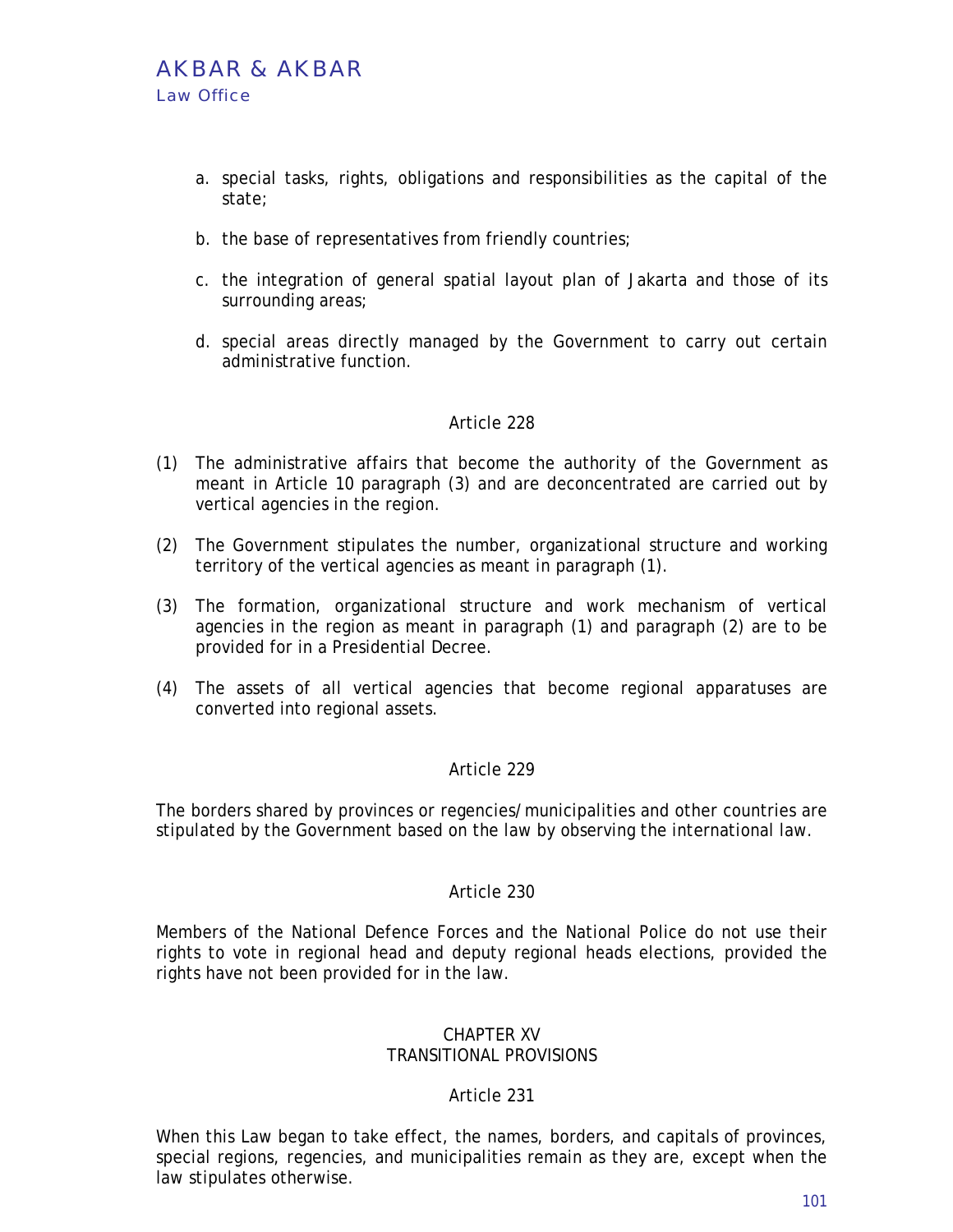- (1) The provinces, regencies/municipalities, subdistricts and villages that have already been in existence when this Law was promulgated remain as they are, except when the law stipulates otherwise.
- (2) The formation of a new province or regency/municipality that has met all the requirements according to the existing law will constantly be processed according to the existing law before this Law is promulgated.

# Article 233

- (1) If the term of office of regional heads expires in 2004 up to June 2005, direct regional head elections as meant in this Law will be conducted in June 2005.
- (2) If the term of office of regional heads expires between January 2009 and July 2009, direct regional head elections as meant in this Law will be conducted in December 2008.

## Article 234

- (1) If the term of office of regional heads and deputy regional heads expires before June 2005, acting regional heads are appointed after the term of office expires.
- (2) Acting regional heads that have been appointed before the promulgation of this Law shall carry out their duties until their term of office expires.
- (3) All the expenses arising from regional head and deputy regional head elections held in 2005 are borne by APBN and APBD.

## Article 235

When the term of office of a governor and regent/mayor in the same area expires in the same month and year and/or still within a period of 1 (one) to 30 (thirty) days, polling will be conducted in the same day.

- (1) Village heads and village apparatuses who are still in office when this Law began to take effect shall carry out their duties until their term of office expires.
- (2) Members of the village consultative body who are still in office when this Law began to take effect shall carry out their duties as meant in this Law until their term of office expires.